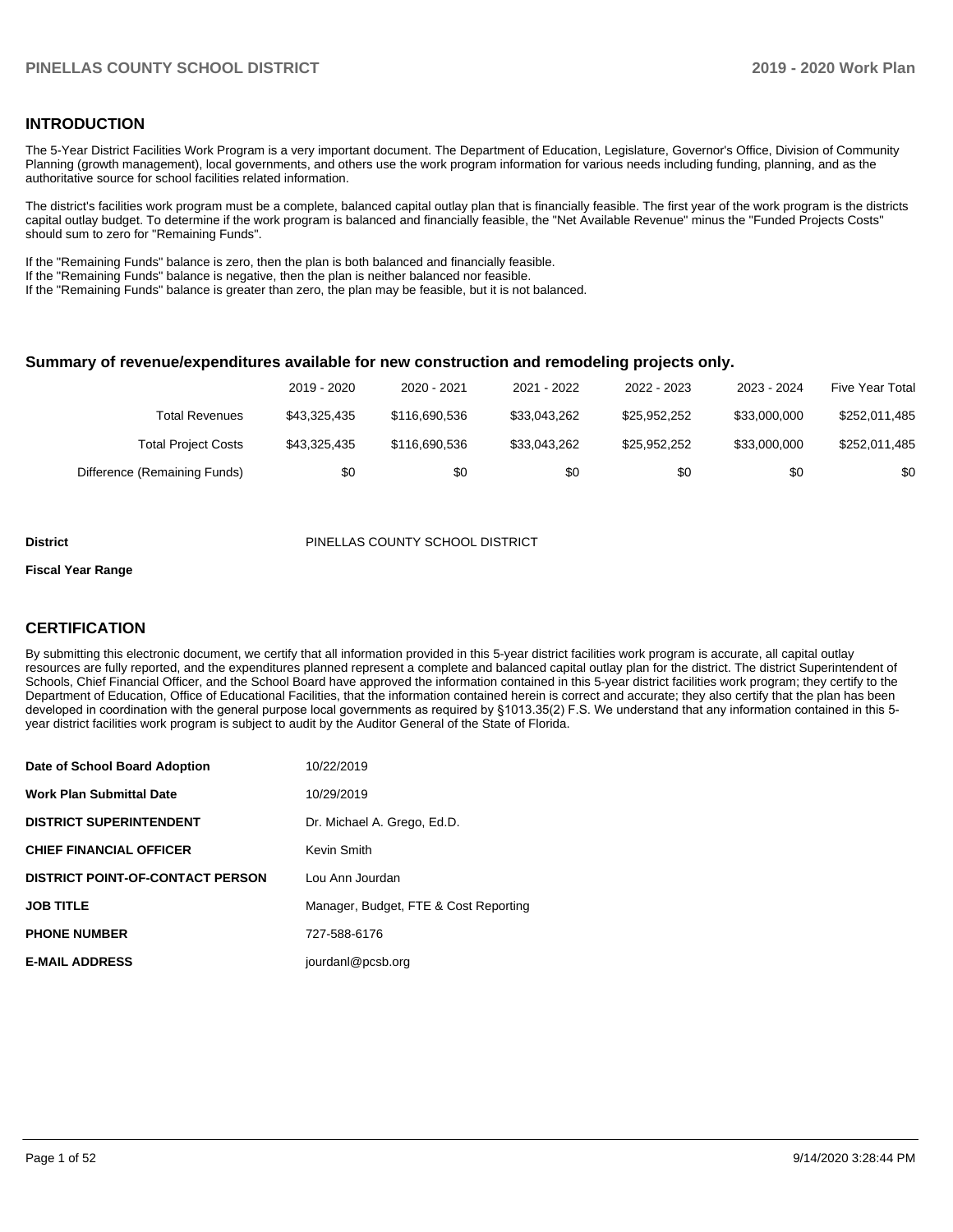# **Expenditures**

#### **Expenditure for Maintenance, Repair and Renovation from 1.50-Mills and PECO**

Annually, prior to the adoption of the district school budget, each school board must prepare a tentative district facilities work program that includes a schedule of major repair and renovation projects necessary to maintain the educational and ancillary facilities of the district.

| Item                                                                                                                                                                                                                                                                                                                                                                                                                                                                                                                                                                                                                                                                                                                                                                                                                                                                                                                                                                                                                                                                                                                                                                                                                                                                                                                                                                                                                                                                                                                                                                                                                                                                                                                                                                                                                                                                                                                                                                                                                                                                                                                                                                                                                                                                                                                                                                                                                                                                                                                                                                                                                                                                                                                                                                                                                                                                                                                                                                                                                                                                                                                                                                                                                                                                                                                                                                                                                                                                                                                                                                                                                                                                                                                                                                                                                                                                                                                                                                                                                                     | 2019 - 2020<br><b>Actual Budget</b> | 2020 - 2021<br>Projected | 2021 - 2022<br>Projected | 2022 - 2023<br>Projected | 2023 - 2024<br>Projected | <b>Total</b> |
|------------------------------------------------------------------------------------------------------------------------------------------------------------------------------------------------------------------------------------------------------------------------------------------------------------------------------------------------------------------------------------------------------------------------------------------------------------------------------------------------------------------------------------------------------------------------------------------------------------------------------------------------------------------------------------------------------------------------------------------------------------------------------------------------------------------------------------------------------------------------------------------------------------------------------------------------------------------------------------------------------------------------------------------------------------------------------------------------------------------------------------------------------------------------------------------------------------------------------------------------------------------------------------------------------------------------------------------------------------------------------------------------------------------------------------------------------------------------------------------------------------------------------------------------------------------------------------------------------------------------------------------------------------------------------------------------------------------------------------------------------------------------------------------------------------------------------------------------------------------------------------------------------------------------------------------------------------------------------------------------------------------------------------------------------------------------------------------------------------------------------------------------------------------------------------------------------------------------------------------------------------------------------------------------------------------------------------------------------------------------------------------------------------------------------------------------------------------------------------------------------------------------------------------------------------------------------------------------------------------------------------------------------------------------------------------------------------------------------------------------------------------------------------------------------------------------------------------------------------------------------------------------------------------------------------------------------------------------------------------------------------------------------------------------------------------------------------------------------------------------------------------------------------------------------------------------------------------------------------------------------------------------------------------------------------------------------------------------------------------------------------------------------------------------------------------------------------------------------------------------------------------------------------------------------------------------------------------------------------------------------------------------------------------------------------------------------------------------------------------------------------------------------------------------------------------------------------------------------------------------------------------------------------------------------------------------------------------------------------------------------------------------------------------|-------------------------------------|--------------------------|--------------------------|--------------------------|--------------------------|--------------|
| <b>HVAC</b>                                                                                                                                                                                                                                                                                                                                                                                                                                                                                                                                                                                                                                                                                                                                                                                                                                                                                                                                                                                                                                                                                                                                                                                                                                                                                                                                                                                                                                                                                                                                                                                                                                                                                                                                                                                                                                                                                                                                                                                                                                                                                                                                                                                                                                                                                                                                                                                                                                                                                                                                                                                                                                                                                                                                                                                                                                                                                                                                                                                                                                                                                                                                                                                                                                                                                                                                                                                                                                                                                                                                                                                                                                                                                                                                                                                                                                                                                                                                                                                                                              | \$3,951,000                         | \$0                      | \$0                      | \$0                      | \$0 <sub>1</sub>         | \$3,951,000  |
| 49TH STREET BUS COMPOUND, ANONA ELEMENTARY, AZALEA ELEMENTARY, AZALEA MIDDLE, BARDMOOR ELEMENTARY, BAUDE<br>Locations:<br>ELEMENTARY, BAY POINT ELEMENTARY, BAY POINT MIDDLE, BAY VISTA FUNDAMENTAL ELEMENTARY, BAYSIDE HIGH, BEAR<br>CREEK ELEMENTARY, BELCHER ELEMENTARY, BELLEAIR ELEMENTARY, BERNICE JOHNSON STUDENT SERVICES CENTER,<br>BLANTON ELEMENTARY, BOCA CIEGA HIGH, BROOKER CREEK ELEMENTARY, CALVIN A. HUNSINGER SCHOOL, CAMPBELL PARK<br>ELEMENTARY, CENTER FOR PROFESSIONAL EDUCATION, CLEARVIEW AVENUE ADULT EDUCATION CENTER, CLEARWATER<br>FUNDAMENTAL MIDDLE, CLEARWATER HIGH, CLEARWATER INTERMEDIATE, CLEVELAND BUS COMPOUND, COACHMAN SERVICE<br>CENTER, COUNTRYSIDE HIGH, CROSS BAYOU ELEMENTARY, CURLEW CREEK ELEMENTARY, CURTIS FUNDAMENTAL<br>ELEMENTARY, CURTIS FUNDAMENTAL ELEMENTARY (OLD), CYPRESS WOODS ELEMENTARY, DISSTON ACADEMY, DISSTON<br>GIFTED PROGRAM, DIXIE M HOLLINS HIGH, DOUG JAMERSON ELEMENTARY, DUNEDIN ELEMENTARY, DUNEDIN HIGH, DUNEDIN<br>HIGHLAND MIDDLE, EAST LAKE HIGH, EAST LAKE MIDDLE SCHOOL ACADEMY OF ENGINEERING, EISENHOWER ELEMENTARY,<br>ELISA NELSON ELEMENTARY, ENTERPRISE VILLAGE, GUS A. STAVROS INSTITUTE, FAIRMOUNT PARK ELEMENTARY, FOREST<br>LAKES ELEMENTARY, FRONTIER ELEMENTARY, FUGUITT ELEMENTARY, GARRISON-JONES ELEMENTARY, GIBBS HIGH, GULF<br>BEACHES ELEMENTARY MAGNET SCHOOL, GULFPORT ELEMENTARY, HARRIS TIPS CENTER, HIGH POINT ELEMENTARY, HIGH<br>POINT SERVICE CENTER, HIGHLAND LAKES ELEMENTARY, JAMES B. SANDERLIN PK-8, JOHN HOPKINS MIDDLE, JOHN M SEXTON<br>ELEMENTARY. JOSEPH L CARWISE MIDDLE. KINGS HIGHWAY ELEMENTARY MAGNET SCHOOL. LAKE SAINT GEORGE ELEMENTARY<br>LAKEVIEW FUNDAMENTAL ELEMENTARY, LAKEWOOD ELEMENTARY, LAKEWOOD HIGH, LARGO HIGH, LARGO MIDDLE, LEALMAN<br>AVENUE ELEMENTARY, LEALMAN BUS COMPOUND, LEALMAN INNOVATION ACADEMY, LEILA DAVIS ELEMENTARY, LYNCH<br>ELEMENTARY, MADEIRA BEACH FUNDAMENTAL K-8, MARJORIE KINNAN RAWLINGS ELEMENTARY, MAXIMO ELEMENTARY,<br>MCMULLEN-BOOTH ELEMENTARY, MEADOWLAWN MIDDLE, MELROSE ELEMENTARY, MIDTOWN ACADEMY, MILDRED HELMS<br>ELEMENTARY, MORGAN FITZGERALD MIDDLE, MOUNT VERNON ELEMENTARY, NEW HEIGHTS ELEMENTARY, NINA HARRIS<br>EXCEPTIONAL STUDENT EDUCATION CENTER. NORTH SHORE ELEMENTARY, NORTH WARD ELEMENTARY (CLEARWATER),<br>INORTHEAST HIGH. NORTHWEST ELEMENTARY. NORWOOD SECONDARY SCHOOL. OAK GROVE MIDDLE. OAKHURST<br>ELEMENTARY, OLDSMAR ELEMENTARY, OLDSMAR SCHOOL SERVICE CENTER, ORANGE GROVE ELEMENTARY, OSCEOLA<br>FUNDAMENTAL HIGH, OSCEOLA MIDDLE, OZONA ELEMENTARY, OZONA SERVICE CENTER, PALM HARBOR MIDDLE, PALM<br>HARBOR UNIVERSITY HIGH, PASADENA FUNDAMENTAL ELEMENTARY, PAUL B STEPHENS EXCEPTIONAL STUDENT EDUCATION<br>CTR, PERKINS ELEMENTARY, PINELLAS CENTRAL ELEMENTARY, PINELLAS COUNTY SCHOOL ADMINISTRATION BUILDING,<br>PINELLAS PARK ELEMENTARY, PINELLAS PARK HIGH, PINELLAS PARK MIDDLE, PINELLAS SECONDARY SCHOOL, PINELLAS<br>TECHNICAL COLLEGE, CLEARWATER CAMPUS, PINELLAS TECHNICAL COLLEGE, ST. PETERSBURG CAMPUS, PLUMB<br>ELEMENTARY, PONCE DE LEON ELEMENTARY, RICHARD L SANDERS SCHOOL, RICHARD O JACOBSON TECHNICAL HIGH SCHOOL<br>AT SEMINOLE, RIDGECREST ELEMENTARY, ROBINSON SCHOOL SERVICE CENTER, SAFETY HARBOR ELEMENTARY, SAFETY<br>HARBOR MIDDLE, SAN JOSE ELEMENTARY, SANDY LANE ELEMENTARY, SAWGRASS LAKE ELEMENTARY, SEMINOLE<br>ELEMENTARY, SEMINOLE HIGH , SEMINOLE MIDDLE, SEVENTY-FOURTH STREET ELEMENTARY, SHORE ACRES ELEMENTARY,<br>SKYCREST ELEMENTARY, SKYVIEW ELEMENTARY, SOUTH WARD ELEMENTARY, SOUTHERN OAK ELEMENTARY, ST<br>PETERSBURG HIGH, STARKEY ELEMENTARY, SUNSET HILLS ELEMENTARY, SUTHERLAND ELEMENTARY, TARPON SPRINGS BUS<br>GARAGE, TARPON SPRINGS ELEMENTARY, TARPON SPRINGS FUNDAMENTAL ELEMENTARY, TARPON SPRINGS HIGH, TARPON<br>SPRINGS MIDDLE. THURGOOD MARSHALL FUNDAMENTAL MIDDLE. TITLE ONE CENTER. TOMLINSON ADULT LEARNING CENTER.<br>TYRONE MIDDLE, WALSINGHAM ELEMENTARY, WALTER POWNALL SERVICE CENTER, WESTGATE ELEMENTARY, WOODLAWN<br><b>ELEMENTARY</b> |                                     |                          |                          |                          |                          |              |
| Flooring                                                                                                                                                                                                                                                                                                                                                                                                                                                                                                                                                                                                                                                                                                                                                                                                                                                                                                                                                                                                                                                                                                                                                                                                                                                                                                                                                                                                                                                                                                                                                                                                                                                                                                                                                                                                                                                                                                                                                                                                                                                                                                                                                                                                                                                                                                                                                                                                                                                                                                                                                                                                                                                                                                                                                                                                                                                                                                                                                                                                                                                                                                                                                                                                                                                                                                                                                                                                                                                                                                                                                                                                                                                                                                                                                                                                                                                                                                                                                                                                                                 | \$1,425,000                         | \$0                      | \$0                      | \$0                      | \$0 <sub>1</sub>         | \$1,425,000  |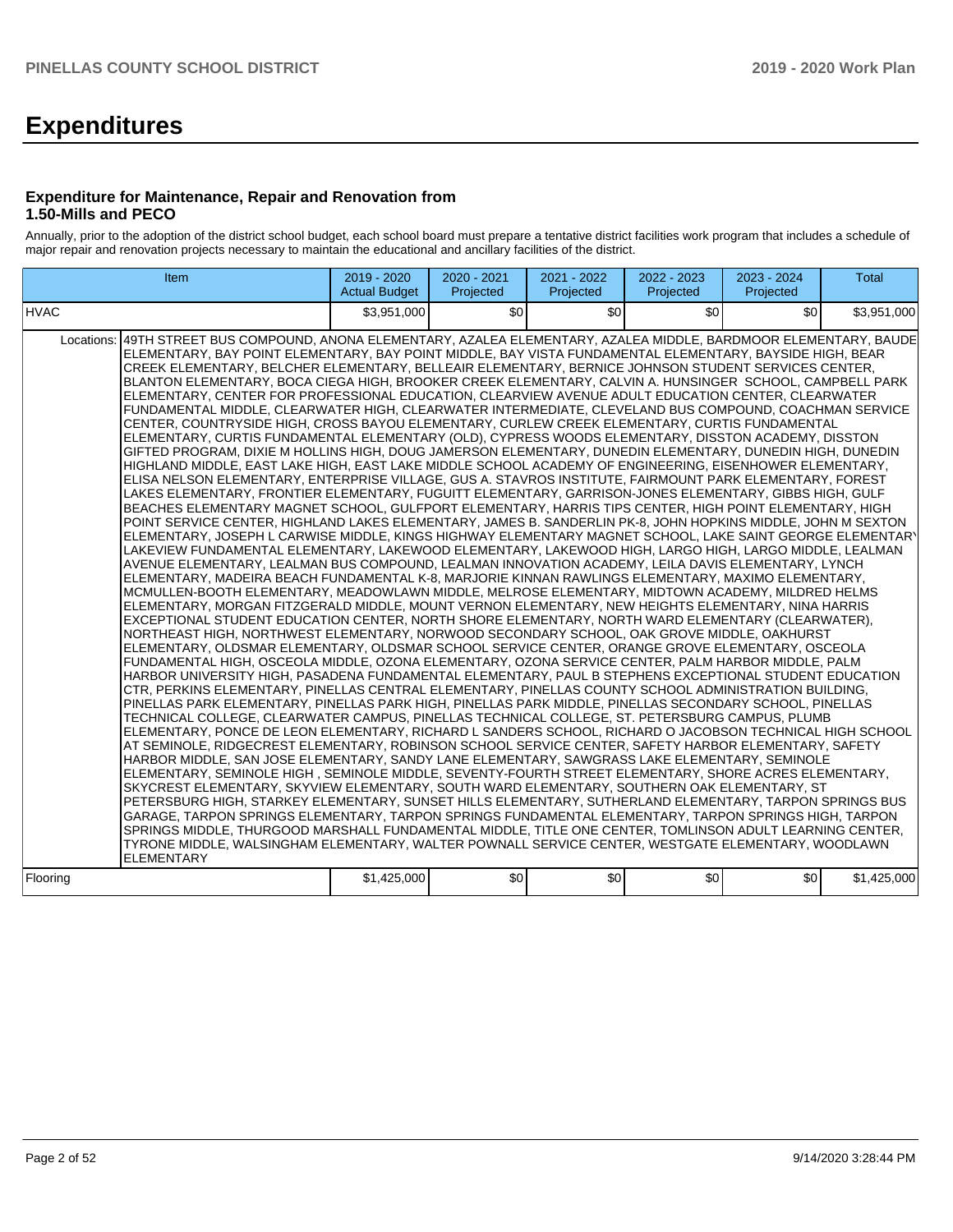|         | Locations:   49TH STREET BUS COMPOUND, ANONA ELEMENTARY, AZALEA ELEMENTARY, AZALEA MIDDLE, BARDMOOR ELEMENTARY, BAUDE<br>ELEMENTARY, BAY POINT ELEMENTARY, BAY POINT MIDDLE, BAY VISTA FUNDAMENTAL ELEMENTARY, BAYSIDE HIGH, BEAR<br>CREEK ELEMENTARY, BELCHER ELEMENTARY, BELLEAIR ELEMENTARY, BERNICE JOHNSON STUDENT SERVICES CENTER,<br>BLANTON ELEMENTARY, BOCA CIEGA HIGH, BROOKER CREEK ELEMENTARY, CALVIN A. HUNSINGER SCHOOL, CAMPBELL PARK<br>ELEMENTARY, CENTER FOR PROFESSIONAL EDUCATION, CLEARVIEW AVENUE ADULT EDUCATION CENTER, CLEARWATER<br>FUNDAMENTAL MIDDLE, CLEARWATER HIGH, CLEARWATER INTERMEDIATE, CLEVELAND BUS COMPOUND, COACHMAN SERVICE<br>CENTER, COUNTRYSIDE HIGH, CROSS BAYOU ELEMENTARY, CURLEW CREEK ELEMENTARY, CURTIS FUNDAMENTAL<br>ELEMENTARY, CURTIS FUNDAMENTAL ELEMENTARY (OLD), CYPRESS WOODS ELEMENTARY, DISSTON ACADEMY, DISSTON<br>GIFTED PROGRAM, DIXIE M HOLLINS HIGH, DOUG JAMERSON ELEMENTARY, DUNEDIN ELEMENTARY, DUNEDIN HIGH, DUNEDIN<br>HIGHLAND MIDDLE, EAST LAKE HIGH, EAST LAKE MIDDLE SCHOOL ACADEMY OF ENGINEERING, EISENHOWER ELEMENTARY,<br>ELISA NELSON ELEMENTARY, ENTERPRISE VILLAGE, GUS A. STAVROS INSTITUTE, FAIRMOUNT PARK ELEMENTARY, FOREST<br>LAKES ELEMENTARY, FRONTIER ELEMENTARY, FUGUITT ELEMENTARY, GARRISON-JONES ELEMENTARY, GIBBS HIGH, GULF<br>BEACHES ELEMENTARY MAGNET SCHOOL, GULFPORT ELEMENTARY, HARRIS TIPS CENTER, HIGH POINT ELEMENTARY, HIGH<br>POINT SERVICE CENTER, HIGHLAND LAKES ELEMENTARY, JAMES B. SANDERLIN PK-8, JOHN HOPKINS MIDDLE, JOHN M SEXTON<br>ELEMENTARY, JOSEPH L CARWISE MIDDLE, KINGS HIGHWAY ELEMENTARY MAGNET SCHOOL, LAKE SAINT GEORGE ELEMENTARY<br>LAKEVIEW FUNDAMENTAL ELEMENTARY, LAKEWOOD ELEMENTARY, LAKEWOOD HIGH, LARGO HIGH, LARGO MIDDLE, LEALMAN<br>AVENUE ELEMENTARY, LEALMAN BUS COMPOUND, LEALMAN INNOVATION ACADEMY, LEILA DAVIS ELEMENTARY, LYNCH<br>ELEMENTARY, MADEIRA BEACH FUNDAMENTAL K-8, MARJORIE KINNAN RAWLINGS ELEMENTARY, MAXIMO ELEMENTARY,<br>MCMULLEN-BOOTH ELEMENTARY, MEADOWLAWN MIDDLE, MELROSE ELEMENTARY, MIDTOWN ACADEMY, MILDRED HELMS<br>ELEMENTARY, MORGAN FITZGERALD MIDDLE, MOUNT VERNON ELEMENTARY, NEW HEIGHTS ELEMENTARY, NINA HARRIS<br>EXCEPTIONAL STUDENT EDUCATION CENTER, NORTH SHORE ELEMENTARY, NORTH WARD ELEMENTARY (CLEARWATER),<br>NORTHEAST HIGH, NORTHWEST ELEMENTARY, NORWOOD SECONDARY SCHOOL, OAK GROVE MIDDLE, OAKHURST<br>ELEMENTARY, OLDSMAR ELEMENTARY, OLDSMAR SCHOOL SERVICE CENTER, ORANGE GROVE ELEMENTARY, OSCEOLA<br>FUNDAMENTAL HIGH, OSCEOLA MIDDLE, OZONA ELEMENTARY, OZONA SERVICE CENTER, PALM HARBOR MIDDLE, PALM<br>HARBOR UNIVERSITY HIGH, PASADENA FUNDAMENTAL ELEMENTARY, PAUL B STEPHENS EXCEPTIONAL STUDENT EDUCATION<br>CTR, PERKINS ELEMENTARY, PINELLAS CENTRAL ELEMENTARY, PINELLAS COUNTY SCHOOL ADMINISTRATION BUILDING,<br>PINELLAS PARK ELEMENTARY, PINELLAS PARK HIGH, PINELLAS PARK MIDDLE, PINELLAS SECONDARY SCHOOL, PINELLAS<br>TECHNICAL COLLEGE, CLEARWATER CAMPUS, PINELLAS TECHNICAL COLLEGE, ST. PETERSBURG CAMPUS, PLUMB<br>ELEMENTARY, PONCE DE LEON ELEMENTARY, RICHARD L SANDERS SCHOOL, RICHARD O JACOBSON TECHNICAL HIGH SCHOOL<br>AT SEMINOLE, RIDGECREST ELEMENTARY, ROBINSON SCHOOL SERVICE CENTER, SAFETY HARBOR ELEMENTARY, SAFETY<br>HARBOR MIDDLE, SAN JOSE ELEMENTARY, SANDY LANE ELEMENTARY, SAWGRASS LAKE ELEMENTARY, SEMINOLE<br>ELEMENTARY, SEMINOLE HIGH, SEMINOLE MIDDLE, SEVENTY-FOURTH STREET ELEMENTARY, SHORE ACRES ELEMENTARY,<br>SKYCREST ELEMENTARY, SKYVIEW ELEMENTARY, SOUTH WARD ELEMENTARY, SOUTHERN OAK ELEMENTARY, ST<br>PETERSBURG HIGH, STARKEY ELEMENTARY, SUNSET HILLS ELEMENTARY, SUTHERLAND ELEMENTARY, TARPON SPRINGS BUS<br>GARAGE, TARPON SPRINGS ELEMENTARY, TARPON SPRINGS FUNDAMENTAL ELEMENTARY, TARPON SPRINGS HIGH, TARPON<br>SPRINGS MIDDLE, THURGOOD MARSHALL FUNDAMENTAL MIDDLE, TITLE ONE CENTER, TOMLINSON ADULT LEARNING CENTER,<br>TYRONE MIDDLE, WALSINGHAM ELEMENTARY, WALTER POWNALL SERVICE CENTER, WESTGATE ELEMENTARY, WOODLAWN |             |     |     |     |     |             |
|---------|------------------------------------------------------------------------------------------------------------------------------------------------------------------------------------------------------------------------------------------------------------------------------------------------------------------------------------------------------------------------------------------------------------------------------------------------------------------------------------------------------------------------------------------------------------------------------------------------------------------------------------------------------------------------------------------------------------------------------------------------------------------------------------------------------------------------------------------------------------------------------------------------------------------------------------------------------------------------------------------------------------------------------------------------------------------------------------------------------------------------------------------------------------------------------------------------------------------------------------------------------------------------------------------------------------------------------------------------------------------------------------------------------------------------------------------------------------------------------------------------------------------------------------------------------------------------------------------------------------------------------------------------------------------------------------------------------------------------------------------------------------------------------------------------------------------------------------------------------------------------------------------------------------------------------------------------------------------------------------------------------------------------------------------------------------------------------------------------------------------------------------------------------------------------------------------------------------------------------------------------------------------------------------------------------------------------------------------------------------------------------------------------------------------------------------------------------------------------------------------------------------------------------------------------------------------------------------------------------------------------------------------------------------------------------------------------------------------------------------------------------------------------------------------------------------------------------------------------------------------------------------------------------------------------------------------------------------------------------------------------------------------------------------------------------------------------------------------------------------------------------------------------------------------------------------------------------------------------------------------------------------------------------------------------------------------------------------------------------------------------------------------------------------------------------------------------------------------------------------------------------------------------------------------------------------------------------------------------------------------------------------------------------------------------------------------------------------------------------------------------------------------------------------------------------------------------------------------------------------------------------------------------------------------------------------------------------------------------------------------------------------------|-------------|-----|-----|-----|-----|-------------|
|         | <b>ELEMENTARY</b>                                                                                                                                                                                                                                                                                                                                                                                                                                                                                                                                                                                                                                                                                                                                                                                                                                                                                                                                                                                                                                                                                                                                                                                                                                                                                                                                                                                                                                                                                                                                                                                                                                                                                                                                                                                                                                                                                                                                                                                                                                                                                                                                                                                                                                                                                                                                                                                                                                                                                                                                                                                                                                                                                                                                                                                                                                                                                                                                                                                                                                                                                                                                                                                                                                                                                                                                                                                                                                                                                                                                                                                                                                                                                                                                                                                                                                                                                                                                                                                                |             |     |     |     |     |             |
| Roofina |                                                                                                                                                                                                                                                                                                                                                                                                                                                                                                                                                                                                                                                                                                                                                                                                                                                                                                                                                                                                                                                                                                                                                                                                                                                                                                                                                                                                                                                                                                                                                                                                                                                                                                                                                                                                                                                                                                                                                                                                                                                                                                                                                                                                                                                                                                                                                                                                                                                                                                                                                                                                                                                                                                                                                                                                                                                                                                                                                                                                                                                                                                                                                                                                                                                                                                                                                                                                                                                                                                                                                                                                                                                                                                                                                                                                                                                                                                                                                                                                                  | \$4,805,000 | \$0 | \$0 | \$0 | \$0 | \$4,805,000 |
|         |                                                                                                                                                                                                                                                                                                                                                                                                                                                                                                                                                                                                                                                                                                                                                                                                                                                                                                                                                                                                                                                                                                                                                                                                                                                                                                                                                                                                                                                                                                                                                                                                                                                                                                                                                                                                                                                                                                                                                                                                                                                                                                                                                                                                                                                                                                                                                                                                                                                                                                                                                                                                                                                                                                                                                                                                                                                                                                                                                                                                                                                                                                                                                                                                                                                                                                                                                                                                                                                                                                                                                                                                                                                                                                                                                                                                                                                                                                                                                                                                                  |             |     |     |     |     |             |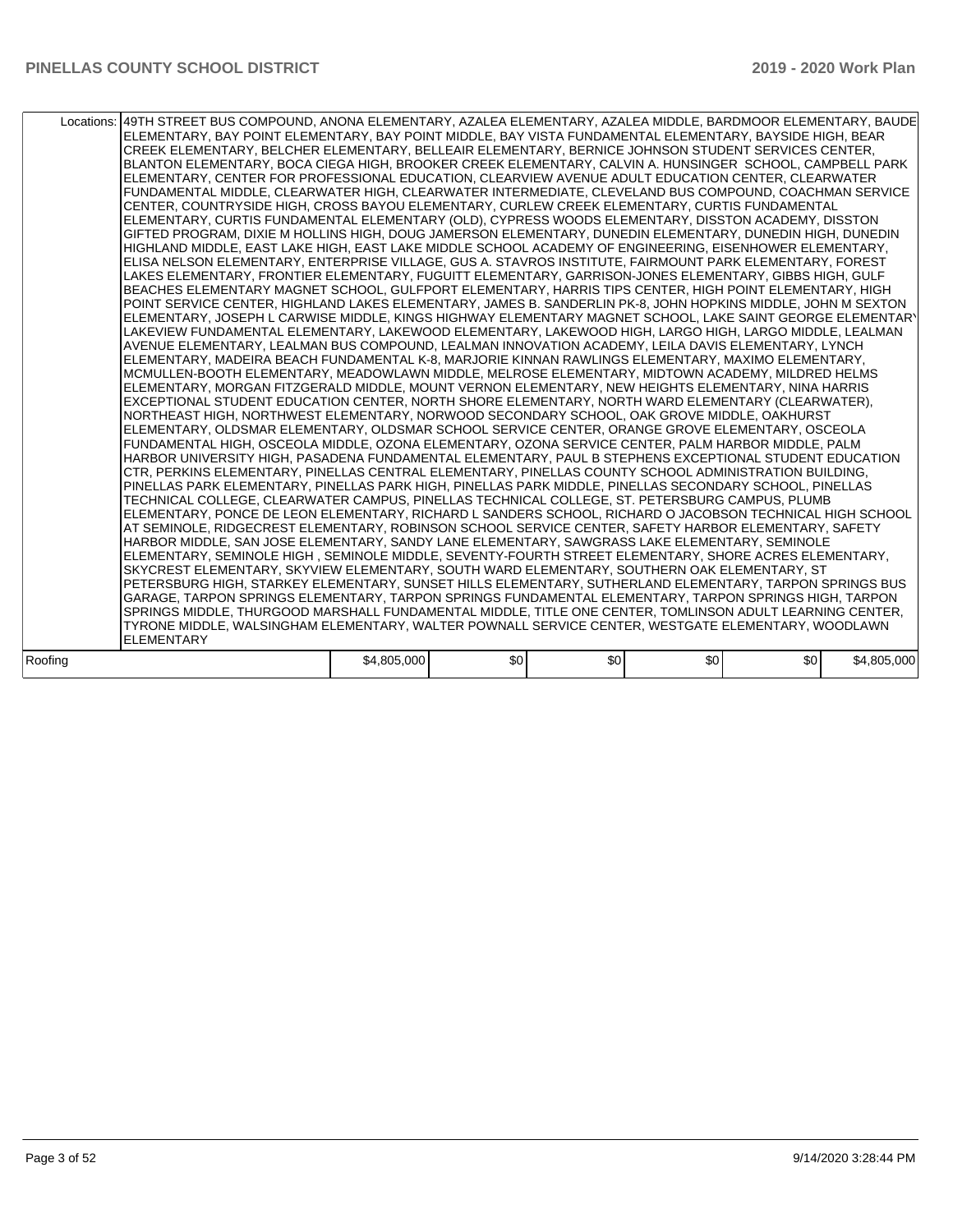|                | Locations:   49TH STREET BUS COMPOUND, ANONA ELEMENTARY, AZALEA ELEMENTARY, AZALEA MIDDLE, BARDMOOR ELEMENTARY, BAUDE<br>ELEMENTARY, BAY POINT ELEMENTARY, BAY POINT MIDDLE, BAY VISTA FUNDAMENTAL ELEMENTARY, BAYSIDE HIGH, BEAR<br>CREEK ELEMENTARY, BELCHER ELEMENTARY, BELLEAIR ELEMENTARY, BERNICE JOHNSON STUDENT SERVICES CENTER,<br>BLANTON ELEMENTARY, BOCA CIEGA HIGH, BROOKER CREEK ELEMENTARY, CALVIN A. HUNSINGER SCHOOL, CAMPBELL PARK<br>ELEMENTARY, CENTER FOR PROFESSIONAL EDUCATION, CLEARVIEW AVENUE ADULT EDUCATION CENTER, CLEARWATER<br>FUNDAMENTAL MIDDLE, CLEARWATER HIGH, CLEARWATER INTERMEDIATE, CLEVELAND BUS COMPOUND, COACHMAN SERVICE<br>CENTER, COUNTRYSIDE HIGH, CROSS BAYOU ELEMENTARY, CURLEW CREEK ELEMENTARY, CURTIS FUNDAMENTAL<br>ELEMENTARY, CURTIS FUNDAMENTAL ELEMENTARY (OLD), CYPRESS WOODS ELEMENTARY, DISSTON ACADEMY, DISSTON<br>GIFTED PROGRAM, DIXIE M HOLLINS HIGH, DOUG JAMERSON ELEMENTARY, DUNEDIN ELEMENTARY, DUNEDIN HIGH, DUNEDIN<br>HIGHLAND MIDDLE, EAST LAKE HIGH, EAST LAKE MIDDLE SCHOOL ACADEMY OF ENGINEERING, EISENHOWER ELEMENTARY,<br>ELISA NELSON ELEMENTARY, ENTERPRISE VILLAGE, GUS A. STAVROS INSTITUTE, FAIRMOUNT PARK ELEMENTARY, FOREST<br>LAKES ELEMENTARY, FRONTIER ELEMENTARY, FUGUITT ELEMENTARY, GARRISON-JONES ELEMENTARY, GIBBS HIGH, GULF<br>BEACHES ELEMENTARY MAGNET SCHOOL, GULFPORT ELEMENTARY, HARRIS TIPS CENTER, HIGH POINT ELEMENTARY, HIGH<br>POINT SERVICE CENTER, HIGHLAND LAKES ELEMENTARY, JAMES B. SANDERLIN PK-8, JOHN HOPKINS MIDDLE, JOHN M SEXTON<br>ELEMENTARY, JOSEPH L CARWISE MIDDLE, KINGS HIGHWAY ELEMENTARY MAGNET SCHOOL, LAKE SAINT GEORGE ELEMENTARY<br>LAKEVIEW FUNDAMENTAL ELEMENTARY, LAKEWOOD ELEMENTARY, LAKEWOOD HIGH, LARGO HIGH, LARGO MIDDLE, LEALMAN<br>AVENUE ELEMENTARY, LEALMAN BUS COMPOUND, LEALMAN INNOVATION ACADEMY, LEILA DAVIS ELEMENTARY, LYNCH<br>ELEMENTARY, MADEIRA BEACH FUNDAMENTAL K-8, MARJORIE KINNAN RAWLINGS ELEMENTARY, MAXIMO ELEMENTARY,<br>MCMULLEN-BOOTH ELEMENTARY. MEADOWLAWN MIDDLE. MELROSE ELEMENTARY. MIDTOWN ACADEMY. MILDRED HELMS<br>ELEMENTARY, MORGAN FITZGERALD MIDDLE, MOUNT VERNON ELEMENTARY, NEW HEIGHTS ELEMENTARY, NINA HARRIS<br>EXCEPTIONAL STUDENT EDUCATION CENTER, NORTH SHORE ELEMENTARY, NORTH WARD ELEMENTARY (CLEARWATER),<br>NORTHEAST HIGH, NORTHWEST ELEMENTARY, NORWOOD SECONDARY SCHOOL, OAK GROVE MIDDLE, OAKHURST<br>ELEMENTARY, OLDSMAR ELEMENTARY, OLDSMAR SCHOOL SERVICE CENTER, ORANGE GROVE ELEMENTARY, OSCEOLA<br>FUNDAMENTAL HIGH, OSCEOLA MIDDLE, OZONA ELEMENTARY, OZONA SERVICE CENTER, PALM HARBOR MIDDLE, PALM<br>HARBOR UNIVERSITY HIGH, PASADENA FUNDAMENTAL ELEMENTARY, PAUL B STEPHENS EXCEPTIONAL STUDENT EDUCATION<br>CTR, PERKINS ELEMENTARY, PINELLAS CENTRAL ELEMENTARY, PINELLAS COUNTY SCHOOL ADMINISTRATION BUILDING,<br>PINELLAS PARK ELEMENTARY, PINELLAS PARK HIGH, PINELLAS PARK MIDDLE, PINELLAS SECONDARY SCHOOL, PINELLAS<br>TECHNICAL COLLEGE, CLEARWATER CAMPUS, PINELLAS TECHNICAL COLLEGE, ST. PETERSBURG CAMPUS, PLUMB<br>ELEMENTARY, PONCE DE LEON ELEMENTARY, RICHARD L SANDERS SCHOOL, RICHARD O JACOBSON TECHNICAL HIGH SCHOOL<br>AT SEMINOLE, RIDGECREST ELEMENTARY, ROBINSON SCHOOL SERVICE CENTER, SAFETY HARBOR ELEMENTARY, SAFETY<br>HARBOR MIDDLE, SAN JOSE ELEMENTARY, SANDY LANE ELEMENTARY, SAWGRASS LAKE ELEMENTARY, SEMINOLE<br>ELEMENTARY, SEMINOLE HIGH, SEMINOLE MIDDLE, SEVENTY-FOURTH STREET ELEMENTARY, SHORE ACRES ELEMENTARY,<br>SKYCREST ELEMENTARY, SKYVIEW ELEMENTARY, SOUTH WARD ELEMENTARY, SOUTHERN OAK ELEMENTARY, ST<br>PETERSBURG HIGH, STARKEY ELEMENTARY, SUNSET HILLS ELEMENTARY, SUTHERLAND ELEMENTARY, TARPON SPRINGS BUS<br>GARAGE, TARPON SPRINGS ELEMENTARY, TARPON SPRINGS FUNDAMENTAL ELEMENTARY, TARPON SPRINGS HIGH, TARPON<br>SPRINGS MIDDLE, THURGOOD MARSHALL FUNDAMENTAL MIDDLE, TITLE ONE CENTER, TOMLINSON ADULT LEARNING CENTER,<br>TYRONE MIDDLE, WALSINGHAM ELEMENTARY, WALTER POWNALL SERVICE CENTER, WESTGATE ELEMENTARY, WOODLAWN |             |     |     |     |     |             |
|----------------|------------------------------------------------------------------------------------------------------------------------------------------------------------------------------------------------------------------------------------------------------------------------------------------------------------------------------------------------------------------------------------------------------------------------------------------------------------------------------------------------------------------------------------------------------------------------------------------------------------------------------------------------------------------------------------------------------------------------------------------------------------------------------------------------------------------------------------------------------------------------------------------------------------------------------------------------------------------------------------------------------------------------------------------------------------------------------------------------------------------------------------------------------------------------------------------------------------------------------------------------------------------------------------------------------------------------------------------------------------------------------------------------------------------------------------------------------------------------------------------------------------------------------------------------------------------------------------------------------------------------------------------------------------------------------------------------------------------------------------------------------------------------------------------------------------------------------------------------------------------------------------------------------------------------------------------------------------------------------------------------------------------------------------------------------------------------------------------------------------------------------------------------------------------------------------------------------------------------------------------------------------------------------------------------------------------------------------------------------------------------------------------------------------------------------------------------------------------------------------------------------------------------------------------------------------------------------------------------------------------------------------------------------------------------------------------------------------------------------------------------------------------------------------------------------------------------------------------------------------------------------------------------------------------------------------------------------------------------------------------------------------------------------------------------------------------------------------------------------------------------------------------------------------------------------------------------------------------------------------------------------------------------------------------------------------------------------------------------------------------------------------------------------------------------------------------------------------------------------------------------------------------------------------------------------------------------------------------------------------------------------------------------------------------------------------------------------------------------------------------------------------------------------------------------------------------------------------------------------------------------------------------------------------------------------------------------------------------------------------------------------------------|-------------|-----|-----|-----|-----|-------------|
|                | <b>ELEMENTARY</b>                                                                                                                                                                                                                                                                                                                                                                                                                                                                                                                                                                                                                                                                                                                                                                                                                                                                                                                                                                                                                                                                                                                                                                                                                                                                                                                                                                                                                                                                                                                                                                                                                                                                                                                                                                                                                                                                                                                                                                                                                                                                                                                                                                                                                                                                                                                                                                                                                                                                                                                                                                                                                                                                                                                                                                                                                                                                                                                                                                                                                                                                                                                                                                                                                                                                                                                                                                                                                                                                                                                                                                                                                                                                                                                                                                                                                                                                                                                                                                                                |             |     |     |     |     |             |
| Safety to Life |                                                                                                                                                                                                                                                                                                                                                                                                                                                                                                                                                                                                                                                                                                                                                                                                                                                                                                                                                                                                                                                                                                                                                                                                                                                                                                                                                                                                                                                                                                                                                                                                                                                                                                                                                                                                                                                                                                                                                                                                                                                                                                                                                                                                                                                                                                                                                                                                                                                                                                                                                                                                                                                                                                                                                                                                                                                                                                                                                                                                                                                                                                                                                                                                                                                                                                                                                                                                                                                                                                                                                                                                                                                                                                                                                                                                                                                                                                                                                                                                                  | \$1,000,000 | \$0 | \$0 | \$0 | \$0 | \$1,000,000 |
|                |                                                                                                                                                                                                                                                                                                                                                                                                                                                                                                                                                                                                                                                                                                                                                                                                                                                                                                                                                                                                                                                                                                                                                                                                                                                                                                                                                                                                                                                                                                                                                                                                                                                                                                                                                                                                                                                                                                                                                                                                                                                                                                                                                                                                                                                                                                                                                                                                                                                                                                                                                                                                                                                                                                                                                                                                                                                                                                                                                                                                                                                                                                                                                                                                                                                                                                                                                                                                                                                                                                                                                                                                                                                                                                                                                                                                                                                                                                                                                                                                                  |             |     |     |     |     |             |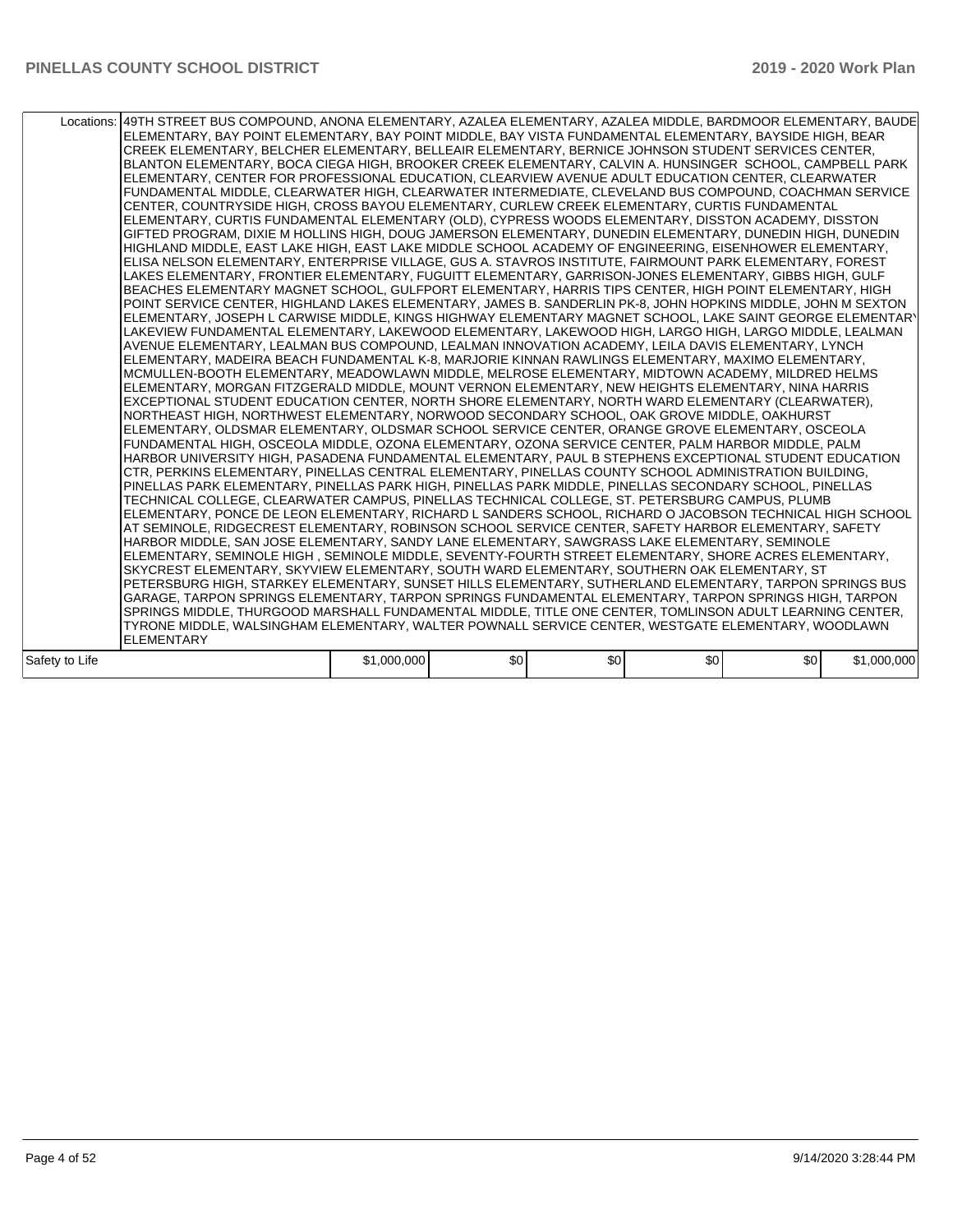| 49TH STREET BUS COMPOUND, ANONA ELEMENTARY, AZALEA ELEMENTARY, AZALEA MIDDLE, BARDMOOR ELEMENTARY, BAUDE<br>Locations:<br>ELEMENTARY, BAY POINT ELEMENTARY, BAY POINT MIDDLE, BAY VISTA FUNDAMENTAL ELEMENTARY, BAYSIDE HIGH, BEAR | CREEK ELEMENTARY, BELCHER ELEMENTARY, BELLEAIR ELEMENTARY, BERNICE JOHNSON STUDENT SERVICES CENTER,<br>BLANTON ELEMENTARY, BOCA CIEGA HIGH, BROOKER CREEK ELEMENTARY, CALVIN A. HUNSINGER SCHOOL, CAMPBELL PARK<br>ELEMENTARY, CENTER FOR PROFESSIONAL EDUCATION, CLEARVIEW AVENUE ADULT EDUCATION CENTER, CLEARWATER<br>FUNDAMENTAL MIDDLE, CLEARWATER HIGH, CLEARWATER INTERMEDIATE, CLEVELAND BUS COMPOUND, COACHMAN SERVICE<br>CENTER, COUNTRYSIDE HIGH, CROSS BAYOU ELEMENTARY, CURLEW CREEK ELEMENTARY, CURTIS FUNDAMENTAL<br>ELEMENTARY, CURTIS FUNDAMENTAL ELEMENTARY (OLD), CYPRESS WOODS ELEMENTARY, DISSTON ACADEMY, DISSTON<br>GIFTED PROGRAM, DIXIE M HOLLINS HIGH, DOUG JAMERSON ELEMENTARY, DUNEDIN ELEMENTARY, DUNEDIN HIGH, DUNEDIN<br>HIGHLAND MIDDLE, EAST LAKE HIGH, EAST LAKE MIDDLE SCHOOL ACADEMY OF ENGINEERING, EISENHOWER ELEMENTARY,<br>IELISA NELSON ELEMENTARY, ENTERPRISE VILLAGE, GUS A. STAVROS INSTITUTE, FAIRMOUNT PARK ELEMENTARY, FOREST<br>LAKES ELEMENTARY, FRONTIER ELEMENTARY, FUGUITT ELEMENTARY, GARRISON-JONES ELEMENTARY, GIBBS HIGH, GULF<br>BEACHES ELEMENTARY MAGNET SCHOOL, GULFPORT ELEMENTARY, HARRIS TIPS CENTER, HIGH POINT ELEMENTARY, HIGH<br>POINT SERVICE CENTER, HIGHLAND LAKES ELEMENTARY, JAMES B. SANDERLIN PK-8, JOHN HOPKINS MIDDLE, JOHN M SEXTON<br>ELEMENTARY, JOSEPH L CARWISE MIDDLE, KINGS HIGHWAY ELEMENTARY MAGNET SCHOOL, LAKE SAINT GEORGE ELEMENTARY<br>LAKEVIEW FUNDAMENTAL ELEMENTARY, LAKEWOOD ELEMENTARY, LAKEWOOD HIGH, LARGO HIGH, LARGO MIDDLE, LEALMAN<br>AVENUE ELEMENTARY, LEALMAN BUS COMPOUND, LEALMAN INNOVATION ACADEMY, LEILA DAVIS ELEMENTARY, LYNCH<br>ELEMENTARY, MADEIRA BEACH FUNDAMENTAL K-8, MARJORIE KINNAN RAWLINGS ELEMENTARY, MAXIMO ELEMENTARY,<br>MCMULLEN-BOOTH ELEMENTARY, MEADOWLAWN MIDDLE, MELROSE ELEMENTARY, MIDTOWN ACADEMY, MILDRED HELMS<br>ELEMENTARY, MORGAN FITZGERALD MIDDLE, MOUNT VERNON ELEMENTARY, NEW HEIGHTS ELEMENTARY, NINA HARRIS<br>EXCEPTIONAL STUDENT EDUCATION CENTER, NORTH SHORE ELEMENTARY, NORTH WARD ELEMENTARY (CLEARWATER),<br>NORTHEAST HIGH, NORTHWEST ELEMENTARY, NORWOOD SECONDARY SCHOOL, OAK GROVE MIDDLE, OAKHURST<br>ELEMENTARY, OLDSMAR ELEMENTARY, OLDSMAR SCHOOL SERVICE CENTER, ORANGE GROVE ELEMENTARY, OSCEOLA<br>FUNDAMENTAL HIGH, OSCEOLA MIDDLE, OZONA ELEMENTARY, OZONA SERVICE CENTER, PALM HARBOR MIDDLE, PALM<br>HARBOR UNIVERSITY HIGH, PASADENA FUNDAMENTAL ELEMENTARY, PAUL B STEPHENS EXCEPTIONAL STUDENT EDUCATION<br>CTR, PERKINS ELEMENTARY, PINELLAS CENTRAL ELEMENTARY, PINELLAS COUNTY SCHOOL ADMINISTRATION BUILDING,<br>PINELLAS PARK ELEMENTARY, PINELLAS PARK HIGH, PINELLAS PARK MIDDLE, PINELLAS SECONDARY SCHOOL, PINELLAS<br>TECHNICAL COLLEGE, CLEARWATER CAMPUS, PINELLAS TECHNICAL COLLEGE, ST. PETERSBURG CAMPUS, PLUMB<br>IELEMENTARY, PONCE DE LEON ELEMENTARY, RICHARD L SANDERS SCHOOL, RICHARD O JACOBSON TECHNICAL HIGH SCHOOL<br>AT SEMINOLE, RIDGECREST ELEMENTARY, ROBINSON SCHOOL SERVICE CENTER, SAFETY HARBOR ELEMENTARY, SAFETY<br>HARBOR MIDDLE, SAN JOSE ELEMENTARY, SANDY LANE ELEMENTARY, SAWGRASS LAKE ELEMENTARY, SEMINOLE<br>ELEMENTARY, SEMINOLE HIGH, SEMINOLE MIDDLE, SEVENTY-FOURTH STREET ELEMENTARY, SHORE ACRES ELEMENTARY,<br>SKYCREST ELEMENTARY, SKYVIEW ELEMENTARY, SOUTH WARD ELEMENTARY, SOUTHERN OAK ELEMENTARY, ST<br>PETERSBURG HIGH, STARKEY ELEMENTARY, SUNSET HILLS ELEMENTARY, SUTHERLAND ELEMENTARY, TARPON SPRINGS BUS<br>GARAGE, TARPON SPRINGS ELEMENTARY, TARPON SPRINGS FUNDAMENTAL ELEMENTARY, TARPON SPRINGS HIGH, TARPON<br>SPRINGS MIDDLE. THURGOOD MARSHALL FUNDAMENTAL MIDDLE. TITLE ONE CENTER. TOMLINSON ADULT LEARNING CENTER.<br>TYRONE MIDDLE, WALSINGHAM ELEMENTARY, WALTER POWNALL SERVICE CENTER, WESTGATE ELEMENTARY, WOODLAWN<br>ELEMENTARY |           |     |     |     |     |           |  |  |
|------------------------------------------------------------------------------------------------------------------------------------------------------------------------------------------------------------------------------------|---------------------------------------------------------------------------------------------------------------------------------------------------------------------------------------------------------------------------------------------------------------------------------------------------------------------------------------------------------------------------------------------------------------------------------------------------------------------------------------------------------------------------------------------------------------------------------------------------------------------------------------------------------------------------------------------------------------------------------------------------------------------------------------------------------------------------------------------------------------------------------------------------------------------------------------------------------------------------------------------------------------------------------------------------------------------------------------------------------------------------------------------------------------------------------------------------------------------------------------------------------------------------------------------------------------------------------------------------------------------------------------------------------------------------------------------------------------------------------------------------------------------------------------------------------------------------------------------------------------------------------------------------------------------------------------------------------------------------------------------------------------------------------------------------------------------------------------------------------------------------------------------------------------------------------------------------------------------------------------------------------------------------------------------------------------------------------------------------------------------------------------------------------------------------------------------------------------------------------------------------------------------------------------------------------------------------------------------------------------------------------------------------------------------------------------------------------------------------------------------------------------------------------------------------------------------------------------------------------------------------------------------------------------------------------------------------------------------------------------------------------------------------------------------------------------------------------------------------------------------------------------------------------------------------------------------------------------------------------------------------------------------------------------------------------------------------------------------------------------------------------------------------------------------------------------------------------------------------------------------------------------------------------------------------------------------------------------------------------------------------------------------------------------------------------------------------------------------------------------------------------------------------------------------------------------------------------------------------------------------------------------------------------------------------------------------------------------------------------------------------------------------------------------------|-----------|-----|-----|-----|-----|-----------|--|--|
| Fencing                                                                                                                                                                                                                            |                                                                                                                                                                                                                                                                                                                                                                                                                                                                                                                                                                                                                                                                                                                                                                                                                                                                                                                                                                                                                                                                                                                                                                                                                                                                                                                                                                                                                                                                                                                                                                                                                                                                                                                                                                                                                                                                                                                                                                                                                                                                                                                                                                                                                                                                                                                                                                                                                                                                                                                                                                                                                                                                                                                                                                                                                                                                                                                                                                                                                                                                                                                                                                                                                                                                                                                                                                                                                                                                                                                                                                                                                                                                                                                                                                                             | \$0       | \$0 | \$0 | \$0 | \$0 | \$0       |  |  |
|                                                                                                                                                                                                                                    | Locations: No Locations for this expenditure.                                                                                                                                                                                                                                                                                                                                                                                                                                                                                                                                                                                                                                                                                                                                                                                                                                                                                                                                                                                                                                                                                                                                                                                                                                                                                                                                                                                                                                                                                                                                                                                                                                                                                                                                                                                                                                                                                                                                                                                                                                                                                                                                                                                                                                                                                                                                                                                                                                                                                                                                                                                                                                                                                                                                                                                                                                                                                                                                                                                                                                                                                                                                                                                                                                                                                                                                                                                                                                                                                                                                                                                                                                                                                                                                               |           |     |     |     |     |           |  |  |
| Parking                                                                                                                                                                                                                            |                                                                                                                                                                                                                                                                                                                                                                                                                                                                                                                                                                                                                                                                                                                                                                                                                                                                                                                                                                                                                                                                                                                                                                                                                                                                                                                                                                                                                                                                                                                                                                                                                                                                                                                                                                                                                                                                                                                                                                                                                                                                                                                                                                                                                                                                                                                                                                                                                                                                                                                                                                                                                                                                                                                                                                                                                                                                                                                                                                                                                                                                                                                                                                                                                                                                                                                                                                                                                                                                                                                                                                                                                                                                                                                                                                                             | \$0       | \$0 | \$0 | \$0 | \$0 | \$0       |  |  |
|                                                                                                                                                                                                                                    | Locations: No Locations for this expenditure.                                                                                                                                                                                                                                                                                                                                                                                                                                                                                                                                                                                                                                                                                                                                                                                                                                                                                                                                                                                                                                                                                                                                                                                                                                                                                                                                                                                                                                                                                                                                                                                                                                                                                                                                                                                                                                                                                                                                                                                                                                                                                                                                                                                                                                                                                                                                                                                                                                                                                                                                                                                                                                                                                                                                                                                                                                                                                                                                                                                                                                                                                                                                                                                                                                                                                                                                                                                                                                                                                                                                                                                                                                                                                                                                               |           |     |     |     |     |           |  |  |
| Electrical                                                                                                                                                                                                                         |                                                                                                                                                                                                                                                                                                                                                                                                                                                                                                                                                                                                                                                                                                                                                                                                                                                                                                                                                                                                                                                                                                                                                                                                                                                                                                                                                                                                                                                                                                                                                                                                                                                                                                                                                                                                                                                                                                                                                                                                                                                                                                                                                                                                                                                                                                                                                                                                                                                                                                                                                                                                                                                                                                                                                                                                                                                                                                                                                                                                                                                                                                                                                                                                                                                                                                                                                                                                                                                                                                                                                                                                                                                                                                                                                                                             | \$0       | \$0 | \$0 | \$0 | \$0 | \$0       |  |  |
|                                                                                                                                                                                                                                    | Locations: No Locations for this expenditure.                                                                                                                                                                                                                                                                                                                                                                                                                                                                                                                                                                                                                                                                                                                                                                                                                                                                                                                                                                                                                                                                                                                                                                                                                                                                                                                                                                                                                                                                                                                                                                                                                                                                                                                                                                                                                                                                                                                                                                                                                                                                                                                                                                                                                                                                                                                                                                                                                                                                                                                                                                                                                                                                                                                                                                                                                                                                                                                                                                                                                                                                                                                                                                                                                                                                                                                                                                                                                                                                                                                                                                                                                                                                                                                                               |           |     |     |     |     |           |  |  |
| Fire Alarm                                                                                                                                                                                                                         |                                                                                                                                                                                                                                                                                                                                                                                                                                                                                                                                                                                                                                                                                                                                                                                                                                                                                                                                                                                                                                                                                                                                                                                                                                                                                                                                                                                                                                                                                                                                                                                                                                                                                                                                                                                                                                                                                                                                                                                                                                                                                                                                                                                                                                                                                                                                                                                                                                                                                                                                                                                                                                                                                                                                                                                                                                                                                                                                                                                                                                                                                                                                                                                                                                                                                                                                                                                                                                                                                                                                                                                                                                                                                                                                                                                             | \$0       | \$0 | \$0 | \$0 | \$0 | \$0       |  |  |
|                                                                                                                                                                                                                                    | Locations: No Locations for this expenditure.                                                                                                                                                                                                                                                                                                                                                                                                                                                                                                                                                                                                                                                                                                                                                                                                                                                                                                                                                                                                                                                                                                                                                                                                                                                                                                                                                                                                                                                                                                                                                                                                                                                                                                                                                                                                                                                                                                                                                                                                                                                                                                                                                                                                                                                                                                                                                                                                                                                                                                                                                                                                                                                                                                                                                                                                                                                                                                                                                                                                                                                                                                                                                                                                                                                                                                                                                                                                                                                                                                                                                                                                                                                                                                                                               |           |     |     |     |     |           |  |  |
| Telephone/Intercom System                                                                                                                                                                                                          |                                                                                                                                                                                                                                                                                                                                                                                                                                                                                                                                                                                                                                                                                                                                                                                                                                                                                                                                                                                                                                                                                                                                                                                                                                                                                                                                                                                                                                                                                                                                                                                                                                                                                                                                                                                                                                                                                                                                                                                                                                                                                                                                                                                                                                                                                                                                                                                                                                                                                                                                                                                                                                                                                                                                                                                                                                                                                                                                                                                                                                                                                                                                                                                                                                                                                                                                                                                                                                                                                                                                                                                                                                                                                                                                                                                             | \$700,000 | \$0 | \$0 | \$0 | \$0 | \$700,000 |  |  |
|                                                                                                                                                                                                                                    |                                                                                                                                                                                                                                                                                                                                                                                                                                                                                                                                                                                                                                                                                                                                                                                                                                                                                                                                                                                                                                                                                                                                                                                                                                                                                                                                                                                                                                                                                                                                                                                                                                                                                                                                                                                                                                                                                                                                                                                                                                                                                                                                                                                                                                                                                                                                                                                                                                                                                                                                                                                                                                                                                                                                                                                                                                                                                                                                                                                                                                                                                                                                                                                                                                                                                                                                                                                                                                                                                                                                                                                                                                                                                                                                                                                             |           |     |     |     |     |           |  |  |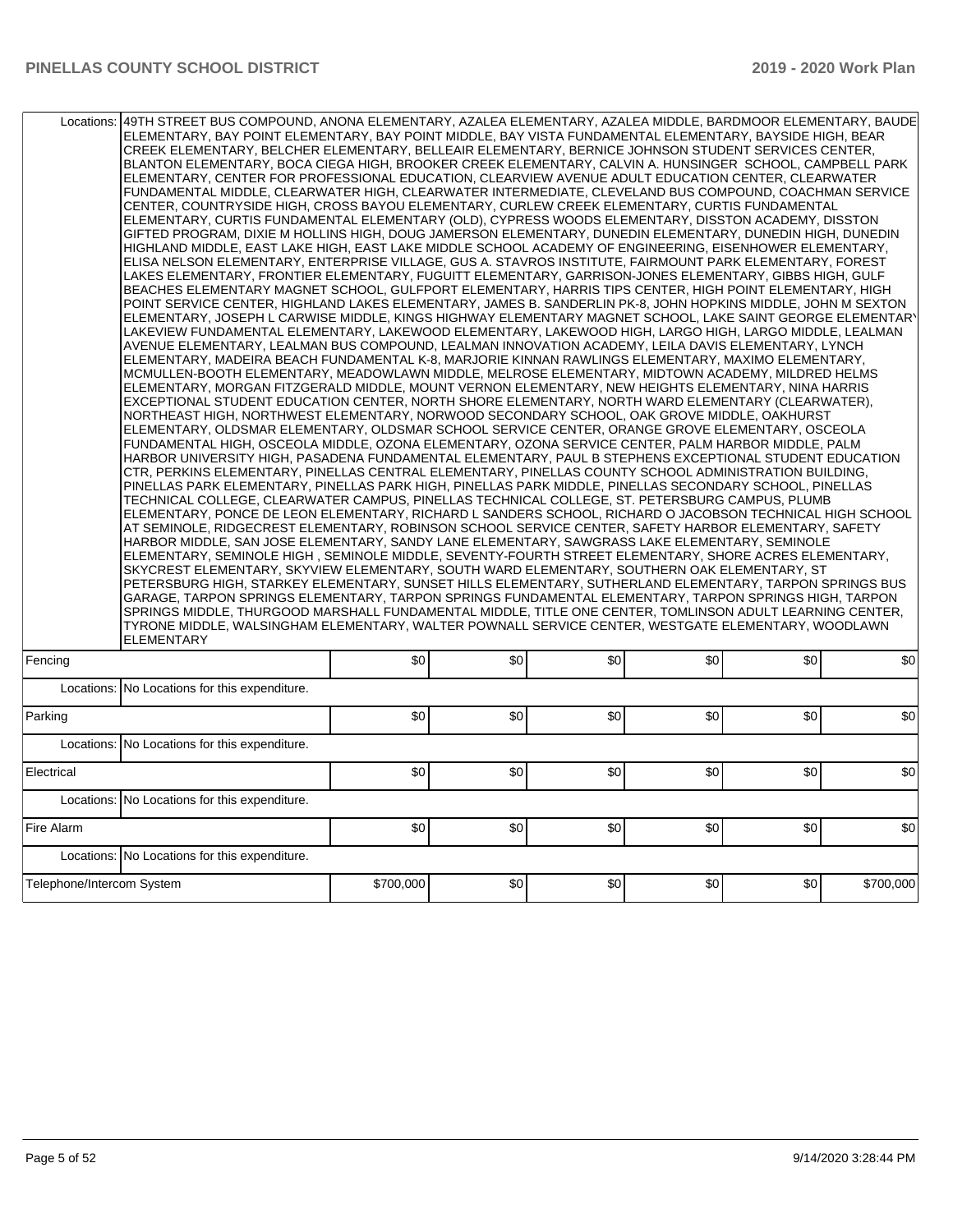|                                  | Locations:   49TH STREET BUS COMPOUND, ANONA ELEMENTARY, AZALEA ELEMENTARY, AZALEA MIDDLE, BARDMOOR ELEMENTARY, BAUDE<br>ELEMENTARY, BAY POINT ELEMENTARY, BAY POINT MIDDLE, BAY VISTA FUNDAMENTAL ELEMENTARY, BAYSIDE HIGH, BEAR<br>CREEK ELEMENTARY, BELCHER ELEMENTARY, BELLEAIR ELEMENTARY, BERNICE JOHNSON STUDENT SERVICES CENTER,<br>BLANTON ELEMENTARY, BOCA CIEGA HIGH, BROOKER CREEK ELEMENTARY, CALVIN A. HUNSINGER SCHOOL, CAMPBELL PARK<br>ELEMENTARY, CENTER FOR PROFESSIONAL EDUCATION, CLEARVIEW AVENUE ADULT EDUCATION CENTER, CLEARWATER<br>FUNDAMENTAL MIDDLE, CLEARWATER HIGH, CLEARWATER INTERMEDIATE, CLEVELAND BUS COMPOUND, COACHMAN SERVICE<br>CENTER, COUNTRYSIDE HIGH, CROSS BAYOU ELEMENTARY, CURLEW CREEK ELEMENTARY, CURTIS FUNDAMENTAL<br>ELEMENTARY, CURTIS FUNDAMENTAL ELEMENTARY (OLD), CYPRESS WOODS ELEMENTARY, DISSTON ACADEMY, DISSTON<br>GIFTED PROGRAM, DIXIE M HOLLINS HIGH, DOUG JAMERSON ELEMENTARY, DUNEDIN ELEMENTARY, DUNEDIN HIGH, DUNEDIN<br>HIGHLAND MIDDLE, EAST LAKE HIGH, EAST LAKE MIDDLE SCHOOL ACADEMY OF ENGINEERING, EISENHOWER ELEMENTARY,<br>ELISA NELSON ELEMENTARY, ENTERPRISE VILLAGE, GUS A. STAVROS INSTITUTE, FAIRMOUNT PARK ELEMENTARY, FOREST<br>LAKES ELEMENTARY, FRONTIER ELEMENTARY, FUGUITT ELEMENTARY, GARRISON-JONES ELEMENTARY, GIBBS HIGH, GULF<br>BEACHES ELEMENTARY MAGNET SCHOOL, GULFPORT ELEMENTARY, HARRIS TIPS CENTER, HIGH POINT ELEMENTARY, HIGH<br>POINT SERVICE CENTER, HIGHLAND LAKES ELEMENTARY, JAMES B. SANDERLIN PK-8, JOHN HOPKINS MIDDLE, JOHN M SEXTON<br>ELEMENTARY, JOSEPH L CARWISE MIDDLE, KINGS HIGHWAY ELEMENTARY MAGNET SCHOOL, LAKE SAINT GEORGE ELEMENTARY<br>LAKEVIEW FUNDAMENTAL ELEMENTARY, LAKEWOOD ELEMENTARY, LAKEWOOD HIGH, LARGO HIGH, LARGO MIDDLE, LEALMAN<br>AVENUE ELEMENTARY, LEALMAN BUS COMPOUND, LEALMAN INNOVATION ACADEMY, LEILA DAVIS ELEMENTARY, LYNCH<br>ELEMENTARY, MADEIRA BEACH FUNDAMENTAL K-8, MARJORIE KINNAN RAWLINGS ELEMENTARY, MAXIMO ELEMENTARY,<br>MCMULLEN-BOOTH ELEMENTARY, MEADOWLAWN MIDDLE, MELROSE ELEMENTARY, MIDTOWN ACADEMY, MILDRED HELMS<br>ELEMENTARY, MORGAN FITZGERALD MIDDLE, MOUNT VERNON ELEMENTARY, NEW HEIGHTS ELEMENTARY, NINA HARRIS<br>EXCEPTIONAL STUDENT EDUCATION CENTER, NORTH SHORE ELEMENTARY, NORTH WARD ELEMENTARY (CLEARWATER),<br>NORTHEAST HIGH, NORTHWEST ELEMENTARY, NORWOOD SECONDARY SCHOOL, OAK GROVE MIDDLE, OAKHURST<br>ELEMENTARY, OLDSMAR ELEMENTARY, OLDSMAR SCHOOL SERVICE CENTER, ORANGE GROVE ELEMENTARY, OSCEOLA<br>FUNDAMENTAL HIGH, OSCEOLA MIDDLE, OZONA ELEMENTARY, OZONA SERVICE CENTER, PALM HARBOR MIDDLE, PALM<br>HARBOR UNIVERSITY HIGH, PASADENA FUNDAMENTAL ELEMENTARY, PAUL B STEPHENS EXCEPTIONAL STUDENT EDUCATION<br>CTR, PERKINS ELEMENTARY, PINELLAS CENTRAL ELEMENTARY, PINELLAS COUNTY SCHOOL ADMINISTRATION BUILDING,<br>PINELLAS PARK ELEMENTARY. PINELLAS PARK HIGH. PINELLAS PARK MIDDLE. PINELLAS SECONDARY SCHOOL. PINELLAS<br>TECHNICAL COLLEGE, CLEARWATER CAMPUS, PINELLAS TECHNICAL COLLEGE, ST. PETERSBURG CAMPUS, PLUMB<br>ELEMENTARY, PONCE DE LEON ELEMENTARY, RICHARD L SANDERS SCHOOL, RICHARD O JACOBSON TECHNICAL HIGH SCHOOL<br>AT SEMINOLE, RIDGECREST ELEMENTARY, ROBINSON SCHOOL SERVICE CENTER, SAFETY HARBOR ELEMENTARY, SAFETY<br>HARBOR MIDDLE, SAN JOSE ELEMENTARY, SANDY LANE ELEMENTARY, SAWGRASS LAKE ELEMENTARY, SEMINOLE<br>ELEMENTARY, SEMINOLE HIGH, SEMINOLE MIDDLE, SEVENTY-FOURTH STREET ELEMENTARY, SHORE ACRES ELEMENTARY,<br>SKYCREST ELEMENTARY, SKYVIEW ELEMENTARY, SOUTH WARD ELEMENTARY, SOUTHERN OAK ELEMENTARY, ST<br>PETERSBURG HIGH, STARKEY ELEMENTARY, SUNSET HILLS ELEMENTARY, SUTHERLAND ELEMENTARY, TARPON SPRINGS BUS<br>GARAGE, TARPON SPRINGS ELEMENTARY, TARPON SPRINGS FUNDAMENTAL ELEMENTARY, TARPON SPRINGS HIGH, TARPON<br>SPRINGS MIDDLE, THURGOOD MARSHALL FUNDAMENTAL MIDDLE, TITLE ONE CENTER, TOMLINSON ADULT LEARNING CENTER,<br>TYRONE MIDDLE, WALSINGHAM ELEMENTARY, WALTER POWNALL SERVICE CENTER, WESTGATE ELEMENTARY, WOODLAWN<br><b>ELEMENTARY</b> |             |     |     |                  |     |             |
|----------------------------------|---------------------------------------------------------------------------------------------------------------------------------------------------------------------------------------------------------------------------------------------------------------------------------------------------------------------------------------------------------------------------------------------------------------------------------------------------------------------------------------------------------------------------------------------------------------------------------------------------------------------------------------------------------------------------------------------------------------------------------------------------------------------------------------------------------------------------------------------------------------------------------------------------------------------------------------------------------------------------------------------------------------------------------------------------------------------------------------------------------------------------------------------------------------------------------------------------------------------------------------------------------------------------------------------------------------------------------------------------------------------------------------------------------------------------------------------------------------------------------------------------------------------------------------------------------------------------------------------------------------------------------------------------------------------------------------------------------------------------------------------------------------------------------------------------------------------------------------------------------------------------------------------------------------------------------------------------------------------------------------------------------------------------------------------------------------------------------------------------------------------------------------------------------------------------------------------------------------------------------------------------------------------------------------------------------------------------------------------------------------------------------------------------------------------------------------------------------------------------------------------------------------------------------------------------------------------------------------------------------------------------------------------------------------------------------------------------------------------------------------------------------------------------------------------------------------------------------------------------------------------------------------------------------------------------------------------------------------------------------------------------------------------------------------------------------------------------------------------------------------------------------------------------------------------------------------------------------------------------------------------------------------------------------------------------------------------------------------------------------------------------------------------------------------------------------------------------------------------------------------------------------------------------------------------------------------------------------------------------------------------------------------------------------------------------------------------------------------------------------------------------------------------------------------------------------------------------------------------------------------------------------------------------------------------------------------------------------------------------------------------------------------------------------------|-------------|-----|-----|------------------|-----|-------------|
| <b>Closed Circuit Television</b> |                                                                                                                                                                                                                                                                                                                                                                                                                                                                                                                                                                                                                                                                                                                                                                                                                                                                                                                                                                                                                                                                                                                                                                                                                                                                                                                                                                                                                                                                                                                                                                                                                                                                                                                                                                                                                                                                                                                                                                                                                                                                                                                                                                                                                                                                                                                                                                                                                                                                                                                                                                                                                                                                                                                                                                                                                                                                                                                                                                                                                                                                                                                                                                                                                                                                                                                                                                                                                                                                                                                                                                                                                                                                                                                                                                                                                                                                                                                                                                                                                                       | \$0         | \$0 | \$0 | \$0 <sub>1</sub> | \$0 | \$0         |
|                                  | Locations: No Locations for this expenditure.                                                                                                                                                                                                                                                                                                                                                                                                                                                                                                                                                                                                                                                                                                                                                                                                                                                                                                                                                                                                                                                                                                                                                                                                                                                                                                                                                                                                                                                                                                                                                                                                                                                                                                                                                                                                                                                                                                                                                                                                                                                                                                                                                                                                                                                                                                                                                                                                                                                                                                                                                                                                                                                                                                                                                                                                                                                                                                                                                                                                                                                                                                                                                                                                                                                                                                                                                                                                                                                                                                                                                                                                                                                                                                                                                                                                                                                                                                                                                                                         |             |     |     |                  |     |             |
|                                  |                                                                                                                                                                                                                                                                                                                                                                                                                                                                                                                                                                                                                                                                                                                                                                                                                                                                                                                                                                                                                                                                                                                                                                                                                                                                                                                                                                                                                                                                                                                                                                                                                                                                                                                                                                                                                                                                                                                                                                                                                                                                                                                                                                                                                                                                                                                                                                                                                                                                                                                                                                                                                                                                                                                                                                                                                                                                                                                                                                                                                                                                                                                                                                                                                                                                                                                                                                                                                                                                                                                                                                                                                                                                                                                                                                                                                                                                                                                                                                                                                                       |             |     |     |                  |     |             |
| Paint                            |                                                                                                                                                                                                                                                                                                                                                                                                                                                                                                                                                                                                                                                                                                                                                                                                                                                                                                                                                                                                                                                                                                                                                                                                                                                                                                                                                                                                                                                                                                                                                                                                                                                                                                                                                                                                                                                                                                                                                                                                                                                                                                                                                                                                                                                                                                                                                                                                                                                                                                                                                                                                                                                                                                                                                                                                                                                                                                                                                                                                                                                                                                                                                                                                                                                                                                                                                                                                                                                                                                                                                                                                                                                                                                                                                                                                                                                                                                                                                                                                                                       | \$3,435,000 | \$0 | \$0 | \$0              | \$0 | \$3,435,000 |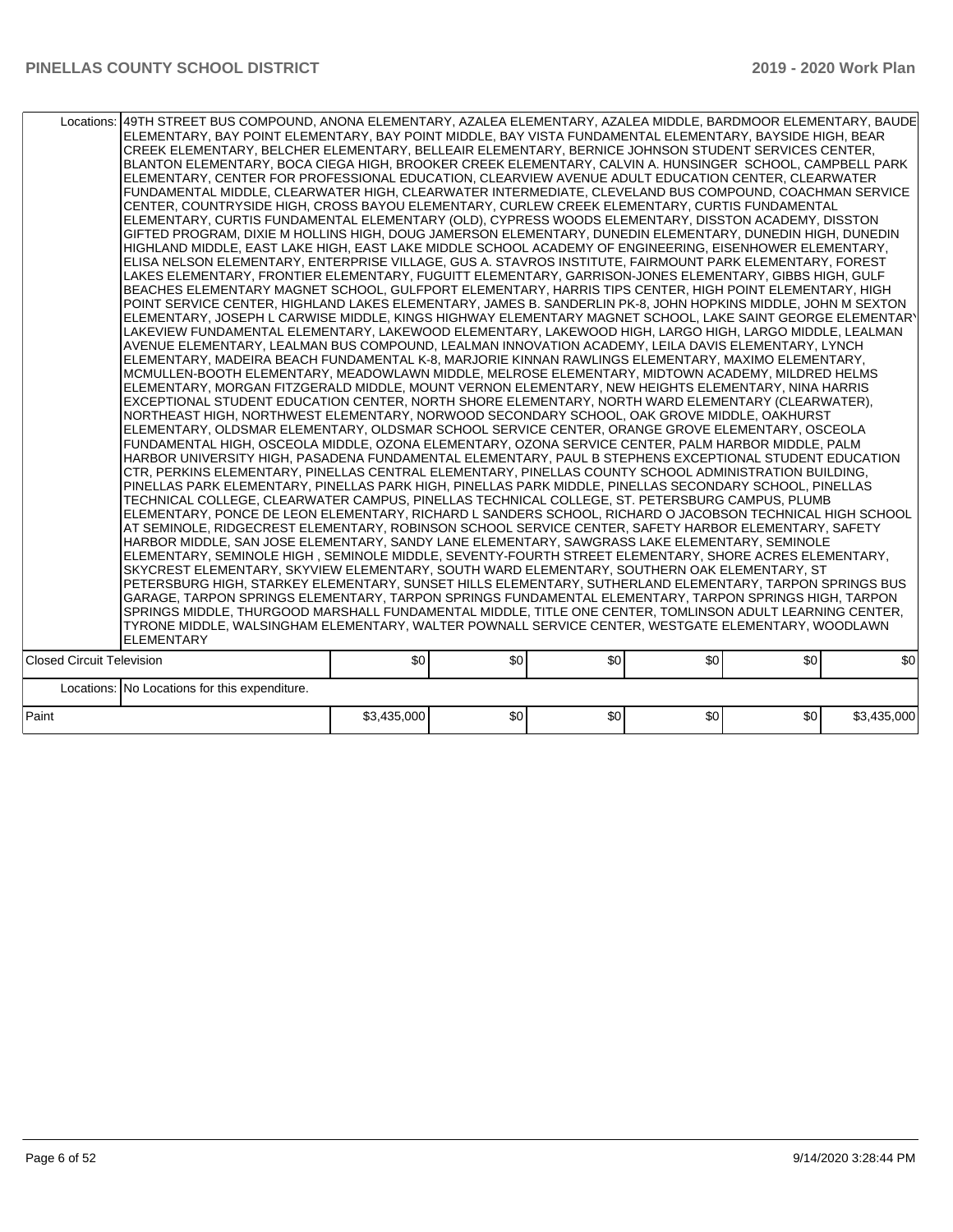| Locations:   49TH STREET BUS COMPOUND, ANONA ELEMENTARY, AZALEA ELEMENTARY, AZALEA MIDDLE, BARDMOOR ELEMENTARY, BAUDE<br>ELEMENTARY, BAY POINT ELEMENTARY, BAY POINT MIDDLE, BAY VISTA FUNDAMENTAL ELEMENTARY, BAYSIDE HIGH, BEAR<br>CREEK ELEMENTARY, BELCHER ELEMENTARY, BELLEAIR ELEMENTARY, BERNICE JOHNSON STUDENT SERVICES CENTER,<br>BLANTON ELEMENTARY, BOCA CIEGA HIGH, BROOKER CREEK ELEMENTARY, CALVIN A. HUNSINGER SCHOOL, CAMPBELL PARK<br>ELEMENTARY, CENTER FOR PROFESSIONAL EDUCATION, CLEARVIEW AVENUE ADULT EDUCATION CENTER, CLEARWATER<br>FUNDAMENTAL MIDDLE, CLEARWATER HIGH, CLEARWATER INTERMEDIATE, CLEVELAND BUS COMPOUND, COACHMAN SERVICE<br>CENTER, COUNTRYSIDE HIGH, CROSS BAYOU ELEMENTARY, CURLEW CREEK ELEMENTARY, CURTIS FUNDAMENTAL<br>ELEMENTARY, CURTIS FUNDAMENTAL ELEMENTARY (OLD), CYPRESS WOODS ELEMENTARY, DISSTON ACADEMY, DISSTON<br>GIFTED PROGRAM, DIXIE M HOLLINS HIGH, DOUG JAMERSON ELEMENTARY, DUNEDIN ELEMENTARY, DUNEDIN HIGH, DUNEDIN<br>HIGHLAND MIDDLE, EAST LAKE HIGH, EAST LAKE MIDDLE SCHOOL ACADEMY OF ENGINEERING, EISENHOWER ELEMENTARY,<br>ELISA NELSON ELEMENTARY, ENTERPRISE VILLAGE, GUS A. STAVROS INSTITUTE, FAIRMOUNT PARK ELEMENTARY, FOREST<br>LAKES ELEMENTARY, FRONTIER ELEMENTARY, FUGUITT ELEMENTARY, GARRISON-JONES ELEMENTARY, GIBBS HIGH, GULF<br>BEACHES ELEMENTARY MAGNET SCHOOL, GULFPORT ELEMENTARY, HARRIS TIPS CENTER, HIGH POINT ELEMENTARY, HIGH<br>POINT SERVICE CENTER, HIGHLAND LAKES ELEMENTARY, JAMES B. SANDERLIN PK-8, JOHN HOPKINS MIDDLE, JOHN M SEXTON<br>ELEMENTARY, JOSEPH L CARWISE MIDDLE, KINGS HIGHWAY ELEMENTARY MAGNET SCHOOL, LAKE SAINT GEORGE ELEMENTARY<br>LAKEVIEW FUNDAMENTAL ELEMENTARY, LAKEWOOD ELEMENTARY, LAKEWOOD HIGH, LARGO HIGH, LARGO MIDDLE, LEALMAN<br>AVENUE ELEMENTARY, LEALMAN BUS COMPOUND, LEALMAN INNOVATION ACADEMY, LEILA DAVIS ELEMENTARY, LYNCH<br>ELEMENTARY, MADEIRA BEACH FUNDAMENTAL K-8, MARJORIE KINNAN RAWLINGS ELEMENTARY, MAXIMO ELEMENTARY,<br>MCMULLEN-BOOTH ELEMENTARY, MEADOWLAWN MIDDLE, MELROSE ELEMENTARY, MIDTOWN ACADEMY, MILDRED HELMS<br>ELEMENTARY, MORGAN FITZGERALD MIDDLE, MOUNT VERNON ELEMENTARY, NEW HEIGHTS ELEMENTARY, NINA HARRIS<br>EXCEPTIONAL STUDENT EDUCATION CENTER, NORTH SHORE ELEMENTARY, NORTH WARD ELEMENTARY (CLEARWATER),<br>NORTHEAST HIGH, NORTHWEST ELEMENTARY, NORWOOD SECONDARY SCHOOL, OAK GROVE MIDDLE, OAKHURST<br>ELEMENTARY, OLDSMAR ELEMENTARY, OLDSMAR SCHOOL SERVICE CENTER, ORANGE GROVE ELEMENTARY, OSCEOLA<br>FUNDAMENTAL HIGH, OSCEOLA MIDDLE, OZONA ELEMENTARY, OZONA SERVICE CENTER, PALM HARBOR MIDDLE, PALM<br>HARBOR UNIVERSITY HIGH, PASADENA FUNDAMENTAL ELEMENTARY, PAUL B STEPHENS EXCEPTIONAL STUDENT EDUCATION<br>CTR, PERKINS ELEMENTARY, PINELLAS CENTRAL ELEMENTARY, PINELLAS COUNTY SCHOOL ADMINISTRATION BUILDING,<br>PINELLAS PARK ELEMENTARY, PINELLAS PARK HIGH, PINELLAS PARK MIDDLE, PINELLAS SECONDARY SCHOOL, PINELLAS<br>TECHNICAL COLLEGE, CLEARWATER CAMPUS, PINELLAS TECHNICAL COLLEGE, ST. PETERSBURG CAMPUS, PLUMB<br>ELEMENTARY, PONCE DE LEON ELEMENTARY, RICHARD L SANDERS SCHOOL, RICHARD O JACOBSON TECHNICAL HIGH SCHOOL<br>AT SEMINOLE, RIDGECREST ELEMENTARY, ROBINSON SCHOOL SERVICE CENTER, SAFETY HARBOR ELEMENTARY, SAFETY<br>HARBOR MIDDLE, SAN JOSE ELEMENTARY, SANDY LANE ELEMENTARY, SAWGRASS LAKE ELEMENTARY, SEMINOLE<br>ELEMENTARY, SEMINOLE HIGH, SEMINOLE MIDDLE, SEVENTY-FOURTH STREET ELEMENTARY, SHORE ACRES ELEMENTARY,<br>SKYCREST ELEMENTARY, SKYVIEW ELEMENTARY, SOUTH WARD ELEMENTARY, SOUTHERN OAK ELEMENTARY, ST<br>PETERSBURG HIGH, STARKEY ELEMENTARY, SUNSET HILLS ELEMENTARY, SUTHERLAND ELEMENTARY, TARPON SPRINGS BUS<br>GARAGE, TARPON SPRINGS ELEMENTARY, TARPON SPRINGS FUNDAMENTAL ELEMENTARY, TARPON SPRINGS HIGH, TARPON<br>SPRINGS MIDDLE, THURGOOD MARSHALL FUNDAMENTAL MIDDLE, TITLE ONE CENTER, TOMLINSON ADULT LEARNING CENTER,<br>TYRONE MIDDLE, WALSINGHAM ELEMENTARY, WALTER POWNALL SERVICE CENTER, WESTGATE ELEMENTARY, WOODLAWN |     |              |              |              |              |               |
|------------------------------------------------------------------------------------------------------------------------------------------------------------------------------------------------------------------------------------------------------------------------------------------------------------------------------------------------------------------------------------------------------------------------------------------------------------------------------------------------------------------------------------------------------------------------------------------------------------------------------------------------------------------------------------------------------------------------------------------------------------------------------------------------------------------------------------------------------------------------------------------------------------------------------------------------------------------------------------------------------------------------------------------------------------------------------------------------------------------------------------------------------------------------------------------------------------------------------------------------------------------------------------------------------------------------------------------------------------------------------------------------------------------------------------------------------------------------------------------------------------------------------------------------------------------------------------------------------------------------------------------------------------------------------------------------------------------------------------------------------------------------------------------------------------------------------------------------------------------------------------------------------------------------------------------------------------------------------------------------------------------------------------------------------------------------------------------------------------------------------------------------------------------------------------------------------------------------------------------------------------------------------------------------------------------------------------------------------------------------------------------------------------------------------------------------------------------------------------------------------------------------------------------------------------------------------------------------------------------------------------------------------------------------------------------------------------------------------------------------------------------------------------------------------------------------------------------------------------------------------------------------------------------------------------------------------------------------------------------------------------------------------------------------------------------------------------------------------------------------------------------------------------------------------------------------------------------------------------------------------------------------------------------------------------------------------------------------------------------------------------------------------------------------------------------------------------------------------------------------------------------------------------------------------------------------------------------------------------------------------------------------------------------------------------------------------------------------------------------------------------------------------------------------------------------------------------------------------------------------------------------------------------------------------------------------------------------------------------------------------------------|-----|--------------|--------------|--------------|--------------|---------------|
|                                                                                                                                                                                                                                                                                                                                                                                                                                                                                                                                                                                                                                                                                                                                                                                                                                                                                                                                                                                                                                                                                                                                                                                                                                                                                                                                                                                                                                                                                                                                                                                                                                                                                                                                                                                                                                                                                                                                                                                                                                                                                                                                                                                                                                                                                                                                                                                                                                                                                                                                                                                                                                                                                                                                                                                                                                                                                                                                                                                                                                                                                                                                                                                                                                                                                                                                                                                                                                                                                                                                                                                                                                                                                                                                                                                                                                                                                                                                                                                                                  |     |              |              |              |              |               |
| <b>ELEMENTARY</b>                                                                                                                                                                                                                                                                                                                                                                                                                                                                                                                                                                                                                                                                                                                                                                                                                                                                                                                                                                                                                                                                                                                                                                                                                                                                                                                                                                                                                                                                                                                                                                                                                                                                                                                                                                                                                                                                                                                                                                                                                                                                                                                                                                                                                                                                                                                                                                                                                                                                                                                                                                                                                                                                                                                                                                                                                                                                                                                                                                                                                                                                                                                                                                                                                                                                                                                                                                                                                                                                                                                                                                                                                                                                                                                                                                                                                                                                                                                                                                                                |     |              |              |              |              |               |
|                                                                                                                                                                                                                                                                                                                                                                                                                                                                                                                                                                                                                                                                                                                                                                                                                                                                                                                                                                                                                                                                                                                                                                                                                                                                                                                                                                                                                                                                                                                                                                                                                                                                                                                                                                                                                                                                                                                                                                                                                                                                                                                                                                                                                                                                                                                                                                                                                                                                                                                                                                                                                                                                                                                                                                                                                                                                                                                                                                                                                                                                                                                                                                                                                                                                                                                                                                                                                                                                                                                                                                                                                                                                                                                                                                                                                                                                                                                                                                                                                  |     |              |              |              |              |               |
| Maintenance/Repair                                                                                                                                                                                                                                                                                                                                                                                                                                                                                                                                                                                                                                                                                                                                                                                                                                                                                                                                                                                                                                                                                                                                                                                                                                                                                                                                                                                                                                                                                                                                                                                                                                                                                                                                                                                                                                                                                                                                                                                                                                                                                                                                                                                                                                                                                                                                                                                                                                                                                                                                                                                                                                                                                                                                                                                                                                                                                                                                                                                                                                                                                                                                                                                                                                                                                                                                                                                                                                                                                                                                                                                                                                                                                                                                                                                                                                                                                                                                                                                               | \$0 | \$18,700,000 | \$29,000,000 | \$29,000,000 | \$29,000,000 | \$105,700,000 |
|                                                                                                                                                                                                                                                                                                                                                                                                                                                                                                                                                                                                                                                                                                                                                                                                                                                                                                                                                                                                                                                                                                                                                                                                                                                                                                                                                                                                                                                                                                                                                                                                                                                                                                                                                                                                                                                                                                                                                                                                                                                                                                                                                                                                                                                                                                                                                                                                                                                                                                                                                                                                                                                                                                                                                                                                                                                                                                                                                                                                                                                                                                                                                                                                                                                                                                                                                                                                                                                                                                                                                                                                                                                                                                                                                                                                                                                                                                                                                                                                                  |     |              |              |              |              |               |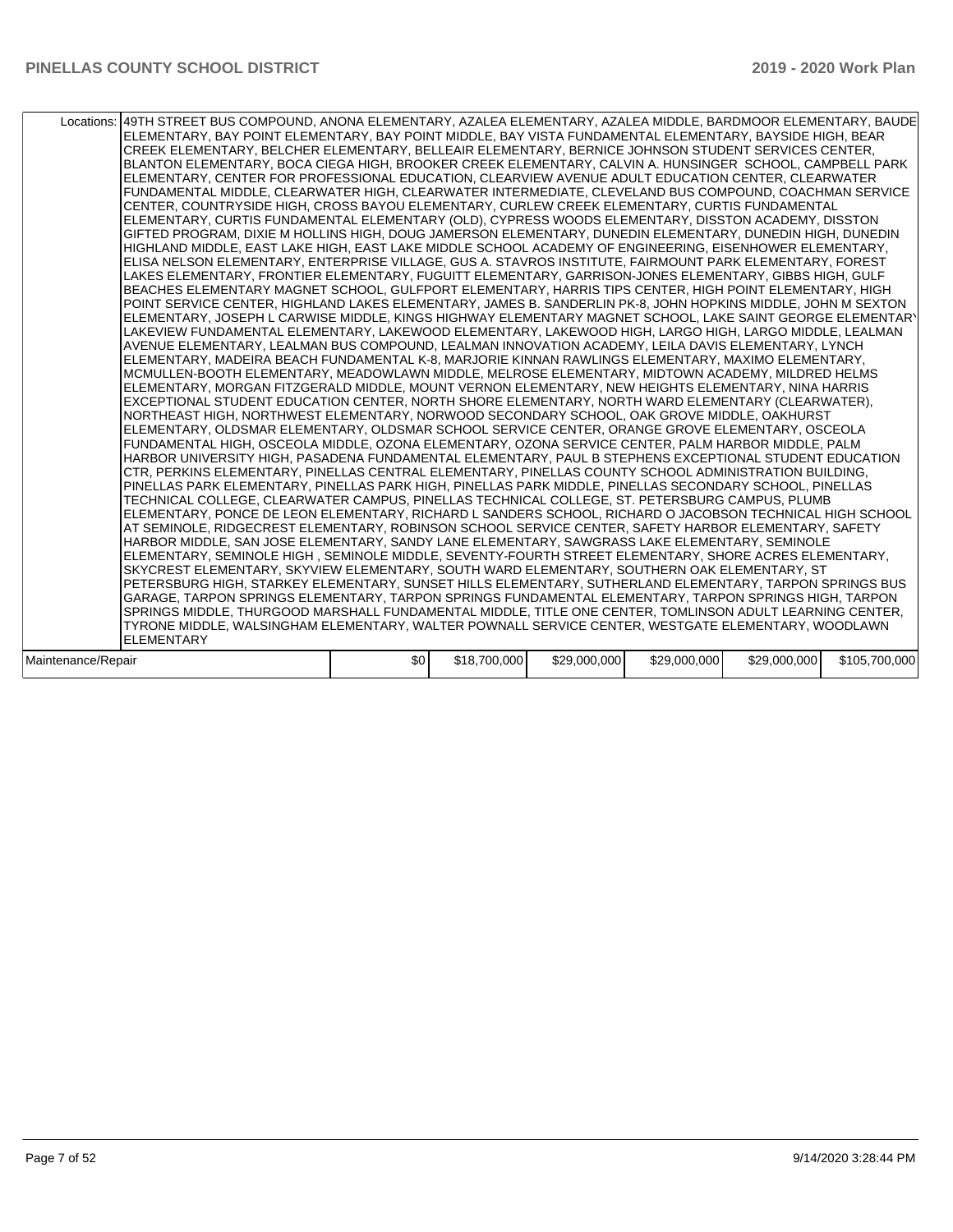| Locations:   49TH STREET BUS COMPOUND, ANONA ELEMENTARY, AZALEA ELEMENTARY, AZALEA MIDDLE, BARDMOOR ELEMENTARY, BAUDE<br>ELEMENTARY, BAY POINT ELEMENTARY, BAY POINT MIDDLE, BAY VISTA FUNDAMENTAL ELEMENTARY, BAYSIDE HIGH, BEAR<br>CREEK ELEMENTARY, BELCHER ELEMENTARY, BELLEAIR ELEMENTARY, BERNICE JOHNSON STUDENT SERVICES CENTER,<br>BLANTON ELEMENTARY, BOCA CIEGA HIGH, BROOKER CREEK ELEMENTARY, CALVIN A. HUNSINGER SCHOOL, CAMPBELL PARK<br>ELEMENTARY, CENTER FOR PROFESSIONAL EDUCATION, CLEARVIEW AVENUE ADULT EDUCATION CENTER, CLEARWATER<br>FUNDAMENTAL MIDDLE, CLEARWATER HIGH, CLEARWATER INTERMEDIATE, CLEVELAND BUS COMPOUND, COACHMAN SERVICE<br>CENTER, COUNTRYSIDE HIGH, CROSS BAYOU ELEMENTARY, CURLEW CREEK ELEMENTARY, CURTIS FUNDAMENTAL<br>ELEMENTARY, CURTIS FUNDAMENTAL ELEMENTARY (OLD), CYPRESS WOODS ELEMENTARY, DISSTON ACADEMY, DISSTON<br>GIFTED PROGRAM, DIXIE M HOLLINS HIGH, DOUG JAMERSON ELEMENTARY, DUNEDIN ELEMENTARY, DUNEDIN HIGH, DUNEDIN<br>HIGHLAND MIDDLE, EAST LAKE HIGH, EAST LAKE MIDDLE SCHOOL ACADEMY OF ENGINEERING, EISENHOWER ELEMENTARY,<br>ELISA NELSON ELEMENTARY, ENTERPRISE VILLAGE, GUS A. STAVROS INSTITUTE, FAIRMOUNT PARK ELEMENTARY, FOREST<br>LAKES ELEMENTARY, FRONTIER ELEMENTARY, FUGUITT ELEMENTARY, GARRISON-JONES ELEMENTARY, GIBBS HIGH, GULF<br>BEACHES ELEMENTARY MAGNET SCHOOL, GULFPORT ELEMENTARY, HARRIS TIPS CENTER, HIGH POINT ELEMENTARY, HIGH<br>POINT SERVICE CENTER, HIGHLAND LAKES ELEMENTARY, JAMES B. SANDERLIN PK-8, JOHN HOPKINS MIDDLE, JOHN M SEXTON<br>ELEMENTARY, JOSEPH L CARWISE MIDDLE, KINGS HIGHWAY ELEMENTARY MAGNET SCHOOL, LAKE SAINT GEORGE ELEMENTARY<br>LAKEVIEW FUNDAMENTAL ELEMENTARY, LAKEWOOD ELEMENTARY, LAKEWOOD HIGH, LARGO HIGH, LARGO MIDDLE, LEALMAN<br>AVENUE ELEMENTARY, LEALMAN BUS COMPOUND, LEALMAN INNOVATION ACADEMY, LEILA DAVIS ELEMENTARY, LYNCH<br>ELEMENTARY, MADEIRA BEACH FUNDAMENTAL K-8, MARJORIE KINNAN RAWLINGS ELEMENTARY, MAXIMO ELEMENTARY,<br>MCMULLEN-BOOTH ELEMENTARY, MEADOWLAWN MIDDLE, MELROSE ELEMENTARY, MIDTOWN ACADEMY, MILDRED HELMS<br>ELEMENTARY, MORGAN FITZGERALD MIDDLE, MOUNT VERNON ELEMENTARY, NEW HEIGHTS ELEMENTARY, NINA HARRIS<br>EXCEPTIONAL STUDENT EDUCATION CENTER, NORTH SHORE ELEMENTARY, NORTH WARD ELEMENTARY (CLEARWATER).<br>NORTHEAST HIGH, NORTHWEST ELEMENTARY, NORWOOD SECONDARY SCHOOL, OAK GROVE MIDDLE, OAKHURST<br>ELEMENTARY, OLDSMAR ELEMENTARY, OLDSMAR SCHOOL SERVICE CENTER, ORANGE GROVE ELEMENTARY, OSCEOLA<br>FUNDAMENTAL HIGH, OSCEOLA MIDDLE, OZONA ELEMENTARY, OZONA SERVICE CENTER, PALM HARBOR MIDDLE, PALM<br>HARBOR UNIVERSITY HIGH, PASADENA FUNDAMENTAL ELEMENTARY, PAUL B STEPHENS EXCEPTIONAL STUDENT EDUCATION<br>CTR, PERKINS ELEMENTARY, PINELLAS CENTRAL ELEMENTARY, PINELLAS COUNTY SCHOOL ADMINISTRATION BUILDING,<br>PINELLAS PARK ELEMENTARY, PINELLAS PARK HIGH, PINELLAS PARK MIDDLE, PINELLAS SECONDARY SCHOOL, PINELLAS<br>TECHNICAL COLLEGE, CLEARWATER CAMPUS, PINELLAS TECHNICAL COLLEGE, ST. PETERSBURG CAMPUS, PLUMB<br>ELEMENTARY, PONCE DE LEON ELEMENTARY, RICHARD L SANDERS SCHOOL, RICHARD O JACOBSON TECHNICAL HIGH SCHOOL<br>AT SEMINOLE, RIDGECREST ELEMENTARY, ROBINSON SCHOOL SERVICE CENTER, SAFETY HARBOR ELEMENTARY, SAFETY<br>HARBOR MIDDLE, SAN JOSE ELEMENTARY, SANDY LANE ELEMENTARY, SAWGRASS LAKE ELEMENTARY, SEMINOLE<br>ELEMENTARY, SEMINOLE HIGH, SEMINOLE MIDDLE, SEVENTY-FOURTH STREET ELEMENTARY, SHORE ACRES ELEMENTARY,<br>SKYCREST ELEMENTARY, SKYVIEW ELEMENTARY, SOUTH WARD ELEMENTARY, SOUTHERN OAK ELEMENTARY, ST<br>PETERSBURG HIGH, STARKEY ELEMENTARY, SUNSET HILLS ELEMENTARY, SUTHERLAND ELEMENTARY, TARPON SPRINGS BUS<br>GARAGE, TARPON SPRINGS ELEMENTARY, TARPON SPRINGS FUNDAMENTAL ELEMENTARY, TARPON SPRINGS HIGH, TARPON<br>SPRINGS MIDDLE, THURGOOD MARSHALL FUNDAMENTAL MIDDLE, TITLE ONE CENTER, TOMLINSON ADULT LEARNING CENTER,<br>TYRONE MIDDLE, WALSINGHAM ELEMENTARY, WALTER POWNALL SERVICE CENTER, WESTGATE ELEMENTARY, WOODLAWN<br><b>ELEMENTARY</b> | <b>Sub Total:</b> | \$15,316,000 | \$18,700,000 | \$29,000,000 | \$29,000,000 | \$29,000,000 | \$121,016,000 |
|---------------------------------------------------------------------------------------------------------------------------------------------------------------------------------------------------------------------------------------------------------------------------------------------------------------------------------------------------------------------------------------------------------------------------------------------------------------------------------------------------------------------------------------------------------------------------------------------------------------------------------------------------------------------------------------------------------------------------------------------------------------------------------------------------------------------------------------------------------------------------------------------------------------------------------------------------------------------------------------------------------------------------------------------------------------------------------------------------------------------------------------------------------------------------------------------------------------------------------------------------------------------------------------------------------------------------------------------------------------------------------------------------------------------------------------------------------------------------------------------------------------------------------------------------------------------------------------------------------------------------------------------------------------------------------------------------------------------------------------------------------------------------------------------------------------------------------------------------------------------------------------------------------------------------------------------------------------------------------------------------------------------------------------------------------------------------------------------------------------------------------------------------------------------------------------------------------------------------------------------------------------------------------------------------------------------------------------------------------------------------------------------------------------------------------------------------------------------------------------------------------------------------------------------------------------------------------------------------------------------------------------------------------------------------------------------------------------------------------------------------------------------------------------------------------------------------------------------------------------------------------------------------------------------------------------------------------------------------------------------------------------------------------------------------------------------------------------------------------------------------------------------------------------------------------------------------------------------------------------------------------------------------------------------------------------------------------------------------------------------------------------------------------------------------------------------------------------------------------------------------------------------------------------------------------------------------------------------------------------------------------------------------------------------------------------------------------------------------------------------------------------------------------------------------------------------------------------------------------------------------------------------------------------------------------------------------------------------------------------------------------------------------------------|-------------------|--------------|--------------|--------------|--------------|--------------|---------------|
|                                                                                                                                                                                                                                                                                                                                                                                                                                                                                                                                                                                                                                                                                                                                                                                                                                                                                                                                                                                                                                                                                                                                                                                                                                                                                                                                                                                                                                                                                                                                                                                                                                                                                                                                                                                                                                                                                                                                                                                                                                                                                                                                                                                                                                                                                                                                                                                                                                                                                                                                                                                                                                                                                                                                                                                                                                                                                                                                                                                                                                                                                                                                                                                                                                                                                                                                                                                                                                                                                                                                                                                                                                                                                                                                                                                                                                                                                                                                                                                                                                       |                   |              |              |              |              |              |               |
|                                                                                                                                                                                                                                                                                                                                                                                                                                                                                                                                                                                                                                                                                                                                                                                                                                                                                                                                                                                                                                                                                                                                                                                                                                                                                                                                                                                                                                                                                                                                                                                                                                                                                                                                                                                                                                                                                                                                                                                                                                                                                                                                                                                                                                                                                                                                                                                                                                                                                                                                                                                                                                                                                                                                                                                                                                                                                                                                                                                                                                                                                                                                                                                                                                                                                                                                                                                                                                                                                                                                                                                                                                                                                                                                                                                                                                                                                                                                                                                                                                       |                   |              |              |              |              |              |               |
|                                                                                                                                                                                                                                                                                                                                                                                                                                                                                                                                                                                                                                                                                                                                                                                                                                                                                                                                                                                                                                                                                                                                                                                                                                                                                                                                                                                                                                                                                                                                                                                                                                                                                                                                                                                                                                                                                                                                                                                                                                                                                                                                                                                                                                                                                                                                                                                                                                                                                                                                                                                                                                                                                                                                                                                                                                                                                                                                                                                                                                                                                                                                                                                                                                                                                                                                                                                                                                                                                                                                                                                                                                                                                                                                                                                                                                                                                                                                                                                                                                       |                   |              |              |              |              |              |               |
|                                                                                                                                                                                                                                                                                                                                                                                                                                                                                                                                                                                                                                                                                                                                                                                                                                                                                                                                                                                                                                                                                                                                                                                                                                                                                                                                                                                                                                                                                                                                                                                                                                                                                                                                                                                                                                                                                                                                                                                                                                                                                                                                                                                                                                                                                                                                                                                                                                                                                                                                                                                                                                                                                                                                                                                                                                                                                                                                                                                                                                                                                                                                                                                                                                                                                                                                                                                                                                                                                                                                                                                                                                                                                                                                                                                                                                                                                                                                                                                                                                       |                   |              |              |              |              |              |               |
|                                                                                                                                                                                                                                                                                                                                                                                                                                                                                                                                                                                                                                                                                                                                                                                                                                                                                                                                                                                                                                                                                                                                                                                                                                                                                                                                                                                                                                                                                                                                                                                                                                                                                                                                                                                                                                                                                                                                                                                                                                                                                                                                                                                                                                                                                                                                                                                                                                                                                                                                                                                                                                                                                                                                                                                                                                                                                                                                                                                                                                                                                                                                                                                                                                                                                                                                                                                                                                                                                                                                                                                                                                                                                                                                                                                                                                                                                                                                                                                                                                       |                   |              |              |              |              |              |               |
|                                                                                                                                                                                                                                                                                                                                                                                                                                                                                                                                                                                                                                                                                                                                                                                                                                                                                                                                                                                                                                                                                                                                                                                                                                                                                                                                                                                                                                                                                                                                                                                                                                                                                                                                                                                                                                                                                                                                                                                                                                                                                                                                                                                                                                                                                                                                                                                                                                                                                                                                                                                                                                                                                                                                                                                                                                                                                                                                                                                                                                                                                                                                                                                                                                                                                                                                                                                                                                                                                                                                                                                                                                                                                                                                                                                                                                                                                                                                                                                                                                       |                   |              |              |              |              |              |               |
|                                                                                                                                                                                                                                                                                                                                                                                                                                                                                                                                                                                                                                                                                                                                                                                                                                                                                                                                                                                                                                                                                                                                                                                                                                                                                                                                                                                                                                                                                                                                                                                                                                                                                                                                                                                                                                                                                                                                                                                                                                                                                                                                                                                                                                                                                                                                                                                                                                                                                                                                                                                                                                                                                                                                                                                                                                                                                                                                                                                                                                                                                                                                                                                                                                                                                                                                                                                                                                                                                                                                                                                                                                                                                                                                                                                                                                                                                                                                                                                                                                       |                   |              |              |              |              |              |               |
|                                                                                                                                                                                                                                                                                                                                                                                                                                                                                                                                                                                                                                                                                                                                                                                                                                                                                                                                                                                                                                                                                                                                                                                                                                                                                                                                                                                                                                                                                                                                                                                                                                                                                                                                                                                                                                                                                                                                                                                                                                                                                                                                                                                                                                                                                                                                                                                                                                                                                                                                                                                                                                                                                                                                                                                                                                                                                                                                                                                                                                                                                                                                                                                                                                                                                                                                                                                                                                                                                                                                                                                                                                                                                                                                                                                                                                                                                                                                                                                                                                       |                   |              |              |              |              |              |               |
|                                                                                                                                                                                                                                                                                                                                                                                                                                                                                                                                                                                                                                                                                                                                                                                                                                                                                                                                                                                                                                                                                                                                                                                                                                                                                                                                                                                                                                                                                                                                                                                                                                                                                                                                                                                                                                                                                                                                                                                                                                                                                                                                                                                                                                                                                                                                                                                                                                                                                                                                                                                                                                                                                                                                                                                                                                                                                                                                                                                                                                                                                                                                                                                                                                                                                                                                                                                                                                                                                                                                                                                                                                                                                                                                                                                                                                                                                                                                                                                                                                       |                   |              |              |              |              |              |               |
|                                                                                                                                                                                                                                                                                                                                                                                                                                                                                                                                                                                                                                                                                                                                                                                                                                                                                                                                                                                                                                                                                                                                                                                                                                                                                                                                                                                                                                                                                                                                                                                                                                                                                                                                                                                                                                                                                                                                                                                                                                                                                                                                                                                                                                                                                                                                                                                                                                                                                                                                                                                                                                                                                                                                                                                                                                                                                                                                                                                                                                                                                                                                                                                                                                                                                                                                                                                                                                                                                                                                                                                                                                                                                                                                                                                                                                                                                                                                                                                                                                       |                   |              |              |              |              |              |               |
|                                                                                                                                                                                                                                                                                                                                                                                                                                                                                                                                                                                                                                                                                                                                                                                                                                                                                                                                                                                                                                                                                                                                                                                                                                                                                                                                                                                                                                                                                                                                                                                                                                                                                                                                                                                                                                                                                                                                                                                                                                                                                                                                                                                                                                                                                                                                                                                                                                                                                                                                                                                                                                                                                                                                                                                                                                                                                                                                                                                                                                                                                                                                                                                                                                                                                                                                                                                                                                                                                                                                                                                                                                                                                                                                                                                                                                                                                                                                                                                                                                       |                   |              |              |              |              |              |               |
|                                                                                                                                                                                                                                                                                                                                                                                                                                                                                                                                                                                                                                                                                                                                                                                                                                                                                                                                                                                                                                                                                                                                                                                                                                                                                                                                                                                                                                                                                                                                                                                                                                                                                                                                                                                                                                                                                                                                                                                                                                                                                                                                                                                                                                                                                                                                                                                                                                                                                                                                                                                                                                                                                                                                                                                                                                                                                                                                                                                                                                                                                                                                                                                                                                                                                                                                                                                                                                                                                                                                                                                                                                                                                                                                                                                                                                                                                                                                                                                                                                       |                   |              |              |              |              |              |               |
|                                                                                                                                                                                                                                                                                                                                                                                                                                                                                                                                                                                                                                                                                                                                                                                                                                                                                                                                                                                                                                                                                                                                                                                                                                                                                                                                                                                                                                                                                                                                                                                                                                                                                                                                                                                                                                                                                                                                                                                                                                                                                                                                                                                                                                                                                                                                                                                                                                                                                                                                                                                                                                                                                                                                                                                                                                                                                                                                                                                                                                                                                                                                                                                                                                                                                                                                                                                                                                                                                                                                                                                                                                                                                                                                                                                                                                                                                                                                                                                                                                       |                   |              |              |              |              |              |               |
|                                                                                                                                                                                                                                                                                                                                                                                                                                                                                                                                                                                                                                                                                                                                                                                                                                                                                                                                                                                                                                                                                                                                                                                                                                                                                                                                                                                                                                                                                                                                                                                                                                                                                                                                                                                                                                                                                                                                                                                                                                                                                                                                                                                                                                                                                                                                                                                                                                                                                                                                                                                                                                                                                                                                                                                                                                                                                                                                                                                                                                                                                                                                                                                                                                                                                                                                                                                                                                                                                                                                                                                                                                                                                                                                                                                                                                                                                                                                                                                                                                       |                   |              |              |              |              |              |               |
|                                                                                                                                                                                                                                                                                                                                                                                                                                                                                                                                                                                                                                                                                                                                                                                                                                                                                                                                                                                                                                                                                                                                                                                                                                                                                                                                                                                                                                                                                                                                                                                                                                                                                                                                                                                                                                                                                                                                                                                                                                                                                                                                                                                                                                                                                                                                                                                                                                                                                                                                                                                                                                                                                                                                                                                                                                                                                                                                                                                                                                                                                                                                                                                                                                                                                                                                                                                                                                                                                                                                                                                                                                                                                                                                                                                                                                                                                                                                                                                                                                       |                   |              |              |              |              |              |               |
|                                                                                                                                                                                                                                                                                                                                                                                                                                                                                                                                                                                                                                                                                                                                                                                                                                                                                                                                                                                                                                                                                                                                                                                                                                                                                                                                                                                                                                                                                                                                                                                                                                                                                                                                                                                                                                                                                                                                                                                                                                                                                                                                                                                                                                                                                                                                                                                                                                                                                                                                                                                                                                                                                                                                                                                                                                                                                                                                                                                                                                                                                                                                                                                                                                                                                                                                                                                                                                                                                                                                                                                                                                                                                                                                                                                                                                                                                                                                                                                                                                       |                   |              |              |              |              |              |               |
|                                                                                                                                                                                                                                                                                                                                                                                                                                                                                                                                                                                                                                                                                                                                                                                                                                                                                                                                                                                                                                                                                                                                                                                                                                                                                                                                                                                                                                                                                                                                                                                                                                                                                                                                                                                                                                                                                                                                                                                                                                                                                                                                                                                                                                                                                                                                                                                                                                                                                                                                                                                                                                                                                                                                                                                                                                                                                                                                                                                                                                                                                                                                                                                                                                                                                                                                                                                                                                                                                                                                                                                                                                                                                                                                                                                                                                                                                                                                                                                                                                       |                   |              |              |              |              |              |               |
|                                                                                                                                                                                                                                                                                                                                                                                                                                                                                                                                                                                                                                                                                                                                                                                                                                                                                                                                                                                                                                                                                                                                                                                                                                                                                                                                                                                                                                                                                                                                                                                                                                                                                                                                                                                                                                                                                                                                                                                                                                                                                                                                                                                                                                                                                                                                                                                                                                                                                                                                                                                                                                                                                                                                                                                                                                                                                                                                                                                                                                                                                                                                                                                                                                                                                                                                                                                                                                                                                                                                                                                                                                                                                                                                                                                                                                                                                                                                                                                                                                       |                   |              |              |              |              |              |               |
|                                                                                                                                                                                                                                                                                                                                                                                                                                                                                                                                                                                                                                                                                                                                                                                                                                                                                                                                                                                                                                                                                                                                                                                                                                                                                                                                                                                                                                                                                                                                                                                                                                                                                                                                                                                                                                                                                                                                                                                                                                                                                                                                                                                                                                                                                                                                                                                                                                                                                                                                                                                                                                                                                                                                                                                                                                                                                                                                                                                                                                                                                                                                                                                                                                                                                                                                                                                                                                                                                                                                                                                                                                                                                                                                                                                                                                                                                                                                                                                                                                       |                   |              |              |              |              |              |               |
|                                                                                                                                                                                                                                                                                                                                                                                                                                                                                                                                                                                                                                                                                                                                                                                                                                                                                                                                                                                                                                                                                                                                                                                                                                                                                                                                                                                                                                                                                                                                                                                                                                                                                                                                                                                                                                                                                                                                                                                                                                                                                                                                                                                                                                                                                                                                                                                                                                                                                                                                                                                                                                                                                                                                                                                                                                                                                                                                                                                                                                                                                                                                                                                                                                                                                                                                                                                                                                                                                                                                                                                                                                                                                                                                                                                                                                                                                                                                                                                                                                       |                   |              |              |              |              |              |               |
|                                                                                                                                                                                                                                                                                                                                                                                                                                                                                                                                                                                                                                                                                                                                                                                                                                                                                                                                                                                                                                                                                                                                                                                                                                                                                                                                                                                                                                                                                                                                                                                                                                                                                                                                                                                                                                                                                                                                                                                                                                                                                                                                                                                                                                                                                                                                                                                                                                                                                                                                                                                                                                                                                                                                                                                                                                                                                                                                                                                                                                                                                                                                                                                                                                                                                                                                                                                                                                                                                                                                                                                                                                                                                                                                                                                                                                                                                                                                                                                                                                       |                   |              |              |              |              |              |               |
|                                                                                                                                                                                                                                                                                                                                                                                                                                                                                                                                                                                                                                                                                                                                                                                                                                                                                                                                                                                                                                                                                                                                                                                                                                                                                                                                                                                                                                                                                                                                                                                                                                                                                                                                                                                                                                                                                                                                                                                                                                                                                                                                                                                                                                                                                                                                                                                                                                                                                                                                                                                                                                                                                                                                                                                                                                                                                                                                                                                                                                                                                                                                                                                                                                                                                                                                                                                                                                                                                                                                                                                                                                                                                                                                                                                                                                                                                                                                                                                                                                       |                   |              |              |              |              |              |               |
|                                                                                                                                                                                                                                                                                                                                                                                                                                                                                                                                                                                                                                                                                                                                                                                                                                                                                                                                                                                                                                                                                                                                                                                                                                                                                                                                                                                                                                                                                                                                                                                                                                                                                                                                                                                                                                                                                                                                                                                                                                                                                                                                                                                                                                                                                                                                                                                                                                                                                                                                                                                                                                                                                                                                                                                                                                                                                                                                                                                                                                                                                                                                                                                                                                                                                                                                                                                                                                                                                                                                                                                                                                                                                                                                                                                                                                                                                                                                                                                                                                       |                   |              |              |              |              |              |               |
|                                                                                                                                                                                                                                                                                                                                                                                                                                                                                                                                                                                                                                                                                                                                                                                                                                                                                                                                                                                                                                                                                                                                                                                                                                                                                                                                                                                                                                                                                                                                                                                                                                                                                                                                                                                                                                                                                                                                                                                                                                                                                                                                                                                                                                                                                                                                                                                                                                                                                                                                                                                                                                                                                                                                                                                                                                                                                                                                                                                                                                                                                                                                                                                                                                                                                                                                                                                                                                                                                                                                                                                                                                                                                                                                                                                                                                                                                                                                                                                                                                       |                   |              |              |              |              |              |               |
|                                                                                                                                                                                                                                                                                                                                                                                                                                                                                                                                                                                                                                                                                                                                                                                                                                                                                                                                                                                                                                                                                                                                                                                                                                                                                                                                                                                                                                                                                                                                                                                                                                                                                                                                                                                                                                                                                                                                                                                                                                                                                                                                                                                                                                                                                                                                                                                                                                                                                                                                                                                                                                                                                                                                                                                                                                                                                                                                                                                                                                                                                                                                                                                                                                                                                                                                                                                                                                                                                                                                                                                                                                                                                                                                                                                                                                                                                                                                                                                                                                       |                   |              |              |              |              |              |               |
|                                                                                                                                                                                                                                                                                                                                                                                                                                                                                                                                                                                                                                                                                                                                                                                                                                                                                                                                                                                                                                                                                                                                                                                                                                                                                                                                                                                                                                                                                                                                                                                                                                                                                                                                                                                                                                                                                                                                                                                                                                                                                                                                                                                                                                                                                                                                                                                                                                                                                                                                                                                                                                                                                                                                                                                                                                                                                                                                                                                                                                                                                                                                                                                                                                                                                                                                                                                                                                                                                                                                                                                                                                                                                                                                                                                                                                                                                                                                                                                                                                       |                   |              |              |              |              |              |               |
|                                                                                                                                                                                                                                                                                                                                                                                                                                                                                                                                                                                                                                                                                                                                                                                                                                                                                                                                                                                                                                                                                                                                                                                                                                                                                                                                                                                                                                                                                                                                                                                                                                                                                                                                                                                                                                                                                                                                                                                                                                                                                                                                                                                                                                                                                                                                                                                                                                                                                                                                                                                                                                                                                                                                                                                                                                                                                                                                                                                                                                                                                                                                                                                                                                                                                                                                                                                                                                                                                                                                                                                                                                                                                                                                                                                                                                                                                                                                                                                                                                       |                   |              |              |              |              |              |               |
|                                                                                                                                                                                                                                                                                                                                                                                                                                                                                                                                                                                                                                                                                                                                                                                                                                                                                                                                                                                                                                                                                                                                                                                                                                                                                                                                                                                                                                                                                                                                                                                                                                                                                                                                                                                                                                                                                                                                                                                                                                                                                                                                                                                                                                                                                                                                                                                                                                                                                                                                                                                                                                                                                                                                                                                                                                                                                                                                                                                                                                                                                                                                                                                                                                                                                                                                                                                                                                                                                                                                                                                                                                                                                                                                                                                                                                                                                                                                                                                                                                       |                   |              |              |              |              |              |               |
|                                                                                                                                                                                                                                                                                                                                                                                                                                                                                                                                                                                                                                                                                                                                                                                                                                                                                                                                                                                                                                                                                                                                                                                                                                                                                                                                                                                                                                                                                                                                                                                                                                                                                                                                                                                                                                                                                                                                                                                                                                                                                                                                                                                                                                                                                                                                                                                                                                                                                                                                                                                                                                                                                                                                                                                                                                                                                                                                                                                                                                                                                                                                                                                                                                                                                                                                                                                                                                                                                                                                                                                                                                                                                                                                                                                                                                                                                                                                                                                                                                       |                   |              |              |              |              |              |               |
|                                                                                                                                                                                                                                                                                                                                                                                                                                                                                                                                                                                                                                                                                                                                                                                                                                                                                                                                                                                                                                                                                                                                                                                                                                                                                                                                                                                                                                                                                                                                                                                                                                                                                                                                                                                                                                                                                                                                                                                                                                                                                                                                                                                                                                                                                                                                                                                                                                                                                                                                                                                                                                                                                                                                                                                                                                                                                                                                                                                                                                                                                                                                                                                                                                                                                                                                                                                                                                                                                                                                                                                                                                                                                                                                                                                                                                                                                                                                                                                                                                       |                   |              |              |              |              |              |               |
|                                                                                                                                                                                                                                                                                                                                                                                                                                                                                                                                                                                                                                                                                                                                                                                                                                                                                                                                                                                                                                                                                                                                                                                                                                                                                                                                                                                                                                                                                                                                                                                                                                                                                                                                                                                                                                                                                                                                                                                                                                                                                                                                                                                                                                                                                                                                                                                                                                                                                                                                                                                                                                                                                                                                                                                                                                                                                                                                                                                                                                                                                                                                                                                                                                                                                                                                                                                                                                                                                                                                                                                                                                                                                                                                                                                                                                                                                                                                                                                                                                       |                   |              |              |              |              |              |               |
|                                                                                                                                                                                                                                                                                                                                                                                                                                                                                                                                                                                                                                                                                                                                                                                                                                                                                                                                                                                                                                                                                                                                                                                                                                                                                                                                                                                                                                                                                                                                                                                                                                                                                                                                                                                                                                                                                                                                                                                                                                                                                                                                                                                                                                                                                                                                                                                                                                                                                                                                                                                                                                                                                                                                                                                                                                                                                                                                                                                                                                                                                                                                                                                                                                                                                                                                                                                                                                                                                                                                                                                                                                                                                                                                                                                                                                                                                                                                                                                                                                       |                   |              |              |              |              |              |               |
|                                                                                                                                                                                                                                                                                                                                                                                                                                                                                                                                                                                                                                                                                                                                                                                                                                                                                                                                                                                                                                                                                                                                                                                                                                                                                                                                                                                                                                                                                                                                                                                                                                                                                                                                                                                                                                                                                                                                                                                                                                                                                                                                                                                                                                                                                                                                                                                                                                                                                                                                                                                                                                                                                                                                                                                                                                                                                                                                                                                                                                                                                                                                                                                                                                                                                                                                                                                                                                                                                                                                                                                                                                                                                                                                                                                                                                                                                                                                                                                                                                       |                   |              |              |              |              |              |               |
|                                                                                                                                                                                                                                                                                                                                                                                                                                                                                                                                                                                                                                                                                                                                                                                                                                                                                                                                                                                                                                                                                                                                                                                                                                                                                                                                                                                                                                                                                                                                                                                                                                                                                                                                                                                                                                                                                                                                                                                                                                                                                                                                                                                                                                                                                                                                                                                                                                                                                                                                                                                                                                                                                                                                                                                                                                                                                                                                                                                                                                                                                                                                                                                                                                                                                                                                                                                                                                                                                                                                                                                                                                                                                                                                                                                                                                                                                                                                                                                                                                       |                   |              |              |              |              |              |               |
|                                                                                                                                                                                                                                                                                                                                                                                                                                                                                                                                                                                                                                                                                                                                                                                                                                                                                                                                                                                                                                                                                                                                                                                                                                                                                                                                                                                                                                                                                                                                                                                                                                                                                                                                                                                                                                                                                                                                                                                                                                                                                                                                                                                                                                                                                                                                                                                                                                                                                                                                                                                                                                                                                                                                                                                                                                                                                                                                                                                                                                                                                                                                                                                                                                                                                                                                                                                                                                                                                                                                                                                                                                                                                                                                                                                                                                                                                                                                                                                                                                       |                   |              |              |              |              |              |               |
|                                                                                                                                                                                                                                                                                                                                                                                                                                                                                                                                                                                                                                                                                                                                                                                                                                                                                                                                                                                                                                                                                                                                                                                                                                                                                                                                                                                                                                                                                                                                                                                                                                                                                                                                                                                                                                                                                                                                                                                                                                                                                                                                                                                                                                                                                                                                                                                                                                                                                                                                                                                                                                                                                                                                                                                                                                                                                                                                                                                                                                                                                                                                                                                                                                                                                                                                                                                                                                                                                                                                                                                                                                                                                                                                                                                                                                                                                                                                                                                                                                       |                   |              |              |              |              |              |               |
|                                                                                                                                                                                                                                                                                                                                                                                                                                                                                                                                                                                                                                                                                                                                                                                                                                                                                                                                                                                                                                                                                                                                                                                                                                                                                                                                                                                                                                                                                                                                                                                                                                                                                                                                                                                                                                                                                                                                                                                                                                                                                                                                                                                                                                                                                                                                                                                                                                                                                                                                                                                                                                                                                                                                                                                                                                                                                                                                                                                                                                                                                                                                                                                                                                                                                                                                                                                                                                                                                                                                                                                                                                                                                                                                                                                                                                                                                                                                                                                                                                       |                   |              |              |              |              |              |               |

| <b>IPECO</b><br>0 Maintenance Expenditures | \$0          | $\sim$<br>υU | ¢∩<br>υU     | \$0          | ሶስ<br>JU.    | ሶሳ<br>ა∪      |
|--------------------------------------------|--------------|--------------|--------------|--------------|--------------|---------------|
| 1.50 Mill Sub Total: I                     | \$42,973,700 | \$31.685.000 | \$41.985.000 | \$41.985.000 | \$41.985.000 | \$200.613.700 |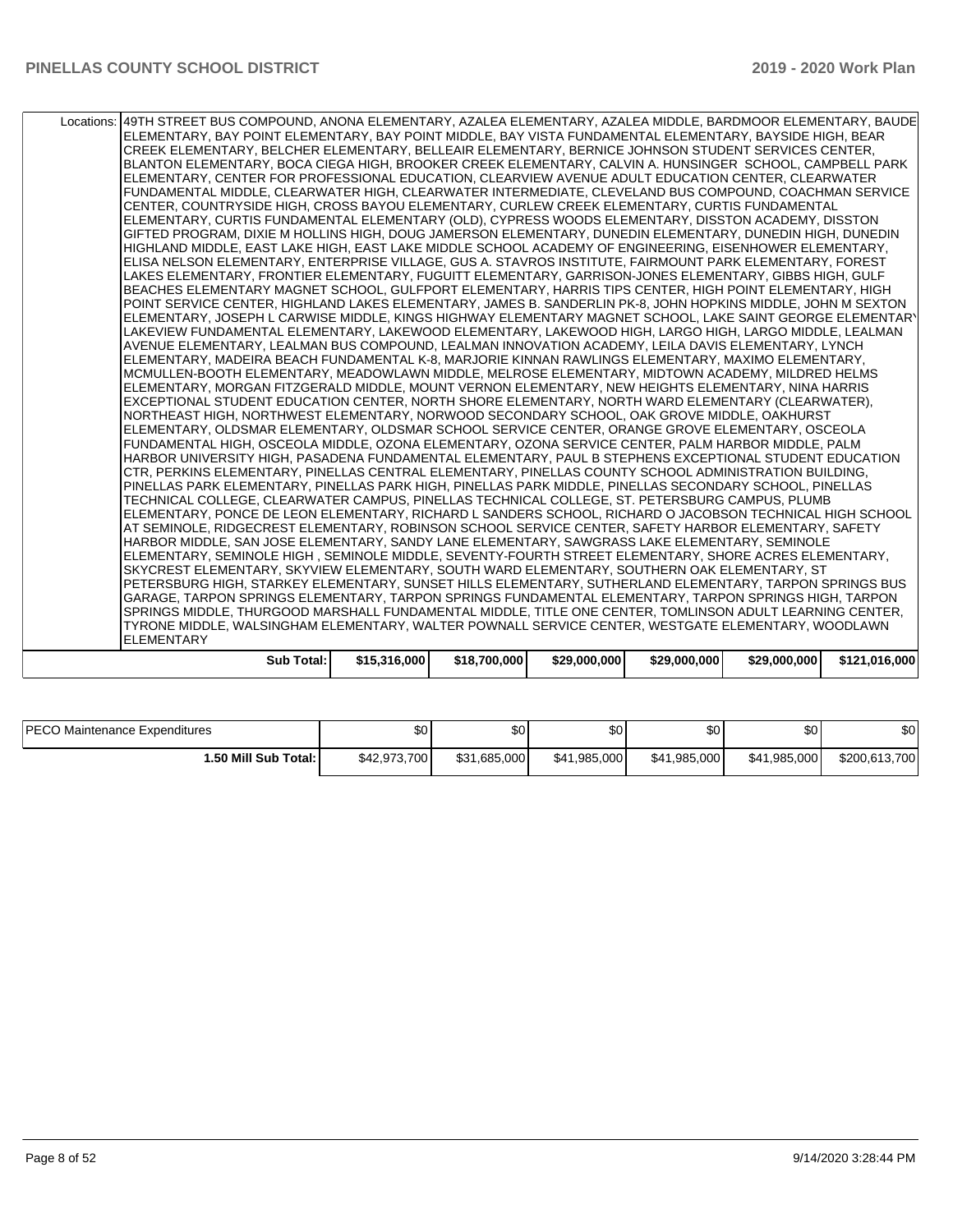| <b>Other Items</b>                                                                                                                                                                                                                                                                                                                                                                                                                                                                                                                                                                                                                                                                                                                                                                                                                                                                                                                                                                                                                                                                                                                                                                                                                                                                                                                                                                                                                                                                                                                                                                                                                                                                                                                                                                                                                                                                                                                                                                                                                                                                                                                                                                                                                                                                                                                                                                                                                                                                                                                                                                                                                                                                                                                                                                                                                                                                                                                                                                                                                                                                                                                                                                                                                                                                                                                                                                                                                                                                                                                                                                                                                                                                                                                                                                                                                                                                                                                                                                                                            | $2019 - 2020$<br><b>Actual Budget</b> | 2020 - 2021<br>Projected | 2021 - 2022<br>Projected | 2022 - 2023<br>Projected | 2023 - 2024<br>Projected | <b>Total</b> |
|-------------------------------------------------------------------------------------------------------------------------------------------------------------------------------------------------------------------------------------------------------------------------------------------------------------------------------------------------------------------------------------------------------------------------------------------------------------------------------------------------------------------------------------------------------------------------------------------------------------------------------------------------------------------------------------------------------------------------------------------------------------------------------------------------------------------------------------------------------------------------------------------------------------------------------------------------------------------------------------------------------------------------------------------------------------------------------------------------------------------------------------------------------------------------------------------------------------------------------------------------------------------------------------------------------------------------------------------------------------------------------------------------------------------------------------------------------------------------------------------------------------------------------------------------------------------------------------------------------------------------------------------------------------------------------------------------------------------------------------------------------------------------------------------------------------------------------------------------------------------------------------------------------------------------------------------------------------------------------------------------------------------------------------------------------------------------------------------------------------------------------------------------------------------------------------------------------------------------------------------------------------------------------------------------------------------------------------------------------------------------------------------------------------------------------------------------------------------------------------------------------------------------------------------------------------------------------------------------------------------------------------------------------------------------------------------------------------------------------------------------------------------------------------------------------------------------------------------------------------------------------------------------------------------------------------------------------------------------------------------------------------------------------------------------------------------------------------------------------------------------------------------------------------------------------------------------------------------------------------------------------------------------------------------------------------------------------------------------------------------------------------------------------------------------------------------------------------------------------------------------------------------------------------------------------------------------------------------------------------------------------------------------------------------------------------------------------------------------------------------------------------------------------------------------------------------------------------------------------------------------------------------------------------------------------------------------------------------------------------------------------------------------------|---------------------------------------|--------------------------|--------------------------|--------------------------|--------------------------|--------------|
| <b>Spectator Seating</b>                                                                                                                                                                                                                                                                                                                                                                                                                                                                                                                                                                                                                                                                                                                                                                                                                                                                                                                                                                                                                                                                                                                                                                                                                                                                                                                                                                                                                                                                                                                                                                                                                                                                                                                                                                                                                                                                                                                                                                                                                                                                                                                                                                                                                                                                                                                                                                                                                                                                                                                                                                                                                                                                                                                                                                                                                                                                                                                                                                                                                                                                                                                                                                                                                                                                                                                                                                                                                                                                                                                                                                                                                                                                                                                                                                                                                                                                                                                                                                                                      | \$300,000                             | \$0                      | \$0                      | \$0                      | \$0                      | \$300,000    |
| Locations 49TH STREET BUS COMPOUND, ANONA ELEMENTARY, AZALEA ELEMENTARY, AZALEA MIDDLE, BARDMOOR ELEMENTARY,<br>BAUDER ELEMENTARY, BAY POINT ELEMENTARY, BAY POINT MIDDLE, BAY VISTA FUNDAMENTAL ELEMENTARY, BAYSIDE<br>HIGH, BEAR CREEK ELEMENTARY, BELCHER ELEMENTARY, BELLEAIR ELEMENTARY, BERNICE JOHNSON STUDENT SERVICES<br>CENTER, BLANTON ELEMENTARY, BOCA CIEGA HIGH, BROOKER CREEK ELEMENTARY, CALVIN A. HUNSINGER SCHOOL,<br>CAMPBELL PARK ELEMENTARY, CENTER FOR PROFESSIONAL EDUCATION, CLEARVIEW AVENUE ADULT EDUCATION CENTER,<br>CLEARWATER FUNDAMENTAL MIDDLE, CLEARWATER HIGH, CLEARWATER INTERMEDIATE, CLEVELAND BUS COMPOUND,<br>COACHMAN SERVICE CENTER, COUNTRYSIDE HIGH, CROSS BAYOU ELEMENTARY, CURLEW CREEK ELEMENTARY, CURTIS<br>FUNDAMENTAL ELEMENTARY, CURTIS FUNDAMENTAL ELEMENTARY (OLD), CYPRESS WOODS ELEMENTARY, DISSTON<br>ACADEMY, DISSTON GIFTED PROGRAM, DIXIE M HOLLINS HIGH, DOUG JAMERSON ELEMENTARY, DUNEDIN ELEMENTARY,<br>DUNEDIN HIGH, DUNEDIN HIGHLAND MIDDLE, EAST LAKE HIGH, EAST LAKE MIDDLE SCHOOL ACADEMY OF ENGINEERING,<br>EISENHOWER ELEMENTARY, ELISA NELSON ELEMENTARY, ENTERPRISE VILLAGE, GUS A. STAVROS INSTITUTE, FAIRMOUNT<br>PARK ELEMENTARY, FOREST LAKES ELEMENTARY, FRONTIER ELEMENTARY, FUGUITT ELEMENTARY, GARRISON-JONES<br>ELEMENTARY, GIBBS HIGH, GULF BEACHES ELEMENTARY MAGNET SCHOOL, GULFPORT ELEMENTARY, HARRIS TIPS CENTER,<br>HIGH POINT ELEMENTARY, HIGH POINT SERVICE CENTER, HIGHLAND LAKES ELEMENTARY, JAMES B. SANDERLIN PK-8, JOHN<br>HOPKINS MIDDLE, JOHN M SEXTON ELEMENTARY, JOSEPH L CARWISE MIDDLE, KINGS HIGHWAY ELEMENTARY MAGNET<br>SCHOOL, LAKE SAINT GEORGE ELEMENTARY, LAKEVIEW FUNDAMENTAL ELEMENTARY, LAKEWOOD ELEMENTARY, LAKEWOOD<br>HIGH, LARGO HIGH, LARGO MIDDLE, LEALMAN AVENUE ELEMENTARY, LEALMAN BUS COMPOUND, LEALMAN INNOVATION<br>ACADEMY, LEILA DAVIS ELEMENTARY, LYNCH ELEMENTARY, MADEIRA BEACH FUNDAMENTAL K-8, MARJORIE KINNAN<br>RAWLINGS ELEMENTARY, MAXIMO ELEMENTARY, MCMULLEN-BOOTH ELEMENTARY, MEADOWLAWN MIDDLE, MELROSE<br>ELEMENTARY, MIDTOWN ACADEMY, MILDRED HELMS ELEMENTARY, MORGAN FITZGERALD MIDDLE, MOUNT VERNON<br>ELEMENTARY, NEW HEIGHTS ELEMENTARY, NINA HARRIS EXCEPTIONAL STUDENT EDUCATION CENTER, NORTH SHORE<br>ELEMENTARY, NORTH WARD ELEMENTARY (CLEARWATER), NORTHEAST HIGH, NORTHWEST ELEMENTARY, NORWOOD<br>SECONDARY SCHOOL, OAK GROVE MIDDLE, OAKHURST ELEMENTARY, OLDSMAR ELEMENTARY, OLDSMAR SCHOOL SERVICE<br>CENTER, ORANGE GROVE ELEMENTARY, OSCEOLA FUNDAMENTAL HIGH, OSCEOLA MIDDLE, OZONA ELEMENTARY, OZONA<br>SERVICE CENTER, PALM HARBOR MIDDLE, PALM HARBOR UNIVERSITY HIGH, PASADENA FUNDAMENTAL ELEMENTARY, PAUL<br>B STEPHENS EXCEPTIONAL STUDENT EDUCATION CTR, PERKINS ELEMENTARY, PINELLAS CENTRAL ELEMENTARY, PINELLAS<br>COUNTY SCHOOL ADMINISTRATION BUILDING, PINELLAS PARK ELEMENTARY, PINELLAS PARK HIGH, PINELLAS PARK MIDDLE,<br>PINELLAS SECONDARY SCHOOL, PINELLAS TECHNICAL COLLEGE, CLEARWATER CAMPUS, PINELLAS TECHNICAL COLLEGE,<br>ST. PETERSBURG CAMPUS, PLUMB ELEMENTARY, PONCE DE LEON ELEMENTARY, RICHARD L SANDERS SCHOOL, RICHARD O<br>JACOBSON TECHNICAL HIGH SCHOOL AT SEMINOLE, RIDGECREST ELEMENTARY, ROBINSON SCHOOL SERVICE CENTER,<br>SAFETY HARBOR ELEMENTARY, SAFETY HARBOR MIDDLE, SAN JOSE ELEMENTARY, SANDY LANE ELEMENTARY, SAWGRASS<br>LAKE ELEMENTARY, SEMINOLE ELEMENTARY, SEMINOLE HIGH, SEMINOLE MIDDLE, SEVENTY-FOURTH STREET ELEMENTARY,<br>SHORE ACRES ELEMENTARY, SKYCREST ELEMENTARY, SKYVIEW ELEMENTARY, SOUTH WARD ELEMENTARY, SOUTHERN<br>OAK ELEMENTARY, ST PETERSBURG HIGH, STARKEY ELEMENTARY, SUNSET HILLS ELEMENTARY, SUTHERLAND<br>ELEMENTARY, TARPON SPRINGS BUS GARAGE, TARPON SPRINGS ELEMENTARY, TARPON SPRINGS FUNDAMENTAL<br>ELEMENTARY, TARPON SPRINGS HIGH, TARPON SPRINGS MIDDLE, THURGOOD MARSHALL FUNDAMENTAL MIDDLE, TITLE ONE<br>CENTER, TOMLINSON ADULT LEARNING CENTER, TYRONE MIDDLE, WALSINGHAM ELEMENTARY, WALTER POWNALL SERVICE<br>CENTER, WESTGATE ELEMENTARY, WOODLAWN ELEMENTARY |                                       |                          |                          |                          |                          |              |
| Infrastructure                                                                                                                                                                                                                                                                                                                                                                                                                                                                                                                                                                                                                                                                                                                                                                                                                                                                                                                                                                                                                                                                                                                                                                                                                                                                                                                                                                                                                                                                                                                                                                                                                                                                                                                                                                                                                                                                                                                                                                                                                                                                                                                                                                                                                                                                                                                                                                                                                                                                                                                                                                                                                                                                                                                                                                                                                                                                                                                                                                                                                                                                                                                                                                                                                                                                                                                                                                                                                                                                                                                                                                                                                                                                                                                                                                                                                                                                                                                                                                                                                | \$7,985,000                           | \$7,985,000              | \$7,985,000              | \$7,985,000              | \$7,985,000              | \$39,925,000 |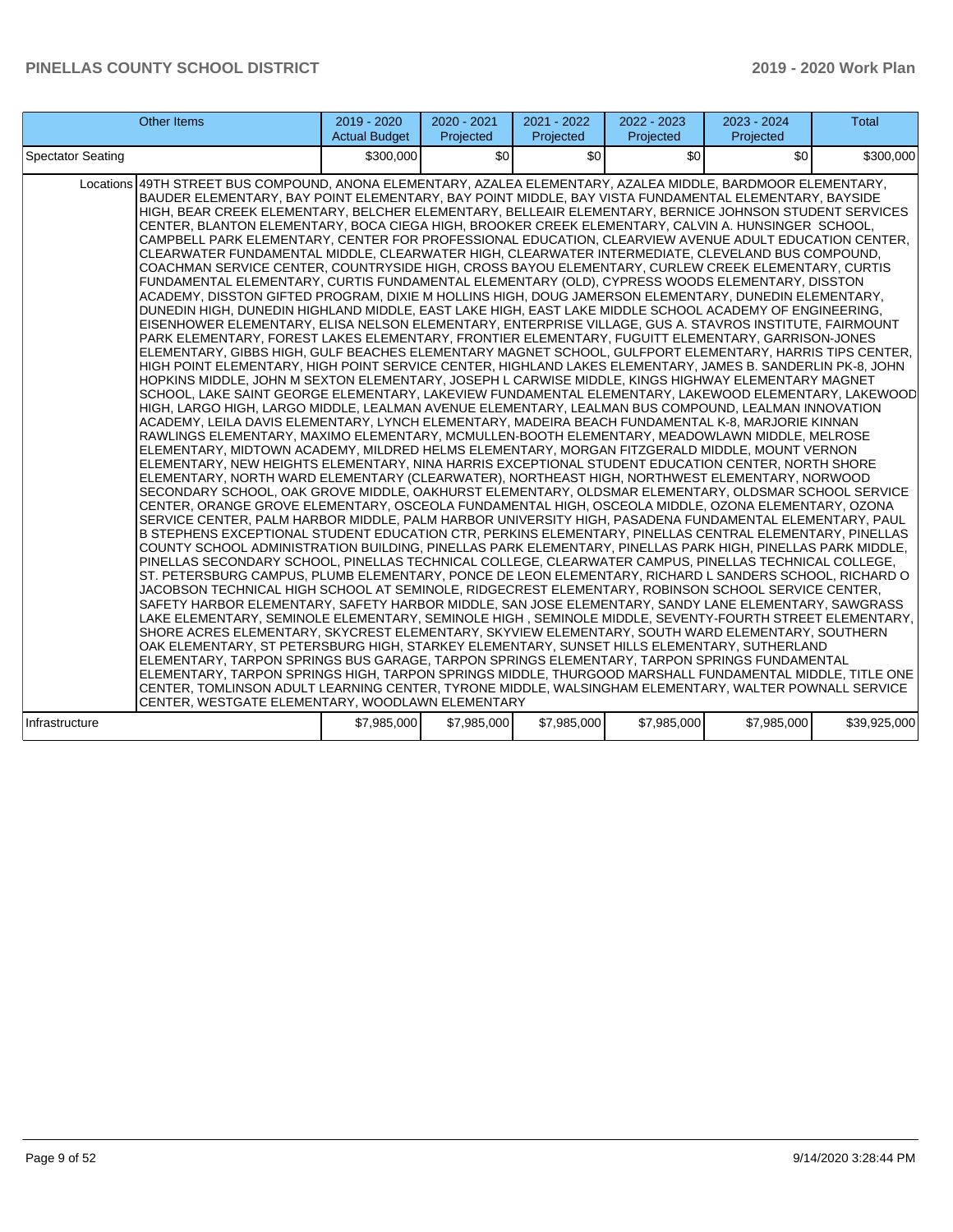|                          | Locations 49TH STREET BUS COMPOUND, ANONA ELEMENTARY, AZALEA ELEMENTARY, AZALEA MIDDLE, BARDMOOR ELEMENTARY,<br>BAUDER ELEMENTARY, BAY POINT ELEMENTARY, BAY POINT MIDDLE, BAY VISTA FUNDAMENTAL ELEMENTARY, BAYSIDE<br>HIGH, BEAR CREEK ELEMENTARY, BELCHER ELEMENTARY, BELLEAIR ELEMENTARY, BERNICE JOHNSON STUDENT SERVICES<br>CENTER, BLANTON ELEMENTARY, BOCA CIEGA HIGH, BROOKER CREEK ELEMENTARY, CALVIN A. HUNSINGER SCHOOL,<br>CAMPBELL PARK ELEMENTARY, CENTER FOR PROFESSIONAL EDUCATION, CLEARVIEW AVENUE ADULT EDUCATION CENTER,<br>CLEARWATER FUNDAMENTAL MIDDLE, CLEARWATER HIGH, CLEARWATER INTERMEDIATE, CLEVELAND BUS COMPOUND,<br>COACHMAN SERVICE CENTER, COUNTRYSIDE HIGH, CROSS BAYOU ELEMENTARY, CURLEW CREEK ELEMENTARY, CURTIS<br>FUNDAMENTAL ELEMENTARY, CURTIS FUNDAMENTAL ELEMENTARY (OLD), CYPRESS WOODS ELEMENTARY, DISSTON<br>ACADEMY, DISSTON GIFTED PROGRAM, DIXIE M HOLLINS HIGH, DOUG JAMERSON ELEMENTARY, DUNEDIN ELEMENTARY,<br>DUNEDIN HIGH, DUNEDIN HIGHLAND MIDDLE, EAST LAKE HIGH, EAST LAKE MIDDLE SCHOOL ACADEMY OF ENGINEERING,<br>EISENHOWER ELEMENTARY, ELISA NELSON ELEMENTARY, ENTERPRISE VILLAGE, GUS A. STAVROS INSTITUTE, FAIRMOUNT<br>PARK ELEMENTARY, FOREST LAKES ELEMENTARY, FRONTIER ELEMENTARY, FUGUITT ELEMENTARY, GARRISON-JONES<br>ELEMENTARY, GIBBS HIGH, GULF BEACHES ELEMENTARY MAGNET SCHOOL, GULFPORT ELEMENTARY, HARRIS TIPS CENTER,<br>HIGH POINT ELEMENTARY, HIGH POINT SERVICE CENTER, HIGHLAND LAKES ELEMENTARY, JAMES B. SANDERLIN PK-8, JOHN<br>HOPKINS MIDDLE, JOHN M SEXTON ELEMENTARY, JOSEPH L CARWISE MIDDLE, KINGS HIGHWAY ELEMENTARY MAGNET<br>SCHOOL, LAKE SAINT GEORGE ELEMENTARY, LAKEVIEW FUNDAMENTAL ELEMENTARY, LAKEWOOD ELEMENTARY, LAKEWOOD<br>HIGH, LARGO HIGH, LARGO MIDDLE, LEALMAN AVENUE ELEMENTARY, LEALMAN BUS COMPOUND, LEALMAN INNOVATION<br>ACADEMY, LEILA DAVIS ELEMENTARY, LYNCH ELEMENTARY, MADEIRA BEACH FUNDAMENTAL K-8, MARJORIE KINNAN<br>RAWLINGS ELEMENTARY, MAXIMO ELEMENTARY, MCMULLEN-BOOTH ELEMENTARY, MEADOWLAWN MIDDLE, MELROSE<br>ELEMENTARY, MIDTOWN ACADEMY, MILDRED HELMS ELEMENTARY, MORGAN FITZGERALD MIDDLE, MOUNT VERNON<br>ELEMENTARY. NEW HEIGHTS ELEMENTARY. NINA HARRIS EXCEPTIONAL STUDENT EDUCATION CENTER. NORTH SHORE<br>ELEMENTARY, NORTH WARD ELEMENTARY (CLEARWATER), NORTHEAST HIGH, NORTHWEST ELEMENTARY, NORWOOD<br>SECONDARY SCHOOL, OAK GROVE MIDDLE, OAKHURST ELEMENTARY, OLDSMAR ELEMENTARY, OLDSMAR SCHOOL SERVICE<br>CENTER, ORANGE GROVE ELEMENTARY, OSCEOLA FUNDAMENTAL HIGH, OSCEOLA MIDDLE, OZONA ELEMENTARY, OZONA<br>SERVICE CENTER, PALM HARBOR MIDDLE, PALM HARBOR UNIVERSITY HIGH, PASADENA FUNDAMENTAL ELEMENTARY, PAUL<br>B STEPHENS EXCEPTIONAL STUDENT EDUCATION CTR, PERKINS ELEMENTARY, PINELLAS CENTRAL ELEMENTARY, PINELLAS<br>COUNTY SCHOOL ADMINISTRATION BUILDING, PINELLAS PARK ELEMENTARY, PINELLAS PARK HIGH, PINELLAS PARK MIDDLE,<br>PINELLAS SECONDARY SCHOOL, PINELLAS TECHNICAL COLLEGE, CLEARWATER CAMPUS, PINELLAS TECHNICAL COLLEGE,<br>ST. PETERSBURG CAMPUS, PLUMB ELEMENTARY, PONCE DE LEON ELEMENTARY, RICHARD L SANDERS SCHOOL, RICHARD O<br>JACOBSON TECHNICAL HIGH SCHOOL AT SEMINOLE, RIDGECREST ELEMENTARY, ROBINSON SCHOOL SERVICE CENTER,<br>SAFETY HARBOR ELEMENTARY, SAFETY HARBOR MIDDLE, SAN JOSE ELEMENTARY, SANDY LANE ELEMENTARY, SAWGRASS<br>LAKE ELEMENTARY, SEMINOLE ELEMENTARY, SEMINOLE HIGH , SEMINOLE MIDDLE, SEVENTY-FOURTH STREET ELEMENTARY,<br>SHORE ACRES ELEMENTARY, SKYCREST ELEMENTARY, SKYVIEW ELEMENTARY, SOUTH WARD ELEMENTARY, SOUTHERN<br>OAK ELEMENTARY, ST PETERSBURG HIGH, STARKEY ELEMENTARY, SUNSET HILLS ELEMENTARY, SUTHERLAND<br>ELEMENTARY, TARPON SPRINGS BUS GARAGE, TARPON SPRINGS ELEMENTARY, TARPON SPRINGS FUNDAMENTAL<br>ELEMENTARY, TARPON SPRINGS HIGH, TARPON SPRINGS MIDDLE, THURGOOD MARSHALL FUNDAMENTAL MIDDLE, TITLE ONE<br>CENTER, TOMLINSON ADULT LEARNING CENTER, TYRONE MIDDLE, WALSINGHAM ELEMENTARY, WALTER POWNALL SERVICE |           |     |     |     |     |           |
|--------------------------|----------------------------------------------------------------------------------------------------------------------------------------------------------------------------------------------------------------------------------------------------------------------------------------------------------------------------------------------------------------------------------------------------------------------------------------------------------------------------------------------------------------------------------------------------------------------------------------------------------------------------------------------------------------------------------------------------------------------------------------------------------------------------------------------------------------------------------------------------------------------------------------------------------------------------------------------------------------------------------------------------------------------------------------------------------------------------------------------------------------------------------------------------------------------------------------------------------------------------------------------------------------------------------------------------------------------------------------------------------------------------------------------------------------------------------------------------------------------------------------------------------------------------------------------------------------------------------------------------------------------------------------------------------------------------------------------------------------------------------------------------------------------------------------------------------------------------------------------------------------------------------------------------------------------------------------------------------------------------------------------------------------------------------------------------------------------------------------------------------------------------------------------------------------------------------------------------------------------------------------------------------------------------------------------------------------------------------------------------------------------------------------------------------------------------------------------------------------------------------------------------------------------------------------------------------------------------------------------------------------------------------------------------------------------------------------------------------------------------------------------------------------------------------------------------------------------------------------------------------------------------------------------------------------------------------------------------------------------------------------------------------------------------------------------------------------------------------------------------------------------------------------------------------------------------------------------------------------------------------------------------------------------------------------------------------------------------------------------------------------------------------------------------------------------------------------------------------------------------------------------------------------------------------------------------------------------------------------------------------------------------------------------------------------------------------------------------------------------------------------------------------------------------------------------------------------------------------------------------------------------------------------------------------------------------------------------------------------------------|-----------|-----|-----|-----|-----|-----------|
|                          | CENTER, WESTGATE ELEMENTARY, WOODLAWN ELEMENTARY                                                                                                                                                                                                                                                                                                                                                                                                                                                                                                                                                                                                                                                                                                                                                                                                                                                                                                                                                                                                                                                                                                                                                                                                                                                                                                                                                                                                                                                                                                                                                                                                                                                                                                                                                                                                                                                                                                                                                                                                                                                                                                                                                                                                                                                                                                                                                                                                                                                                                                                                                                                                                                                                                                                                                                                                                                                                                                                                                                                                                                                                                                                                                                                                                                                                                                                                                                                                                                                                                                                                                                                                                                                                                                                                                                                                                                                                                                                           |           |     |     |     |     |           |
|                          |                                                                                                                                                                                                                                                                                                                                                                                                                                                                                                                                                                                                                                                                                                                                                                                                                                                                                                                                                                                                                                                                                                                                                                                                                                                                                                                                                                                                                                                                                                                                                                                                                                                                                                                                                                                                                                                                                                                                                                                                                                                                                                                                                                                                                                                                                                                                                                                                                                                                                                                                                                                                                                                                                                                                                                                                                                                                                                                                                                                                                                                                                                                                                                                                                                                                                                                                                                                                                                                                                                                                                                                                                                                                                                                                                                                                                                                                                                                                                                            |           |     |     |     |     |           |
| Kitchen Coolers/Freezers |                                                                                                                                                                                                                                                                                                                                                                                                                                                                                                                                                                                                                                                                                                                                                                                                                                                                                                                                                                                                                                                                                                                                                                                                                                                                                                                                                                                                                                                                                                                                                                                                                                                                                                                                                                                                                                                                                                                                                                                                                                                                                                                                                                                                                                                                                                                                                                                                                                                                                                                                                                                                                                                                                                                                                                                                                                                                                                                                                                                                                                                                                                                                                                                                                                                                                                                                                                                                                                                                                                                                                                                                                                                                                                                                                                                                                                                                                                                                                                            | \$199,200 | \$0 | \$0 | \$0 | \$0 | \$199,200 |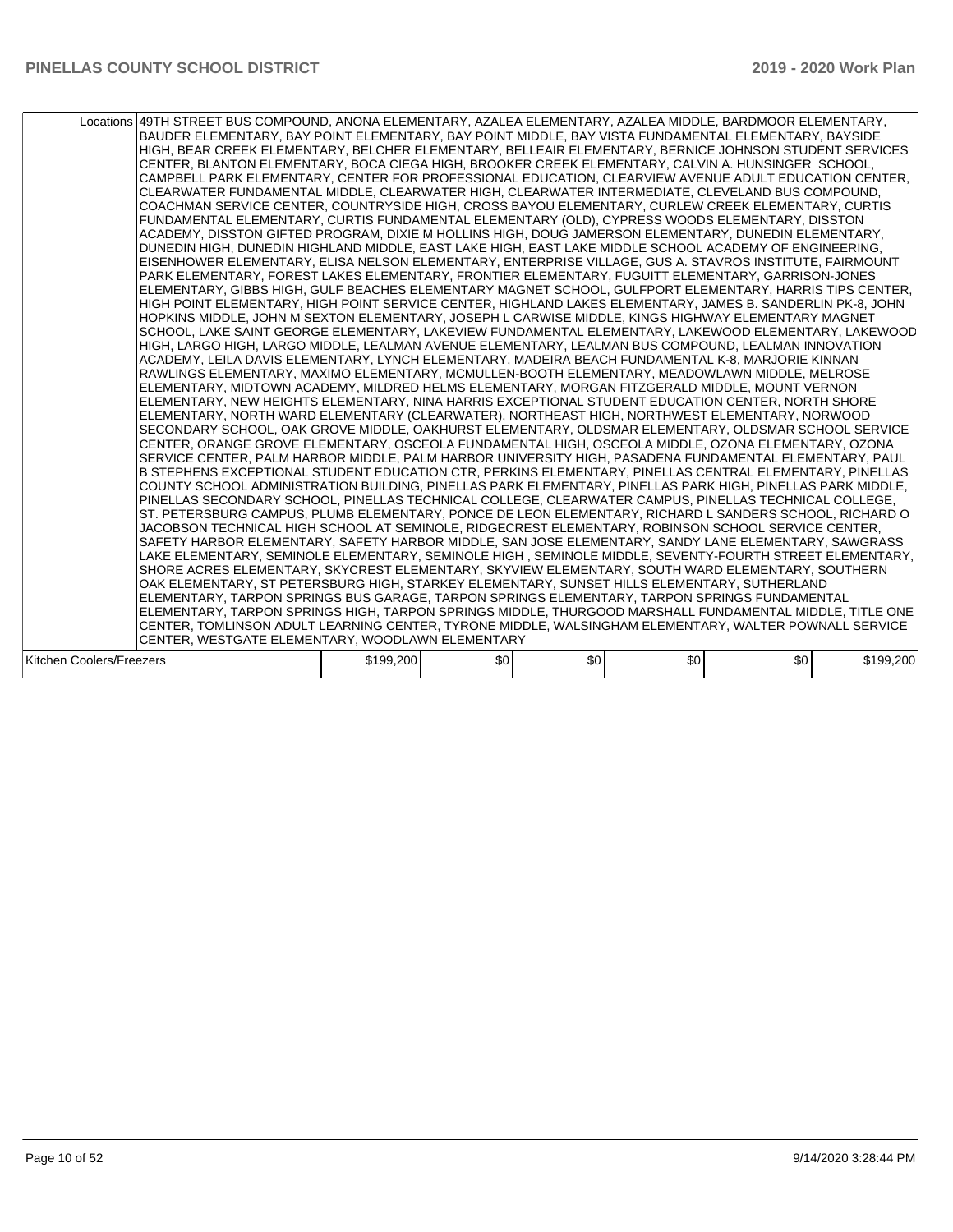|          | Locations 49TH STREET BUS COMPOUND, ANONA ELEMENTARY, AZALEA ELEMENTARY, AZALEA MIDDLE, BARDMOOR ELEMENTARY,<br>BAUDER ELEMENTARY, BAY POINT ELEMENTARY, BAY POINT MIDDLE, BAY VISTA FUNDAMENTAL ELEMENTARY, BAYSIDE<br>HIGH, BEAR CREEK ELEMENTARY, BELCHER ELEMENTARY, BELLEAIR ELEMENTARY, BERNICE JOHNSON STUDENT SERVICES<br>CENTER, BLANTON ELEMENTARY, BOCA CIEGA HIGH, BROOKER CREEK ELEMENTARY, CALVIN A. HUNSINGER SCHOOL,<br>CAMPBELL PARK ELEMENTARY, CENTER FOR PROFESSIONAL EDUCATION, CLEARVIEW AVENUE ADULT EDUCATION CENTER,<br>CLEARWATER FUNDAMENTAL MIDDLE, CLEARWATER HIGH, CLEARWATER INTERMEDIATE, CLEVELAND BUS COMPOUND,<br>COACHMAN SERVICE CENTER, COUNTRYSIDE HIGH, CROSS BAYOU ELEMENTARY, CURLEW CREEK ELEMENTARY, CURTIS<br>FUNDAMENTAL ELEMENTARY, CURTIS FUNDAMENTAL ELEMENTARY (OLD), CYPRESS WOODS ELEMENTARY, DISSTON<br>ACADEMY, DISSTON GIFTED PROGRAM, DIXIE M HOLLINS HIGH, DOUG JAMERSON ELEMENTARY, DUNEDIN ELEMENTARY,<br>DUNEDIN HIGH, DUNEDIN HIGHLAND MIDDLE, EAST LAKE HIGH, EAST LAKE MIDDLE SCHOOL ACADEMY OF ENGINEERING,<br>EISENHOWER ELEMENTARY, ELISA NELSON ELEMENTARY, ENTERPRISE VILLAGE, GUS A. STAVROS INSTITUTE, FAIRMOUNT<br>PARK ELEMENTARY, FOREST LAKES ELEMENTARY, FRONTIER ELEMENTARY, FUGUITT ELEMENTARY, GARRISON-JONES<br>ELEMENTARY, GIBBS HIGH, GULF BEACHES ELEMENTARY MAGNET SCHOOL, GULFPORT ELEMENTARY, HARRIS TIPS CENTER,<br>HIGH POINT ELEMENTARY, HIGH POINT SERVICE CENTER, HIGHLAND LAKES ELEMENTARY, JAMES B. SANDERLIN PK-8, JOHN<br>HOPKINS MIDDLE. JOHN M SEXTON ELEMENTARY. JOSEPH L CARWISE MIDDLE. KINGS HIGHWAY ELEMENTARY MAGNET<br>SCHOOL, LAKE SAINT GEORGE ELEMENTARY, LAKEVIEW FUNDAMENTAL ELEMENTARY, LAKEWOOD ELEMENTARY, LAKEWOOD<br>HIGH, LARGO HIGH, LARGO MIDDLE, LEALMAN AVENUE ELEMENTARY, LEALMAN BUS COMPOUND, LEALMAN INNOVATION<br>ACADEMY, LEILA DAVIS ELEMENTARY, LYNCH ELEMENTARY, MADEIRA BEACH FUNDAMENTAL K-8, MARJORIE KINNAN<br>RAWLINGS ELEMENTARY, MAXIMO ELEMENTARY, MCMULLEN-BOOTH ELEMENTARY, MEADOWLAWN MIDDLE, MELROSE<br>ELEMENTARY, MIDTOWN ACADEMY, MILDRED HELMS ELEMENTARY, MORGAN FITZGERALD MIDDLE, MOUNT VERNON<br>ELEMENTARY, NEW HEIGHTS ELEMENTARY, NINA HARRIS EXCEPTIONAL STUDENT EDUCATION CENTER, NORTH SHORE<br>ELEMENTARY, NORTH WARD ELEMENTARY (CLEARWATER), NORTHEAST HIGH, NORTHWEST ELEMENTARY, NORWOOD<br>SECONDARY SCHOOL, OAK GROVE MIDDLE, OAKHURST ELEMENTARY, OLDSMAR ELEMENTARY, OLDSMAR SCHOOL SERVICE<br>CENTER, ORANGE GROVE ELEMENTARY, OSCEOLA FUNDAMENTAL HIGH, OSCEOLA MIDDLE, OZONA ELEMENTARY, OZONA<br>SERVICE CENTER, PALM HARBOR MIDDLE, PALM HARBOR UNIVERSITY HIGH, PASADENA FUNDAMENTAL ELEMENTARY, PAUL<br>B STEPHENS EXCEPTIONAL STUDENT EDUCATION CTR, PERKINS ELEMENTARY, PINELLAS CENTRAL ELEMENTARY, PINELLAS<br>COUNTY SCHOOL ADMINISTRATION BUILDING, PINELLAS PARK ELEMENTARY, PINELLAS PARK HIGH, PINELLAS PARK MIDDLE,<br>PINELLAS SECONDARY SCHOOL. PINELLAS TECHNICAL COLLEGE. CLEARWATER CAMPUS. PINELLAS TECHNICAL COLLEGE.<br>ST. PETERSBURG CAMPUS, PLUMB ELEMENTARY, PONCE DE LEON ELEMENTARY, RICHARD L SANDERS SCHOOL, RICHARD O<br>JACOBSON TECHNICAL HIGH SCHOOL AT SEMINOLE, RIDGECREST ELEMENTARY, ROBINSON SCHOOL SERVICE CENTER,<br>SAFETY HARBOR ELEMENTARY, SAFETY HARBOR MIDDLE, SAN JOSE ELEMENTARY, SANDY LANE ELEMENTARY, SAWGRASS<br>LAKE ELEMENTARY, SEMINOLE ELEMENTARY, SEMINOLE HIGH, SEMINOLE MIDDLE, SEVENTY-FOURTH STREET ELEMENTARY,<br>SHORE ACRES ELEMENTARY, SKYCREST ELEMENTARY, SKYVIEW ELEMENTARY, SOUTH WARD ELEMENTARY, SOUTHERN<br>OAK ELEMENTARY, ST PETERSBURG HIGH, STARKEY ELEMENTARY, SUNSET HILLS ELEMENTARY, SUTHERLAND<br>ELEMENTARY, TARPON SPRINGS BUS GARAGE, TARPON SPRINGS ELEMENTARY, TARPON SPRINGS FUNDAMENTAL<br>ELEMENTARY, TARPON SPRINGS HIGH, TARPON SPRINGS MIDDLE, THURGOOD MARSHALL FUNDAMENTAL MIDDLE, TITLE ONE |             |     |     |     |     |             |
|----------|------------------------------------------------------------------------------------------------------------------------------------------------------------------------------------------------------------------------------------------------------------------------------------------------------------------------------------------------------------------------------------------------------------------------------------------------------------------------------------------------------------------------------------------------------------------------------------------------------------------------------------------------------------------------------------------------------------------------------------------------------------------------------------------------------------------------------------------------------------------------------------------------------------------------------------------------------------------------------------------------------------------------------------------------------------------------------------------------------------------------------------------------------------------------------------------------------------------------------------------------------------------------------------------------------------------------------------------------------------------------------------------------------------------------------------------------------------------------------------------------------------------------------------------------------------------------------------------------------------------------------------------------------------------------------------------------------------------------------------------------------------------------------------------------------------------------------------------------------------------------------------------------------------------------------------------------------------------------------------------------------------------------------------------------------------------------------------------------------------------------------------------------------------------------------------------------------------------------------------------------------------------------------------------------------------------------------------------------------------------------------------------------------------------------------------------------------------------------------------------------------------------------------------------------------------------------------------------------------------------------------------------------------------------------------------------------------------------------------------------------------------------------------------------------------------------------------------------------------------------------------------------------------------------------------------------------------------------------------------------------------------------------------------------------------------------------------------------------------------------------------------------------------------------------------------------------------------------------------------------------------------------------------------------------------------------------------------------------------------------------------------------------------------------------------------------------------------------------------------------------------------------------------------------------------------------------------------------------------------------------------------------------------------------------------------------------------------------------------------------------------------------------------------------------------------------------------------------------------------------|-------------|-----|-----|-----|-----|-------------|
|          |                                                                                                                                                                                                                                                                                                                                                                                                                                                                                                                                                                                                                                                                                                                                                                                                                                                                                                                                                                                                                                                                                                                                                                                                                                                                                                                                                                                                                                                                                                                                                                                                                                                                                                                                                                                                                                                                                                                                                                                                                                                                                                                                                                                                                                                                                                                                                                                                                                                                                                                                                                                                                                                                                                                                                                                                                                                                                                                                                                                                                                                                                                                                                                                                                                                                                                                                                                                                                                                                                                                                                                                                                                                                                                                                                                                                                                                                  |             |     |     |     |     |             |
|          |                                                                                                                                                                                                                                                                                                                                                                                                                                                                                                                                                                                                                                                                                                                                                                                                                                                                                                                                                                                                                                                                                                                                                                                                                                                                                                                                                                                                                                                                                                                                                                                                                                                                                                                                                                                                                                                                                                                                                                                                                                                                                                                                                                                                                                                                                                                                                                                                                                                                                                                                                                                                                                                                                                                                                                                                                                                                                                                                                                                                                                                                                                                                                                                                                                                                                                                                                                                                                                                                                                                                                                                                                                                                                                                                                                                                                                                                  |             |     |     |     |     |             |
|          |                                                                                                                                                                                                                                                                                                                                                                                                                                                                                                                                                                                                                                                                                                                                                                                                                                                                                                                                                                                                                                                                                                                                                                                                                                                                                                                                                                                                                                                                                                                                                                                                                                                                                                                                                                                                                                                                                                                                                                                                                                                                                                                                                                                                                                                                                                                                                                                                                                                                                                                                                                                                                                                                                                                                                                                                                                                                                                                                                                                                                                                                                                                                                                                                                                                                                                                                                                                                                                                                                                                                                                                                                                                                                                                                                                                                                                                                  |             |     |     |     |     |             |
|          | CENTER, TOMLINSON ADULT LEARNING CENTER, TYRONE MIDDLE, WALSINGHAM ELEMENTARY, WALTER POWNALL SERVICE                                                                                                                                                                                                                                                                                                                                                                                                                                                                                                                                                                                                                                                                                                                                                                                                                                                                                                                                                                                                                                                                                                                                                                                                                                                                                                                                                                                                                                                                                                                                                                                                                                                                                                                                                                                                                                                                                                                                                                                                                                                                                                                                                                                                                                                                                                                                                                                                                                                                                                                                                                                                                                                                                                                                                                                                                                                                                                                                                                                                                                                                                                                                                                                                                                                                                                                                                                                                                                                                                                                                                                                                                                                                                                                                                            |             |     |     |     |     |             |
|          | CENTER, WESTGATE ELEMENTARY, WOODLAWN ELEMENTARY                                                                                                                                                                                                                                                                                                                                                                                                                                                                                                                                                                                                                                                                                                                                                                                                                                                                                                                                                                                                                                                                                                                                                                                                                                                                                                                                                                                                                                                                                                                                                                                                                                                                                                                                                                                                                                                                                                                                                                                                                                                                                                                                                                                                                                                                                                                                                                                                                                                                                                                                                                                                                                                                                                                                                                                                                                                                                                                                                                                                                                                                                                                                                                                                                                                                                                                                                                                                                                                                                                                                                                                                                                                                                                                                                                                                                 |             |     |     |     |     |             |
| Casework |                                                                                                                                                                                                                                                                                                                                                                                                                                                                                                                                                                                                                                                                                                                                                                                                                                                                                                                                                                                                                                                                                                                                                                                                                                                                                                                                                                                                                                                                                                                                                                                                                                                                                                                                                                                                                                                                                                                                                                                                                                                                                                                                                                                                                                                                                                                                                                                                                                                                                                                                                                                                                                                                                                                                                                                                                                                                                                                                                                                                                                                                                                                                                                                                                                                                                                                                                                                                                                                                                                                                                                                                                                                                                                                                                                                                                                                                  | \$1,555,000 | \$0 | \$0 | \$0 | \$0 | \$1,555,000 |
|          |                                                                                                                                                                                                                                                                                                                                                                                                                                                                                                                                                                                                                                                                                                                                                                                                                                                                                                                                                                                                                                                                                                                                                                                                                                                                                                                                                                                                                                                                                                                                                                                                                                                                                                                                                                                                                                                                                                                                                                                                                                                                                                                                                                                                                                                                                                                                                                                                                                                                                                                                                                                                                                                                                                                                                                                                                                                                                                                                                                                                                                                                                                                                                                                                                                                                                                                                                                                                                                                                                                                                                                                                                                                                                                                                                                                                                                                                  |             |     |     |     |     |             |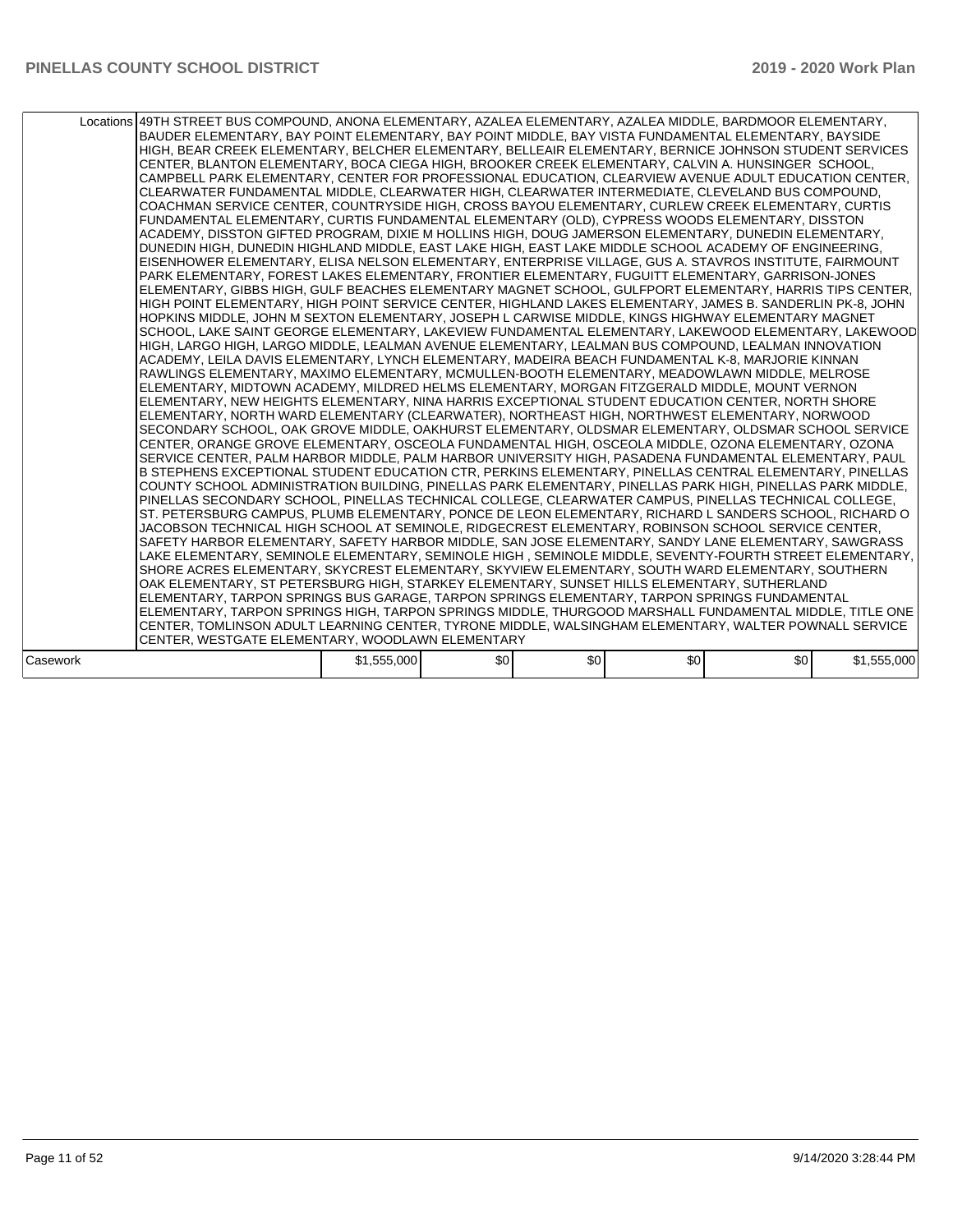|        | Locations 49TH STREET BUS COMPOUND, ANONA ELEMENTARY, AZALEA ELEMENTARY, AZALEA MIDDLE, BARDMOOR ELEMENTARY,<br>BAUDER ELEMENTARY. BAY POINT ELEMENTARY. BAY POINT MIDDLE. BAY VISTA FUNDAMENTAL ELEMENTARY. BAYSIDE<br>HIGH, BEAR CREEK ELEMENTARY, BELCHER ELEMENTARY, BELLEAIR ELEMENTARY, BERNICE JOHNSON STUDENT SERVICES<br>CENTER, BLANTON ELEMENTARY, BOCA CIEGA HIGH, BROOKER CREEK ELEMENTARY, CALVIN A. HUNSINGER SCHOOL,<br>CAMPBELL PARK ELEMENTARY, CENTER FOR PROFESSIONAL EDUCATION, CLEARVIEW AVENUE ADULT EDUCATION CENTER,<br>CLEARWATER FUNDAMENTAL MIDDLE, CLEARWATER HIGH, CLEARWATER INTERMEDIATE, CLEVELAND BUS COMPOUND,<br>COACHMAN SERVICE CENTER, COUNTRYSIDE HIGH, CROSS BAYOU ELEMENTARY, CURLEW CREEK ELEMENTARY, CURTIS<br>FUNDAMENTAL ELEMENTARY, CURTIS FUNDAMENTAL ELEMENTARY (OLD), CYPRESS WOODS ELEMENTARY, DISSTON<br>ACADEMY, DISSTON GIFTED PROGRAM, DIXIE M HOLLINS HIGH, DOUG JAMERSON ELEMENTARY, DUNEDIN ELEMENTARY,<br>DUNEDIN HIGH, DUNEDIN HIGHLAND MIDDLE, EAST LAKE HIGH, EAST LAKE MIDDLE SCHOOL ACADEMY OF ENGINEERING,<br>EISENHOWER ELEMENTARY, ELISA NELSON ELEMENTARY, ENTERPRISE VILLAGE, GUS A. STAVROS INSTITUTE, FAIRMOUNT<br>PARK ELEMENTARY, FOREST LAKES ELEMENTARY, FRONTIER ELEMENTARY, FUGUITT ELEMENTARY, GARRISON-JONES<br>ELEMENTARY, GIBBS HIGH, GULF BEACHES ELEMENTARY MAGNET SCHOOL, GULFPORT ELEMENTARY, HARRIS TIPS CENTER,<br>HIGH POINT ELEMENTARY, HIGH POINT SERVICE CENTER, HIGHLAND LAKES ELEMENTARY, JAMES B. SANDERLIN PK-8, JOHN<br>HOPKINS MIDDLE, JOHN M SEXTON ELEMENTARY, JOSEPH L CARWISE MIDDLE, KINGS HIGHWAY ELEMENTARY MAGNET<br>SCHOOL, LAKE SAINT GEORGE ELEMENTARY, LAKEVIEW FUNDAMENTAL ELEMENTARY, LAKEWOOD ELEMENTARY, LAKEWOOD<br>HIGH, LARGO HIGH, LARGO MIDDLE, LEALMAN AVENUE ELEMENTARY, LEALMAN BUS COMPOUND, LEALMAN INNOVATION<br>ACADEMY, LEILA DAVIS ELEMENTARY, LYNCH ELEMENTARY, MADEIRA BEACH FUNDAMENTAL K-8, MARJORIE KINNAN<br>RAWLINGS ELEMENTARY, MAXIMO ELEMENTARY, MCMULLEN-BOOTH ELEMENTARY, MEADOWLAWN MIDDLE, MELROSE<br>ELEMENTARY, MIDTOWN ACADEMY, MILDRED HELMS ELEMENTARY, MORGAN FITZGERALD MIDDLE, MOUNT VERNON<br>ELEMENTARY, NEW HEIGHTS ELEMENTARY, NINA HARRIS EXCEPTIONAL STUDENT EDUCATION CENTER, NORTH SHORE<br>ELEMENTARY, NORTH WARD ELEMENTARY (CLEARWATER), NORTHEAST HIGH, NORTHWEST ELEMENTARY, NORWOOD<br>SECONDARY SCHOOL, OAK GROVE MIDDLE, OAKHURST ELEMENTARY, OLDSMAR ELEMENTARY, OLDSMAR SCHOOL SERVICE<br>CENTER, ORANGE GROVE ELEMENTARY, OSCEOLA FUNDAMENTAL HIGH, OSCEOLA MIDDLE, OZONA ELEMENTARY, OZONA<br>SERVICE CENTER, PALM HARBOR MIDDLE, PALM HARBOR UNIVERSITY HIGH, PASADENA FUNDAMENTAL ELEMENTARY, PAUL<br>B STEPHENS EXCEPTIONAL STUDENT EDUCATION CTR, PERKINS ELEMENTARY, PINELLAS CENTRAL ELEMENTARY, PINELLAS<br>COUNTY SCHOOL ADMINISTRATION BUILDING, PINELLAS PARK ELEMENTARY, PINELLAS PARK HIGH, PINELLAS PARK MIDDLE,<br>PINELLAS SECONDARY SCHOOL, PINELLAS TECHNICAL COLLEGE, CLEARWATER CAMPUS, PINELLAS TECHNICAL COLLEGE,<br>ST. PETERSBURG CAMPUS, PLUMB ELEMENTARY, PONCE DE LEON ELEMENTARY, RICHARD L SANDERS SCHOOL, RICHARD O<br>JACOBSON TECHNICAL HIGH SCHOOL AT SEMINOLE, RIDGECREST ELEMENTARY, ROBINSON SCHOOL SERVICE CENTER,<br>SAFETY HARBOR ELEMENTARY, SAFETY HARBOR MIDDLE, SAN JOSE ELEMENTARY, SANDY LANE ELEMENTARY, SAWGRASS<br>LAKE ELEMENTARY, SEMINOLE ELEMENTARY, SEMINOLE HIGH, SEMINOLE MIDDLE, SEVENTY-FOURTH STREET ELEMENTARY,<br>SHORE ACRES ELEMENTARY, SKYCREST ELEMENTARY, SKYVIEW ELEMENTARY, SOUTH WARD ELEMENTARY, SOUTHERN<br>OAK ELEMENTARY, ST PETERSBURG HIGH, STARKEY ELEMENTARY, SUNSET HILLS ELEMENTARY, SUTHERLAND<br>ELEMENTARY, TARPON SPRINGS BUS GARAGE, TARPON SPRINGS ELEMENTARY, TARPON SPRINGS FUNDAMENTAL<br>ELEMENTARY, TARPON SPRINGS HIGH, TARPON SPRINGS MIDDLE, THURGOOD MARSHALL FUNDAMENTAL MIDDLE, TITLE ONE<br>CENTER, TOMLINSON ADULT LEARNING CENTER, TYRONE MIDDLE, WALSINGHAM ELEMENTARY, WALTER POWNALL SERVICE |           |     |     |     |     |           |
|--------|---------------------------------------------------------------------------------------------------------------------------------------------------------------------------------------------------------------------------------------------------------------------------------------------------------------------------------------------------------------------------------------------------------------------------------------------------------------------------------------------------------------------------------------------------------------------------------------------------------------------------------------------------------------------------------------------------------------------------------------------------------------------------------------------------------------------------------------------------------------------------------------------------------------------------------------------------------------------------------------------------------------------------------------------------------------------------------------------------------------------------------------------------------------------------------------------------------------------------------------------------------------------------------------------------------------------------------------------------------------------------------------------------------------------------------------------------------------------------------------------------------------------------------------------------------------------------------------------------------------------------------------------------------------------------------------------------------------------------------------------------------------------------------------------------------------------------------------------------------------------------------------------------------------------------------------------------------------------------------------------------------------------------------------------------------------------------------------------------------------------------------------------------------------------------------------------------------------------------------------------------------------------------------------------------------------------------------------------------------------------------------------------------------------------------------------------------------------------------------------------------------------------------------------------------------------------------------------------------------------------------------------------------------------------------------------------------------------------------------------------------------------------------------------------------------------------------------------------------------------------------------------------------------------------------------------------------------------------------------------------------------------------------------------------------------------------------------------------------------------------------------------------------------------------------------------------------------------------------------------------------------------------------------------------------------------------------------------------------------------------------------------------------------------------------------------------------------------------------------------------------------------------------------------------------------------------------------------------------------------------------------------------------------------------------------------------------------------------------------------------------------------------------------------------------------------------------------------------------------------------------------------------------------------------------------------------------------------------------|-----------|-----|-----|-----|-----|-----------|
|        |                                                                                                                                                                                                                                                                                                                                                                                                                                                                                                                                                                                                                                                                                                                                                                                                                                                                                                                                                                                                                                                                                                                                                                                                                                                                                                                                                                                                                                                                                                                                                                                                                                                                                                                                                                                                                                                                                                                                                                                                                                                                                                                                                                                                                                                                                                                                                                                                                                                                                                                                                                                                                                                                                                                                                                                                                                                                                                                                                                                                                                                                                                                                                                                                                                                                                                                                                                                                                                                                                                                                                                                                                                                                                                                                                                                                                                                                                                                                                                           |           |     |     |     |     |           |
|        | CENTER, WESTGATE ELEMENTARY, WOODLAWN ELEMENTARY                                                                                                                                                                                                                                                                                                                                                                                                                                                                                                                                                                                                                                                                                                                                                                                                                                                                                                                                                                                                                                                                                                                                                                                                                                                                                                                                                                                                                                                                                                                                                                                                                                                                                                                                                                                                                                                                                                                                                                                                                                                                                                                                                                                                                                                                                                                                                                                                                                                                                                                                                                                                                                                                                                                                                                                                                                                                                                                                                                                                                                                                                                                                                                                                                                                                                                                                                                                                                                                                                                                                                                                                                                                                                                                                                                                                                                                                                                                          |           |     |     |     |     |           |
|        |                                                                                                                                                                                                                                                                                                                                                                                                                                                                                                                                                                                                                                                                                                                                                                                                                                                                                                                                                                                                                                                                                                                                                                                                                                                                                                                                                                                                                                                                                                                                                                                                                                                                                                                                                                                                                                                                                                                                                                                                                                                                                                                                                                                                                                                                                                                                                                                                                                                                                                                                                                                                                                                                                                                                                                                                                                                                                                                                                                                                                                                                                                                                                                                                                                                                                                                                                                                                                                                                                                                                                                                                                                                                                                                                                                                                                                                                                                                                                                           |           |     |     |     |     |           |
| Paving |                                                                                                                                                                                                                                                                                                                                                                                                                                                                                                                                                                                                                                                                                                                                                                                                                                                                                                                                                                                                                                                                                                                                                                                                                                                                                                                                                                                                                                                                                                                                                                                                                                                                                                                                                                                                                                                                                                                                                                                                                                                                                                                                                                                                                                                                                                                                                                                                                                                                                                                                                                                                                                                                                                                                                                                                                                                                                                                                                                                                                                                                                                                                                                                                                                                                                                                                                                                                                                                                                                                                                                                                                                                                                                                                                                                                                                                                                                                                                                           | \$850,000 | \$0 | \$0 | \$0 | \$0 | \$850,000 |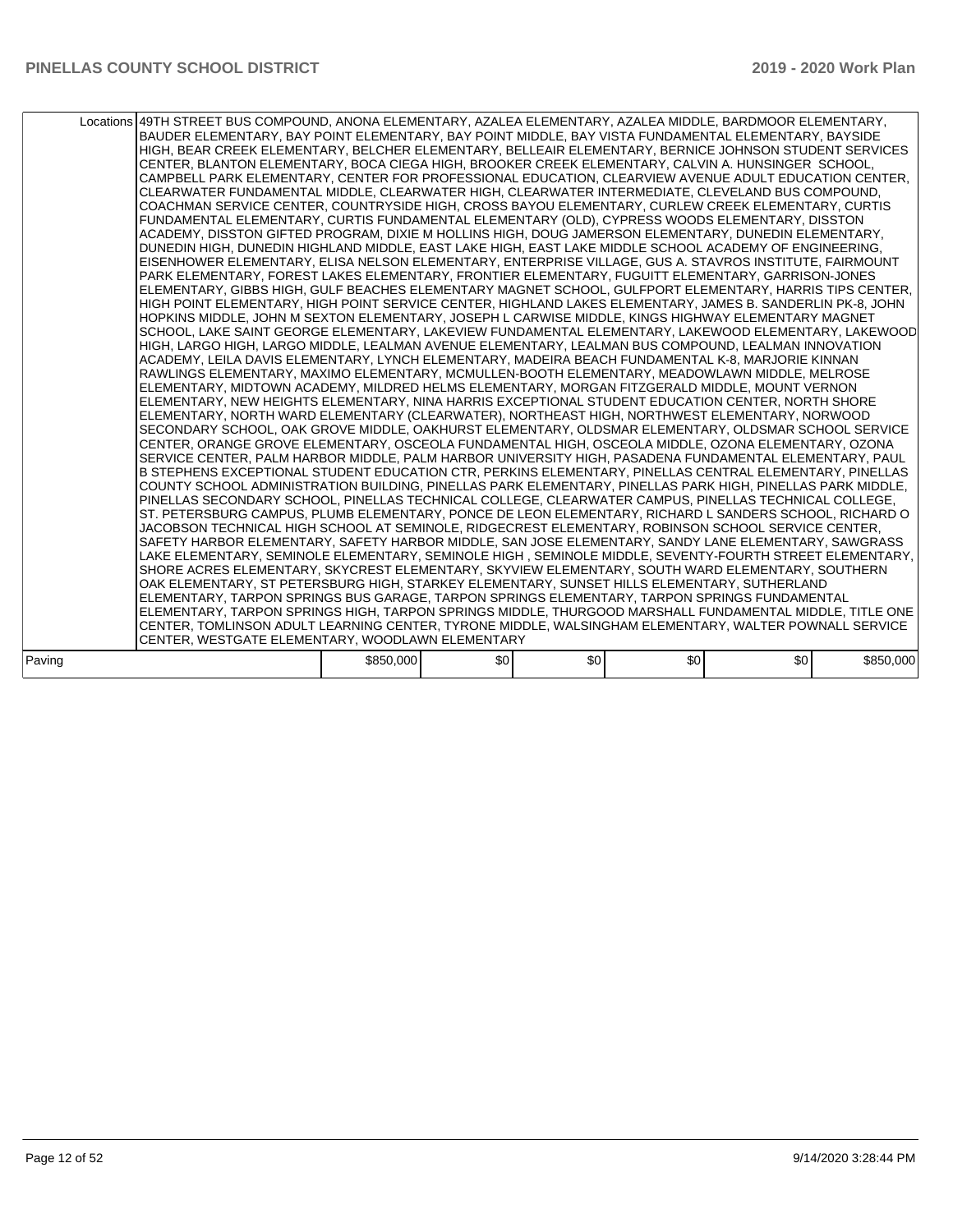|               | Locations 49TH STREET BUS COMPOUND, ANONA ELEMENTARY, AZALEA ELEMENTARY, AZALEA MIDDLE, BARDMOOR ELEMENTARY,<br>BAUDER ELEMENTARY, BAY POINT ELEMENTARY, BAY POINT MIDDLE, BAY VISTA FUNDAMENTAL ELEMENTARY, BAYSIDE<br>HIGH, BEAR CREEK ELEMENTARY, BELCHER ELEMENTARY, BELLEAIR ELEMENTARY, BERNICE JOHNSON STUDENT SERVICES<br>CENTER, BLANTON ELEMENTARY, BOCA CIEGA HIGH, BROOKER CREEK ELEMENTARY, CALVIN A. HUNSINGER SCHOOL,<br>CAMPBELL PARK ELEMENTARY, CENTER FOR PROFESSIONAL EDUCATION, CLEARVIEW AVENUE ADULT EDUCATION CENTER,<br>CLEARWATER FUNDAMENTAL MIDDLE, CLEARWATER HIGH, CLEARWATER INTERMEDIATE, CLEVELAND BUS COMPOUND.<br>COACHMAN SERVICE CENTER, COUNTRYSIDE HIGH, CROSS BAYOU ELEMENTARY, CURLEW CREEK ELEMENTARY, CURTIS<br>FUNDAMENTAL ELEMENTARY, CURTIS FUNDAMENTAL ELEMENTARY (OLD), CYPRESS WOODS ELEMENTARY, DISSTON<br>ACADEMY, DISSTON GIFTED PROGRAM, DIXIE M HOLLINS HIGH, DOUG JAMERSON ELEMENTARY, DUNEDIN ELEMENTARY,<br>DUNEDIN HIGH, DUNEDIN HIGHLAND MIDDLE, EAST LAKE HIGH, EAST LAKE MIDDLE SCHOOL ACADEMY OF ENGINEERING,<br>EISENHOWER ELEMENTARY, ELISA NELSON ELEMENTARY, ENTERPRISE VILLAGE, GUS A. STAVROS INSTITUTE, FAIRMOUNT<br>PARK ELEMENTARY, FOREST LAKES ELEMENTARY, FRONTIER ELEMENTARY, FUGUITT ELEMENTARY, GARRISON-JONES<br>ELEMENTARY, GIBBS HIGH, GULF BEACHES ELEMENTARY MAGNET SCHOOL, GULFPORT ELEMENTARY, HARRIS TIPS CENTER,<br>HIGH POINT ELEMENTARY, HIGH POINT SERVICE CENTER, HIGHLAND LAKES ELEMENTARY, JAMES B. SANDERLIN PK-8, JOHN<br>HOPKINS MIDDLE, JOHN M SEXTON ELEMENTARY, JOSEPH L CARWISE MIDDLE, KINGS HIGHWAY ELEMENTARY MAGNET<br>SCHOOL, LAKE SAINT GEORGE ELEMENTARY, LAKEVIEW FUNDAMENTAL ELEMENTARY, LAKEWOOD ELEMENTARY, LAKEWOOD<br>HIGH, LARGO HIGH, LARGO MIDDLE, LEALMAN AVENUE ELEMENTARY, LEALMAN BUS COMPOUND, LEALMAN INNOVATION<br>ACADEMY, LEILA DAVIS ELEMENTARY, LYNCH ELEMENTARY, MADEIRA BEACH FUNDAMENTAL K-8, MARJORIE KINNAN<br>RAWLINGS ELEMENTARY, MAXIMO ELEMENTARY, MCMULLEN-BOOTH ELEMENTARY, MEADOWLAWN MIDDLE, MELROSE<br>ELEMENTARY, MIDTOWN ACADEMY, MILDRED HELMS ELEMENTARY, MORGAN FITZGERALD MIDDLE, MOUNT VERNON<br>ELEMENTARY, NEW HEIGHTS ELEMENTARY, NINA HARRIS EXCEPTIONAL STUDENT EDUCATION CENTER, NORTH SHORE<br>ELEMENTARY, NORTH WARD ELEMENTARY (CLEARWATER), NORTHEAST HIGH, NORTHWEST ELEMENTARY, NORWOOD<br>SECONDARY SCHOOL, OAK GROVE MIDDLE, OAKHURST ELEMENTARY, OLDSMAR ELEMENTARY, OLDSMAR SCHOOL SERVICE<br>CENTER, ORANGE GROVE ELEMENTARY, OSCEOLA FUNDAMENTAL HIGH, OSCEOLA MIDDLE, OZONA ELEMENTARY, OZONA<br>SERVICE CENTER, PALM HARBOR MIDDLE, PALM HARBOR UNIVERSITY HIGH, PASADENA FUNDAMENTAL ELEMENTARY, PAUL<br>B STEPHENS EXCEPTIONAL STUDENT EDUCATION CTR, PERKINS ELEMENTARY, PINELLAS CENTRAL ELEMENTARY, PINELLAS<br>COUNTY SCHOOL ADMINISTRATION BUILDING, PINELLAS PARK ELEMENTARY, PINELLAS PARK HIGH, PINELLAS PARK MIDDLE,<br>PINELLAS SECONDARY SCHOOL, PINELLAS TECHNICAL COLLEGE, CLEARWATER CAMPUS, PINELLAS TECHNICAL COLLEGE,<br>ST. PETERSBURG CAMPUS, PLUMB ELEMENTARY, PONCE DE LEON ELEMENTARY, RICHARD L SANDERS SCHOOL, RICHARD O<br>JACOBSON TECHNICAL HIGH SCHOOL AT SEMINOLE, RIDGECREST ELEMENTARY, ROBINSON SCHOOL SERVICE CENTER,<br>SAFETY HARBOR ELEMENTARY, SAFETY HARBOR MIDDLE, SAN JOSE ELEMENTARY, SANDY LANE ELEMENTARY, SAWGRASS<br>LAKE ELEMENTARY, SEMINOLE ELEMENTARY, SEMINOLE HIGH, SEMINOLE MIDDLE, SEVENTY-FOURTH STREET ELEMENTARY,<br>SHORE ACRES ELEMENTARY, SKYCREST ELEMENTARY, SKYVIEW ELEMENTARY, SOUTH WARD ELEMENTARY, SOUTHERN<br>OAK ELEMENTARY, ST PETERSBURG HIGH, STARKEY ELEMENTARY, SUNSET HILLS ELEMENTARY, SUTHERLAND<br>ELEMENTARY, TARPON SPRINGS BUS GARAGE, TARPON SPRINGS ELEMENTARY, TARPON SPRINGS FUNDAMENTAL<br>ELEMENTARY, TARPON SPRINGS HIGH, TARPON SPRINGS MIDDLE, THURGOOD MARSHALL FUNDAMENTAL MIDDLE, TITLE ONE<br>CENTER, TOMLINSON ADULT LEARNING CENTER, TYRONE MIDDLE, WALSINGHAM ELEMENTARY, WALTER POWNALL SERVICE<br>CENTER, WESTGATE ELEMENTARY, WOODLAWN ELEMENTARY |             |     |     |     |     |             |
|---------------|-------------------------------------------------------------------------------------------------------------------------------------------------------------------------------------------------------------------------------------------------------------------------------------------------------------------------------------------------------------------------------------------------------------------------------------------------------------------------------------------------------------------------------------------------------------------------------------------------------------------------------------------------------------------------------------------------------------------------------------------------------------------------------------------------------------------------------------------------------------------------------------------------------------------------------------------------------------------------------------------------------------------------------------------------------------------------------------------------------------------------------------------------------------------------------------------------------------------------------------------------------------------------------------------------------------------------------------------------------------------------------------------------------------------------------------------------------------------------------------------------------------------------------------------------------------------------------------------------------------------------------------------------------------------------------------------------------------------------------------------------------------------------------------------------------------------------------------------------------------------------------------------------------------------------------------------------------------------------------------------------------------------------------------------------------------------------------------------------------------------------------------------------------------------------------------------------------------------------------------------------------------------------------------------------------------------------------------------------------------------------------------------------------------------------------------------------------------------------------------------------------------------------------------------------------------------------------------------------------------------------------------------------------------------------------------------------------------------------------------------------------------------------------------------------------------------------------------------------------------------------------------------------------------------------------------------------------------------------------------------------------------------------------------------------------------------------------------------------------------------------------------------------------------------------------------------------------------------------------------------------------------------------------------------------------------------------------------------------------------------------------------------------------------------------------------------------------------------------------------------------------------------------------------------------------------------------------------------------------------------------------------------------------------------------------------------------------------------------------------------------------------------------------------------------------------------------------------------------------------------------------------------------------------------------------------------------------------------------------------------------------------------------------|-------------|-----|-----|-----|-----|-------------|
| Site Lighting |                                                                                                                                                                                                                                                                                                                                                                                                                                                                                                                                                                                                                                                                                                                                                                                                                                                                                                                                                                                                                                                                                                                                                                                                                                                                                                                                                                                                                                                                                                                                                                                                                                                                                                                                                                                                                                                                                                                                                                                                                                                                                                                                                                                                                                                                                                                                                                                                                                                                                                                                                                                                                                                                                                                                                                                                                                                                                                                                                                                                                                                                                                                                                                                                                                                                                                                                                                                                                                                                                                                                                                                                                                                                                                                                                                                                                                                                                                                                                                                                                               | \$1,250,000 | \$0 | \$0 | \$0 | \$0 | \$1,250,000 |
|               |                                                                                                                                                                                                                                                                                                                                                                                                                                                                                                                                                                                                                                                                                                                                                                                                                                                                                                                                                                                                                                                                                                                                                                                                                                                                                                                                                                                                                                                                                                                                                                                                                                                                                                                                                                                                                                                                                                                                                                                                                                                                                                                                                                                                                                                                                                                                                                                                                                                                                                                                                                                                                                                                                                                                                                                                                                                                                                                                                                                                                                                                                                                                                                                                                                                                                                                                                                                                                                                                                                                                                                                                                                                                                                                                                                                                                                                                                                                                                                                                                               |             |     |     |     |     |             |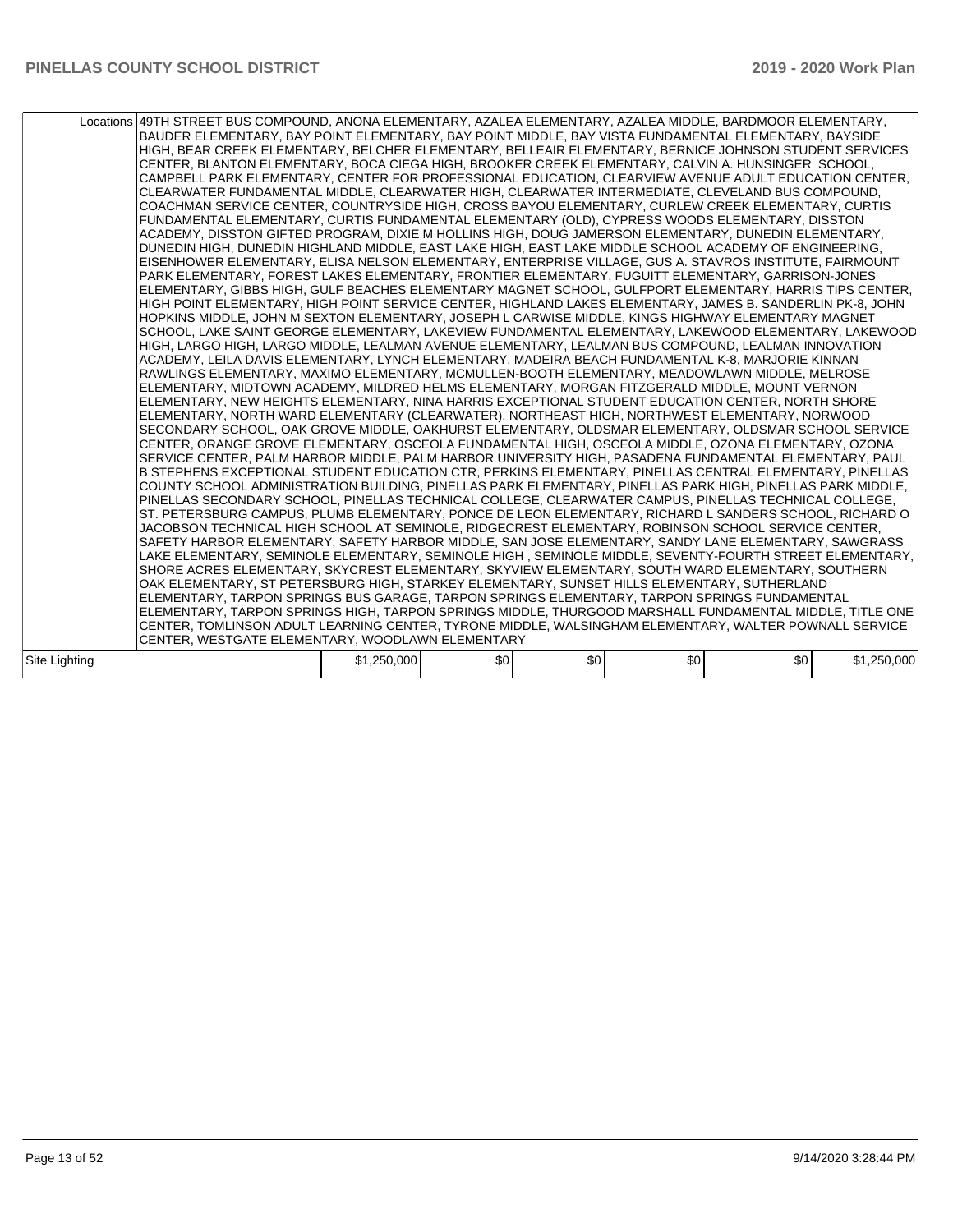|                 | Locations 49TH STREET BUS COMPOUND, ANONA ELEMENTARY, AZALEA ELEMENTARY, AZALEA MIDDLE, BARDMOOR ELEMENTARY,<br>BAUDER ELEMENTARY, BAY POINT ELEMENTARY, BAY POINT MIDDLE, BAY VISTA FUNDAMENTAL ELEMENTARY, BAYSIDE<br>HIGH, BEAR CREEK ELEMENTARY, BELCHER ELEMENTARY, BELLEAIR ELEMENTARY, BERNICE JOHNSON STUDENT SERVICES<br>CENTER, BLANTON ELEMENTARY, BOCA CIEGA HIGH, BROOKER CREEK ELEMENTARY, CALVIN A. HUNSINGER SCHOOL,<br>CAMPBELL PARK ELEMENTARY, CENTER FOR PROFESSIONAL EDUCATION, CLEARVIEW AVENUE ADULT EDUCATION CENTER,<br>CLEARWATER FUNDAMENTAL MIDDLE, CLEARWATER HIGH, CLEARWATER INTERMEDIATE, CLEVELAND BUS COMPOUND,<br>COACHMAN SERVICE CENTER, COUNTRYSIDE HIGH, CROSS BAYOU ELEMENTARY, CURLEW CREEK ELEMENTARY, CURTIS<br>FUNDAMENTAL ELEMENTARY, CURTIS FUNDAMENTAL ELEMENTARY (OLD), CYPRESS WOODS ELEMENTARY, DISSTON<br>ACADEMY, DISSTON GIFTED PROGRAM, DIXIE M HOLLINS HIGH, DOUG JAMERSON ELEMENTARY, DUNEDIN ELEMENTARY,<br>DUNEDIN HIGH, DUNEDIN HIGHLAND MIDDLE, EAST LAKE HIGH, EAST LAKE MIDDLE SCHOOL ACADEMY OF ENGINEERING,<br>EISENHOWER ELEMENTARY, ELISA NELSON ELEMENTARY, ENTERPRISE VILLAGE, GUS A. STAVROS INSTITUTE, FAIRMOUNT<br>PARK ELEMENTARY, FOREST LAKES ELEMENTARY, FRONTIER ELEMENTARY, FUGUITT ELEMENTARY, GARRISON-JONES<br>ELEMENTARY, GIBBS HIGH, GULF BEACHES ELEMENTARY MAGNET SCHOOL, GULFPORT ELEMENTARY, HARRIS TIPS CENTER,<br>HIGH POINT ELEMENTARY, HIGH POINT SERVICE CENTER, HIGHLAND LAKES ELEMENTARY, JAMES B. SANDERLIN PK-8, JOHN<br>HOPKINS MIDDLE, JOHN M SEXTON ELEMENTARY, JOSEPH L CARWISE MIDDLE, KINGS HIGHWAY ELEMENTARY MAGNET<br>SCHOOL, LAKE SAINT GEORGE ELEMENTARY, LAKEVIEW FUNDAMENTAL ELEMENTARY, LAKEWOOD ELEMENTARY, LAKEWOOD<br>HIGH, LARGO HIGH, LARGO MIDDLE, LEALMAN AVENUE ELEMENTARY, LEALMAN BUS COMPOUND, LEALMAN INNOVATION<br>ACADEMY. LEILA DAVIS ELEMENTARY. LYNCH ELEMENTARY. MADEIRA BEACH FUNDAMENTAL K-8. MARJORIE KINNAN<br>RAWLINGS ELEMENTARY, MAXIMO ELEMENTARY, MCMULLEN-BOOTH ELEMENTARY, MEADOWLAWN MIDDLE, MELROSE<br>ELEMENTARY, MIDTOWN ACADEMY, MILDRED HELMS ELEMENTARY, MORGAN FITZGERALD MIDDLE, MOUNT VERNON<br>ELEMENTARY, NEW HEIGHTS ELEMENTARY, NINA HARRIS EXCEPTIONAL STUDENT EDUCATION CENTER, NORTH SHORE<br>ELEMENTARY, NORTH WARD ELEMENTARY (CLEARWATER), NORTHEAST HIGH, NORTHWEST ELEMENTARY, NORWOOD<br>SECONDARY SCHOOL, OAK GROVE MIDDLE, OAKHURST ELEMENTARY, OLDSMAR ELEMENTARY, OLDSMAR SCHOOL SERVICE<br>CENTER, ORANGE GROVE ELEMENTARY, OSCEOLA FUNDAMENTAL HIGH, OSCEOLA MIDDLE, OZONA ELEMENTARY, OZONA<br>SERVICE CENTER. PALM HARBOR MIDDLE. PALM HARBOR UNIVERSITY HIGH. PASADENA FUNDAMENTAL ELEMENTARY. PAUL<br>B STEPHENS EXCEPTIONAL STUDENT EDUCATION CTR, PERKINS ELEMENTARY, PINELLAS CENTRAL ELEMENTARY, PINELLAS<br>COUNTY SCHOOL ADMINISTRATION BUILDING, PINELLAS PARK ELEMENTARY, PINELLAS PARK HIGH, PINELLAS PARK MIDDLE,<br>PINELLAS SECONDARY SCHOOL, PINELLAS TECHNICAL COLLEGE, CLEARWATER CAMPUS, PINELLAS TECHNICAL COLLEGE,<br>ST. PETERSBURG CAMPUS, PLUMB ELEMENTARY, PONCE DE LEON ELEMENTARY, RICHARD L SANDERS SCHOOL, RICHARD O<br>JACOBSON TECHNICAL HIGH SCHOOL AT SEMINOLE, RIDGECREST ELEMENTARY, ROBINSON SCHOOL SERVICE CENTER,<br>SAFETY HARBOR ELEMENTARY, SAFETY HARBOR MIDDLE, SAN JOSE ELEMENTARY, SANDY LANE ELEMENTARY, SAWGRASS<br>LAKE ELEMENTARY, SEMINOLE ELEMENTARY, SEMINOLE HIGH, SEMINOLE MIDDLE, SEVENTY-FOURTH STREET ELEMENTARY,<br>SHORE ACRES ELEMENTARY, SKYCREST ELEMENTARY, SKYVIEW ELEMENTARY, SOUTH WARD ELEMENTARY, SOUTHERN<br>OAK ELEMENTARY, ST PETERSBURG HIGH, STARKEY ELEMENTARY, SUNSET HILLS ELEMENTARY, SUTHERLAND<br>ELEMENTARY, TARPON SPRINGS BUS GARAGE, TARPON SPRINGS ELEMENTARY, TARPON SPRINGS FUNDAMENTAL<br>ELEMENTARY, TARPON SPRINGS HIGH, TARPON SPRINGS MIDDLE, THURGOOD MARSHALL FUNDAMENTAL MIDDLE, TITLE ONE<br>CENTER, TOMLINSON ADULT LEARNING CENTER, TYRONE MIDDLE, WALSINGHAM ELEMENTARY, WALTER POWNALL SERVICE<br>CENTER, WESTGATE ELEMENTARY, WOODLAWN ELEMENTARY |          |     |     |     |     |          |
|-----------------|-------------------------------------------------------------------------------------------------------------------------------------------------------------------------------------------------------------------------------------------------------------------------------------------------------------------------------------------------------------------------------------------------------------------------------------------------------------------------------------------------------------------------------------------------------------------------------------------------------------------------------------------------------------------------------------------------------------------------------------------------------------------------------------------------------------------------------------------------------------------------------------------------------------------------------------------------------------------------------------------------------------------------------------------------------------------------------------------------------------------------------------------------------------------------------------------------------------------------------------------------------------------------------------------------------------------------------------------------------------------------------------------------------------------------------------------------------------------------------------------------------------------------------------------------------------------------------------------------------------------------------------------------------------------------------------------------------------------------------------------------------------------------------------------------------------------------------------------------------------------------------------------------------------------------------------------------------------------------------------------------------------------------------------------------------------------------------------------------------------------------------------------------------------------------------------------------------------------------------------------------------------------------------------------------------------------------------------------------------------------------------------------------------------------------------------------------------------------------------------------------------------------------------------------------------------------------------------------------------------------------------------------------------------------------------------------------------------------------------------------------------------------------------------------------------------------------------------------------------------------------------------------------------------------------------------------------------------------------------------------------------------------------------------------------------------------------------------------------------------------------------------------------------------------------------------------------------------------------------------------------------------------------------------------------------------------------------------------------------------------------------------------------------------------------------------------------------------------------------------------------------------------------------------------------------------------------------------------------------------------------------------------------------------------------------------------------------------------------------------------------------------------------------------------------------------------------------------------------------------------------------------------------------------------------------------------------------------------------------------------------------------------------------|----------|-----|-----|-----|-----|----------|
| Sites & Grounds |                                                                                                                                                                                                                                                                                                                                                                                                                                                                                                                                                                                                                                                                                                                                                                                                                                                                                                                                                                                                                                                                                                                                                                                                                                                                                                                                                                                                                                                                                                                                                                                                                                                                                                                                                                                                                                                                                                                                                                                                                                                                                                                                                                                                                                                                                                                                                                                                                                                                                                                                                                                                                                                                                                                                                                                                                                                                                                                                                                                                                                                                                                                                                                                                                                                                                                                                                                                                                                                                                                                                                                                                                                                                                                                                                                                                                                                                                                                                                                                                                               |          |     |     |     | \$0 |          |
|                 |                                                                                                                                                                                                                                                                                                                                                                                                                                                                                                                                                                                                                                                                                                                                                                                                                                                                                                                                                                                                                                                                                                                                                                                                                                                                                                                                                                                                                                                                                                                                                                                                                                                                                                                                                                                                                                                                                                                                                                                                                                                                                                                                                                                                                                                                                                                                                                                                                                                                                                                                                                                                                                                                                                                                                                                                                                                                                                                                                                                                                                                                                                                                                                                                                                                                                                                                                                                                                                                                                                                                                                                                                                                                                                                                                                                                                                                                                                                                                                                                                               | \$17,500 | \$0 | \$0 | \$0 |     | \$17,500 |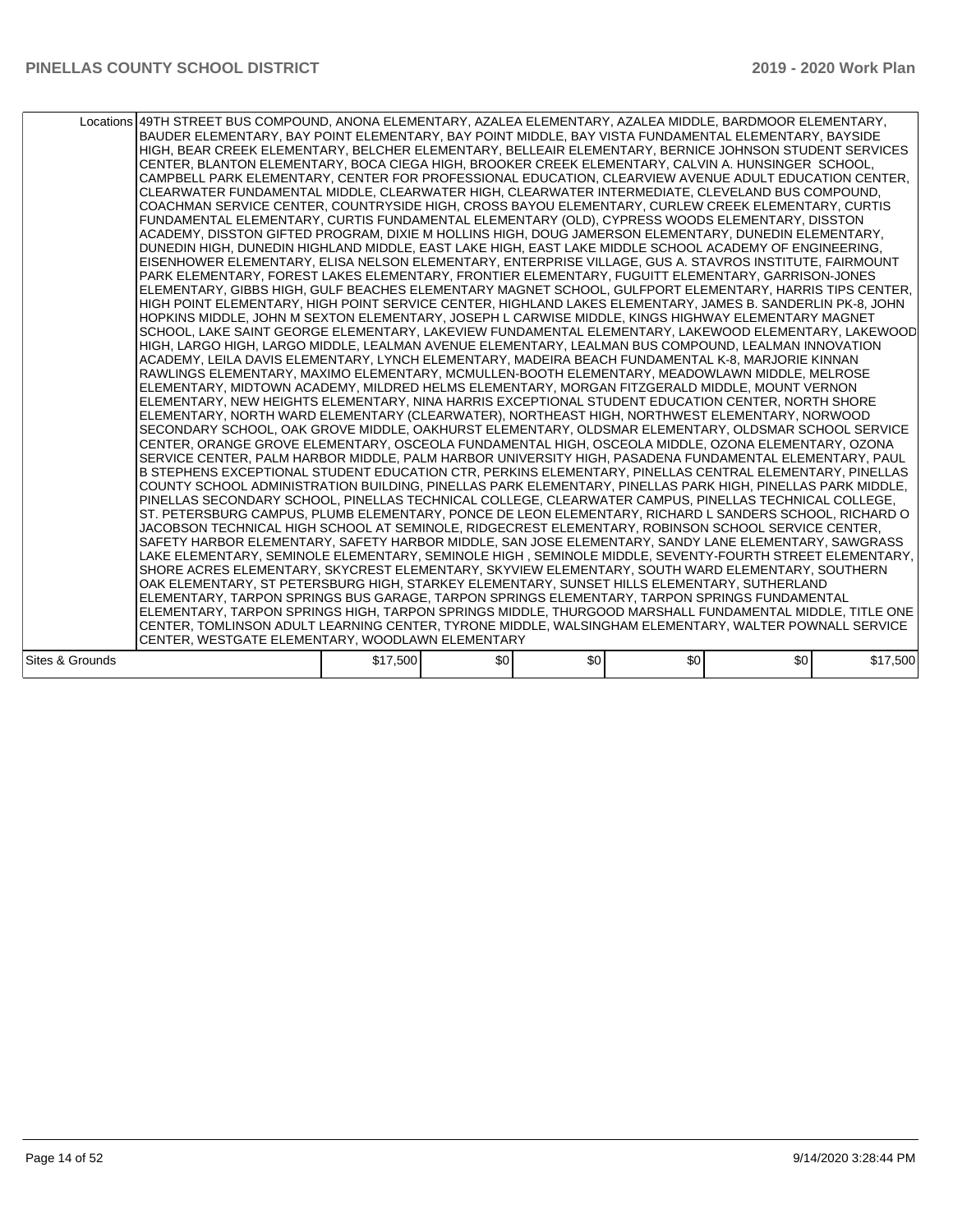|                | Locations 49TH STREET BUS COMPOUND, ANONA ELEMENTARY, AZALEA ELEMENTARY, AZALEA MIDDLE, BARDMOOR ELEMENTARY,<br>BAUDER ELEMENTARY. BAY POINT ELEMENTARY. BAY POINT MIDDLE. BAY VISTA FUNDAMENTAL ELEMENTARY. BAYSIDE<br>HIGH, BEAR CREEK ELEMENTARY, BELCHER ELEMENTARY, BELLEAIR ELEMENTARY, BERNICE JOHNSON STUDENT SERVICES<br>CENTER, BLANTON ELEMENTARY, BOCA CIEGA HIGH, BROOKER CREEK ELEMENTARY, CALVIN A. HUNSINGER SCHOOL,<br>CAMPBELL PARK ELEMENTARY, CENTER FOR PROFESSIONAL EDUCATION, CLEARVIEW AVENUE ADULT EDUCATION CENTER,<br>CLEARWATER FUNDAMENTAL MIDDLE, CLEARWATER HIGH, CLEARWATER INTERMEDIATE, CLEVELAND BUS COMPOUND.<br>COACHMAN SERVICE CENTER, COUNTRYSIDE HIGH, CROSS BAYOU ELEMENTARY, CURLEW CREEK ELEMENTARY, CURTIS<br>FUNDAMENTAL ELEMENTARY, CURTIS FUNDAMENTAL ELEMENTARY (OLD), CYPRESS WOODS ELEMENTARY, DISSTON<br>ACADEMY, DISSTON GIFTED PROGRAM, DIXIE M HOLLINS HIGH, DOUG JAMERSON ELEMENTARY, DUNEDIN ELEMENTARY,<br>DUNEDIN HIGH, DUNEDIN HIGHLAND MIDDLE, EAST LAKE HIGH, EAST LAKE MIDDLE SCHOOL ACADEMY OF ENGINEERING,<br>EISENHOWER ELEMENTARY, ELISA NELSON ELEMENTARY, ENTERPRISE VILLAGE, GUS A. STAVROS INSTITUTE, FAIRMOUNT<br>PARK ELEMENTARY, FOREST LAKES ELEMENTARY, FRONTIER ELEMENTARY, FUGUITT ELEMENTARY, GARRISON-JONES<br>ELEMENTARY, GIBBS HIGH, GULF BEACHES ELEMENTARY MAGNET SCHOOL, GULFPORT ELEMENTARY, HARRIS TIPS CENTER,<br>HIGH POINT ELEMENTARY, HIGH POINT SERVICE CENTER, HIGHLAND LAKES ELEMENTARY, JAMES B. SANDERLIN PK-8, JOHN<br>HOPKINS MIDDLE, JOHN M SEXTON ELEMENTARY, JOSEPH L CARWISE MIDDLE, KINGS HIGHWAY ELEMENTARY MAGNET<br>SCHOOL, LAKE SAINT GEORGE ELEMENTARY, LAKEVIEW FUNDAMENTAL ELEMENTARY, LAKEWOOD ELEMENTARY, LAKEWOOD<br>HIGH, LARGO HIGH, LARGO MIDDLE, LEALMAN AVENUE ELEMENTARY, LEALMAN BUS COMPOUND, LEALMAN INNOVATION<br>ACADEMY, LEILA DAVIS ELEMENTARY, LYNCH ELEMENTARY, MADEIRA BEACH FUNDAMENTAL K-8, MARJORIE KINNAN<br>RAWLINGS ELEMENTARY, MAXIMO ELEMENTARY, MCMULLEN-BOOTH ELEMENTARY, MEADOWLAWN MIDDLE, MELROSE<br>ELEMENTARY, MIDTOWN ACADEMY, MILDRED HELMS ELEMENTARY, MORGAN FITZGERALD MIDDLE, MOUNT VERNON<br>ELEMENTARY, NEW HEIGHTS ELEMENTARY, NINA HARRIS EXCEPTIONAL STUDENT EDUCATION CENTER, NORTH SHORE<br>ELEMENTARY, NORTH WARD ELEMENTARY (CLEARWATER), NORTHEAST HIGH, NORTHWEST ELEMENTARY, NORWOOD<br>SECONDARY SCHOOL, OAK GROVE MIDDLE, OAKHURST ELEMENTARY, OLDSMAR ELEMENTARY, OLDSMAR SCHOOL SERVICE<br>CENTER, ORANGE GROVE ELEMENTARY, OSCEOLA FUNDAMENTAL HIGH, OSCEOLA MIDDLE, OZONA ELEMENTARY, OZONA<br>SERVICE CENTER, PALM HARBOR MIDDLE, PALM HARBOR UNIVERSITY HIGH, PASADENA FUNDAMENTAL ELEMENTARY, PAUL<br>B STEPHENS EXCEPTIONAL STUDENT EDUCATION CTR, PERKINS ELEMENTARY, PINELLAS CENTRAL ELEMENTARY, PINELLAS<br>COUNTY SCHOOL ADMINISTRATION BUILDING, PINELLAS PARK ELEMENTARY, PINELLAS PARK HIGH, PINELLAS PARK MIDDLE,<br>PINELLAS SECONDARY SCHOOL. PINELLAS TECHNICAL COLLEGE. CLEARWATER CAMPUS. PINELLAS TECHNICAL COLLEGE.<br>ST. PETERSBURG CAMPUS, PLUMB ELEMENTARY, PONCE DE LEON ELEMENTARY, RICHARD L SANDERS SCHOOL, RICHARD O<br>JACOBSON TECHNICAL HIGH SCHOOL AT SEMINOLE, RIDGECREST ELEMENTARY, ROBINSON SCHOOL SERVICE CENTER,<br>SAFETY HARBOR ELEMENTARY, SAFETY HARBOR MIDDLE, SAN JOSE ELEMENTARY, SANDY LANE ELEMENTARY, SAWGRASS<br>LAKE ELEMENTARY, SEMINOLE ELEMENTARY, SEMINOLE HIGH, SEMINOLE MIDDLE, SEVENTY-FOURTH STREET ELEMENTARY,<br>SHORE ACRES ELEMENTARY, SKYCREST ELEMENTARY, SKYVIEW ELEMENTARY, SOUTH WARD ELEMENTARY, SOUTHERN<br>OAK ELEMENTARY, ST PETERSBURG HIGH, STARKEY ELEMENTARY, SUNSET HILLS ELEMENTARY, SUTHERLAND<br>ELEMENTARY, TARPON SPRINGS BUS GARAGE, TARPON SPRINGS ELEMENTARY, TARPON SPRINGS FUNDAMENTAL<br>ELEMENTARY, TARPON SPRINGS HIGH, TARPON SPRINGS MIDDLE, THURGOOD MARSHALL FUNDAMENTAL MIDDLE, TITLE ONE<br>CENTER, TOMLINSON ADULT LEARNING CENTER, TYRONE MIDDLE, WALSINGHAM ELEMENTARY, WALTER POWNALL SERVICE |           |     |     |     |     |           |
|----------------|---------------------------------------------------------------------------------------------------------------------------------------------------------------------------------------------------------------------------------------------------------------------------------------------------------------------------------------------------------------------------------------------------------------------------------------------------------------------------------------------------------------------------------------------------------------------------------------------------------------------------------------------------------------------------------------------------------------------------------------------------------------------------------------------------------------------------------------------------------------------------------------------------------------------------------------------------------------------------------------------------------------------------------------------------------------------------------------------------------------------------------------------------------------------------------------------------------------------------------------------------------------------------------------------------------------------------------------------------------------------------------------------------------------------------------------------------------------------------------------------------------------------------------------------------------------------------------------------------------------------------------------------------------------------------------------------------------------------------------------------------------------------------------------------------------------------------------------------------------------------------------------------------------------------------------------------------------------------------------------------------------------------------------------------------------------------------------------------------------------------------------------------------------------------------------------------------------------------------------------------------------------------------------------------------------------------------------------------------------------------------------------------------------------------------------------------------------------------------------------------------------------------------------------------------------------------------------------------------------------------------------------------------------------------------------------------------------------------------------------------------------------------------------------------------------------------------------------------------------------------------------------------------------------------------------------------------------------------------------------------------------------------------------------------------------------------------------------------------------------------------------------------------------------------------------------------------------------------------------------------------------------------------------------------------------------------------------------------------------------------------------------------------------------------------------------------------------------------------------------------------------------------------------------------------------------------------------------------------------------------------------------------------------------------------------------------------------------------------------------------------------------------------------------------------------------------------------------------------------------------------------------------------------------------------------------------------------------------------|-----------|-----|-----|-----|-----|-----------|
|                |                                                                                                                                                                                                                                                                                                                                                                                                                                                                                                                                                                                                                                                                                                                                                                                                                                                                                                                                                                                                                                                                                                                                                                                                                                                                                                                                                                                                                                                                                                                                                                                                                                                                                                                                                                                                                                                                                                                                                                                                                                                                                                                                                                                                                                                                                                                                                                                                                                                                                                                                                                                                                                                                                                                                                                                                                                                                                                                                                                                                                                                                                                                                                                                                                                                                                                                                                                                                                                                                                                                                                                                                                                                                                                                                                                                                                                                                                                                                                                           |           |     |     |     |     |           |
|                |                                                                                                                                                                                                                                                                                                                                                                                                                                                                                                                                                                                                                                                                                                                                                                                                                                                                                                                                                                                                                                                                                                                                                                                                                                                                                                                                                                                                                                                                                                                                                                                                                                                                                                                                                                                                                                                                                                                                                                                                                                                                                                                                                                                                                                                                                                                                                                                                                                                                                                                                                                                                                                                                                                                                                                                                                                                                                                                                                                                                                                                                                                                                                                                                                                                                                                                                                                                                                                                                                                                                                                                                                                                                                                                                                                                                                                                                                                                                                                           |           |     |     |     |     |           |
|                |                                                                                                                                                                                                                                                                                                                                                                                                                                                                                                                                                                                                                                                                                                                                                                                                                                                                                                                                                                                                                                                                                                                                                                                                                                                                                                                                                                                                                                                                                                                                                                                                                                                                                                                                                                                                                                                                                                                                                                                                                                                                                                                                                                                                                                                                                                                                                                                                                                                                                                                                                                                                                                                                                                                                                                                                                                                                                                                                                                                                                                                                                                                                                                                                                                                                                                                                                                                                                                                                                                                                                                                                                                                                                                                                                                                                                                                                                                                                                                           |           |     |     |     |     |           |
|                | CENTER, WESTGATE ELEMENTARY, WOODLAWN ELEMENTARY                                                                                                                                                                                                                                                                                                                                                                                                                                                                                                                                                                                                                                                                                                                                                                                                                                                                                                                                                                                                                                                                                                                                                                                                                                                                                                                                                                                                                                                                                                                                                                                                                                                                                                                                                                                                                                                                                                                                                                                                                                                                                                                                                                                                                                                                                                                                                                                                                                                                                                                                                                                                                                                                                                                                                                                                                                                                                                                                                                                                                                                                                                                                                                                                                                                                                                                                                                                                                                                                                                                                                                                                                                                                                                                                                                                                                                                                                                                          |           |     |     |     |     |           |
|                |                                                                                                                                                                                                                                                                                                                                                                                                                                                                                                                                                                                                                                                                                                                                                                                                                                                                                                                                                                                                                                                                                                                                                                                                                                                                                                                                                                                                                                                                                                                                                                                                                                                                                                                                                                                                                                                                                                                                                                                                                                                                                                                                                                                                                                                                                                                                                                                                                                                                                                                                                                                                                                                                                                                                                                                                                                                                                                                                                                                                                                                                                                                                                                                                                                                                                                                                                                                                                                                                                                                                                                                                                                                                                                                                                                                                                                                                                                                                                                           |           |     |     |     |     |           |
| Portable Rehab |                                                                                                                                                                                                                                                                                                                                                                                                                                                                                                                                                                                                                                                                                                                                                                                                                                                                                                                                                                                                                                                                                                                                                                                                                                                                                                                                                                                                                                                                                                                                                                                                                                                                                                                                                                                                                                                                                                                                                                                                                                                                                                                                                                                                                                                                                                                                                                                                                                                                                                                                                                                                                                                                                                                                                                                                                                                                                                                                                                                                                                                                                                                                                                                                                                                                                                                                                                                                                                                                                                                                                                                                                                                                                                                                                                                                                                                                                                                                                                           | \$600,000 | \$0 | \$0 | \$0 | \$0 | \$600,000 |
|                |                                                                                                                                                                                                                                                                                                                                                                                                                                                                                                                                                                                                                                                                                                                                                                                                                                                                                                                                                                                                                                                                                                                                                                                                                                                                                                                                                                                                                                                                                                                                                                                                                                                                                                                                                                                                                                                                                                                                                                                                                                                                                                                                                                                                                                                                                                                                                                                                                                                                                                                                                                                                                                                                                                                                                                                                                                                                                                                                                                                                                                                                                                                                                                                                                                                                                                                                                                                                                                                                                                                                                                                                                                                                                                                                                                                                                                                                                                                                                                           |           |     |     |     |     |           |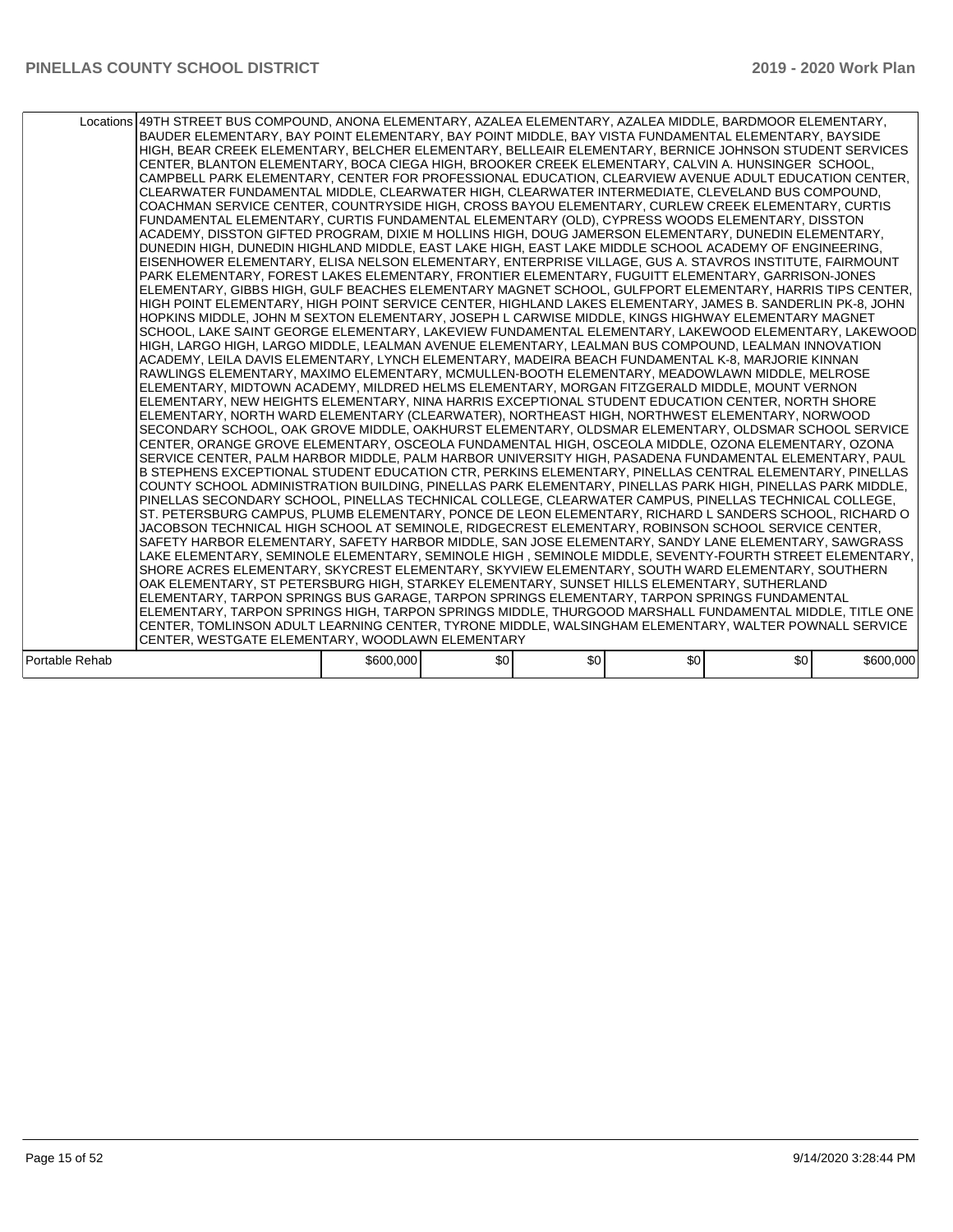|                         | Locations 49TH STREET BUS COMPOUND, ANONA ELEMENTARY, AZALEA ELEMENTARY, AZALEA MIDDLE, BARDMOOR ELEMENTARY,<br>BAUDER ELEMENTARY, BAY POINT ELEMENTARY, BAY POINT MIDDLE, BAY VISTA FUNDAMENTAL ELEMENTARY, BAYSIDE<br>HIGH, BEAR CREEK ELEMENTARY, BELCHER ELEMENTARY, BELLEAIR ELEMENTARY, BERNICE JOHNSON STUDENT SERVICES<br>CENTER, BLANTON ELEMENTARY, BOCA CIEGA HIGH, BROOKER CREEK ELEMENTARY, CALVIN A. HUNSINGER SCHOOL,<br>CAMPBELL PARK ELEMENTARY, CENTER FOR PROFESSIONAL EDUCATION, CLEARVIEW AVENUE ADULT EDUCATION CENTER,<br>CLEARWATER FUNDAMENTAL MIDDLE, CLEARWATER HIGH, CLEARWATER INTERMEDIATE, CLEVELAND BUS COMPOUND,<br>COACHMAN SERVICE CENTER, COUNTRYSIDE HIGH, CROSS BAYOU ELEMENTARY, CURLEW CREEK ELEMENTARY, CURTIS<br>FUNDAMENTAL ELEMENTARY, CURTIS FUNDAMENTAL ELEMENTARY (OLD), CYPRESS WOODS ELEMENTARY, DISSTON<br>ACADEMY, DISSTON GIFTED PROGRAM, DIXIE M HOLLINS HIGH, DOUG JAMERSON ELEMENTARY, DUNEDIN ELEMENTARY,<br>DUNEDIN HIGH, DUNEDIN HIGHLAND MIDDLE, EAST LAKE HIGH, EAST LAKE MIDDLE SCHOOL ACADEMY OF ENGINEERING,<br>EISENHOWER ELEMENTARY, ELISA NELSON ELEMENTARY, ENTERPRISE VILLAGE, GUS A. STAVROS INSTITUTE, FAIRMOUNT<br>PARK ELEMENTARY, FOREST LAKES ELEMENTARY, FRONTIER ELEMENTARY, FUGUITT ELEMENTARY, GARRISON-JONES<br>ELEMENTARY, GIBBS HIGH, GULF BEACHES ELEMENTARY MAGNET SCHOOL, GULFPORT ELEMENTARY, HARRIS TIPS CENTER,<br>HIGH POINT ELEMENTARY, HIGH POINT SERVICE CENTER, HIGHLAND LAKES ELEMENTARY, JAMES B. SANDERLIN PK-8, JOHN<br>HOPKINS MIDDLE, JOHN M SEXTON ELEMENTARY, JOSEPH L CARWISE MIDDLE, KINGS HIGHWAY ELEMENTARY MAGNET<br>SCHOOL, LAKE SAINT GEORGE ELEMENTARY, LAKEVIEW FUNDAMENTAL ELEMENTARY, LAKEWOOD ELEMENTARY, LAKEWOOD<br>HIGH, LARGO HIGH, LARGO MIDDLE, LEALMAN AVENUE ELEMENTARY, LEALMAN BUS COMPOUND, LEALMAN INNOVATION<br>ACADEMY, LEILA DAVIS ELEMENTARY, LYNCH ELEMENTARY, MADEIRA BEACH FUNDAMENTAL K-8, MARJORIE KINNAN<br>RAWLINGS ELEMENTARY, MAXIMO ELEMENTARY, MCMULLEN-BOOTH ELEMENTARY, MEADOWLAWN MIDDLE, MELROSE<br>ELEMENTARY, MIDTOWN ACADEMY, MILDRED HELMS ELEMENTARY, MORGAN FITZGERALD MIDDLE, MOUNT VERNON<br>ELEMENTARY. NEW HEIGHTS ELEMENTARY. NINA HARRIS EXCEPTIONAL STUDENT EDUCATION CENTER. NORTH SHORE<br>ELEMENTARY, NORTH WARD ELEMENTARY (CLEARWATER), NORTHEAST HIGH, NORTHWEST ELEMENTARY, NORWOOD<br>SECONDARY SCHOOL, OAK GROVE MIDDLE, OAKHURST ELEMENTARY, OLDSMAR ELEMENTARY, OLDSMAR SCHOOL SERVICE<br>CENTER, ORANGE GROVE ELEMENTARY, OSCEOLA FUNDAMENTAL HIGH, OSCEOLA MIDDLE, OZONA ELEMENTARY, OZONA<br>SERVICE CENTER, PALM HARBOR MIDDLE, PALM HARBOR UNIVERSITY HIGH, PASADENA FUNDAMENTAL ELEMENTARY, PAUL<br>B STEPHENS EXCEPTIONAL STUDENT EDUCATION CTR, PERKINS ELEMENTARY, PINELLAS CENTRAL ELEMENTARY, PINELLAS<br>COUNTY SCHOOL ADMINISTRATION BUILDING, PINELLAS PARK ELEMENTARY, PINELLAS PARK HIGH, PINELLAS PARK MIDDLE,<br>PINELLAS SECONDARY SCHOOL, PINELLAS TECHNICAL COLLEGE, CLEARWATER CAMPUS, PINELLAS TECHNICAL COLLEGE,<br>ST. PETERSBURG CAMPUS, PLUMB ELEMENTARY, PONCE DE LEON ELEMENTARY, RICHARD L SANDERS SCHOOL, RICHARD O<br>JACOBSON TECHNICAL HIGH SCHOOL AT SEMINOLE, RIDGECREST ELEMENTARY, ROBINSON SCHOOL SERVICE CENTER,<br>SAFETY HARBOR ELEMENTARY, SAFETY HARBOR MIDDLE, SAN JOSE ELEMENTARY, SANDY LANE ELEMENTARY, SAWGRASS<br>LAKE ELEMENTARY, SEMINOLE ELEMENTARY, SEMINOLE HIGH , SEMINOLE MIDDLE, SEVENTY-FOURTH STREET ELEMENTARY,<br>SHORE ACRES ELEMENTARY, SKYCREST ELEMENTARY, SKYVIEW ELEMENTARY, SOUTH WARD ELEMENTARY, SOUTHERN<br>OAK ELEMENTARY, ST PETERSBURG HIGH, STARKEY ELEMENTARY, SUNSET HILLS ELEMENTARY, SUTHERLAND<br>ELEMENTARY, TARPON SPRINGS BUS GARAGE, TARPON SPRINGS ELEMENTARY, TARPON SPRINGS FUNDAMENTAL<br>ELEMENTARY, TARPON SPRINGS HIGH, TARPON SPRINGS MIDDLE, THURGOOD MARSHALL FUNDAMENTAL MIDDLE, TITLE ONE<br>CENTER, TOMLINSON ADULT LEARNING CENTER, TYRONE MIDDLE, WALSINGHAM ELEMENTARY, WALTER POWNALL SERVICE |             |             |             |             |             |              |
|-------------------------|----------------------------------------------------------------------------------------------------------------------------------------------------------------------------------------------------------------------------------------------------------------------------------------------------------------------------------------------------------------------------------------------------------------------------------------------------------------------------------------------------------------------------------------------------------------------------------------------------------------------------------------------------------------------------------------------------------------------------------------------------------------------------------------------------------------------------------------------------------------------------------------------------------------------------------------------------------------------------------------------------------------------------------------------------------------------------------------------------------------------------------------------------------------------------------------------------------------------------------------------------------------------------------------------------------------------------------------------------------------------------------------------------------------------------------------------------------------------------------------------------------------------------------------------------------------------------------------------------------------------------------------------------------------------------------------------------------------------------------------------------------------------------------------------------------------------------------------------------------------------------------------------------------------------------------------------------------------------------------------------------------------------------------------------------------------------------------------------------------------------------------------------------------------------------------------------------------------------------------------------------------------------------------------------------------------------------------------------------------------------------------------------------------------------------------------------------------------------------------------------------------------------------------------------------------------------------------------------------------------------------------------------------------------------------------------------------------------------------------------------------------------------------------------------------------------------------------------------------------------------------------------------------------------------------------------------------------------------------------------------------------------------------------------------------------------------------------------------------------------------------------------------------------------------------------------------------------------------------------------------------------------------------------------------------------------------------------------------------------------------------------------------------------------------------------------------------------------------------------------------------------------------------------------------------------------------------------------------------------------------------------------------------------------------------------------------------------------------------------------------------------------------------------------------------------------------------------------------------------------------------------------------------------------------------------------------------------------------------|-------------|-------------|-------------|-------------|-------------|--------------|
|                         | CENTER, WESTGATE ELEMENTARY, WOODLAWN ELEMENTARY                                                                                                                                                                                                                                                                                                                                                                                                                                                                                                                                                                                                                                                                                                                                                                                                                                                                                                                                                                                                                                                                                                                                                                                                                                                                                                                                                                                                                                                                                                                                                                                                                                                                                                                                                                                                                                                                                                                                                                                                                                                                                                                                                                                                                                                                                                                                                                                                                                                                                                                                                                                                                                                                                                                                                                                                                                                                                                                                                                                                                                                                                                                                                                                                                                                                                                                                                                                                                                                                                                                                                                                                                                                                                                                                                                                                                                                                                                                           |             |             |             |             |             |              |
|                         |                                                                                                                                                                                                                                                                                                                                                                                                                                                                                                                                                                                                                                                                                                                                                                                                                                                                                                                                                                                                                                                                                                                                                                                                                                                                                                                                                                                                                                                                                                                                                                                                                                                                                                                                                                                                                                                                                                                                                                                                                                                                                                                                                                                                                                                                                                                                                                                                                                                                                                                                                                                                                                                                                                                                                                                                                                                                                                                                                                                                                                                                                                                                                                                                                                                                                                                                                                                                                                                                                                                                                                                                                                                                                                                                                                                                                                                                                                                                                                            | \$5,000,000 | \$5,000,000 | \$5,000,000 | \$5,000,000 | \$5,000,000 | \$25,000,000 |
| Curriculum Enhancements |                                                                                                                                                                                                                                                                                                                                                                                                                                                                                                                                                                                                                                                                                                                                                                                                                                                                                                                                                                                                                                                                                                                                                                                                                                                                                                                                                                                                                                                                                                                                                                                                                                                                                                                                                                                                                                                                                                                                                                                                                                                                                                                                                                                                                                                                                                                                                                                                                                                                                                                                                                                                                                                                                                                                                                                                                                                                                                                                                                                                                                                                                                                                                                                                                                                                                                                                                                                                                                                                                                                                                                                                                                                                                                                                                                                                                                                                                                                                                                            |             |             |             |             |             |              |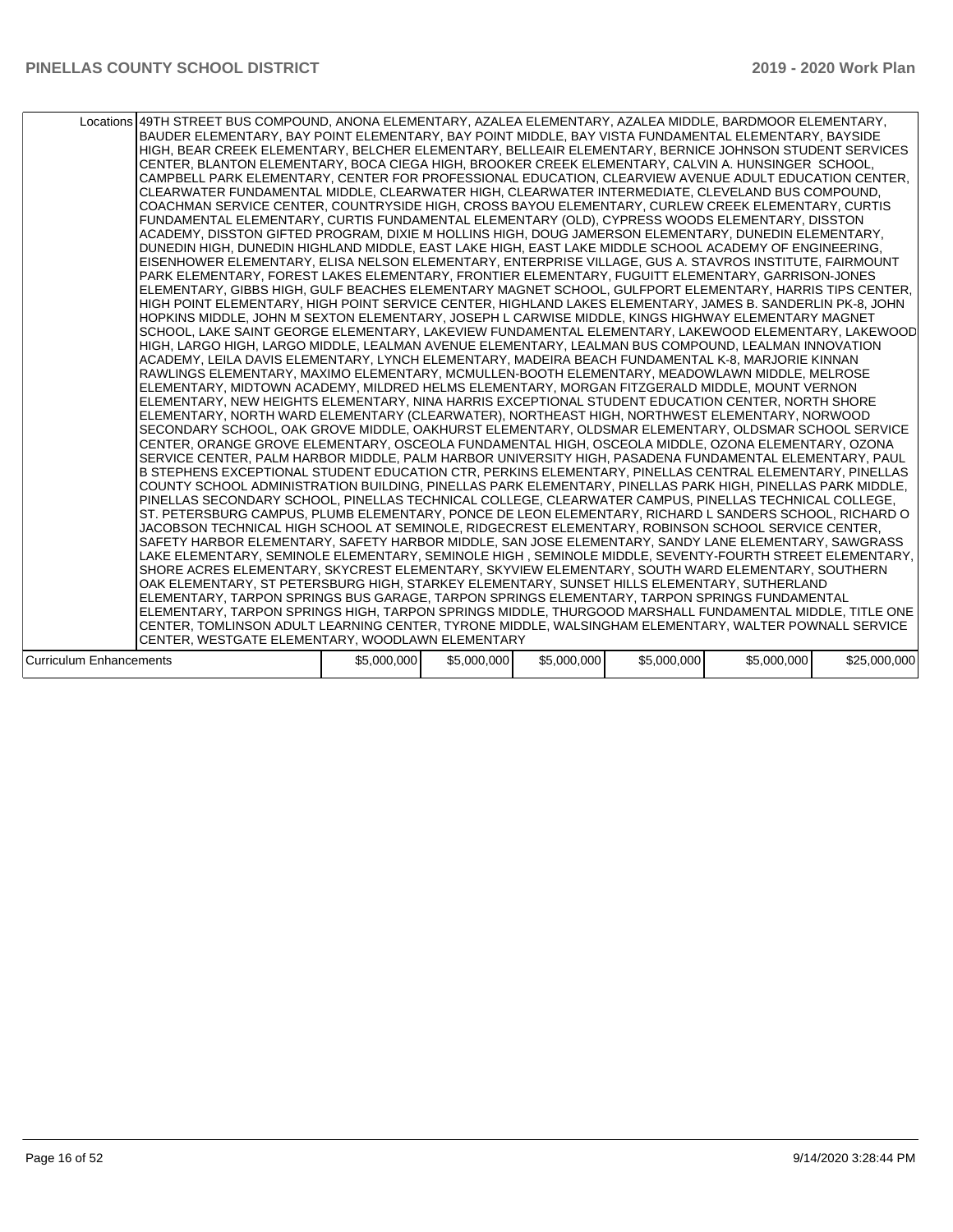|                  | Locations 49TH STREET BUS COMPOUND, ANONA ELEMENTARY, AZALEA ELEMENTARY, AZALEA MIDDLE, BARDMOOR ELEMENTARY,<br>BAUDER ELEMENTARY, BAY POINT ELEMENTARY, BAY POINT MIDDLE, BAY VISTA FUNDAMENTAL ELEMENTARY, BAYSIDE<br>HIGH, BEAR CREEK ELEMENTARY, BELCHER ELEMENTARY, BELLEAIR ELEMENTARY, BERNICE JOHNSON STUDENT SERVICES<br>CENTER, BLANTON ELEMENTARY, BOCA CIEGA HIGH, BROOKER CREEK ELEMENTARY, CALVIN A. HUNSINGER SCHOOL,<br>CAMPBELL PARK ELEMENTARY, CENTER FOR PROFESSIONAL EDUCATION, CLEARVIEW AVENUE ADULT EDUCATION CENTER,<br>CLEARWATER FUNDAMENTAL MIDDLE, CLEARWATER HIGH, CLEARWATER INTERMEDIATE, CLEVELAND BUS COMPOUND.<br>COACHMAN SERVICE CENTER, COUNTRYSIDE HIGH, CROSS BAYOU ELEMENTARY, CURLEW CREEK ELEMENTARY, CURTIS<br>FUNDAMENTAL ELEMENTARY, CURTIS FUNDAMENTAL ELEMENTARY (OLD), CYPRESS WOODS ELEMENTARY, DISSTON<br>ACADEMY, DISSTON GIFTED PROGRAM, DIXIE M HOLLINS HIGH, DOUG JAMERSON ELEMENTARY, DUNEDIN ELEMENTARY,<br>DUNEDIN HIGH, DUNEDIN HIGHLAND MIDDLE, EAST LAKE HIGH, EAST LAKE MIDDLE SCHOOL ACADEMY OF ENGINEERING,<br>EISENHOWER ELEMENTARY, ELISA NELSON ELEMENTARY, ENTERPRISE VILLAGE, GUS A. STAVROS INSTITUTE, FAIRMOUNT<br>PARK ELEMENTARY, FOREST LAKES ELEMENTARY, FRONTIER ELEMENTARY, FUGUITT ELEMENTARY, GARRISON-JONES<br>ELEMENTARY, GIBBS HIGH, GULF BEACHES ELEMENTARY MAGNET SCHOOL, GULFPORT ELEMENTARY, HARRIS TIPS CENTER,<br>HIGH POINT ELEMENTARY, HIGH POINT SERVICE CENTER, HIGHLAND LAKES ELEMENTARY, JAMES B. SANDERLIN PK-8, JOHN<br>HOPKINS MIDDLE, JOHN M SEXTON ELEMENTARY, JOSEPH L CARWISE MIDDLE, KINGS HIGHWAY ELEMENTARY MAGNET<br>SCHOOL, LAKE SAINT GEORGE ELEMENTARY, LAKEVIEW FUNDAMENTAL ELEMENTARY, LAKEWOOD ELEMENTARY, LAKEWOOD<br>HIGH, LARGO HIGH, LARGO MIDDLE, LEALMAN AVENUE ELEMENTARY, LEALMAN BUS COMPOUND, LEALMAN INNOVATION<br>ACADEMY. LEILA DAVIS ELEMENTARY. LYNCH ELEMENTARY. MADEIRA BEACH FUNDAMENTAL K-8. MARJORIE KINNAN<br>RAWLINGS ELEMENTARY, MAXIMO ELEMENTARY, MCMULLEN-BOOTH ELEMENTARY, MEADOWLAWN MIDDLE, MELROSE<br>ELEMENTARY, MIDTOWN ACADEMY, MILDRED HELMS ELEMENTARY, MORGAN FITZGERALD MIDDLE, MOUNT VERNON<br>ELEMENTARY, NEW HEIGHTS ELEMENTARY, NINA HARRIS EXCEPTIONAL STUDENT EDUCATION CENTER, NORTH SHORE<br>ELEMENTARY, NORTH WARD ELEMENTARY (CLEARWATER), NORTHEAST HIGH, NORTHWEST ELEMENTARY, NORWOOD<br>SECONDARY SCHOOL, OAK GROVE MIDDLE, OAKHURST ELEMENTARY, OLDSMAR ELEMENTARY, OLDSMAR SCHOOL SERVICE<br>CENTER, ORANGE GROVE ELEMENTARY, OSCEOLA FUNDAMENTAL HIGH, OSCEOLA MIDDLE, OZONA ELEMENTARY, OZONA<br>SERVICE CENTER, PALM HARBOR MIDDLE, PALM HARBOR UNIVERSITY HIGH, PASADENA FUNDAMENTAL ELEMENTARY, PAUL<br>B STEPHENS EXCEPTIONAL STUDENT EDUCATION CTR, PERKINS ELEMENTARY, PINELLAS CENTRAL ELEMENTARY, PINELLAS<br>COUNTY SCHOOL ADMINISTRATION BUILDING, PINELLAS PARK ELEMENTARY, PINELLAS PARK HIGH, PINELLAS PARK MIDDLE,<br>PINELLAS SECONDARY SCHOOL, PINELLAS TECHNICAL COLLEGE, CLEARWATER CAMPUS, PINELLAS TECHNICAL COLLEGE,<br>ST. PETERSBURG CAMPUS, PLUMB ELEMENTARY, PONCE DE LEON ELEMENTARY, RICHARD L SANDERS SCHOOL, RICHARD O<br>JACOBSON TECHNICAL HIGH SCHOOL AT SEMINOLE, RIDGECREST ELEMENTARY, ROBINSON SCHOOL SERVICE CENTER,<br>SAFETY HARBOR ELEMENTARY, SAFETY HARBOR MIDDLE, SAN JOSE ELEMENTARY, SANDY LANE ELEMENTARY, SAWGRASS<br>LAKE ELEMENTARY, SEMINOLE ELEMENTARY, SEMINOLE HIGH, SEMINOLE MIDDLE, SEVENTY-FOURTH STREET ELEMENTARY,<br>SHORE ACRES ELEMENTARY, SKYCREST ELEMENTARY, SKYVIEW ELEMENTARY, SOUTH WARD ELEMENTARY, SOUTHERN<br>OAK ELEMENTARY, ST PETERSBURG HIGH, STARKEY ELEMENTARY, SUNSET HILLS ELEMENTARY, SUTHERLAND<br>ELEMENTARY, TARPON SPRINGS BUS GARAGE, TARPON SPRINGS ELEMENTARY, TARPON SPRINGS FUNDAMENTAL<br>ELEMENTARY, TARPON SPRINGS HIGH, TARPON SPRINGS MIDDLE, THURGOOD MARSHALL FUNDAMENTAL MIDDLE, TITLE ONE |             |     |     |     |     |             |
|------------------|------------------------------------------------------------------------------------------------------------------------------------------------------------------------------------------------------------------------------------------------------------------------------------------------------------------------------------------------------------------------------------------------------------------------------------------------------------------------------------------------------------------------------------------------------------------------------------------------------------------------------------------------------------------------------------------------------------------------------------------------------------------------------------------------------------------------------------------------------------------------------------------------------------------------------------------------------------------------------------------------------------------------------------------------------------------------------------------------------------------------------------------------------------------------------------------------------------------------------------------------------------------------------------------------------------------------------------------------------------------------------------------------------------------------------------------------------------------------------------------------------------------------------------------------------------------------------------------------------------------------------------------------------------------------------------------------------------------------------------------------------------------------------------------------------------------------------------------------------------------------------------------------------------------------------------------------------------------------------------------------------------------------------------------------------------------------------------------------------------------------------------------------------------------------------------------------------------------------------------------------------------------------------------------------------------------------------------------------------------------------------------------------------------------------------------------------------------------------------------------------------------------------------------------------------------------------------------------------------------------------------------------------------------------------------------------------------------------------------------------------------------------------------------------------------------------------------------------------------------------------------------------------------------------------------------------------------------------------------------------------------------------------------------------------------------------------------------------------------------------------------------------------------------------------------------------------------------------------------------------------------------------------------------------------------------------------------------------------------------------------------------------------------------------------------------------------------------------------------------------------------------------------------------------------------------------------------------------------------------------------------------------------------------------------------------------------------------------------------------------------------------------------------------------------------------------------------------------------------------------|-------------|-----|-----|-----|-----|-------------|
|                  |                                                                                                                                                                                                                                                                                                                                                                                                                                                                                                                                                                                                                                                                                                                                                                                                                                                                                                                                                                                                                                                                                                                                                                                                                                                                                                                                                                                                                                                                                                                                                                                                                                                                                                                                                                                                                                                                                                                                                                                                                                                                                                                                                                                                                                                                                                                                                                                                                                                                                                                                                                                                                                                                                                                                                                                                                                                                                                                                                                                                                                                                                                                                                                                                                                                                                                                                                                                                                                                                                                                                                                                                                                                                                                                                                                                                                                                                  |             |     |     |     |     |             |
|                  |                                                                                                                                                                                                                                                                                                                                                                                                                                                                                                                                                                                                                                                                                                                                                                                                                                                                                                                                                                                                                                                                                                                                                                                                                                                                                                                                                                                                                                                                                                                                                                                                                                                                                                                                                                                                                                                                                                                                                                                                                                                                                                                                                                                                                                                                                                                                                                                                                                                                                                                                                                                                                                                                                                                                                                                                                                                                                                                                                                                                                                                                                                                                                                                                                                                                                                                                                                                                                                                                                                                                                                                                                                                                                                                                                                                                                                                                  |             |     |     |     |     |             |
|                  |                                                                                                                                                                                                                                                                                                                                                                                                                                                                                                                                                                                                                                                                                                                                                                                                                                                                                                                                                                                                                                                                                                                                                                                                                                                                                                                                                                                                                                                                                                                                                                                                                                                                                                                                                                                                                                                                                                                                                                                                                                                                                                                                                                                                                                                                                                                                                                                                                                                                                                                                                                                                                                                                                                                                                                                                                                                                                                                                                                                                                                                                                                                                                                                                                                                                                                                                                                                                                                                                                                                                                                                                                                                                                                                                                                                                                                                                  |             |     |     |     |     |             |
|                  | CENTER, TOMLINSON ADULT LEARNING CENTER, TYRONE MIDDLE, WALSINGHAM ELEMENTARY, WALTER POWNALL SERVICE<br>CENTER, WESTGATE ELEMENTARY, WOODLAWN ELEMENTARY                                                                                                                                                                                                                                                                                                                                                                                                                                                                                                                                                                                                                                                                                                                                                                                                                                                                                                                                                                                                                                                                                                                                                                                                                                                                                                                                                                                                                                                                                                                                                                                                                                                                                                                                                                                                                                                                                                                                                                                                                                                                                                                                                                                                                                                                                                                                                                                                                                                                                                                                                                                                                                                                                                                                                                                                                                                                                                                                                                                                                                                                                                                                                                                                                                                                                                                                                                                                                                                                                                                                                                                                                                                                                                        |             |     |     |     |     |             |
| Ceiling & Lights |                                                                                                                                                                                                                                                                                                                                                                                                                                                                                                                                                                                                                                                                                                                                                                                                                                                                                                                                                                                                                                                                                                                                                                                                                                                                                                                                                                                                                                                                                                                                                                                                                                                                                                                                                                                                                                                                                                                                                                                                                                                                                                                                                                                                                                                                                                                                                                                                                                                                                                                                                                                                                                                                                                                                                                                                                                                                                                                                                                                                                                                                                                                                                                                                                                                                                                                                                                                                                                                                                                                                                                                                                                                                                                                                                                                                                                                                  | \$2,731,000 | \$0 | \$0 | \$0 | \$0 | \$2,731,000 |
|                  |                                                                                                                                                                                                                                                                                                                                                                                                                                                                                                                                                                                                                                                                                                                                                                                                                                                                                                                                                                                                                                                                                                                                                                                                                                                                                                                                                                                                                                                                                                                                                                                                                                                                                                                                                                                                                                                                                                                                                                                                                                                                                                                                                                                                                                                                                                                                                                                                                                                                                                                                                                                                                                                                                                                                                                                                                                                                                                                                                                                                                                                                                                                                                                                                                                                                                                                                                                                                                                                                                                                                                                                                                                                                                                                                                                                                                                                                  |             |     |     |     |     |             |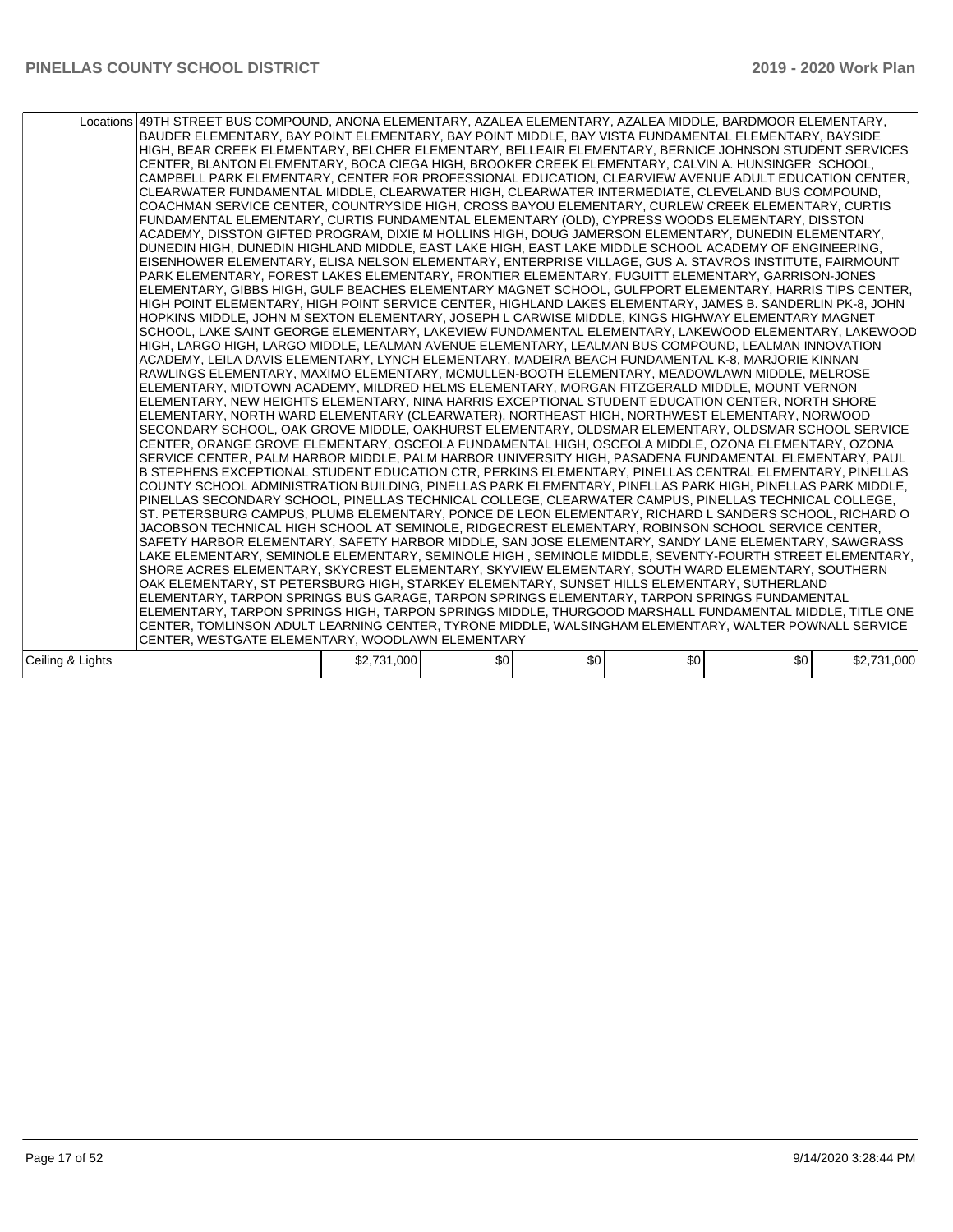|             | Locations 49TH STREET BUS COMPOUND, ANONA ELEMENTARY, AZALEA ELEMENTARY, AZALEA MIDDLE, BARDMOOR ELEMENTARY,<br>BAUDER ELEMENTARY, BAY POINT ELEMENTARY, BAY POINT MIDDLE, BAY VISTA FUNDAMENTAL ELEMENTARY, BAYSIDE<br>HIGH, BEAR CREEK ELEMENTARY, BELCHER ELEMENTARY, BELLEAIR ELEMENTARY, BERNICE JOHNSON STUDENT SERVICES<br>CENTER, BLANTON ELEMENTARY, BOCA CIEGA HIGH, BROOKER CREEK ELEMENTARY, CALVIN A. HUNSINGER SCHOOL,<br>CAMPBELL PARK ELEMENTARY, CENTER FOR PROFESSIONAL EDUCATION, CLEARVIEW AVENUE ADULT EDUCATION CENTER,<br>CLEARWATER FUNDAMENTAL MIDDLE, CLEARWATER HIGH, CLEARWATER INTERMEDIATE, CLEVELAND BUS COMPOUND.<br>COACHMAN SERVICE CENTER, COUNTRYSIDE HIGH, CROSS BAYOU ELEMENTARY, CURLEW CREEK ELEMENTARY, CURTIS<br>FUNDAMENTAL ELEMENTARY, CURTIS FUNDAMENTAL ELEMENTARY (OLD), CYPRESS WOODS ELEMENTARY, DISSTON<br>ACADEMY, DISSTON GIFTED PROGRAM, DIXIE M HOLLINS HIGH, DOUG JAMERSON ELEMENTARY, DUNEDIN ELEMENTARY,<br>DUNEDIN HIGH, DUNEDIN HIGHLAND MIDDLE, EAST LAKE HIGH, EAST LAKE MIDDLE SCHOOL ACADEMY OF ENGINEERING,<br>EISENHOWER ELEMENTARY, ELISA NELSON ELEMENTARY, ENTERPRISE VILLAGE, GUS A. STAVROS INSTITUTE, FAIRMOUNT<br>PARK ELEMENTARY, FOREST LAKES ELEMENTARY, FRONTIER ELEMENTARY, FUGUITT ELEMENTARY, GARRISON-JONES<br>ELEMENTARY, GIBBS HIGH, GULF BEACHES ELEMENTARY MAGNET SCHOOL, GULFPORT ELEMENTARY, HARRIS TIPS CENTER,<br>HIGH POINT ELEMENTARY, HIGH POINT SERVICE CENTER, HIGHLAND LAKES ELEMENTARY, JAMES B. SANDERLIN PK-8, JOHN<br>HOPKINS MIDDLE, JOHN M SEXTON ELEMENTARY, JOSEPH L CARWISE MIDDLE, KINGS HIGHWAY ELEMENTARY MAGNET<br>SCHOOL, LAKE SAINT GEORGE ELEMENTARY, LAKEVIEW FUNDAMENTAL ELEMENTARY, LAKEWOOD ELEMENTARY, LAKEWOOD<br>HIGH, LARGO HIGH, LARGO MIDDLE, LEALMAN AVENUE ELEMENTARY, LEALMAN BUS COMPOUND, LEALMAN INNOVATION<br>ACADEMY. LEILA DAVIS ELEMENTARY. LYNCH ELEMENTARY. MADEIRA BEACH FUNDAMENTAL K-8. MARJORIE KINNAN<br>RAWLINGS ELEMENTARY, MAXIMO ELEMENTARY, MCMULLEN-BOOTH ELEMENTARY, MEADOWLAWN MIDDLE, MELROSE<br>ELEMENTARY, MIDTOWN ACADEMY, MILDRED HELMS ELEMENTARY, MORGAN FITZGERALD MIDDLE, MOUNT VERNON<br>ELEMENTARY, NEW HEIGHTS ELEMENTARY, NINA HARRIS EXCEPTIONAL STUDENT EDUCATION CENTER, NORTH SHORE<br>ELEMENTARY, NORTH WARD ELEMENTARY (CLEARWATER), NORTHEAST HIGH, NORTHWEST ELEMENTARY, NORWOOD<br>SECONDARY SCHOOL, OAK GROVE MIDDLE, OAKHURST ELEMENTARY, OLDSMAR ELEMENTARY, OLDSMAR SCHOOL SERVICE<br>CENTER, ORANGE GROVE ELEMENTARY, OSCEOLA FUNDAMENTAL HIGH, OSCEOLA MIDDLE, OZONA ELEMENTARY, OZONA<br>SERVICE CENTER, PALM HARBOR MIDDLE, PALM HARBOR UNIVERSITY HIGH, PASADENA FUNDAMENTAL ELEMENTARY, PAUL<br>B STEPHENS EXCEPTIONAL STUDENT EDUCATION CTR, PERKINS ELEMENTARY, PINELLAS CENTRAL ELEMENTARY, PINELLAS<br>COUNTY SCHOOL ADMINISTRATION BUILDING, PINELLAS PARK ELEMENTARY, PINELLAS PARK HIGH, PINELLAS PARK MIDDLE,<br>PINELLAS SECONDARY SCHOOL, PINELLAS TECHNICAL COLLEGE, CLEARWATER CAMPUS, PINELLAS TECHNICAL COLLEGE,<br>ST. PETERSBURG CAMPUS, PLUMB ELEMENTARY, PONCE DE LEON ELEMENTARY, RICHARD L SANDERS SCHOOL, RICHARD O<br>JACOBSON TECHNICAL HIGH SCHOOL AT SEMINOLE, RIDGECREST ELEMENTARY, ROBINSON SCHOOL SERVICE CENTER,<br>SAFETY HARBOR ELEMENTARY, SAFETY HARBOR MIDDLE, SAN JOSE ELEMENTARY, SANDY LANE ELEMENTARY, SAWGRASS<br>LAKE ELEMENTARY, SEMINOLE ELEMENTARY, SEMINOLE HIGH, SEMINOLE MIDDLE, SEVENTY-FOURTH STREET ELEMENTARY,<br>SHORE ACRES ELEMENTARY, SKYCREST ELEMENTARY, SKYVIEW ELEMENTARY, SOUTH WARD ELEMENTARY, SOUTHERN<br>OAK ELEMENTARY, ST PETERSBURG HIGH, STARKEY ELEMENTARY, SUNSET HILLS ELEMENTARY, SUTHERLAND<br>ELEMENTARY, TARPON SPRINGS BUS GARAGE, TARPON SPRINGS ELEMENTARY, TARPON SPRINGS FUNDAMENTAL<br>ELEMENTARY, TARPON SPRINGS HIGH, TARPON SPRINGS MIDDLE, THURGOOD MARSHALL FUNDAMENTAL MIDDLE, TITLE ONE<br>CENTER, TOMLINSON ADULT LEARNING CENTER, TYRONE MIDDLE, WALSINGHAM ELEMENTARY, WALTER POWNALL SERVICE<br>CENTER, WESTGATE ELEMENTARY, WOODLAWN ELEMENTARY |           |     |     |     |     |           |  |
|-------------|-------------------------------------------------------------------------------------------------------------------------------------------------------------------------------------------------------------------------------------------------------------------------------------------------------------------------------------------------------------------------------------------------------------------------------------------------------------------------------------------------------------------------------------------------------------------------------------------------------------------------------------------------------------------------------------------------------------------------------------------------------------------------------------------------------------------------------------------------------------------------------------------------------------------------------------------------------------------------------------------------------------------------------------------------------------------------------------------------------------------------------------------------------------------------------------------------------------------------------------------------------------------------------------------------------------------------------------------------------------------------------------------------------------------------------------------------------------------------------------------------------------------------------------------------------------------------------------------------------------------------------------------------------------------------------------------------------------------------------------------------------------------------------------------------------------------------------------------------------------------------------------------------------------------------------------------------------------------------------------------------------------------------------------------------------------------------------------------------------------------------------------------------------------------------------------------------------------------------------------------------------------------------------------------------------------------------------------------------------------------------------------------------------------------------------------------------------------------------------------------------------------------------------------------------------------------------------------------------------------------------------------------------------------------------------------------------------------------------------------------------------------------------------------------------------------------------------------------------------------------------------------------------------------------------------------------------------------------------------------------------------------------------------------------------------------------------------------------------------------------------------------------------------------------------------------------------------------------------------------------------------------------------------------------------------------------------------------------------------------------------------------------------------------------------------------------------------------------------------------------------------------------------------------------------------------------------------------------------------------------------------------------------------------------------------------------------------------------------------------------------------------------------------------------------------------------------------------------------------------------------------------------------------------------------------------------------------------------------------------------------------------------------------|-----------|-----|-----|-----|-----|-----------|--|
|             |                                                                                                                                                                                                                                                                                                                                                                                                                                                                                                                                                                                                                                                                                                                                                                                                                                                                                                                                                                                                                                                                                                                                                                                                                                                                                                                                                                                                                                                                                                                                                                                                                                                                                                                                                                                                                                                                                                                                                                                                                                                                                                                                                                                                                                                                                                                                                                                                                                                                                                                                                                                                                                                                                                                                                                                                                                                                                                                                                                                                                                                                                                                                                                                                                                                                                                                                                                                                                                                                                                                                                                                                                                                                                                                                                                                                                                                                                                                                                                                                                               |           |     |     |     |     |           |  |
| Playgrounds |                                                                                                                                                                                                                                                                                                                                                                                                                                                                                                                                                                                                                                                                                                                                                                                                                                                                                                                                                                                                                                                                                                                                                                                                                                                                                                                                                                                                                                                                                                                                                                                                                                                                                                                                                                                                                                                                                                                                                                                                                                                                                                                                                                                                                                                                                                                                                                                                                                                                                                                                                                                                                                                                                                                                                                                                                                                                                                                                                                                                                                                                                                                                                                                                                                                                                                                                                                                                                                                                                                                                                                                                                                                                                                                                                                                                                                                                                                                                                                                                                               | \$400,000 | \$0 | \$0 | \$0 | \$0 | \$400,000 |  |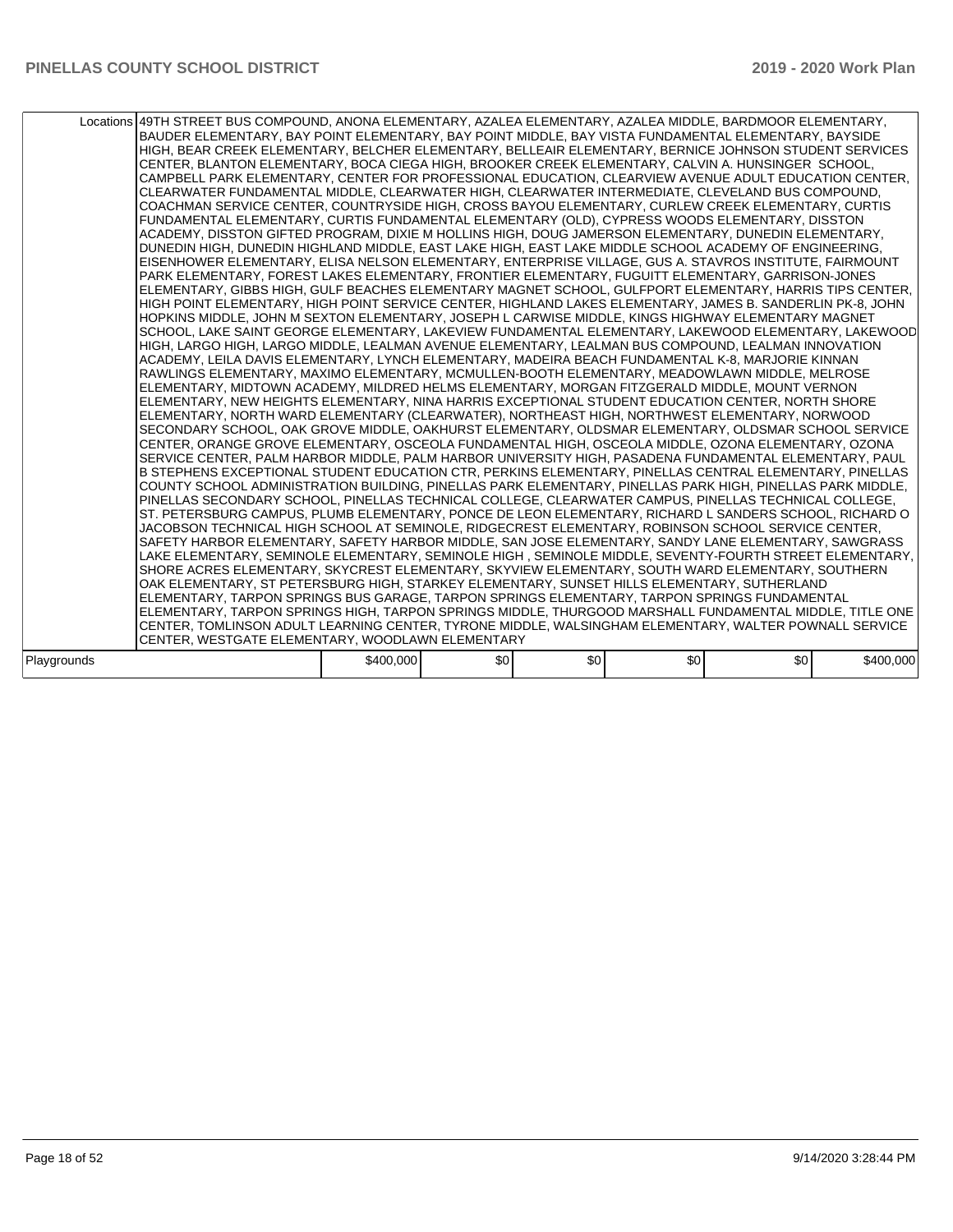|            | Locations 49TH STREET BUS COMPOUND, ANONA ELEMENTARY, AZALEA ELEMENTARY, AZALEA MIDDLE, BARDMOOR ELEMENTARY,<br>BAUDER ELEMENTARY, BAY POINT ELEMENTARY, BAY POINT MIDDLE, BAY VISTA FUNDAMENTAL ELEMENTARY, BAYSIDE<br>HIGH, BEAR CREEK ELEMENTARY, BELCHER ELEMENTARY, BELLEAIR ELEMENTARY, BERNICE JOHNSON STUDENT SERVICES<br>CENTER, BLANTON ELEMENTARY, BOCA CIEGA HIGH, BROOKER CREEK ELEMENTARY, CALVIN A. HUNSINGER SCHOOL,<br>CAMPBELL PARK ELEMENTARY, CENTER FOR PROFESSIONAL EDUCATION, CLEARVIEW AVENUE ADULT EDUCATION CENTER,<br>CLEARWATER FUNDAMENTAL MIDDLE, CLEARWATER HIGH, CLEARWATER INTERMEDIATE, CLEVELAND BUS COMPOUND,<br>COACHMAN SERVICE CENTER, COUNTRYSIDE HIGH, CROSS BAYOU ELEMENTARY, CURLEW CREEK ELEMENTARY, CURTIS<br>FUNDAMENTAL ELEMENTARY, CURTIS FUNDAMENTAL ELEMENTARY (OLD), CYPRESS WOODS ELEMENTARY, DISSTON<br>ACADEMY, DISSTON GIFTED PROGRAM, DIXIE M HOLLINS HIGH, DOUG JAMERSON ELEMENTARY, DUNEDIN ELEMENTARY,<br>DUNEDIN HIGH, DUNEDIN HIGHLAND MIDDLE, EAST LAKE HIGH, EAST LAKE MIDDLE SCHOOL ACADEMY OF ENGINEERING,<br>EISENHOWER ELEMENTARY, ELISA NELSON ELEMENTARY, ENTERPRISE VILLAGE, GUS A. STAVROS INSTITUTE, FAIRMOUNT<br>PARK ELEMENTARY, FOREST LAKES ELEMENTARY, FRONTIER ELEMENTARY, FUGUITT ELEMENTARY, GARRISON-JONES<br>ELEMENTARY, GIBBS HIGH, GULF BEACHES ELEMENTARY MAGNET SCHOOL, GULFPORT ELEMENTARY, HARRIS TIPS CENTER,<br>HIGH POINT ELEMENTARY, HIGH POINT SERVICE CENTER, HIGHLAND LAKES ELEMENTARY, JAMES B. SANDERLIN PK-8, JOHN<br>HOPKINS MIDDLE, JOHN M SEXTON ELEMENTARY, JOSEPH L CARWISE MIDDLE, KINGS HIGHWAY ELEMENTARY MAGNET<br>SCHOOL, LAKE SAINT GEORGE ELEMENTARY, LAKEVIEW FUNDAMENTAL ELEMENTARY, LAKEWOOD ELEMENTARY, LAKEWOOD<br>HIGH, LARGO HIGH, LARGO MIDDLE, LEALMAN AVENUE ELEMENTARY, LEALMAN BUS COMPOUND, LEALMAN INNOVATION<br>ACADEMY, LEILA DAVIS ELEMENTARY, LYNCH ELEMENTARY, MADEIRA BEACH FUNDAMENTAL K-8, MARJORIE KINNAN<br>RAWLINGS ELEMENTARY, MAXIMO ELEMENTARY, MCMULLEN-BOOTH ELEMENTARY, MEADOWLAWN MIDDLE, MELROSE<br>ELEMENTARY, MIDTOWN ACADEMY, MILDRED HELMS ELEMENTARY, MORGAN FITZGERALD MIDDLE, MOUNT VERNON<br>ELEMENTARY, NEW HEIGHTS ELEMENTARY, NINA HARRIS EXCEPTIONAL STUDENT EDUCATION CENTER, NORTH SHORE<br>ELEMENTARY, NORTH WARD ELEMENTARY (CLEARWATER), NORTHEAST HIGH, NORTHWEST ELEMENTARY, NORWOOD<br>SECONDARY SCHOOL, OAK GROVE MIDDLE, OAKHURST ELEMENTARY, OLDSMAR ELEMENTARY, OLDSMAR SCHOOL SERVICE<br>CENTER, ORANGE GROVE ELEMENTARY, OSCEOLA FUNDAMENTAL HIGH, OSCEOLA MIDDLE, OZONA ELEMENTARY, OZONA<br>SERVICE CENTER. PALM HARBOR MIDDLE. PALM HARBOR UNIVERSITY HIGH. PASADENA FUNDAMENTAL ELEMENTARY. PAUL<br>B STEPHENS EXCEPTIONAL STUDENT EDUCATION CTR, PERKINS ELEMENTARY, PINELLAS CENTRAL ELEMENTARY, PINELLAS<br>COUNTY SCHOOL ADMINISTRATION BUILDING, PINELLAS PARK ELEMENTARY, PINELLAS PARK HIGH, PINELLAS PARK MIDDLE,<br>PINELLAS SECONDARY SCHOOL, PINELLAS TECHNICAL COLLEGE, CLEARWATER CAMPUS, PINELLAS TECHNICAL COLLEGE,<br>ST. PETERSBURG CAMPUS, PLUMB ELEMENTARY, PONCE DE LEON ELEMENTARY, RICHARD L SANDERS SCHOOL, RICHARD O<br>JACOBSON TECHNICAL HIGH SCHOOL AT SEMINOLE, RIDGECREST ELEMENTARY, ROBINSON SCHOOL SERVICE CENTER,<br>SAFETY HARBOR ELEMENTARY. SAFETY HARBOR MIDDLE, SAN JOSE ELEMENTARY. SANDY LANE ELEMENTARY. SAWGRASS<br>LAKE ELEMENTARY, SEMINOLE ELEMENTARY, SEMINOLE HIGH, SEMINOLE MIDDLE, SEVENTY-FOURTH STREET ELEMENTARY,<br>SHORE ACRES ELEMENTARY, SKYCREST ELEMENTARY, SKYVIEW ELEMENTARY, SOUTH WARD ELEMENTARY, SOUTHERN<br>OAK ELEMENTARY. ST PETERSBURG HIGH. STARKEY ELEMENTARY. SUNSET HILLS ELEMENTARY. SUTHERLAND<br>ELEMENTARY, TARPON SPRINGS BUS GARAGE, TARPON SPRINGS ELEMENTARY, TARPON SPRINGS FUNDAMENTAL<br>ELEMENTARY, TARPON SPRINGS HIGH, TARPON SPRINGS MIDDLE, THURGOOD MARSHALL FUNDAMENTAL MIDDLE, TITLE ONE<br>CENTER, TOMLINSON ADULT LEARNING CENTER, TYRONE MIDDLE, WALSINGHAM ELEMENTARY, WALTER POWNALL SERVICE |             |     |     |     |     |             |
|------------|---------------------------------------------------------------------------------------------------------------------------------------------------------------------------------------------------------------------------------------------------------------------------------------------------------------------------------------------------------------------------------------------------------------------------------------------------------------------------------------------------------------------------------------------------------------------------------------------------------------------------------------------------------------------------------------------------------------------------------------------------------------------------------------------------------------------------------------------------------------------------------------------------------------------------------------------------------------------------------------------------------------------------------------------------------------------------------------------------------------------------------------------------------------------------------------------------------------------------------------------------------------------------------------------------------------------------------------------------------------------------------------------------------------------------------------------------------------------------------------------------------------------------------------------------------------------------------------------------------------------------------------------------------------------------------------------------------------------------------------------------------------------------------------------------------------------------------------------------------------------------------------------------------------------------------------------------------------------------------------------------------------------------------------------------------------------------------------------------------------------------------------------------------------------------------------------------------------------------------------------------------------------------------------------------------------------------------------------------------------------------------------------------------------------------------------------------------------------------------------------------------------------------------------------------------------------------------------------------------------------------------------------------------------------------------------------------------------------------------------------------------------------------------------------------------------------------------------------------------------------------------------------------------------------------------------------------------------------------------------------------------------------------------------------------------------------------------------------------------------------------------------------------------------------------------------------------------------------------------------------------------------------------------------------------------------------------------------------------------------------------------------------------------------------------------------------------------------------------------------------------------------------------------------------------------------------------------------------------------------------------------------------------------------------------------------------------------------------------------------------------------------------------------------------------------------------------------------------------------------------------------------------------------------------------------------------------------------------------|-------------|-----|-----|-----|-----|-------------|
|            |                                                                                                                                                                                                                                                                                                                                                                                                                                                                                                                                                                                                                                                                                                                                                                                                                                                                                                                                                                                                                                                                                                                                                                                                                                                                                                                                                                                                                                                                                                                                                                                                                                                                                                                                                                                                                                                                                                                                                                                                                                                                                                                                                                                                                                                                                                                                                                                                                                                                                                                                                                                                                                                                                                                                                                                                                                                                                                                                                                                                                                                                                                                                                                                                                                                                                                                                                                                                                                                                                                                                                                                                                                                                                                                                                                                                                                                                                                                                                                           |             |     |     |     |     |             |
|            | CENTER, WESTGATE ELEMENTARY, WOODLAWN ELEMENTARY                                                                                                                                                                                                                                                                                                                                                                                                                                                                                                                                                                                                                                                                                                                                                                                                                                                                                                                                                                                                                                                                                                                                                                                                                                                                                                                                                                                                                                                                                                                                                                                                                                                                                                                                                                                                                                                                                                                                                                                                                                                                                                                                                                                                                                                                                                                                                                                                                                                                                                                                                                                                                                                                                                                                                                                                                                                                                                                                                                                                                                                                                                                                                                                                                                                                                                                                                                                                                                                                                                                                                                                                                                                                                                                                                                                                                                                                                                                          |             |     |     |     |     |             |
|            |                                                                                                                                                                                                                                                                                                                                                                                                                                                                                                                                                                                                                                                                                                                                                                                                                                                                                                                                                                                                                                                                                                                                                                                                                                                                                                                                                                                                                                                                                                                                                                                                                                                                                                                                                                                                                                                                                                                                                                                                                                                                                                                                                                                                                                                                                                                                                                                                                                                                                                                                                                                                                                                                                                                                                                                                                                                                                                                                                                                                                                                                                                                                                                                                                                                                                                                                                                                                                                                                                                                                                                                                                                                                                                                                                                                                                                                                                                                                                                           |             |     |     |     |     |             |
| <b>EPA</b> |                                                                                                                                                                                                                                                                                                                                                                                                                                                                                                                                                                                                                                                                                                                                                                                                                                                                                                                                                                                                                                                                                                                                                                                                                                                                                                                                                                                                                                                                                                                                                                                                                                                                                                                                                                                                                                                                                                                                                                                                                                                                                                                                                                                                                                                                                                                                                                                                                                                                                                                                                                                                                                                                                                                                                                                                                                                                                                                                                                                                                                                                                                                                                                                                                                                                                                                                                                                                                                                                                                                                                                                                                                                                                                                                                                                                                                                                                                                                                                           | \$1,000,000 | \$0 | \$0 | \$0 | \$0 | \$1,000,000 |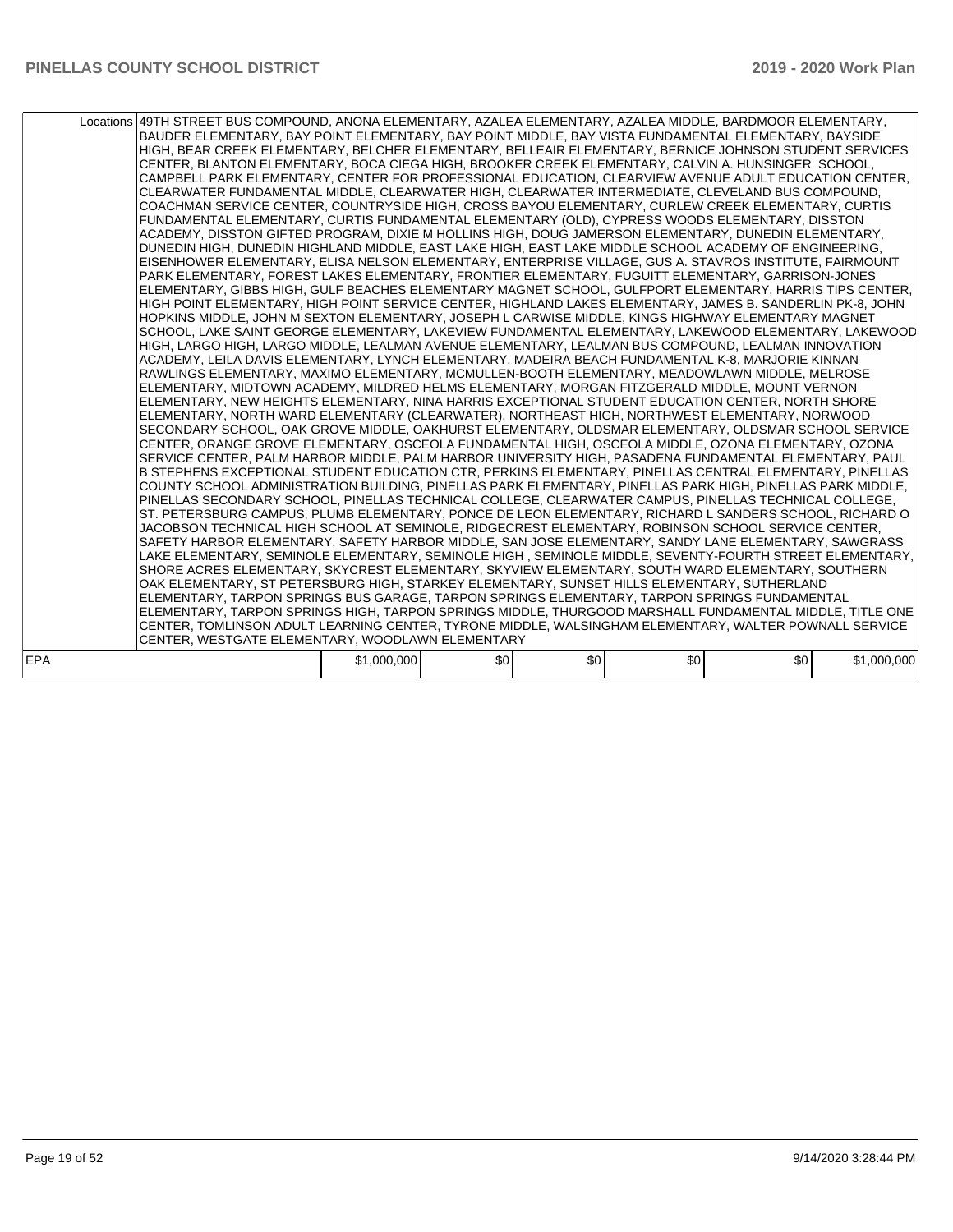|                       | Locations 49TH STREET BUS COMPOUND, ANONA ELEMENTARY, AZALEA ELEMENTARY, AZALEA MIDDLE, BARDMOOR ELEMENTARY,<br>BAUDER ELEMENTARY, BAY POINT ELEMENTARY, BAY POINT MIDDLE, BAY VISTA FUNDAMENTAL ELEMENTARY, BAYSIDE<br>HIGH, BEAR CREEK ELEMENTARY, BELCHER ELEMENTARY, BELLEAIR ELEMENTARY, BERNICE JOHNSON STUDENT SERVICES<br>CENTER, BLANTON ELEMENTARY, BOCA CIEGA HIGH, BROOKER CREEK ELEMENTARY, CALVIN A. HUNSINGER SCHOOL,<br>CAMPBELL PARK ELEMENTARY, CENTER FOR PROFESSIONAL EDUCATION, CLEARVIEW AVENUE ADULT EDUCATION CENTER,<br>CLEARWATER FUNDAMENTAL MIDDLE, CLEARWATER HIGH, CLEARWATER INTERMEDIATE, CLEVELAND BUS COMPOUND,<br>COACHMAN SERVICE CENTER, COUNTRYSIDE HIGH, CROSS BAYOU ELEMENTARY, CURLEW CREEK ELEMENTARY, CURTIS<br>FUNDAMENTAL ELEMENTARY, CURTIS FUNDAMENTAL ELEMENTARY (OLD), CYPRESS WOODS ELEMENTARY, DISSTON<br>ACADEMY, DISSTON GIFTED PROGRAM, DIXIE M HOLLINS HIGH, DOUG JAMERSON ELEMENTARY, DUNEDIN ELEMENTARY,<br>DUNEDIN HIGH, DUNEDIN HIGHLAND MIDDLE, EAST LAKE HIGH, EAST LAKE MIDDLE SCHOOL ACADEMY OF ENGINEERING,<br>EISENHOWER ELEMENTARY, ELISA NELSON ELEMENTARY, ENTERPRISE VILLAGE, GUS A. STAVROS INSTITUTE, FAIRMOUNT<br>PARK ELEMENTARY, FOREST LAKES ELEMENTARY, FRONTIER ELEMENTARY, FUGUITT ELEMENTARY, GARRISON-JONES<br>ELEMENTARY, GIBBS HIGH, GULF BEACHES ELEMENTARY MAGNET SCHOOL, GULFPORT ELEMENTARY, HARRIS TIPS CENTER,<br>HIGH POINT ELEMENTARY, HIGH POINT SERVICE CENTER, HIGHLAND LAKES ELEMENTARY, JAMES B. SANDERLIN PK-8, JOHN<br>HOPKINS MIDDLE, JOHN M SEXTON ELEMENTARY, JOSEPH L CARWISE MIDDLE, KINGS HIGHWAY ELEMENTARY MAGNET<br>SCHOOL, LAKE SAINT GEORGE ELEMENTARY, LAKEVIEW FUNDAMENTAL ELEMENTARY, LAKEWOOD ELEMENTARY, LAKEWOOD<br>HIGH, LARGO HIGH, LARGO MIDDLE, LEALMAN AVENUE ELEMENTARY, LEALMAN BUS COMPOUND, LEALMAN INNOVATION<br>ACADEMY, LEILA DAVIS ELEMENTARY, LYNCH ELEMENTARY, MADEIRA BEACH FUNDAMENTAL K-8, MARJORIE KINNAN<br>RAWLINGS ELEMENTARY, MAXIMO ELEMENTARY, MCMULLEN-BOOTH ELEMENTARY, MEADOWLAWN MIDDLE, MELROSE<br>ELEMENTARY, MIDTOWN ACADEMY, MILDRED HELMS ELEMENTARY, MORGAN FITZGERALD MIDDLE, MOUNT VERNON<br>ELEMENTARY, NEW HEIGHTS ELEMENTARY, NINA HARRIS EXCEPTIONAL STUDENT EDUCATION CENTER, NORTH SHORE<br>ELEMENTARY, NORTH WARD ELEMENTARY (CLEARWATER), NORTHEAST HIGH, NORTHWEST ELEMENTARY, NORWOOD<br>SECONDARY SCHOOL, OAK GROVE MIDDLE, OAKHURST ELEMENTARY, OLDSMAR ELEMENTARY, OLDSMAR SCHOOL SERVICE<br>CENTER, ORANGE GROVE ELEMENTARY, OSCEOLA FUNDAMENTAL HIGH, OSCEOLA MIDDLE, OZONA ELEMENTARY, OZONA<br>SERVICE CENTER, PALM HARBOR MIDDLE, PALM HARBOR UNIVERSITY HIGH, PASADENA FUNDAMENTAL ELEMENTARY, PAUL<br>B STEPHENS EXCEPTIONAL STUDENT EDUCATION CTR, PERKINS ELEMENTARY, PINELLAS CENTRAL ELEMENTARY, PINELLAS<br>COUNTY SCHOOL ADMINISTRATION BUILDING, PINELLAS PARK ELEMENTARY, PINELLAS PARK HIGH, PINELLAS PARK MIDDLE,<br>PINELLAS SECONDARY SCHOOL, PINELLAS TECHNICAL COLLEGE, CLEARWATER CAMPUS, PINELLAS TECHNICAL COLLEGE,<br>ST. PETERSBURG CAMPUS, PLUMB ELEMENTARY, PONCE DE LEON ELEMENTARY, RICHARD L SANDERS SCHOOL, RICHARD O<br>JACOBSON TECHNICAL HIGH SCHOOL AT SEMINOLE, RIDGECREST ELEMENTARY, ROBINSON SCHOOL SERVICE CENTER,<br>SAFETY HARBOR ELEMENTARY, SAFETY HARBOR MIDDLE, SAN JOSE ELEMENTARY, SANDY LANE ELEMENTARY, SAWGRASS<br>LAKE ELEMENTARY, SEMINOLE ELEMENTARY, SEMINOLE HIGH, SEMINOLE MIDDLE, SEVENTY-FOURTH STREET ELEMENTARY,<br>SHORE ACRES ELEMENTARY, SKYCREST ELEMENTARY, SKYVIEW ELEMENTARY, SOUTH WARD ELEMENTARY, SOUTHERN<br>OAK ELEMENTARY, ST PETERSBURG HIGH, STARKEY ELEMENTARY, SUNSET HILLS ELEMENTARY, SUTHERLAND<br>ELEMENTARY, TARPON SPRINGS BUS GARAGE, TARPON SPRINGS ELEMENTARY, TARPON SPRINGS FUNDAMENTAL<br>ELEMENTARY, TARPON SPRINGS HIGH, TARPON SPRINGS MIDDLE, THURGOOD MARSHALL FUNDAMENTAL MIDDLE, TITLE ONE<br>CENTER, TOMLINSON ADULT LEARNING CENTER, TYRONE MIDDLE, WALSINGHAM ELEMENTARY, WALTER POWNALL SERVICE |           |     |     |     |     |           |
|-----------------------|---------------------------------------------------------------------------------------------------------------------------------------------------------------------------------------------------------------------------------------------------------------------------------------------------------------------------------------------------------------------------------------------------------------------------------------------------------------------------------------------------------------------------------------------------------------------------------------------------------------------------------------------------------------------------------------------------------------------------------------------------------------------------------------------------------------------------------------------------------------------------------------------------------------------------------------------------------------------------------------------------------------------------------------------------------------------------------------------------------------------------------------------------------------------------------------------------------------------------------------------------------------------------------------------------------------------------------------------------------------------------------------------------------------------------------------------------------------------------------------------------------------------------------------------------------------------------------------------------------------------------------------------------------------------------------------------------------------------------------------------------------------------------------------------------------------------------------------------------------------------------------------------------------------------------------------------------------------------------------------------------------------------------------------------------------------------------------------------------------------------------------------------------------------------------------------------------------------------------------------------------------------------------------------------------------------------------------------------------------------------------------------------------------------------------------------------------------------------------------------------------------------------------------------------------------------------------------------------------------------------------------------------------------------------------------------------------------------------------------------------------------------------------------------------------------------------------------------------------------------------------------------------------------------------------------------------------------------------------------------------------------------------------------------------------------------------------------------------------------------------------------------------------------------------------------------------------------------------------------------------------------------------------------------------------------------------------------------------------------------------------------------------------------------------------------------------------------------------------------------------------------------------------------------------------------------------------------------------------------------------------------------------------------------------------------------------------------------------------------------------------------------------------------------------------------------------------------------------------------------------------------------------------------------------------------------------------------------------------|-----------|-----|-----|-----|-----|-----------|
|                       |                                                                                                                                                                                                                                                                                                                                                                                                                                                                                                                                                                                                                                                                                                                                                                                                                                                                                                                                                                                                                                                                                                                                                                                                                                                                                                                                                                                                                                                                                                                                                                                                                                                                                                                                                                                                                                                                                                                                                                                                                                                                                                                                                                                                                                                                                                                                                                                                                                                                                                                                                                                                                                                                                                                                                                                                                                                                                                                                                                                                                                                                                                                                                                                                                                                                                                                                                                                                                                                                                                                                                                                                                                                                                                                                                                                                                                                                                                                                                                           |           |     |     |     |     |           |
|                       |                                                                                                                                                                                                                                                                                                                                                                                                                                                                                                                                                                                                                                                                                                                                                                                                                                                                                                                                                                                                                                                                                                                                                                                                                                                                                                                                                                                                                                                                                                                                                                                                                                                                                                                                                                                                                                                                                                                                                                                                                                                                                                                                                                                                                                                                                                                                                                                                                                                                                                                                                                                                                                                                                                                                                                                                                                                                                                                                                                                                                                                                                                                                                                                                                                                                                                                                                                                                                                                                                                                                                                                                                                                                                                                                                                                                                                                                                                                                                                           |           |     |     |     |     |           |
|                       | CENTER, WESTGATE ELEMENTARY, WOODLAWN ELEMENTARY                                                                                                                                                                                                                                                                                                                                                                                                                                                                                                                                                                                                                                                                                                                                                                                                                                                                                                                                                                                                                                                                                                                                                                                                                                                                                                                                                                                                                                                                                                                                                                                                                                                                                                                                                                                                                                                                                                                                                                                                                                                                                                                                                                                                                                                                                                                                                                                                                                                                                                                                                                                                                                                                                                                                                                                                                                                                                                                                                                                                                                                                                                                                                                                                                                                                                                                                                                                                                                                                                                                                                                                                                                                                                                                                                                                                                                                                                                                          |           |     |     |     |     |           |
|                       |                                                                                                                                                                                                                                                                                                                                                                                                                                                                                                                                                                                                                                                                                                                                                                                                                                                                                                                                                                                                                                                                                                                                                                                                                                                                                                                                                                                                                                                                                                                                                                                                                                                                                                                                                                                                                                                                                                                                                                                                                                                                                                                                                                                                                                                                                                                                                                                                                                                                                                                                                                                                                                                                                                                                                                                                                                                                                                                                                                                                                                                                                                                                                                                                                                                                                                                                                                                                                                                                                                                                                                                                                                                                                                                                                                                                                                                                                                                                                                           |           |     |     |     |     |           |
| <b>Access Control</b> |                                                                                                                                                                                                                                                                                                                                                                                                                                                                                                                                                                                                                                                                                                                                                                                                                                                                                                                                                                                                                                                                                                                                                                                                                                                                                                                                                                                                                                                                                                                                                                                                                                                                                                                                                                                                                                                                                                                                                                                                                                                                                                                                                                                                                                                                                                                                                                                                                                                                                                                                                                                                                                                                                                                                                                                                                                                                                                                                                                                                                                                                                                                                                                                                                                                                                                                                                                                                                                                                                                                                                                                                                                                                                                                                                                                                                                                                                                                                                                           | \$300,000 | \$0 | \$0 | \$0 | \$0 | \$300,000 |
|                       |                                                                                                                                                                                                                                                                                                                                                                                                                                                                                                                                                                                                                                                                                                                                                                                                                                                                                                                                                                                                                                                                                                                                                                                                                                                                                                                                                                                                                                                                                                                                                                                                                                                                                                                                                                                                                                                                                                                                                                                                                                                                                                                                                                                                                                                                                                                                                                                                                                                                                                                                                                                                                                                                                                                                                                                                                                                                                                                                                                                                                                                                                                                                                                                                                                                                                                                                                                                                                                                                                                                                                                                                                                                                                                                                                                                                                                                                                                                                                                           |           |     |     |     |     |           |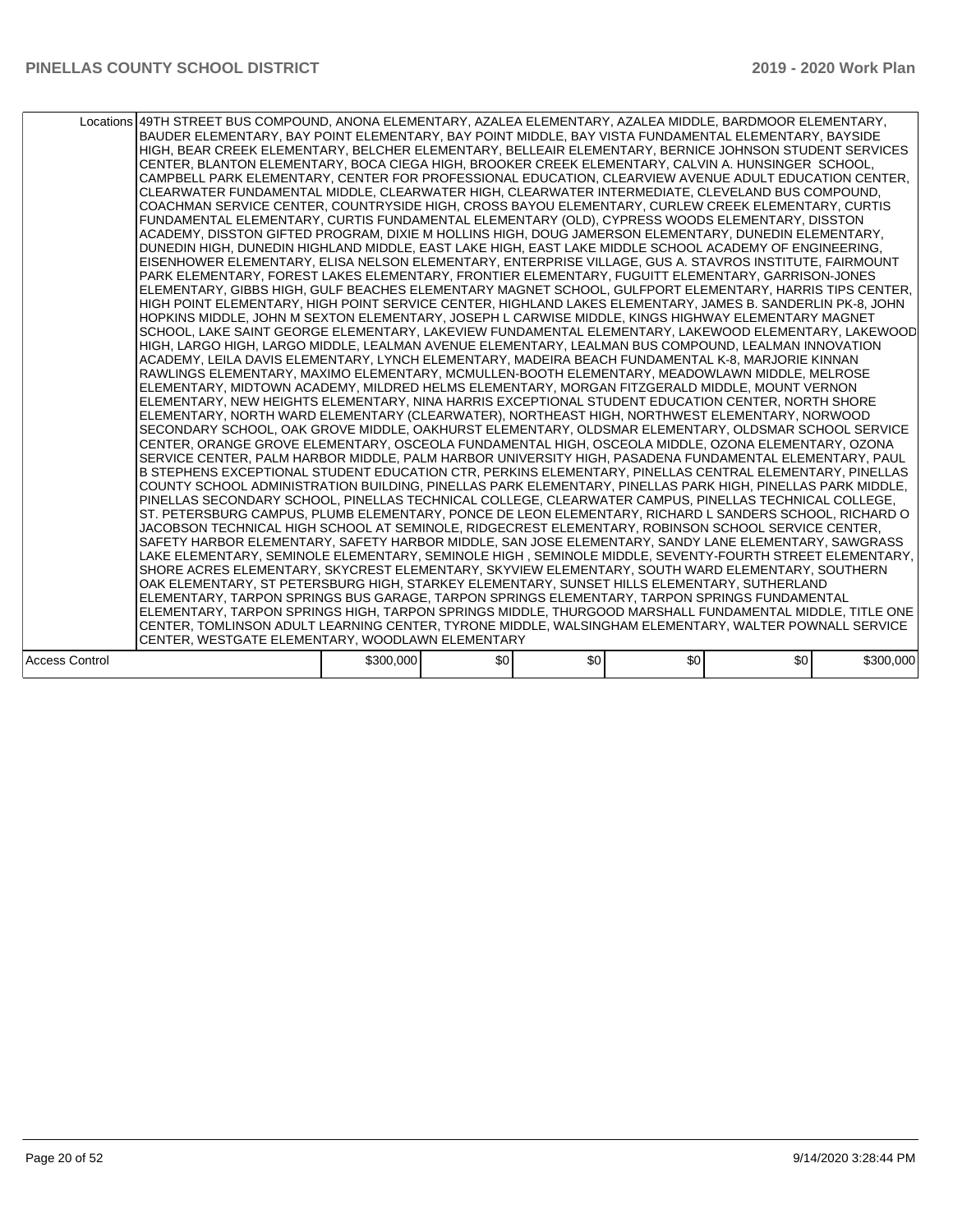|                             | Locations 49TH STREET BUS COMPOUND, ANONA ELEMENTARY, AZALEA ELEMENTARY, AZALEA MIDDLE, BARDMOOR ELEMENTARY,<br>BAUDER ELEMENTARY, BAY POINT ELEMENTARY, BAY POINT MIDDLE, BAY VISTA FUNDAMENTAL ELEMENTARY, BAYSIDE<br>HIGH, BEAR CREEK ELEMENTARY, BELCHER ELEMENTARY, BELLEAIR ELEMENTARY, BERNICE JOHNSON STUDENT SERVICES<br>CENTER, BLANTON ELEMENTARY, BOCA CIEGA HIGH, BROOKER CREEK ELEMENTARY, CALVIN A. HUNSINGER SCHOOL,<br>CAMPBELL PARK ELEMENTARY, CENTER FOR PROFESSIONAL EDUCATION, CLEARVIEW AVENUE ADULT EDUCATION CENTER,<br>CLEARWATER FUNDAMENTAL MIDDLE, CLEARWATER HIGH, CLEARWATER INTERMEDIATE, CLEVELAND BUS COMPOUND,<br>COACHMAN SERVICE CENTER, COUNTRYSIDE HIGH, CROSS BAYOU ELEMENTARY, CURLEW CREEK ELEMENTARY, CURTIS<br>FUNDAMENTAL ELEMENTARY, CURTIS FUNDAMENTAL ELEMENTARY (OLD), CYPRESS WOODS ELEMENTARY, DISSTON<br>ACADEMY, DISSTON GIFTED PROGRAM, DIXIE M HOLLINS HIGH, DOUG JAMERSON ELEMENTARY, DUNEDIN ELEMENTARY,<br>DUNEDIN HIGH, DUNEDIN HIGHLAND MIDDLE, EAST LAKE HIGH, EAST LAKE MIDDLE SCHOOL ACADEMY OF ENGINEERING,<br>EISENHOWER ELEMENTARY, ELISA NELSON ELEMENTARY, ENTERPRISE VILLAGE, GUS A. STAVROS INSTITUTE, FAIRMOUNT<br>PARK ELEMENTARY, FOREST LAKES ELEMENTARY, FRONTIER ELEMENTARY, FUGUITT ELEMENTARY, GARRISON-JONES<br>ELEMENTARY, GIBBS HIGH, GULF BEACHES ELEMENTARY MAGNET SCHOOL, GULFPORT ELEMENTARY, HARRIS TIPS CENTER,<br>HIGH POINT ELEMENTARY, HIGH POINT SERVICE CENTER, HIGHLAND LAKES ELEMENTARY, JAMES B. SANDERLIN PK-8, JOHN<br>HOPKINS MIDDLE, JOHN M SEXTON ELEMENTARY, JOSEPH L CARWISE MIDDLE, KINGS HIGHWAY ELEMENTARY MAGNET<br>SCHOOL, LAKE SAINT GEORGE ELEMENTARY, LAKEVIEW FUNDAMENTAL ELEMENTARY, LAKEWOOD ELEMENTARY, LAKEWOOD<br>HIGH, LARGO HIGH, LARGO MIDDLE, LEALMAN AVENUE ELEMENTARY, LEALMAN BUS COMPOUND, LEALMAN INNOVATION<br>ACADEMY, LEILA DAVIS ELEMENTARY, LYNCH ELEMENTARY, MADEIRA BEACH FUNDAMENTAL K-8, MARJORIE KINNAN<br>RAWLINGS ELEMENTARY, MAXIMO ELEMENTARY, MCMULLEN-BOOTH ELEMENTARY, MEADOWLAWN MIDDLE, MELROSE<br>ELEMENTARY, MIDTOWN ACADEMY, MILDRED HELMS ELEMENTARY, MORGAN FITZGERALD MIDDLE, MOUNT VERNON<br>ELEMENTARY, NEW HEIGHTS ELEMENTARY, NINA HARRIS EXCEPTIONAL STUDENT EDUCATION CENTER, NORTH SHORE<br>ELEMENTARY, NORTH WARD ELEMENTARY (CLEARWATER), NORTHEAST HIGH, NORTHWEST ELEMENTARY, NORWOOD<br>SECONDARY SCHOOL, OAK GROVE MIDDLE, OAKHURST ELEMENTARY, OLDSMAR ELEMENTARY, OLDSMAR SCHOOL SERVICE<br>CENTER, ORANGE GROVE ELEMENTARY, OSCEOLA FUNDAMENTAL HIGH, OSCEOLA MIDDLE, OZONA ELEMENTARY, OZONA<br>SERVICE CENTER, PALM HARBOR MIDDLE, PALM HARBOR UNIVERSITY HIGH, PASADENA FUNDAMENTAL ELEMENTARY, PAUL<br>B STEPHENS EXCEPTIONAL STUDENT EDUCATION CTR, PERKINS ELEMENTARY, PINELLAS CENTRAL ELEMENTARY, PINELLAS<br>COUNTY SCHOOL ADMINISTRATION BUILDING, PINELLAS PARK ELEMENTARY, PINELLAS PARK HIGH, PINELLAS PARK MIDDLE,<br>PINELLAS SECONDARY SCHOOL, PINELLAS TECHNICAL COLLEGE, CLEARWATER CAMPUS, PINELLAS TECHNICAL COLLEGE,<br>ST. PETERSBURG CAMPUS, PLUMB ELEMENTARY, PONCE DE LEON ELEMENTARY, RICHARD L SANDERS SCHOOL, RICHARD O<br>JACOBSON TECHNICAL HIGH SCHOOL AT SEMINOLE, RIDGECREST ELEMENTARY, ROBINSON SCHOOL SERVICE CENTER,<br>SAFETY HARBOR ELEMENTARY, SAFETY HARBOR MIDDLE, SAN JOSE ELEMENTARY, SANDY LANE ELEMENTARY, SAWGRASS<br>LAKE ELEMENTARY, SEMINOLE ELEMENTARY, SEMINOLE HIGH, SEMINOLE MIDDLE, SEVENTY-FOURTH STREET ELEMENTARY,<br>SHORE ACRES ELEMENTARY, SKYCREST ELEMENTARY, SKYVIEW ELEMENTARY, SOUTH WARD ELEMENTARY, SOUTHERN<br>OAK ELEMENTARY, ST PETERSBURG HIGH, STARKEY ELEMENTARY, SUNSET HILLS ELEMENTARY, SUTHERLAND<br>ELEMENTARY, TARPON SPRINGS BUS GARAGE, TARPON SPRINGS ELEMENTARY, TARPON SPRINGS FUNDAMENTAL<br>ELEMENTARY, TARPON SPRINGS HIGH, TARPON SPRINGS MIDDLE, THURGOOD MARSHALL FUNDAMENTAL MIDDLE, TITLE ONE<br>CENTER, TOMLINSON ADULT LEARNING CENTER, TYRONE MIDDLE, WALSINGHAM ELEMENTARY, WALTER POWNALL SERVICE |           |     |     |     |     |           |
|-----------------------------|---------------------------------------------------------------------------------------------------------------------------------------------------------------------------------------------------------------------------------------------------------------------------------------------------------------------------------------------------------------------------------------------------------------------------------------------------------------------------------------------------------------------------------------------------------------------------------------------------------------------------------------------------------------------------------------------------------------------------------------------------------------------------------------------------------------------------------------------------------------------------------------------------------------------------------------------------------------------------------------------------------------------------------------------------------------------------------------------------------------------------------------------------------------------------------------------------------------------------------------------------------------------------------------------------------------------------------------------------------------------------------------------------------------------------------------------------------------------------------------------------------------------------------------------------------------------------------------------------------------------------------------------------------------------------------------------------------------------------------------------------------------------------------------------------------------------------------------------------------------------------------------------------------------------------------------------------------------------------------------------------------------------------------------------------------------------------------------------------------------------------------------------------------------------------------------------------------------------------------------------------------------------------------------------------------------------------------------------------------------------------------------------------------------------------------------------------------------------------------------------------------------------------------------------------------------------------------------------------------------------------------------------------------------------------------------------------------------------------------------------------------------------------------------------------------------------------------------------------------------------------------------------------------------------------------------------------------------------------------------------------------------------------------------------------------------------------------------------------------------------------------------------------------------------------------------------------------------------------------------------------------------------------------------------------------------------------------------------------------------------------------------------------------------------------------------------------------------------------------------------------------------------------------------------------------------------------------------------------------------------------------------------------------------------------------------------------------------------------------------------------------------------------------------------------------------------------------------------------------------------------------------------------------------------------------------------------------------------------|-----------|-----|-----|-----|-----|-----------|
|                             | CENTER, WESTGATE ELEMENTARY, WOODLAWN ELEMENTARY                                                                                                                                                                                                                                                                                                                                                                                                                                                                                                                                                                                                                                                                                                                                                                                                                                                                                                                                                                                                                                                                                                                                                                                                                                                                                                                                                                                                                                                                                                                                                                                                                                                                                                                                                                                                                                                                                                                                                                                                                                                                                                                                                                                                                                                                                                                                                                                                                                                                                                                                                                                                                                                                                                                                                                                                                                                                                                                                                                                                                                                                                                                                                                                                                                                                                                                                                                                                                                                                                                                                                                                                                                                                                                                                                                                                                                                                                                                          |           |     |     |     |     |           |
| <b>Restroom Renovations</b> |                                                                                                                                                                                                                                                                                                                                                                                                                                                                                                                                                                                                                                                                                                                                                                                                                                                                                                                                                                                                                                                                                                                                                                                                                                                                                                                                                                                                                                                                                                                                                                                                                                                                                                                                                                                                                                                                                                                                                                                                                                                                                                                                                                                                                                                                                                                                                                                                                                                                                                                                                                                                                                                                                                                                                                                                                                                                                                                                                                                                                                                                                                                                                                                                                                                                                                                                                                                                                                                                                                                                                                                                                                                                                                                                                                                                                                                                                                                                                                           | \$500,000 | \$0 | \$0 | \$0 | \$0 | \$500,000 |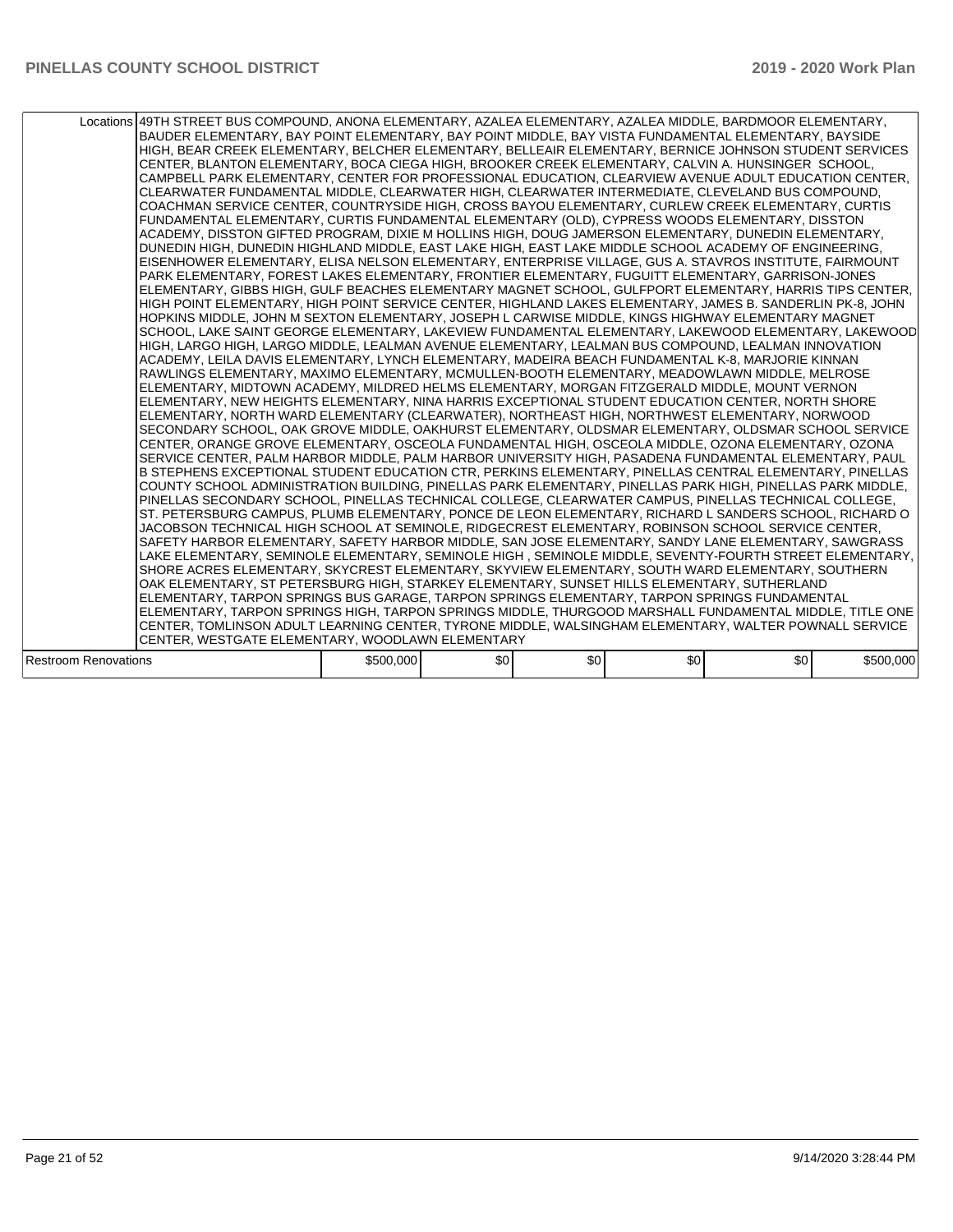|          | Locations 49TH STREET BUS COMPOUND, ANONA ELEMENTARY, AZALEA ELEMENTARY, AZALEA MIDDLE, BARDMOOR ELEMENTARY,<br>BAUDER ELEMENTARY, BAY POINT ELEMENTARY, BAY POINT MIDDLE, BAY VISTA FUNDAMENTAL ELEMENTARY, BAYSIDE<br>HIGH, BEAR CREEK ELEMENTARY, BELCHER ELEMENTARY, BELLEAIR ELEMENTARY, BERNICE JOHNSON STUDENT SERVICES<br>CENTER, BLANTON ELEMENTARY, BOCA CIEGA HIGH, BROOKER CREEK ELEMENTARY, CALVIN A. HUNSINGER SCHOOL,<br>CAMPBELL PARK ELEMENTARY, CENTER FOR PROFESSIONAL EDUCATION, CLEARVIEW AVENUE ADULT EDUCATION CENTER,<br>CLEARWATER FUNDAMENTAL MIDDLE, CLEARWATER HIGH, CLEARWATER INTERMEDIATE, CLEVELAND BUS COMPOUND,<br>COACHMAN SERVICE CENTER, COUNTRYSIDE HIGH, CROSS BAYOU ELEMENTARY, CURLEW CREEK ELEMENTARY, CURTIS<br>FUNDAMENTAL ELEMENTARY, CURTIS FUNDAMENTAL ELEMENTARY (OLD), CYPRESS WOODS ELEMENTARY, DISSTON<br>ACADEMY, DISSTON GIFTED PROGRAM, DIXIE M HOLLINS HIGH, DOUG JAMERSON ELEMENTARY, DUNEDIN ELEMENTARY,<br>DUNEDIN HIGH, DUNEDIN HIGHLAND MIDDLE, EAST LAKE HIGH, EAST LAKE MIDDLE SCHOOL ACADEMY OF ENGINEERING,<br>EISENHOWER ELEMENTARY, ELISA NELSON ELEMENTARY, ENTERPRISE VILLAGE, GUS A. STAVROS INSTITUTE, FAIRMOUNT<br>PARK ELEMENTARY, FOREST LAKES ELEMENTARY, FRONTIER ELEMENTARY, FUGUITT ELEMENTARY, GARRISON-JONES<br>ELEMENTARY, GIBBS HIGH, GULF BEACHES ELEMENTARY MAGNET SCHOOL, GULFPORT ELEMENTARY, HARRIS TIPS CENTER,<br>HIGH POINT ELEMENTARY, HIGH POINT SERVICE CENTER, HIGHLAND LAKES ELEMENTARY, JAMES B. SANDERLIN PK-8, JOHN<br>HOPKINS MIDDLE, JOHN M SEXTON ELEMENTARY, JOSEPH L CARWISE MIDDLE, KINGS HIGHWAY ELEMENTARY MAGNET<br>SCHOOL, LAKE SAINT GEORGE ELEMENTARY, LAKEVIEW FUNDAMENTAL ELEMENTARY, LAKEWOOD ELEMENTARY, LAKEWOOD<br>HIGH, LARGO HIGH, LARGO MIDDLE, LEALMAN AVENUE ELEMENTARY, LEALMAN BUS COMPOUND, LEALMAN INNOVATION<br>ACADEMY, LEILA DAVIS ELEMENTARY, LYNCH ELEMENTARY, MADEIRA BEACH FUNDAMENTAL K-8, MARJORIE KINNAN<br>RAWLINGS ELEMENTARY, MAXIMO ELEMENTARY, MCMULLEN-BOOTH ELEMENTARY, MEADOWLAWN MIDDLE, MELROSE<br>ELEMENTARY, MIDTOWN ACADEMY, MILDRED HELMS ELEMENTARY, MORGAN FITZGERALD MIDDLE, MOUNT VERNON<br>ELEMENTARY. NEW HEIGHTS ELEMENTARY. NINA HARRIS EXCEPTIONAL STUDENT EDUCATION CENTER. NORTH SHORE<br>ELEMENTARY, NORTH WARD ELEMENTARY (CLEARWATER), NORTHEAST HIGH, NORTHWEST ELEMENTARY, NORWOOD<br>SECONDARY SCHOOL, OAK GROVE MIDDLE, OAKHURST ELEMENTARY, OLDSMAR ELEMENTARY, OLDSMAR SCHOOL SERVICE<br>CENTER, ORANGE GROVE ELEMENTARY, OSCEOLA FUNDAMENTAL HIGH, OSCEOLA MIDDLE, OZONA ELEMENTARY, OZONA<br>SERVICE CENTER, PALM HARBOR MIDDLE, PALM HARBOR UNIVERSITY HIGH, PASADENA FUNDAMENTAL ELEMENTARY, PAUL<br>B STEPHENS EXCEPTIONAL STUDENT EDUCATION CTR, PERKINS ELEMENTARY, PINELLAS CENTRAL ELEMENTARY, PINELLAS<br>COUNTY SCHOOL ADMINISTRATION BUILDING, PINELLAS PARK ELEMENTARY, PINELLAS PARK HIGH, PINELLAS PARK MIDDLE,<br>PINELLAS SECONDARY SCHOOL, PINELLAS TECHNICAL COLLEGE, CLEARWATER CAMPUS, PINELLAS TECHNICAL COLLEGE,<br>ST. PETERSBURG CAMPUS, PLUMB ELEMENTARY, PONCE DE LEON ELEMENTARY, RICHARD L SANDERS SCHOOL, RICHARD O<br>JACOBSON TECHNICAL HIGH SCHOOL AT SEMINOLE, RIDGECREST ELEMENTARY, ROBINSON SCHOOL SERVICE CENTER,<br>SAFETY HARBOR ELEMENTARY, SAFETY HARBOR MIDDLE, SAN JOSE ELEMENTARY, SANDY LANE ELEMENTARY, SAWGRASS<br>LAKE ELEMENTARY, SEMINOLE ELEMENTARY, SEMINOLE HIGH, SEMINOLE MIDDLE, SEVENTY-FOURTH STREET ELEMENTARY,<br>SHORE ACRES ELEMENTARY, SKYCREST ELEMENTARY, SKYVIEW ELEMENTARY, SOUTH WARD ELEMENTARY, SOUTHERN<br>OAK ELEMENTARY, ST PETERSBURG HIGH, STARKEY ELEMENTARY, SUNSET HILLS ELEMENTARY, SUTHERLAND<br>ELEMENTARY, TARPON SPRINGS BUS GARAGE, TARPON SPRINGS ELEMENTARY, TARPON SPRINGS FUNDAMENTAL<br>ELEMENTARY, TARPON SPRINGS HIGH, TARPON SPRINGS MIDDLE, THURGOOD MARSHALL FUNDAMENTAL MIDDLE, TITLE ONE<br>CENTER, TOMLINSON ADULT LEARNING CENTER, TYRONE MIDDLE, WALSINGHAM ELEMENTARY, WALTER POWNALL SERVICE<br>CENTER. WESTGATE ELEMENTARY. WOODLAWN ELEMENTARY |             |                  |     |     |     |             |
|----------|-------------------------------------------------------------------------------------------------------------------------------------------------------------------------------------------------------------------------------------------------------------------------------------------------------------------------------------------------------------------------------------------------------------------------------------------------------------------------------------------------------------------------------------------------------------------------------------------------------------------------------------------------------------------------------------------------------------------------------------------------------------------------------------------------------------------------------------------------------------------------------------------------------------------------------------------------------------------------------------------------------------------------------------------------------------------------------------------------------------------------------------------------------------------------------------------------------------------------------------------------------------------------------------------------------------------------------------------------------------------------------------------------------------------------------------------------------------------------------------------------------------------------------------------------------------------------------------------------------------------------------------------------------------------------------------------------------------------------------------------------------------------------------------------------------------------------------------------------------------------------------------------------------------------------------------------------------------------------------------------------------------------------------------------------------------------------------------------------------------------------------------------------------------------------------------------------------------------------------------------------------------------------------------------------------------------------------------------------------------------------------------------------------------------------------------------------------------------------------------------------------------------------------------------------------------------------------------------------------------------------------------------------------------------------------------------------------------------------------------------------------------------------------------------------------------------------------------------------------------------------------------------------------------------------------------------------------------------------------------------------------------------------------------------------------------------------------------------------------------------------------------------------------------------------------------------------------------------------------------------------------------------------------------------------------------------------------------------------------------------------------------------------------------------------------------------------------------------------------------------------------------------------------------------------------------------------------------------------------------------------------------------------------------------------------------------------------------------------------------------------------------------------------------------------------------------------------------------------------------------------------------------------------------------------------------------------------------------------------------------------------------------------------|-------------|------------------|-----|-----|-----|-------------|
| Plumbina |                                                                                                                                                                                                                                                                                                                                                                                                                                                                                                                                                                                                                                                                                                                                                                                                                                                                                                                                                                                                                                                                                                                                                                                                                                                                                                                                                                                                                                                                                                                                                                                                                                                                                                                                                                                                                                                                                                                                                                                                                                                                                                                                                                                                                                                                                                                                                                                                                                                                                                                                                                                                                                                                                                                                                                                                                                                                                                                                                                                                                                                                                                                                                                                                                                                                                                                                                                                                                                                                                                                                                                                                                                                                                                                                                                                                                                                                                                                                                                                                                               | \$1,025,000 | \$0 <sub>1</sub> | \$0 | \$0 | \$0 | \$1,025,000 |
|          |                                                                                                                                                                                                                                                                                                                                                                                                                                                                                                                                                                                                                                                                                                                                                                                                                                                                                                                                                                                                                                                                                                                                                                                                                                                                                                                                                                                                                                                                                                                                                                                                                                                                                                                                                                                                                                                                                                                                                                                                                                                                                                                                                                                                                                                                                                                                                                                                                                                                                                                                                                                                                                                                                                                                                                                                                                                                                                                                                                                                                                                                                                                                                                                                                                                                                                                                                                                                                                                                                                                                                                                                                                                                                                                                                                                                                                                                                                                                                                                                                               |             |                  |     |     |     |             |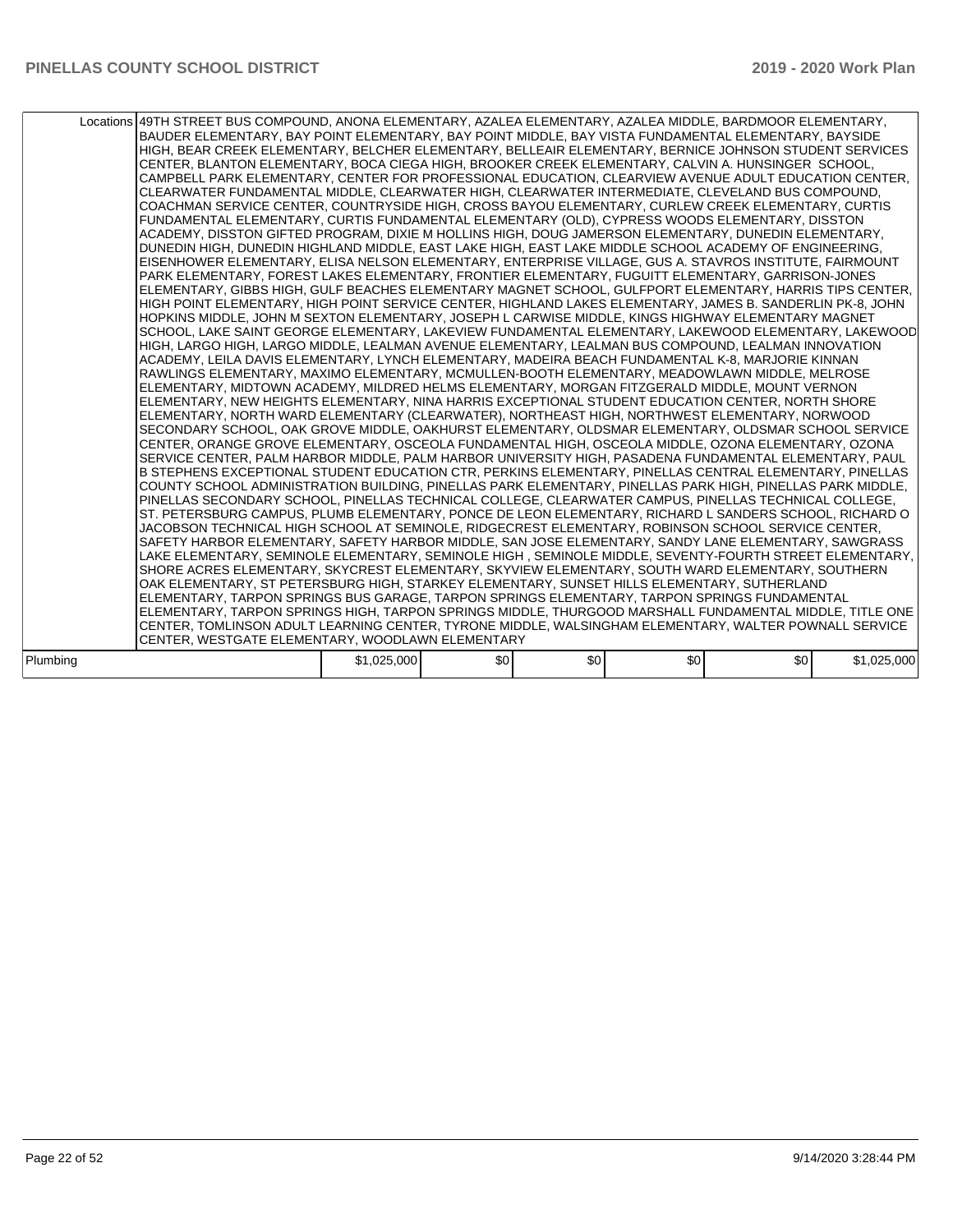|                      | Locations 49TH STREET BUS COMPOUND, ANONA ELEMENTARY, AZALEA ELEMENTARY, AZALEA MIDDLE, BARDMOOR ELEMENTARY,<br>BAUDER ELEMENTARY, BAY POINT ELEMENTARY, BAY POINT MIDDLE, BAY VISTA FUNDAMENTAL ELEMENTARY, BAYSIDE<br>HIGH, BEAR CREEK ELEMENTARY, BELCHER ELEMENTARY, BELLEAIR ELEMENTARY, BERNICE JOHNSON STUDENT SERVICES<br>CENTER, BLANTON ELEMENTARY, BOCA CIEGA HIGH, BROOKER CREEK ELEMENTARY, CALVIN A. HUNSINGER SCHOOL,<br>CAMPBELL PARK ELEMENTARY, CENTER FOR PROFESSIONAL EDUCATION, CLEARVIEW AVENUE ADULT EDUCATION CENTER,<br>CLEARWATER FUNDAMENTAL MIDDLE, CLEARWATER HIGH, CLEARWATER INTERMEDIATE, CLEVELAND BUS COMPOUND,<br>COACHMAN SERVICE CENTER, COUNTRYSIDE HIGH, CROSS BAYOU ELEMENTARY, CURLEW CREEK ELEMENTARY, CURTIS<br>FUNDAMENTAL ELEMENTARY, CURTIS FUNDAMENTAL ELEMENTARY (OLD), CYPRESS WOODS ELEMENTARY, DISSTON<br>ACADEMY, DISSTON GIFTED PROGRAM, DIXIE M HOLLINS HIGH, DOUG JAMERSON ELEMENTARY, DUNEDIN ELEMENTARY,<br>DUNEDIN HIGH, DUNEDIN HIGHLAND MIDDLE, EAST LAKE HIGH, EAST LAKE MIDDLE SCHOOL ACADEMY OF ENGINEERING,<br>EISENHOWER ELEMENTARY, ELISA NELSON ELEMENTARY, ENTERPRISE VILLAGE, GUS A. STAVROS INSTITUTE, FAIRMOUNT<br>PARK ELEMENTARY, FOREST LAKES ELEMENTARY, FRONTIER ELEMENTARY, FUGUITT ELEMENTARY, GARRISON-JONES<br>ELEMENTARY, GIBBS HIGH, GULF BEACHES ELEMENTARY MAGNET SCHOOL, GULFPORT ELEMENTARY, HARRIS TIPS CENTER,<br>HIGH POINT ELEMENTARY, HIGH POINT SERVICE CENTER, HIGHLAND LAKES ELEMENTARY, JAMES B. SANDERLIN PK-8, JOHN<br>HOPKINS MIDDLE, JOHN M SEXTON ELEMENTARY, JOSEPH L CARWISE MIDDLE, KINGS HIGHWAY ELEMENTARY MAGNET<br>SCHOOL, LAKE SAINT GEORGE ELEMENTARY, LAKEVIEW FUNDAMENTAL ELEMENTARY, LAKEWOOD ELEMENTARY, LAKEWOOD<br>HIGH, LARGO HIGH, LARGO MIDDLE, LEALMAN AVENUE ELEMENTARY, LEALMAN BUS COMPOUND, LEALMAN INNOVATION<br>ACADEMY, LEILA DAVIS ELEMENTARY, LYNCH ELEMENTARY, MADEIRA BEACH FUNDAMENTAL K-8, MARJORIE KINNAN<br>RAWLINGS ELEMENTARY, MAXIMO ELEMENTARY, MCMULLEN-BOOTH ELEMENTARY, MEADOWLAWN MIDDLE, MELROSE<br>ELEMENTARY, MIDTOWN ACADEMY, MILDRED HELMS ELEMENTARY, MORGAN FITZGERALD MIDDLE, MOUNT VERNON<br>ELEMENTARY, NEW HEIGHTS ELEMENTARY, NINA HARRIS EXCEPTIONAL STUDENT EDUCATION CENTER, NORTH SHORE<br>ELEMENTARY, NORTH WARD ELEMENTARY (CLEARWATER), NORTHEAST HIGH, NORTHWEST ELEMENTARY, NORWOOD<br>SECONDARY SCHOOL, OAK GROVE MIDDLE, OAKHURST ELEMENTARY, OLDSMAR ELEMENTARY, OLDSMAR SCHOOL SERVICE<br>CENTER, ORANGE GROVE ELEMENTARY, OSCEOLA FUNDAMENTAL HIGH, OSCEOLA MIDDLE, OZONA ELEMENTARY, OZONA<br>SERVICE CENTER, PALM HARBOR MIDDLE, PALM HARBOR UNIVERSITY HIGH, PASADENA FUNDAMENTAL ELEMENTARY, PAUL<br>B STEPHENS EXCEPTIONAL STUDENT EDUCATION CTR, PERKINS ELEMENTARY, PINELLAS CENTRAL ELEMENTARY, PINELLAS<br>COUNTY SCHOOL ADMINISTRATION BUILDING, PINELLAS PARK ELEMENTARY, PINELLAS PARK HIGH, PINELLAS PARK MIDDLE,<br>PINELLAS SECONDARY SCHOOL, PINELLAS TECHNICAL COLLEGE, CLEARWATER CAMPUS, PINELLAS TECHNICAL COLLEGE,<br>ST. PETERSBURG CAMPUS, PLUMB ELEMENTARY, PONCE DE LEON ELEMENTARY, RICHARD L SANDERS SCHOOL, RICHARD O<br>JACOBSON TECHNICAL HIGH SCHOOL AT SEMINOLE, RIDGECREST ELEMENTARY, ROBINSON SCHOOL SERVICE CENTER,<br>SAFETY HARBOR ELEMENTARY, SAFETY HARBOR MIDDLE, SAN JOSE ELEMENTARY, SANDY LANE ELEMENTARY, SAWGRASS<br>LAKE ELEMENTARY, SEMINOLE ELEMENTARY, SEMINOLE HIGH, SEMINOLE MIDDLE, SEVENTY-FOURTH STREET ELEMENTARY,<br>SHORE ACRES ELEMENTARY, SKYCREST ELEMENTARY, SKYVIEW ELEMENTARY, SOUTH WARD ELEMENTARY, SOUTHERN<br>OAK ELEMENTARY, ST PETERSBURG HIGH, STARKEY ELEMENTARY, SUNSET HILLS ELEMENTARY, SUTHERLAND<br>ELEMENTARY, TARPON SPRINGS BUS GARAGE, TARPON SPRINGS ELEMENTARY, TARPON SPRINGS FUNDAMENTAL<br>ELEMENTARY, TARPON SPRINGS HIGH, TARPON SPRINGS MIDDLE, THURGOOD MARSHALL FUNDAMENTAL MIDDLE, TITLE ONE<br>CENTER, TOMLINSON ADULT LEARNING CENTER, TYRONE MIDDLE, WALSINGHAM ELEMENTARY, WALTER POWNALL SERVICE |           |     |     |     |     |           |
|----------------------|---------------------------------------------------------------------------------------------------------------------------------------------------------------------------------------------------------------------------------------------------------------------------------------------------------------------------------------------------------------------------------------------------------------------------------------------------------------------------------------------------------------------------------------------------------------------------------------------------------------------------------------------------------------------------------------------------------------------------------------------------------------------------------------------------------------------------------------------------------------------------------------------------------------------------------------------------------------------------------------------------------------------------------------------------------------------------------------------------------------------------------------------------------------------------------------------------------------------------------------------------------------------------------------------------------------------------------------------------------------------------------------------------------------------------------------------------------------------------------------------------------------------------------------------------------------------------------------------------------------------------------------------------------------------------------------------------------------------------------------------------------------------------------------------------------------------------------------------------------------------------------------------------------------------------------------------------------------------------------------------------------------------------------------------------------------------------------------------------------------------------------------------------------------------------------------------------------------------------------------------------------------------------------------------------------------------------------------------------------------------------------------------------------------------------------------------------------------------------------------------------------------------------------------------------------------------------------------------------------------------------------------------------------------------------------------------------------------------------------------------------------------------------------------------------------------------------------------------------------------------------------------------------------------------------------------------------------------------------------------------------------------------------------------------------------------------------------------------------------------------------------------------------------------------------------------------------------------------------------------------------------------------------------------------------------------------------------------------------------------------------------------------------------------------------------------------------------------------------------------------------------------------------------------------------------------------------------------------------------------------------------------------------------------------------------------------------------------------------------------------------------------------------------------------------------------------------------------------------------------------------------------------------------------------------------------------------------------------------|-----------|-----|-----|-----|-----|-----------|
|                      | CENTER, WESTGATE ELEMENTARY, WOODLAWN ELEMENTARY                                                                                                                                                                                                                                                                                                                                                                                                                                                                                                                                                                                                                                                                                                                                                                                                                                                                                                                                                                                                                                                                                                                                                                                                                                                                                                                                                                                                                                                                                                                                                                                                                                                                                                                                                                                                                                                                                                                                                                                                                                                                                                                                                                                                                                                                                                                                                                                                                                                                                                                                                                                                                                                                                                                                                                                                                                                                                                                                                                                                                                                                                                                                                                                                                                                                                                                                                                                                                                                                                                                                                                                                                                                                                                                                                                                                                                                                                                                          |           |     |     |     |     |           |
|                      |                                                                                                                                                                                                                                                                                                                                                                                                                                                                                                                                                                                                                                                                                                                                                                                                                                                                                                                                                                                                                                                                                                                                                                                                                                                                                                                                                                                                                                                                                                                                                                                                                                                                                                                                                                                                                                                                                                                                                                                                                                                                                                                                                                                                                                                                                                                                                                                                                                                                                                                                                                                                                                                                                                                                                                                                                                                                                                                                                                                                                                                                                                                                                                                                                                                                                                                                                                                                                                                                                                                                                                                                                                                                                                                                                                                                                                                                                                                                                                           |           |     |     |     |     |           |
| Stage & Gym Flooring |                                                                                                                                                                                                                                                                                                                                                                                                                                                                                                                                                                                                                                                                                                                                                                                                                                                                                                                                                                                                                                                                                                                                                                                                                                                                                                                                                                                                                                                                                                                                                                                                                                                                                                                                                                                                                                                                                                                                                                                                                                                                                                                                                                                                                                                                                                                                                                                                                                                                                                                                                                                                                                                                                                                                                                                                                                                                                                                                                                                                                                                                                                                                                                                                                                                                                                                                                                                                                                                                                                                                                                                                                                                                                                                                                                                                                                                                                                                                                                           | \$400,000 | \$0 | \$0 | \$0 | \$0 | \$400,000 |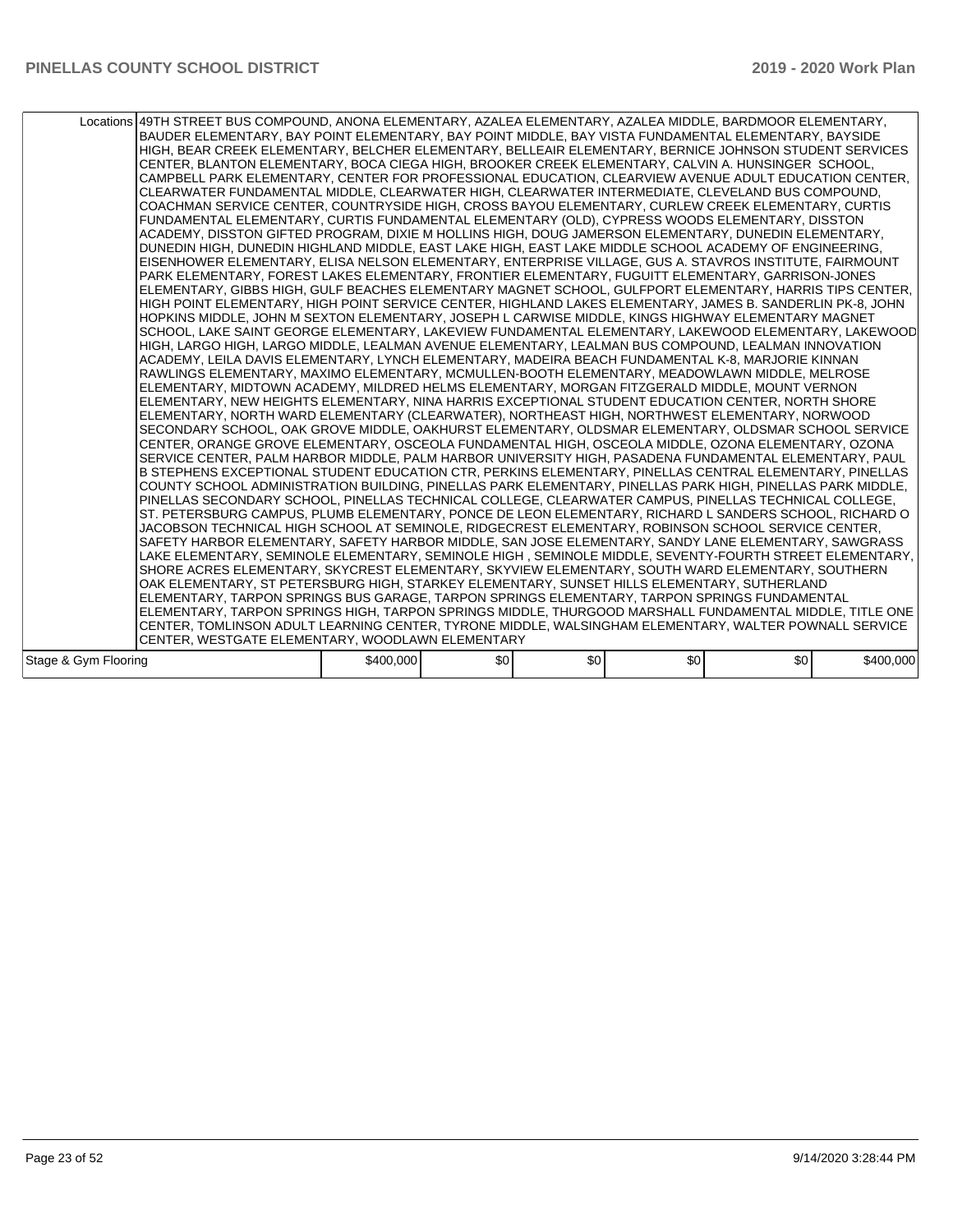|                    | Locations 49TH STREET BUS COMPOUND, ANONA ELEMENTARY, AZALEA ELEMENTARY, AZALEA MIDDLE, BARDMOOR ELEMENTARY,<br>BAUDER ELEMENTARY, BAY POINT ELEMENTARY, BAY POINT MIDDLE, BAY VISTA FUNDAMENTAL ELEMENTARY, BAYSIDE<br>HIGH, BEAR CREEK ELEMENTARY, BELCHER ELEMENTARY, BELLEAIR ELEMENTARY, BERNICE JOHNSON STUDENT SERVICES<br>CENTER, BLANTON ELEMENTARY, BOCA CIEGA HIGH, BROOKER CREEK ELEMENTARY, CALVIN A. HUNSINGER SCHOOL,<br>CAMPBELL PARK ELEMENTARY, CENTER FOR PROFESSIONAL EDUCATION, CLEARVIEW AVENUE ADULT EDUCATION CENTER,<br>CLEARWATER FUNDAMENTAL MIDDLE, CLEARWATER HIGH, CLEARWATER INTERMEDIATE, CLEVELAND BUS COMPOUND,<br>COACHMAN SERVICE CENTER, COUNTRYSIDE HIGH, CROSS BAYOU ELEMENTARY, CURLEW CREEK ELEMENTARY, CURTIS<br>FUNDAMENTAL ELEMENTARY, CURTIS FUNDAMENTAL ELEMENTARY (OLD), CYPRESS WOODS ELEMENTARY, DISSTON<br>ACADEMY, DISSTON GIFTED PROGRAM, DIXIE M HOLLINS HIGH, DOUG JAMERSON ELEMENTARY, DUNEDIN ELEMENTARY,<br>DUNEDIN HIGH, DUNEDIN HIGHLAND MIDDLE, EAST LAKE HIGH, EAST LAKE MIDDLE SCHOOL ACADEMY OF ENGINEERING,<br>EISENHOWER ELEMENTARY, ELISA NELSON ELEMENTARY, ENTERPRISE VILLAGE, GUS A. STAVROS INSTITUTE, FAIRMOUNT<br>PARK ELEMENTARY, FOREST LAKES ELEMENTARY, FRONTIER ELEMENTARY, FUGUITT ELEMENTARY, GARRISON-JONES<br>ELEMENTARY, GIBBS HIGH, GULF BEACHES ELEMENTARY MAGNET SCHOOL, GULFPORT ELEMENTARY, HARRIS TIPS CENTER,<br>HIGH POINT ELEMENTARY, HIGH POINT SERVICE CENTER, HIGHLAND LAKES ELEMENTARY, JAMES B. SANDERLIN PK-8, JOHN<br>HOPKINS MIDDLE, JOHN M SEXTON ELEMENTARY, JOSEPH L CARWISE MIDDLE, KINGS HIGHWAY ELEMENTARY MAGNET<br>SCHOOL, LAKE SAINT GEORGE ELEMENTARY, LAKEVIEW FUNDAMENTAL ELEMENTARY, LAKEWOOD ELEMENTARY, LAKEWOOD<br>HIGH, LARGO HIGH, LARGO MIDDLE, LEALMAN AVENUE ELEMENTARY, LEALMAN BUS COMPOUND, LEALMAN INNOVATION<br>ACADEMY, LEILA DAVIS ELEMENTARY, LYNCH ELEMENTARY, MADEIRA BEACH FUNDAMENTAL K-8, MARJORIE KINNAN<br>RAWLINGS ELEMENTARY, MAXIMO ELEMENTARY, MCMULLEN-BOOTH ELEMENTARY, MEADOWLAWN MIDDLE, MELROSE<br>ELEMENTARY, MIDTOWN ACADEMY, MILDRED HELMS ELEMENTARY, MORGAN FITZGERALD MIDDLE, MOUNT VERNON<br>ELEMENTARY, NEW HEIGHTS ELEMENTARY, NINA HARRIS EXCEPTIONAL STUDENT EDUCATION CENTER, NORTH SHORE<br>ELEMENTARY, NORTH WARD ELEMENTARY (CLEARWATER), NORTHEAST HIGH, NORTHWEST ELEMENTARY, NORWOOD<br>SECONDARY SCHOOL, OAK GROVE MIDDLE, OAKHURST ELEMENTARY, OLDSMAR ELEMENTARY, OLDSMAR SCHOOL SERVICE<br>CENTER, ORANGE GROVE ELEMENTARY, OSCEOLA FUNDAMENTAL HIGH, OSCEOLA MIDDLE, OZONA ELEMENTARY, OZONA<br>SERVICE CENTER, PALM HARBOR MIDDLE, PALM HARBOR UNIVERSITY HIGH, PASADENA FUNDAMENTAL ELEMENTARY, PAUL<br>B STEPHENS EXCEPTIONAL STUDENT EDUCATION CTR, PERKINS ELEMENTARY, PINELLAS CENTRAL ELEMENTARY, PINELLAS<br>COUNTY SCHOOL ADMINISTRATION BUILDING, PINELLAS PARK ELEMENTARY, PINELLAS PARK HIGH, PINELLAS PARK MIDDLE,<br>PINELLAS SECONDARY SCHOOL, PINELLAS TECHNICAL COLLEGE, CLEARWATER CAMPUS, PINELLAS TECHNICAL COLLEGE,<br>ST. PETERSBURG CAMPUS, PLUMB ELEMENTARY, PONCE DE LEON ELEMENTARY, RICHARD L SANDERS SCHOOL, RICHARD O<br>JACOBSON TECHNICAL HIGH SCHOOL AT SEMINOLE, RIDGECREST ELEMENTARY, ROBINSON SCHOOL SERVICE CENTER,<br>SAFETY HARBOR ELEMENTARY, SAFETY HARBOR MIDDLE, SAN JOSE ELEMENTARY, SANDY LANE ELEMENTARY, SAWGRASS<br>LAKE ELEMENTARY, SEMINOLE ELEMENTARY, SEMINOLE HIGH, SEMINOLE MIDDLE, SEVENTY-FOURTH STREET ELEMENTARY,<br>SHORE ACRES ELEMENTARY, SKYCREST ELEMENTARY, SKYVIEW ELEMENTARY, SOUTH WARD ELEMENTARY, SOUTHERN<br>OAK ELEMENTARY, ST PETERSBURG HIGH, STARKEY ELEMENTARY, SUNSET HILLS ELEMENTARY, SUTHERLAND<br>ELEMENTARY, TARPON SPRINGS BUS GARAGE, TARPON SPRINGS ELEMENTARY, TARPON SPRINGS FUNDAMENTAL<br>ELEMENTARY, TARPON SPRINGS HIGH, TARPON SPRINGS MIDDLE, THURGOOD MARSHALL FUNDAMENTAL MIDDLE, TITLE ONE<br>CENTER, TOMLINSON ADULT LEARNING CENTER, TYRONE MIDDLE, WALSINGHAM ELEMENTARY, WALTER POWNALL SERVICE |             |     |     |     |     |             |
|--------------------|---------------------------------------------------------------------------------------------------------------------------------------------------------------------------------------------------------------------------------------------------------------------------------------------------------------------------------------------------------------------------------------------------------------------------------------------------------------------------------------------------------------------------------------------------------------------------------------------------------------------------------------------------------------------------------------------------------------------------------------------------------------------------------------------------------------------------------------------------------------------------------------------------------------------------------------------------------------------------------------------------------------------------------------------------------------------------------------------------------------------------------------------------------------------------------------------------------------------------------------------------------------------------------------------------------------------------------------------------------------------------------------------------------------------------------------------------------------------------------------------------------------------------------------------------------------------------------------------------------------------------------------------------------------------------------------------------------------------------------------------------------------------------------------------------------------------------------------------------------------------------------------------------------------------------------------------------------------------------------------------------------------------------------------------------------------------------------------------------------------------------------------------------------------------------------------------------------------------------------------------------------------------------------------------------------------------------------------------------------------------------------------------------------------------------------------------------------------------------------------------------------------------------------------------------------------------------------------------------------------------------------------------------------------------------------------------------------------------------------------------------------------------------------------------------------------------------------------------------------------------------------------------------------------------------------------------------------------------------------------------------------------------------------------------------------------------------------------------------------------------------------------------------------------------------------------------------------------------------------------------------------------------------------------------------------------------------------------------------------------------------------------------------------------------------------------------------------------------------------------------------------------------------------------------------------------------------------------------------------------------------------------------------------------------------------------------------------------------------------------------------------------------------------------------------------------------------------------------------------------------------------------------------------------------------------------------------------------------------|-------------|-----|-----|-----|-----|-------------|
|                    | CENTER, WESTGATE ELEMENTARY, WOODLAWN ELEMENTARY                                                                                                                                                                                                                                                                                                                                                                                                                                                                                                                                                                                                                                                                                                                                                                                                                                                                                                                                                                                                                                                                                                                                                                                                                                                                                                                                                                                                                                                                                                                                                                                                                                                                                                                                                                                                                                                                                                                                                                                                                                                                                                                                                                                                                                                                                                                                                                                                                                                                                                                                                                                                                                                                                                                                                                                                                                                                                                                                                                                                                                                                                                                                                                                                                                                                                                                                                                                                                                                                                                                                                                                                                                                                                                                                                                                                                                                                                                                          |             |     |     |     |     |             |
|                    |                                                                                                                                                                                                                                                                                                                                                                                                                                                                                                                                                                                                                                                                                                                                                                                                                                                                                                                                                                                                                                                                                                                                                                                                                                                                                                                                                                                                                                                                                                                                                                                                                                                                                                                                                                                                                                                                                                                                                                                                                                                                                                                                                                                                                                                                                                                                                                                                                                                                                                                                                                                                                                                                                                                                                                                                                                                                                                                                                                                                                                                                                                                                                                                                                                                                                                                                                                                                                                                                                                                                                                                                                                                                                                                                                                                                                                                                                                                                                                           |             |     |     |     |     |             |
| Window Replacement |                                                                                                                                                                                                                                                                                                                                                                                                                                                                                                                                                                                                                                                                                                                                                                                                                                                                                                                                                                                                                                                                                                                                                                                                                                                                                                                                                                                                                                                                                                                                                                                                                                                                                                                                                                                                                                                                                                                                                                                                                                                                                                                                                                                                                                                                                                                                                                                                                                                                                                                                                                                                                                                                                                                                                                                                                                                                                                                                                                                                                                                                                                                                                                                                                                                                                                                                                                                                                                                                                                                                                                                                                                                                                                                                                                                                                                                                                                                                                                           | \$3,545,000 | \$0 | \$0 | \$0 | \$0 | \$3,545,000 |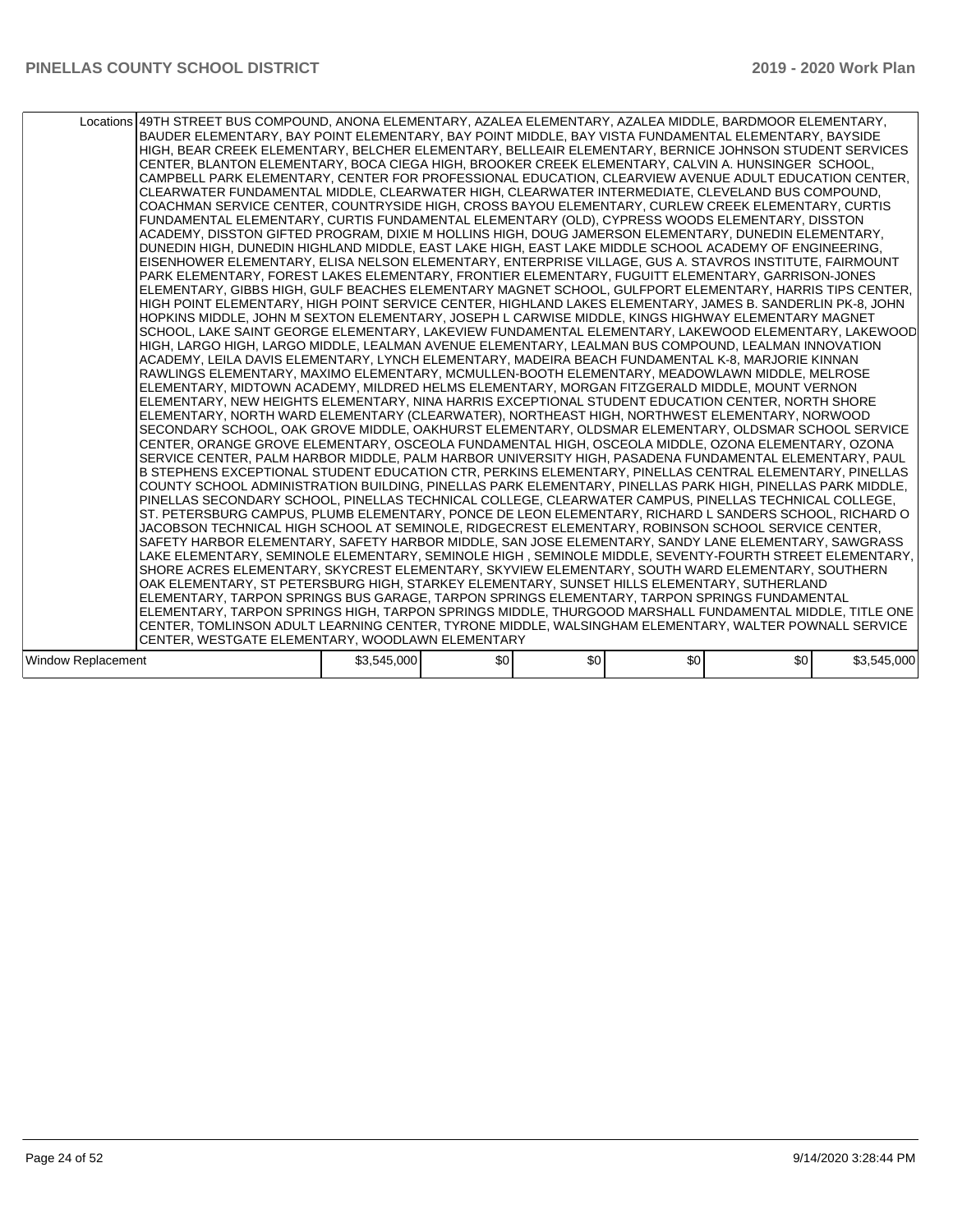| Total:                                                                                                                                                                                                         | \$42,973,700 | \$31,685,000 | \$41,985,000 | \$41.985.000 | \$41.985.000 | \$200,613,700 |
|----------------------------------------------------------------------------------------------------------------------------------------------------------------------------------------------------------------|--------------|--------------|--------------|--------------|--------------|---------------|
| CENTER, WESTGATE ELEMENTARY, WOODLAWN ELEMENTARY                                                                                                                                                               |              |              |              |              |              |               |
| CENTER, TOMLINSON ADULT LEARNING CENTER, TYRONE MIDDLE, WALSINGHAM ELEMENTARY, WALTER POWNALL SERVICE                                                                                                          |              |              |              |              |              |               |
| ELEMENTARY, TARPON SPRINGS HIGH, TARPON SPRINGS MIDDLE, THURGOOD MARSHALL FUNDAMENTAL MIDDLE, TITLE ONE                                                                                                        |              |              |              |              |              |               |
| ELEMENTARY, TARPON SPRINGS BUS GARAGE, TARPON SPRINGS ELEMENTARY, TARPON SPRINGS FUNDAMENTAL                                                                                                                   |              |              |              |              |              |               |
| OAK ELEMENTARY, ST PETERSBURG HIGH, STARKEY ELEMENTARY, SUNSET HILLS ELEMENTARY, SUTHERLAND                                                                                                                    |              |              |              |              |              |               |
| SHORE ACRES ELEMENTARY, SKYCREST ELEMENTARY, SKYVIEW ELEMENTARY, SOUTH WARD ELEMENTARY, SOUTHERN                                                                                                               |              |              |              |              |              |               |
| LAKE ELEMENTARY, SEMINOLE ELEMENTARY, SEMINOLE HIGH, SEMINOLE MIDDLE, SEVENTY-FOURTH STREET ELEMENTARY,                                                                                                        |              |              |              |              |              |               |
| SAFETY HARBOR ELEMENTARY, SAFETY HARBOR MIDDLE, SAN JOSE ELEMENTARY, SANDY LANE ELEMENTARY, SAWGRASS                                                                                                           |              |              |              |              |              |               |
| JACOBSON TECHNICAL HIGH SCHOOL AT SEMINOLE, RIDGECREST ELEMENTARY, ROBINSON SCHOOL SERVICE CENTER,                                                                                                             |              |              |              |              |              |               |
| ST. PETERSBURG CAMPUS, PLUMB ELEMENTARY, PONCE DE LEON ELEMENTARY, RICHARD L SANDERS SCHOOL, RICHARD O                                                                                                         |              |              |              |              |              |               |
| PINELLAS SECONDARY SCHOOL, PINELLAS TECHNICAL COLLEGE, CLEARWATER CAMPUS, PINELLAS TECHNICAL COLLEGE,                                                                                                          |              |              |              |              |              |               |
| COUNTY SCHOOL ADMINISTRATION BUILDING, PINELLAS PARK ELEMENTARY, PINELLAS PARK HIGH, PINELLAS PARK MIDDLE,                                                                                                     |              |              |              |              |              |               |
| B STEPHENS EXCEPTIONAL STUDENT EDUCATION CTR, PERKINS ELEMENTARY, PINELLAS CENTRAL ELEMENTARY, PINELLAS                                                                                                        |              |              |              |              |              |               |
| SERVICE CENTER, PALM HARBOR MIDDLE, PALM HARBOR UNIVERSITY HIGH, PASADENA FUNDAMENTAL ELEMENTARY, PAUL                                                                                                         |              |              |              |              |              |               |
| SECONDARY SCHOOL, OAK GROVE MIDDLE, OAKHURST ELEMENTARY, OLDSMAR ELEMENTARY, OLDSMAR SCHOOL SERVICE<br>CENTER, ORANGE GROVE ELEMENTARY, OSCEOLA FUNDAMENTAL HIGH, OSCEOLA MIDDLE, OZONA ELEMENTARY, OZONA      |              |              |              |              |              |               |
| ELEMENTARY, NORTH WARD ELEMENTARY (CLEARWATER), NORTHEAST HIGH, NORTHWEST ELEMENTARY, NORWOOD                                                                                                                  |              |              |              |              |              |               |
| ELEMENTARY, NEW HEIGHTS ELEMENTARY, NINA HARRIS EXCEPTIONAL STUDENT EDUCATION CENTER, NORTH SHORE                                                                                                              |              |              |              |              |              |               |
| ELEMENTARY, MIDTOWN ACADEMY, MILDRED HELMS ELEMENTARY, MORGAN FITZGERALD MIDDLE, MOUNT VERNON                                                                                                                  |              |              |              |              |              |               |
| RAWLINGS ELEMENTARY, MAXIMO ELEMENTARY, MCMULLEN-BOOTH ELEMENTARY, MEADOWLAWN MIDDLE, MELROSE                                                                                                                  |              |              |              |              |              |               |
| ACADEMY, LEILA DAVIS ELEMENTARY, LYNCH ELEMENTARY, MADEIRA BEACH FUNDAMENTAL K-8, MARJORIE KINNAN                                                                                                              |              |              |              |              |              |               |
| HIGH, LARGO HIGH, LARGO MIDDLE, LEALMAN AVENUE ELEMENTARY, LEALMAN BUS COMPOUND, LEALMAN INNOVATION                                                                                                            |              |              |              |              |              |               |
| SCHOOL, LAKE SAINT GEORGE ELEMENTARY, LAKEVIEW FUNDAMENTAL ELEMENTARY, LAKEWOOD ELEMENTARY, LAKEWOOD                                                                                                           |              |              |              |              |              |               |
| HOPKINS MIDDLE, JOHN M SEXTON ELEMENTARY, JOSEPH L CARWISE MIDDLE, KINGS HIGHWAY ELEMENTARY MAGNET                                                                                                             |              |              |              |              |              |               |
| HIGH POINT ELEMENTARY, HIGH POINT SERVICE CENTER, HIGHLAND LAKES ELEMENTARY, JAMES B. SANDERLIN PK-8, JOHN                                                                                                     |              |              |              |              |              |               |
| ELEMENTARY, GIBBS HIGH, GULF BEACHES ELEMENTARY MAGNET SCHOOL, GULFPORT ELEMENTARY, HARRIS TIPS CENTER,                                                                                                        |              |              |              |              |              |               |
| PARK ELEMENTARY, FOREST LAKES ELEMENTARY, FRONTIER ELEMENTARY, FUGUITT ELEMENTARY, GARRISON-JONES                                                                                                              |              |              |              |              |              |               |
| EISENHOWER ELEMENTARY, ELISA NELSON ELEMENTARY, ENTERPRISE VILLAGE, GUS A. STAVROS INSTITUTE, FAIRMOUNT                                                                                                        |              |              |              |              |              |               |
| DUNEDIN HIGH, DUNEDIN HIGHLAND MIDDLE, EAST LAKE HIGH, EAST LAKE MIDDLE SCHOOL ACADEMY OF ENGINEERING,                                                                                                         |              |              |              |              |              |               |
| ACADEMY, DISSTON GIFTED PROGRAM, DIXIE M HOLLINS HIGH, DOUG JAMERSON ELEMENTARY, DUNEDIN ELEMENTARY,                                                                                                           |              |              |              |              |              |               |
| FUNDAMENTAL ELEMENTARY, CURTIS FUNDAMENTAL ELEMENTARY (OLD), CYPRESS WOODS ELEMENTARY, DISSTON                                                                                                                 |              |              |              |              |              |               |
| COACHMAN SERVICE CENTER, COUNTRYSIDE HIGH, CROSS BAYOU ELEMENTARY, CURLEW CREEK ELEMENTARY, CURTIS                                                                                                             |              |              |              |              |              |               |
| CLEARWATER FUNDAMENTAL MIDDLE, CLEARWATER HIGH, CLEARWATER INTERMEDIATE, CLEVELAND BUS COMPOUND,                                                                                                               |              |              |              |              |              |               |
| CAMPBELL PARK ELEMENTARY, CENTER FOR PROFESSIONAL EDUCATION, CLEARVIEW AVENUE ADULT EDUCATION CENTER,                                                                                                          |              |              |              |              |              |               |
| CENTER, BLANTON ELEMENTARY, BOCA CIEGA HIGH, BROOKER CREEK ELEMENTARY, CALVIN A. HUNSINGER SCHOOL,                                                                                                             |              |              |              |              |              |               |
| BAUDER ELEMENTARY, BAY POINT ELEMENTARY, BAY POINT MIDDLE, BAY VISTA FUNDAMENTAL ELEMENTARY, BAYSIDE<br>HIGH, BEAR CREEK ELEMENTARY, BELCHER ELEMENTARY, BELLEAIR ELEMENTARY, BERNICE JOHNSON STUDENT SERVICES |              |              |              |              |              |               |
| Locations 49TH STREET BUS COMPOUND, ANONA ELEMENTARY, AZALEA ELEMENTARY, AZALEA MIDDLE, BARDMOOR ELEMENTARY,                                                                                                   |              |              |              |              |              |               |
|                                                                                                                                                                                                                |              |              |              |              |              |               |

### **Local 1.50 Mill Expenditure For Maintenance, Repair and Renovation**

Anticipated expenditures expected from local funding sources over the years covered by the current work plan.

| <b>Item</b>                               | 2019 - 2020<br><b>Actual Budget</b> | 2020 - 2021<br>Projected | 2021 - 2022<br>Projected | 2022 - 2023<br>Projected | 2023 - 2024<br>Projected | Total         |
|-------------------------------------------|-------------------------------------|--------------------------|--------------------------|--------------------------|--------------------------|---------------|
| Remaining Maint and Repair from 1.5 Mills | \$42,973,700                        | \$31,685,000             | \$41,985,000             | \$41,985,000             | \$41,985,000             | \$200,613,700 |
| Maintenance/Repair Salaries               | \$23,500,000                        | \$24,000,000             | \$24,500,000             | \$25,000,000             | \$25,500,000             | \$122,500,000 |
| <b>School Bus Purchases</b>               | \$5,404,360                         | \$5,404,360              | \$5,404,360              | \$5,404,360              | \$5,404,360              | \$27,021,800  |
| <b>Other Vehicle Purchases</b>            | \$502,727                           | \$0                      | \$0                      | \$0                      | \$0                      | \$502,727     |
| Capital Outlay Equipment                  | \$12,991,313                        | \$13,618,203             | \$13,349,250             | \$13,349,250             | \$13,349,250             | \$66,657,266  |
| Rent/Lease Payments                       | \$282,739                           | \$291,221                | \$299,958                | \$308,957                | \$318,225                | \$1,501,100   |
| <b>COP Debt Service</b>                   | \$6,507,176                         | \$7,395,319              | \$9,959,915              | \$7,825,039              | \$7,826,288              | \$39,513,737  |
| Rent/Lease Relocatables                   | \$197,862                           | \$0                      | \$0                      | \$0                      | \$0                      | \$197,862     |
| <b>Environmental Problems</b>             | \$0                                 | \$0                      | \$0                      | \$0                      | \$0                      | \$0           |
| s.1011.14 Debt Service                    | \$0                                 | \$0                      | \$0                      | \$0                      | \$0                      | \$0           |
| Special Facilities Construction Account   | \$0                                 | \$0                      | \$0                      | \$0                      | \$0                      | \$0           |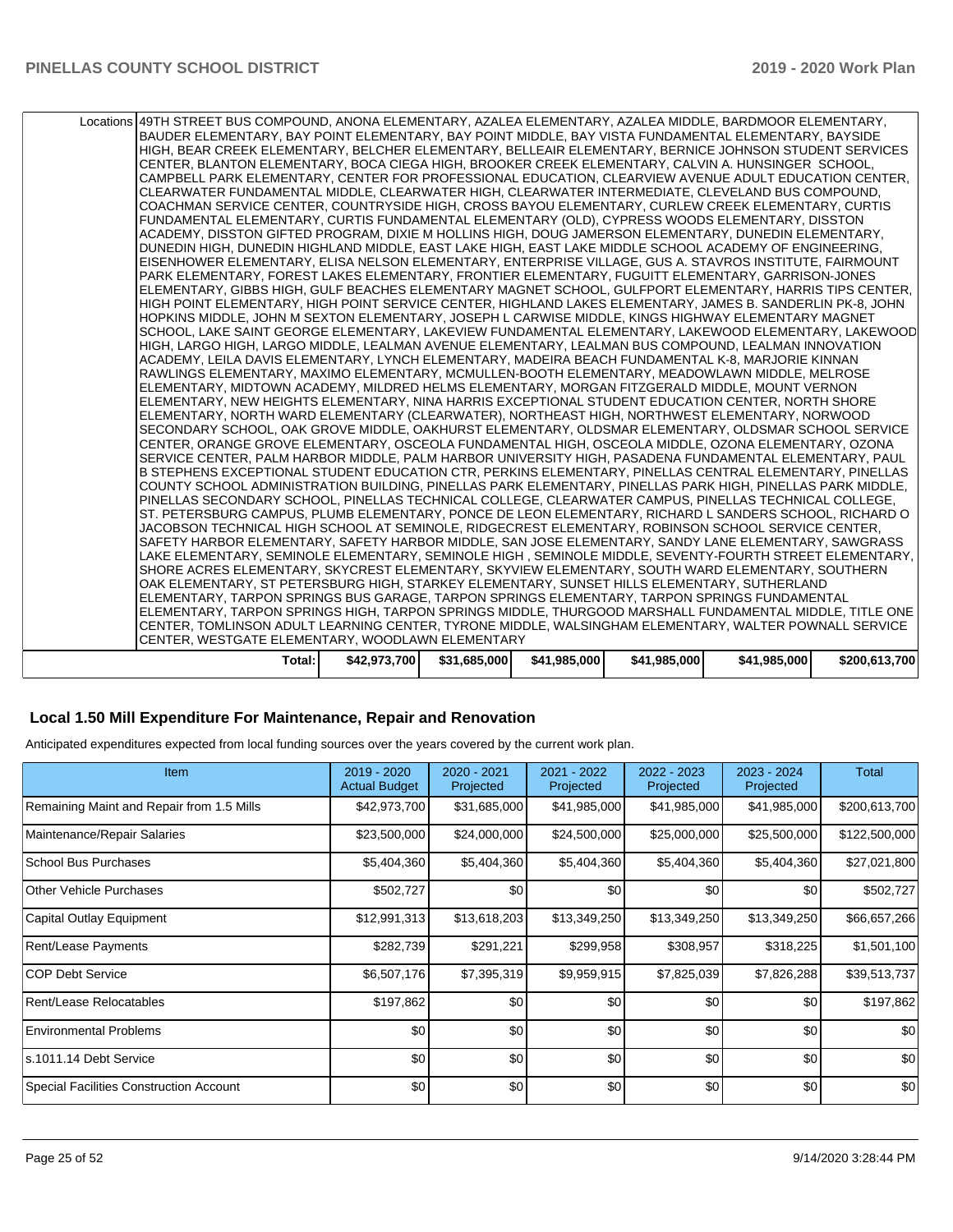| Premiums for Property Casualty Insurance - 1011.71<br>(4a,b) | \$5,525,000   | \$5,525,000   | \$5,525,000   | \$5,525,000   | \$5,525,000   | \$27,625,000  |
|--------------------------------------------------------------|---------------|---------------|---------------|---------------|---------------|---------------|
| Qualified School Construction Bonds (QSCB)                   | \$0           | \$0           | \$0           | \$0           | \$0           | \$0           |
| Qualified Zone Academy Bonds (QZAB)                          | \$0           | \$0           | \$0           | \$0           | \$0           | \$0           |
| Instructional equipment transfer                             | \$2,936,750   | \$3,000,000   | \$3,000,000   | \$3,000,000   | \$3,000,000   | \$14,936,750  |
| Contingency                                                  | \$5,699,878   | \$4,000,000   | \$5,000,000   | \$5,000,000   | \$5,000,000   | \$24,699,878  |
| Safety initiative                                            | \$1,200,000   | \$1,250,000   | \$1,250,000   | \$1,250,000   | \$1,250,000   | \$6,200,000   |
| <b>Charter School LCIF Allocation</b>                        | \$0           | \$6,400,000   | \$6,528,000   | \$6,658,560   | \$6,791,733   | \$26,378,293  |
| <b>Site Acquisitions</b>                                     | \$10,000      | \$0           | \$0           | \$0           | \$0           | \$10,000      |
| Carry Over                                                   | \$14,242,286  | \$11,588,241  | \$9,356,116   | \$18,533,802  | \$22,900,005  | \$76,620,450  |
| <b>Local Expenditure Totals:</b>                             | \$121,973,791 | \$114,157,344 | \$126,157,599 | \$133,839,968 | \$138,849,861 | \$634,978,563 |

## **Revenue**

#### **1.50 Mill Revenue Source**

Schedule of Estimated Capital Outlay Revenue from each currently approved source which is estimated to be available for expenditures on the projects included in the tentative district facilities work program. All amounts are NET after considering carryover balances, interest earned, new COP's, 1011.14 and 1011.15 loans, etc. Districts cannot use 1.5-Mill funds for salaries except for those explicitly associated with maintenance/repair projects. (1011.71 (5), F.S.)

| Item                                                                                | Fund | $2019 - 2020$<br><b>Actual Value</b> | $2020 - 2021$<br>Projected | 2021 - 2022<br>Projected | $2022 - 2023$<br>Projected | $2023 - 2024$<br>Projected | Total             |
|-------------------------------------------------------------------------------------|------|--------------------------------------|----------------------------|--------------------------|----------------------------|----------------------------|-------------------|
| $(1)$ Non-exempt property<br>lassessed valuation                                    |      | \$92,860,690,733                     | \$95,646,511,455           | \$98,037,674,726         | \$99,998,427,726           | \$101,998,396,281          | \$488,541,700,921 |
| (2) The Millage projected for<br>discretionary capital outlay per<br>ls.1011.71     |      | 1.50                                 | 1.50                       | 1.50                     | 1.50                       | 1.50                       |                   |
| $(3)$ Full value of the 1.50-Mill<br>discretionary capital outlay per<br>ls.1011.71 |      | \$156,005,960                        | \$160.686.139              | \$164,703,294            | \$167,997,359              | \$171,357,306              | \$820,750,058     |
| $(4)$ Value of the portion of the 1.50<br>-Mill ACTUALLY levied                     | 370  | \$133,719,395                        | \$137,730,976              | \$141,174,252            | \$143.997.736              | \$146.877.691              | \$703.500.050     |
| $(5)$ Difference of lines $(3)$ and $(4)$                                           |      | \$22,286,565                         | \$22.955.163               | \$23,529,042             | \$23,999,623               | \$24.479.615               | \$117,250,008     |

#### **PECO Revenue Source**

The figure in the row designated "PECO Maintenance" will be subtracted from funds available for new construction because PECO maintenance dollars cannot be used for new construction.

| Item                          | Fund             | 2019 - 2020<br><b>Actual Budget</b> | 2020 - 2021<br>Projected | 2021 - 2022<br>Projected | 2022 - 2023<br>Projected | 2023 - 2024<br>Projected | Total |
|-------------------------------|------------------|-------------------------------------|--------------------------|--------------------------|--------------------------|--------------------------|-------|
| PECO New Construction         | 340 <sup>1</sup> | \$0                                 | \$0 <sub>1</sub>         | \$0                      | \$0                      | \$0 <sub>1</sub>         | \$0   |
| PECO Maintenance Expenditures |                  | \$0 I                               | \$0                      | \$0 <sub>1</sub>         | \$0 <sub>1</sub>         | \$0 <sub>1</sub>         | \$0   |
|                               |                  | \$0                                 | \$0                      | \$0                      | \$0                      | \$0                      | \$0   |

#### **CO & DS Revenue Source**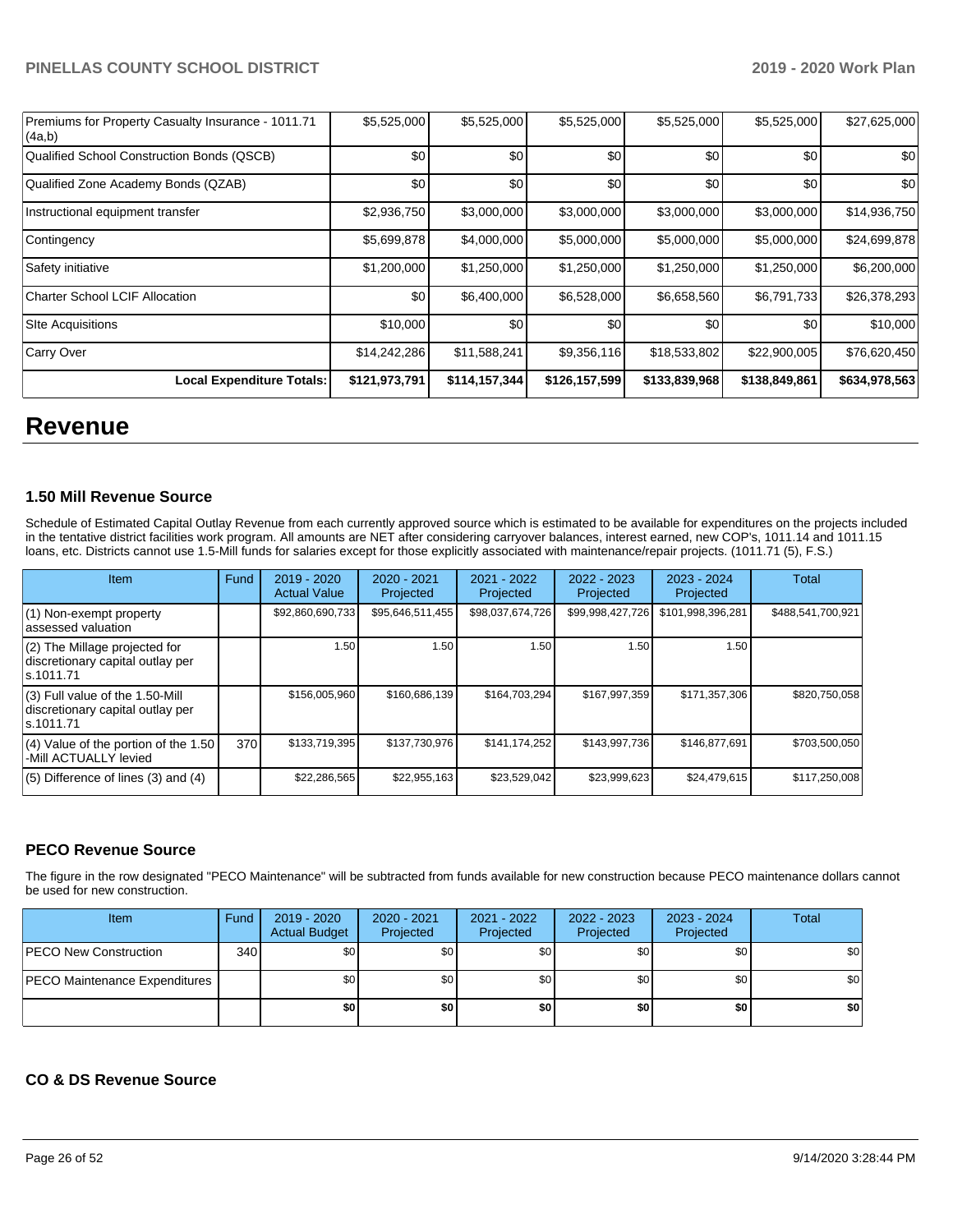Revenue from Capital Outlay and Debt Service funds.

| Item                                     | Fund             | 2019 - 2020<br><b>Actual Budget</b> | $2020 - 2021$<br>Projected | 2021 - 2022<br>Projected | $2022 - 2023$<br>Projected | $2023 - 2024$<br>Projected | Total        |
|------------------------------------------|------------------|-------------------------------------|----------------------------|--------------------------|----------------------------|----------------------------|--------------|
| CO & DS Cash Flow-through<br>Distributed | 360 <sup>1</sup> | \$3,859,189                         | \$3,859,189                | \$3,859,189              | \$3,859,189                | \$3,859,189                | \$19,295,945 |
| ICO & DS Interest on<br>Undistributed CO | 360              | \$79.179                            | \$79.179                   | \$79.179                 | \$79.179                   | \$79.179                   | \$395,895    |
|                                          |                  | \$3.938.368                         | \$3,938,368                | \$3.938.368              | \$3.938.368                | \$3,938,368                | \$19,691,840 |

#### **Fair Share Revenue Source**

Nothing reported for this section. All legally binding commitments for proportionate fair-share mitigation for impacts on public school facilities must be included in the 5-year district work program.

No

#### **Sales Surtax Referendum**

Specific information about any referendum for a 1-cent or ½-cent surtax referendum during the previous year.

**Did the school district hold a surtax referendum during the past fiscal year 2018 - 2019?**

### **Additional Revenue Source**

Any additional revenue sources

| Item                                                                                                   | $2019 - 2020$<br><b>Actual Value</b> | $2020 - 2021$<br>Projected | 2021 - 2022<br>Projected | $2022 - 2023$<br>Projected | $2023 - 2024$<br>Projected | <b>Total</b> |
|--------------------------------------------------------------------------------------------------------|--------------------------------------|----------------------------|--------------------------|----------------------------|----------------------------|--------------|
| Proceeds from a s.1011.14/15 F.S. Loans                                                                | \$0                                  | \$0                        | \$0                      | \$0                        | \$0                        | \$0          |
| District Bonds - Voted local bond<br>referendum proceeds per s.9, Art VII<br><b>State Constitution</b> | \$0                                  | \$0                        | \$0                      | \$0                        | \$0                        | \$0          |
| Proceeds from Special Act Bonds                                                                        | \$0                                  | \$0                        | \$0                      | \$0                        | \$0                        | \$0          |
| Estimated Revenue from CO & DS Bond<br>Sale                                                            | \$0                                  | \$0                        | \$0                      | \$0                        | \$0                        | \$0          |
| Proceeds from Voted Capital<br>Improvements millage                                                    | \$0                                  | \$0                        | \$0                      | \$0                        | \$0                        | \$0          |
| Other Revenue for Other Capital Projects                                                               | \$0                                  | \$0                        | \$0                      | \$0                        | \$0                        | \$0          |
| Proceeds from 1/2 cent sales surtax<br>authorized by school board                                      | \$0                                  | \$0                        | \$0                      | \$0                        | \$0                        | \$0          |
| Proceeds from local governmental<br>infrastructure sales surtax                                        | \$0                                  | \$0                        | \$0                      | \$0                        | \$0                        | \$0          |
| Proceeds from Certificates of<br>Participation (COP's) Sale                                            | \$0                                  | \$72,436,250               | \$0                      | \$0                        | \$0                        | \$72,436,250 |
| Classrooms First Bond proceeds amount<br>authorized in FY 1997-98                                      | \$0                                  | \$0                        | \$0                      | \$0                        | \$0                        | \$0          |
| Classrooms for Kids                                                                                    | \$0                                  | \$0                        | \$0                      | \$0                        | \$0                        | \$0          |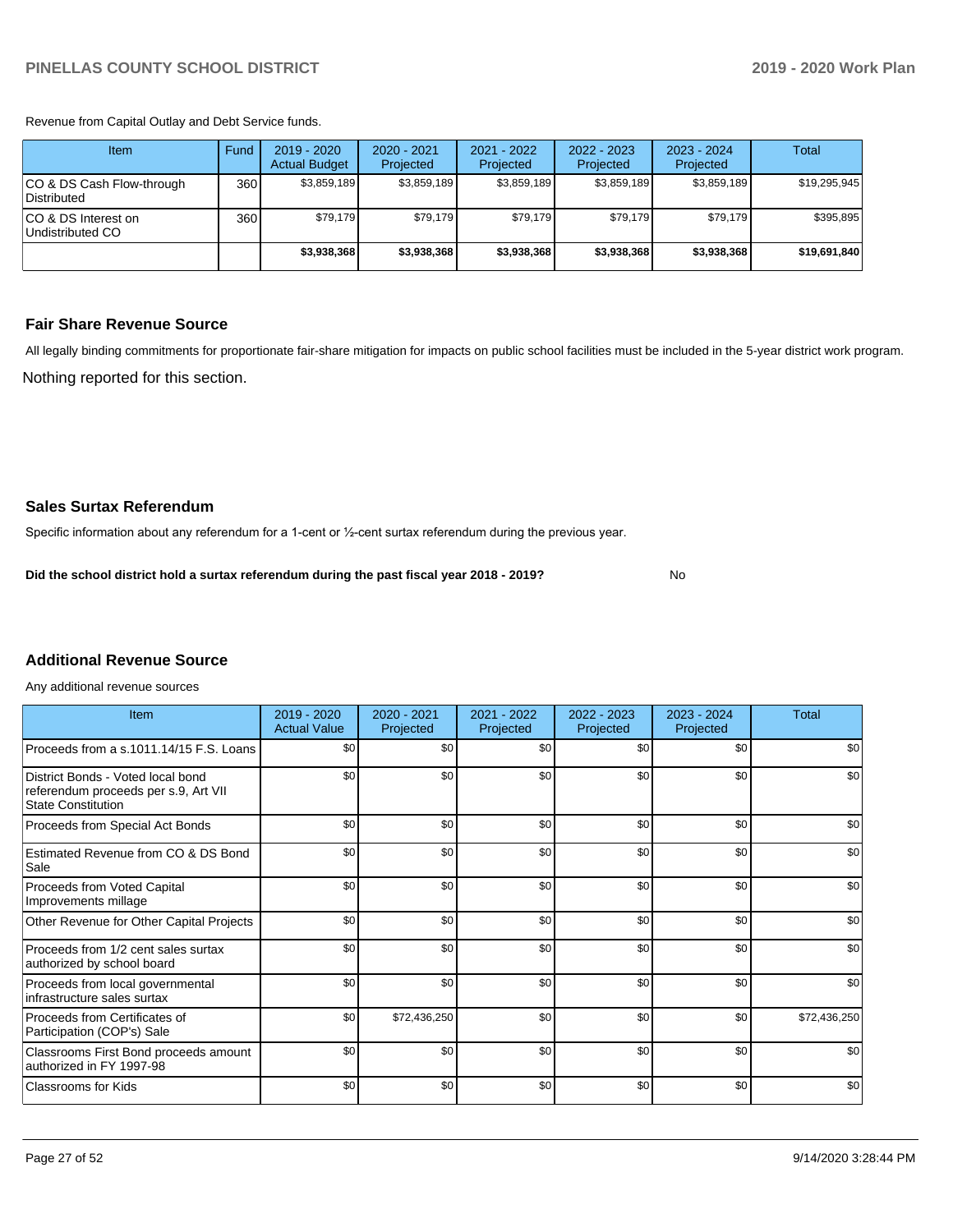| <b>Subtotal</b>                                                                                                           | \$27,641,463 | \$89,178,536 | \$14,088,241 | \$11,856,116 | \$21,033,802 | \$163,798,158 |
|---------------------------------------------------------------------------------------------------------------------------|--------------|--------------|--------------|--------------|--------------|---------------|
| Capital Outlay Projects Funds Balance<br><b>Carried Forward From Total Fund</b><br><b>Balance Carried Forward</b>         | \$0          | \$0          | \$0          | \$0          | \$0          | \$0           |
| One Cent - 1/2 Cent Sales Surtax Debt<br>Service From Total Fund Balance Carried<br>Forward                               | \$0          | \$0          | \$0          | \$0          | \$0          | \$0           |
| <b>Special Facilities Construction Account</b>                                                                            | \$0          | \$0          | \$0          | \$0          | \$0          | \$0           |
| General Capital Outlay Obligated Fund<br><b>Balance Carried Forward From Total</b><br><b>Fund Balance Carried Forward</b> | \$0          | \$0          | \$0          | \$0          | \$0          | \$0           |
| <b>Total Fund Balance Carried Forward</b>                                                                                 | \$25,441,463 | \$14,242,286 | \$11,588,241 | \$9,356,116  | \$18,533,802 | \$79,161,908  |
| Revenue from Bonds pledging proceeds<br>from 1 cent or 1/2 cent Sales Surtax                                              | \$0          | \$0          | \$0          | \$0          | \$0          | \$0           |
| Interest, Including Profit On Investment                                                                                  | \$2,200,000  | \$2,500,000  | \$2,500,000  | \$2,500,000  | \$2,500,000  | \$12,200,000  |
| Grants from local governments or not-for-<br>profit organizations                                                         | \$0          | \$0          | \$0          | \$0          | \$0          | \$0           |
| Private donations                                                                                                         | \$0          | \$0          | \$0          | \$0          | \$0          | \$0           |
| Impact fees received                                                                                                      | \$0          | \$0          | \$0          | \$0          | \$0          | \$0           |
| Proportionate share mitigation (actual<br>cash revenue only, not in kind donations)                                       | \$0          | \$0          | \$0          | \$0          | \$0          | \$0           |
| <b>Federal Grants</b>                                                                                                     | \$0          | \$0          | \$0          | \$0          | \$0          | \$0           |
| <b>District Equity Recognition</b>                                                                                        | \$0          | \$0          | \$0          | \$0          | \$0          | \$0           |

## **Total Revenue Summary**

| <b>Item Name</b>                                           | $2019 - 2020$<br><b>Budget</b> | $2020 - 2021$<br>Projected | 2021 - 2022<br>Projected | 2022 - 2023<br>Projected | 2023 - 2024<br>Projected | <b>Five Year Total</b> |
|------------------------------------------------------------|--------------------------------|----------------------------|--------------------------|--------------------------|--------------------------|------------------------|
| Local 1.5 Mill Discretionary Capital Outlay<br> Revenue    | \$133,719,395                  | \$137,730,976              | \$141,174,252            | \$143,997,736            | \$146,877,691            | \$703,500,050          |
| PECO and 1.5 Mill Maint and Other 1.5<br>Mill Expenditures | (\$121,973,791)                | (\$114, 157, 344)          | (\$126, 157, 599)        | (\$133,839,968)          | (\$138,849,861)          | $($ \$634,978,563) $ $ |
| <b>IPECO Maintenance Revenue</b>                           | \$0                            | \$0 <sub>1</sub>           | \$0                      | \$0                      | \$0                      | \$0                    |
| Available 1.50 Mill for New<br><b>Construction</b>         | \$11,745,604                   | \$23,573,632               | \$15,016,653             | \$10,157,768             | \$8,027,830              | \$68,521,487           |

| <b>Item Name</b>                      | 2019 - 2020<br><b>Budget</b> | 2020 - 2021<br>Projected | 2021 - 2022<br>Projected | $2022 - 2023$<br>Projected | $2023 - 2024$<br>Projected | <b>Five Year Total</b> |
|---------------------------------------|------------------------------|--------------------------|--------------------------|----------------------------|----------------------------|------------------------|
| ICO & DS Revenue                      | \$3,938,368                  | \$3,938,368              | \$3,938,368              | \$3,938,368                | \$3,938,368                | \$19,691,840           |
| <b>IPECO New Construction Revenue</b> | \$0                          | \$0                      | \$0                      | \$0                        | \$0                        | \$0                    |
| Other/Additional Revenue              | \$27,641,463                 | \$89,178,536             | \$14,088,241             | \$11,856,116               | \$21,033,802               | \$163,798,158          |
| <b>Total Additional Revenue</b>       | \$31,579,831                 | \$93,116,904             | \$18,026,609             | \$15,794,484               | \$24,972,170               | \$183,489,998          |
| Total Available Revenue               | \$43,325,435                 | \$116,690,536            | \$33,043,262             | \$25,952,252               | \$33,000,000               | \$252,011,485          |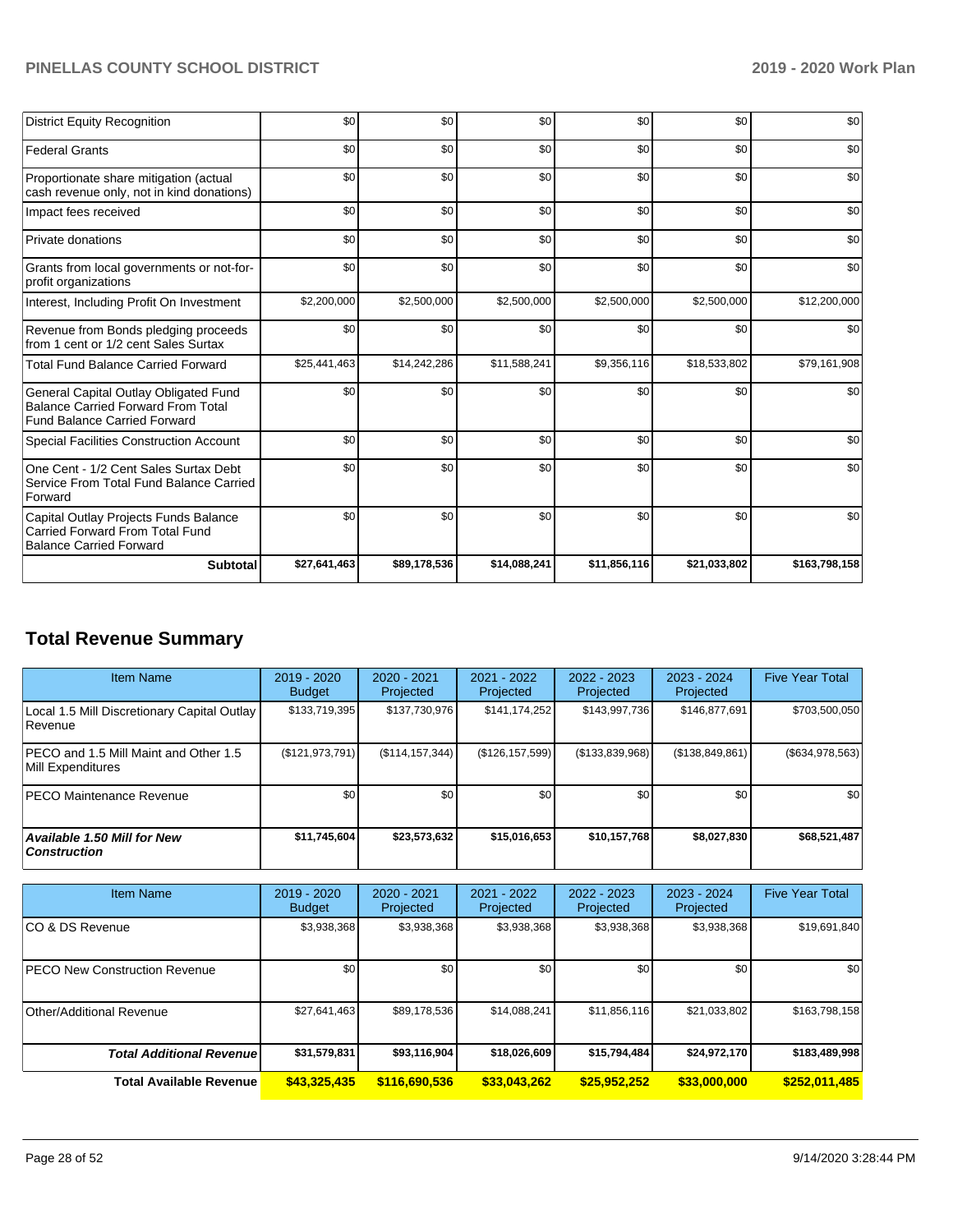## **Project Schedules**

### **Capacity Project Schedules**

A schedule of capital outlay projects necessary to ensure the availability of satisfactory classrooms for the projected student enrollment in K-12 programs.

| <b>Project Description</b>                                                                                                | Location                                                         |                          | 2019 - 2020 | 2020 - 2021 | 2021 - 2022 | 2022 - 2023  | 2023 - 2024 | Total           | Funded |
|---------------------------------------------------------------------------------------------------------------------------|------------------------------------------------------------------|--------------------------|-------------|-------------|-------------|--------------|-------------|-----------------|--------|
| Building a 12<br>classroom wing to<br>replace 9 relocatable<br>classrooms.                                                | <b>ORANGE GROVE</b><br><b>ELEMENTARY</b>                         | Planned<br>Cost:         | \$9,073,749 | \$0         | \$0         | \$0          | \$0         | \$9,073,749 Yes |        |
|                                                                                                                           |                                                                  | <b>Student Stations:</b> | 184         | $\mathbf 0$ | 0           | $\mathbf 0$  | $\mathbf 0$ | 184             |        |
|                                                                                                                           |                                                                  | <b>Total Classrooms:</b> | 12          | $\mathbf 0$ | 0           | 0            | $\mathbf 0$ | 12              |        |
|                                                                                                                           |                                                                  | Gross Sq Ft:             | 15,495      | 0           | $\mathbf 0$ | $\mathbf 0$  | $\mathbf 0$ | 15,495          |        |
| NEW 10 ROOM<br><b>WING AND</b><br>RENOVATION OF<br>CAFETERIA, FRONT<br>OFFICE AND SIX<br><b>GROUP</b><br><b>RESTROOMS</b> | <b>ANONA</b><br>Planned<br><b>ELEMENTARY</b><br>Cost:            |                          | \$0         | \$4,700,000 | \$0         | \$0          | \$0         | \$4,700,000 Yes |        |
|                                                                                                                           |                                                                  | <b>Student Stations:</b> | $\pmb{0}$   | 170         | $\mathbf 0$ | $\mathbf 0$  | $\mathbf 0$ | 170             |        |
|                                                                                                                           |                                                                  | <b>Total Classrooms:</b> | $\pmb{0}$   | 10          | $\mathbf 0$ | $\mathbf 0$  | $\mathbf 0$ | 10              |        |
|                                                                                                                           | Gross Sq Ft:                                                     |                          | $\pmb{0}$   | 13,439      | $\mathbf 0$ | $\mathbf 0$  | $\mathbf 0$ | 13,439          |        |
| <b>CONSTRUCT 6</b><br><b>ROOM WING</b><br><b>INCLUDING MUSIC</b><br>AND ART ROOMS                                         | <b>GULF BEACHES</b><br><b>ELEMENTARY</b><br>MAGNET SCHOOL        | Planned<br>Cost:         | \$0         | \$3,500,000 | \$0         | \$0          | \$0         | \$3,500,000 Yes |        |
|                                                                                                                           |                                                                  | <b>Student Stations:</b> | $\pmb{0}$   | 72          | $\mathbf 0$ | $\mathbf 0$  | $\mathbf 0$ | 72              |        |
|                                                                                                                           |                                                                  | <b>Total Classrooms:</b> | $\pmb{0}$   | 6           | $\mathbf 0$ | $\mathbf 0$  | $\mathbf 0$ | 6               |        |
|                                                                                                                           |                                                                  | Gross Sq Ft:             | $\pmb{0}$   | 8,790       | $\mathbf 0$ | $\mathbf 0$  | $\mathbf 0$ | 8,790           |        |
| <b>CONSTRUCT NEW</b><br>8 CLASSROOM<br><b>WING</b>                                                                        | MILDRED HELMS<br><b>ELEMENTARY</b>                               | Planned<br>Cost:         | \$0         | \$5,600,000 | \$0         | \$0          | \$0         | \$5,600,000 Yes |        |
|                                                                                                                           |                                                                  | <b>Student Stations:</b> | $\pmb{0}$   | 160         | $\mathbf 0$ | $\mathbf 0$  | $\mathbf 0$ | 160             |        |
|                                                                                                                           |                                                                  | Total Classrooms:        | $\pmb{0}$   | 8           | $\mathbf 0$ | $\mathbf 0$  | $\mathbf 0$ | 8               |        |
|                                                                                                                           |                                                                  | Gross Sq Ft:             | $\pmb{0}$   | 9,360       | $\mathbf 0$ | $\Omega$     | $\mathbf 0$ | 9,360           |        |
| <b>CONSTRUCT 9TH</b><br>GRADE IWO<br><b>FLOOR CLASS</b><br>ROOM BUILDING -<br>18 CLASSROOMS                               | <b>OSCEOLA</b><br>Planned<br><b>FUNDAMENTAL</b><br>Cost:<br>HIGH |                          | \$0         | \$0         | \$4,000,000 | \$4,000,000  | \$0         | \$8,000,000 Yes |        |
|                                                                                                                           |                                                                  | <b>Student Stations:</b> | $\mathbf 0$ | $\mathbf 0$ | 450         | $\mathbf{0}$ | $\mathbf 0$ | 450             |        |
|                                                                                                                           |                                                                  | <b>Total Classrooms:</b> | $\mathbf 0$ | $\mathbf 0$ | 18          | $\mathbf 0$  | $\mathbf 0$ | 18              |        |
|                                                                                                                           |                                                                  | Gross Sq Ft:             |             | 0           | 23,415      | $\mathbf 0$  | $\mathbf 0$ | 23,415          |        |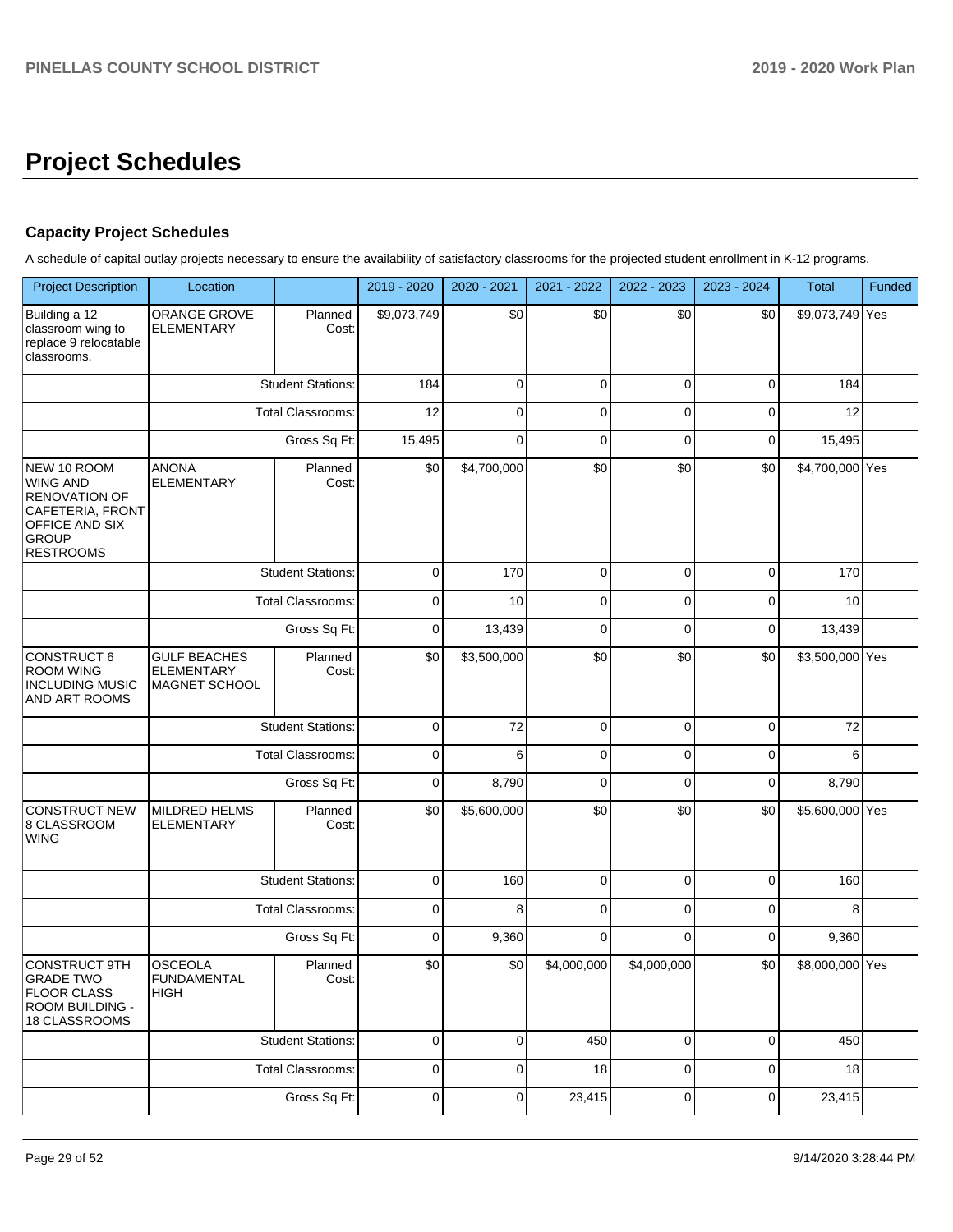| CONSTRUCT 6<br><b>CLASSROOM WING</b>                                         | PASADENA<br><b>FUNDAMENTAL</b><br><b>ELEMENTARY</b> | Planned<br>Cost:         | \$0         | \$0         | \$2,800,000 | \$0         | \$0          | \$2,800,000 Yes |  |
|------------------------------------------------------------------------------|-----------------------------------------------------|--------------------------|-------------|-------------|-------------|-------------|--------------|-----------------|--|
|                                                                              |                                                     | <b>Student Stations:</b> | $\mathbf 0$ | $\mathbf 0$ | 124         | $\mathbf 0$ | $\mathbf 0$  | 124             |  |
|                                                                              |                                                     | Total Classrooms:        | 0           | 0           | 6           | $\mathbf 0$ | $\mathbf 0$  | 6               |  |
|                                                                              |                                                     | Gross Sq Ft:             | $\mathbf 0$ | $\mathbf 0$ | 8,290       | $\mathbf 0$ | $\mathbf 0$  | 8,290           |  |
| CONSTRUCT 10<br><b>CLASSROOM WING</b>                                        | <b>PLUMB</b><br><b>ELEMENTARY</b>                   | Planned<br>Cost:         | \$0         | \$4,700,000 | \$0         | \$0         | \$0          | \$4,700,000 Yes |  |
|                                                                              |                                                     | <b>Student Stations:</b> | $\mathbf 0$ | 142         | $\pmb{0}$   | $\mathbf 0$ | $\mathbf 0$  | 142             |  |
|                                                                              |                                                     | Total Classrooms:        | $\mathbf 0$ | 10          | $\pmb{0}$   | $\mathbf 0$ | $\mathbf 0$  | 10              |  |
|                                                                              |                                                     | Gross Sq Ft:             | $\mathbf 0$ | 13,510      | $\mathbf 0$ | $\mathbf 0$ | $\mathbf 0$  | 13,510          |  |
| CONSTRUCT 10<br><b>CLASSROOM</b><br><b>BUILDING</b>                          | <b>SAWGRASS LAKE</b><br><b>ELEMENTARY</b>           | Planned<br>Cost:         | \$0         | \$4,700,000 | \$0         | \$0         | \$0          | \$4,700,000 Yes |  |
|                                                                              |                                                     | <b>Student Stations:</b> | $\mathbf 0$ | 160         | $\pmb{0}$   | $\mathbf 0$ | $\mathbf 0$  | 160             |  |
|                                                                              |                                                     | Total Classrooms:        | $\mathbf 0$ | 10          | $\pmb{0}$   | $\mathbf 0$ | $\mathbf 0$  | 10              |  |
|                                                                              |                                                     |                          | 0           | 13,270      | $\pmb{0}$   | $\mathbf 0$ | $\mathbf 0$  | 13,270          |  |
| <b>CONSTRUCT 8</b><br><b>CLASSROOM WING</b>                                  | <b>SEMINOLE</b><br><b>ELEMENTARY</b>                | Planned<br>Cost:         | \$0         | \$3,400,000 | \$0         | \$0         | \$0          | \$3,400,000 Yes |  |
|                                                                              |                                                     | <b>Student Stations:</b> | $\mathbf 0$ | 79          | $\mathsf 0$ | $\pmb{0}$   | $\mathbf 0$  | 79              |  |
|                                                                              |                                                     | Total Classrooms:        | $\mathbf 0$ | 8           | $\pmb{0}$   | $\mathbf 0$ | $\mathbf 0$  | 8               |  |
|                                                                              |                                                     | Gross Sq Ft:             | $\mathbf 0$ | 10,520      | $\pmb{0}$   | $\mathbf 0$ | $\mathbf 0$  | 10,520          |  |
| CONSTRUCT 6<br><b>CLASSROOM</b><br>WING, remove<br>relocatable<br>classrooms | SHORE ACRES<br><b>ELEMENTARY</b>                    | Planned<br>Cost:         | \$2,000,000 | \$0         | \$0         | \$0         | \$0          | \$2,000,000 Yes |  |
|                                                                              |                                                     | <b>Student Stations:</b> | 132         | $\cup$      | $\cup$      | $\cup$      | $\mathbf{0}$ | 132             |  |
|                                                                              |                                                     | Total Classrooms:        | 6           | $\mathbf 0$ | $\pmb{0}$   | $\mathbf 0$ | $\mathbf 0$  | 6               |  |
|                                                                              |                                                     | Gross Sq Ft:             | 7,095       | $\mathbf 0$ | $\pmb{0}$   | $\pmb{0}$   | $\mathbf 0$  | 7,095           |  |
| CONSTRUCT 6<br><b>CLASSROOM WING</b>                                         | NORTH SHORE<br><b>ELEMENTARY</b>                    | Planned<br>Cost:         | \$3,000,000 | \$0         | \$0         | \$0         | \$0          | \$3,000,000 Yes |  |
|                                                                              |                                                     | <b>Student Stations:</b> | 124         | $\mathbf 0$ | $\pmb{0}$   | $\mathbf 0$ | 0            | 124             |  |
|                                                                              |                                                     | Total Classrooms:        | 6           | $\mathbf 0$ | $\pmb{0}$   | $\mathbf 0$ | $\mathbf 0$  | 6               |  |
|                                                                              |                                                     | Gross Sq Ft:             | 6,576       | $\mathbf 0$ | $\pmb{0}$   | $\mathbf 0$ | $\mathbf 0$  | 6,576           |  |
| CONSTRUCT 10<br><b>CLASSROOM</b><br><b>BUILDING</b>                          | <b>BAUDER</b><br><b>ELEMENTARY</b>                  | Planned<br>Cost:         | \$0         | \$4,700,000 | \$0         | \$0         | \$0          | \$4,700,000 Yes |  |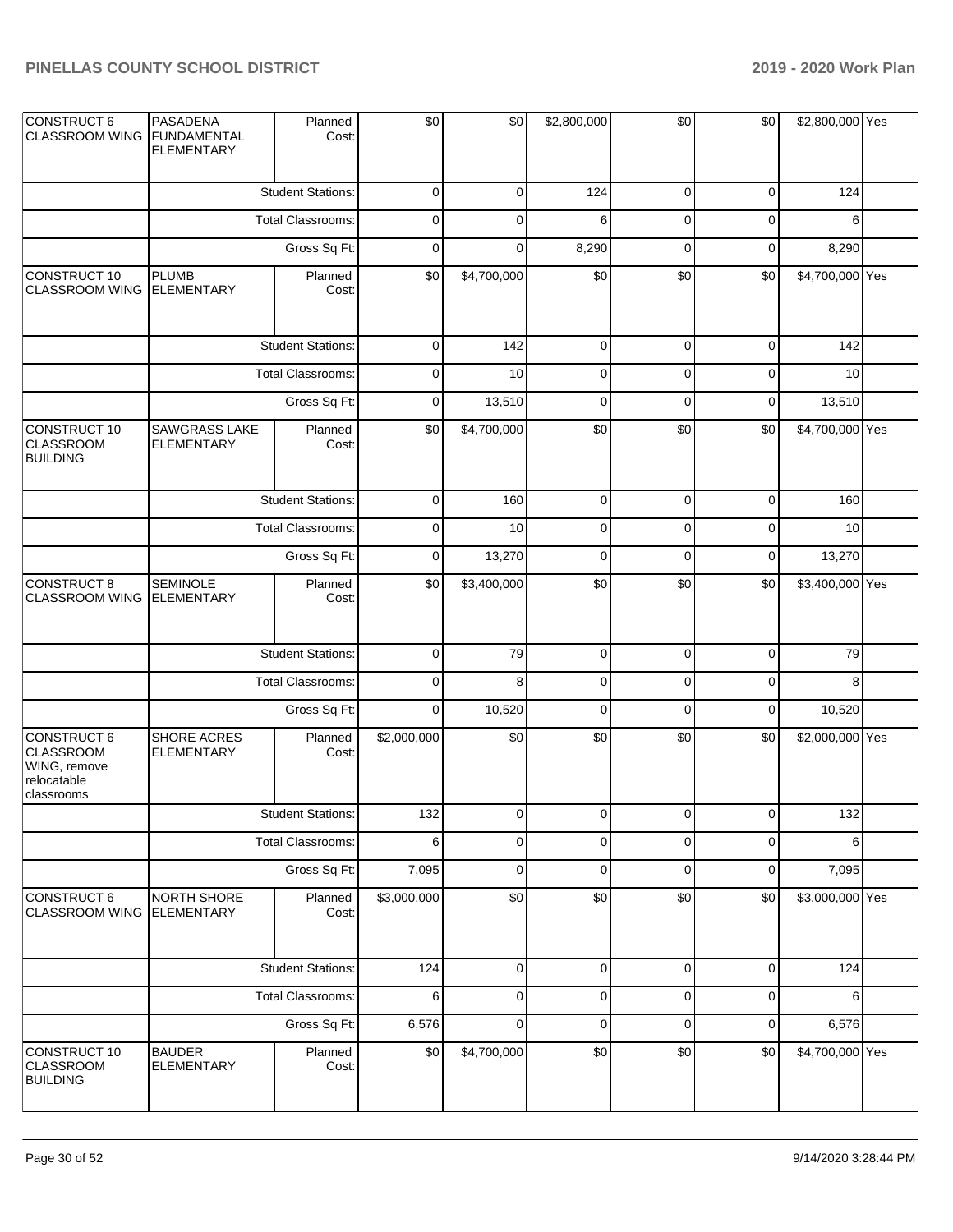|                                                                                           |                                               | <b>Student Stations:</b> | $\mathbf 0$ | 79          | $\mathbf 0$    | 0            | $\mathbf 0$  | 79               |         |
|-------------------------------------------------------------------------------------------|-----------------------------------------------|--------------------------|-------------|-------------|----------------|--------------|--------------|------------------|---------|
|                                                                                           |                                               | <b>Total Classrooms:</b> | 0           | 10          | 0              | 0            | 0            | 10               |         |
|                                                                                           |                                               | Gross Sq Ft:             | $\mathbf 0$ | 7,735       | $\mathbf 0$    | $\mathbf 0$  | $\mathbf 0$  | 7,735            |         |
| Discontinue use for<br>Educational<br>Purposes -<br>Remove 3<br>relocatable<br>Classrooms | NORTH SHORE<br><b>ELEMENTARY</b>              | Planned<br>Cost:         | \$1         | \$0         | \$0            | \$0          | \$0          |                  | $$1$ No |
|                                                                                           |                                               | <b>Student Stations:</b> | $-54$       | $\mathbf 0$ | $\mathbf 0$    | $\mathbf 0$  | $\mathbf 0$  | $-54$            |         |
|                                                                                           |                                               | <b>Total Classrooms:</b> | $-3$        | 0           | $\overline{0}$ | 0            | 0            | $-3$             |         |
|                                                                                           |                                               | Gross Sq Ft:             | $-2,432$    | 0           | $\mathbf 0$    | 0            | 0            | $-2,432$         |         |
| Discontinue use for<br>Educational<br>Purposes-remove 9<br>relocatable<br>classrooms      | ORANGE GROVE<br><b>ELEMENTARY</b>             | Planned<br>Cost:         | \$1         | \$0         | \$0            | \$0          | \$0          |                  | $$1$ No |
|                                                                                           |                                               | <b>Student Stations:</b> | $-186$      | $\mathbf 0$ | $\mathbf 0$    | $\mathbf 0$  | $\mathbf 0$  | $-186$           |         |
|                                                                                           |                                               | Total Classrooms:        | -9          | 0           | $\mathbf 0$    | 0            | $\mathbf 0$  | -9               |         |
|                                                                                           |                                               | Gross Sq Ft:             | $-7,250$    | 0           | 0              | 0            | 0            | $-7,250$         |         |
| Discontinue use for<br>Educational<br>Purposes-remove 7<br>relocatable<br>classrooms      | <b>SHORE ACRES</b><br><b>ELEMENTARY</b>       | Planned<br>Cost:         | \$1         | \$0         | \$0            | \$0          | \$0          |                  | $$1$ No |
|                                                                                           |                                               | <b>Student Stations:</b> | $-142$      | 0           | $\mathbf 0$    | 0            | $\mathbf 0$  | $-142$           |         |
|                                                                                           |                                               | <b>Total Classrooms:</b> | $-7$        | 0           | $\mathbf 0$    | 0            | $\mathbf 0$  | -7               |         |
|                                                                                           |                                               | Gross Sq Ft:             | $-5,678$    | $\mathbf 0$ | $\mathbf 0$    | 0            | $\mathbf 0$  | $-5,678$         |         |
| YMCA Partnership<br>School                                                                | Location not<br>specified                     | Planned<br>Cost:         | \$0         | \$6,795,097 | \$3,952,451    | \$4,452,252  | \$0          | \$15,199,800 Yes |         |
|                                                                                           |                                               | <b>Student Stations:</b> | $\mathbf 0$ | 668         | $\mathbf 0$    | $\mathbf 0$  | $\mathbf 0$  | 668              |         |
|                                                                                           |                                               | Total Classrooms:        | 0           | 30          | 0              | 0            | 0            | 30               |         |
|                                                                                           |                                               | Gross Sq Ft:             | $\mathbf 0$ | 81,025      | $\mathbf 0$    | $\mathbf 0$  | $\mathbf 0$  | 81,025           |         |
| Construct new<br>classroom wing.<br>Major renovations<br>campus wide                      | <b>MIDTOWN</b><br><b>ACADEMY</b>              | Planned<br>Cost:         | \$0         | \$7,000,000 | \$0            | \$0          | \$0          | \$7,000,000 Yes  |         |
|                                                                                           |                                               | <b>Student Stations:</b> | $\mathbf 0$ | 400         | $\mathbf 0$    | $\mathbf 0$  | $\mathbf 0$  | 400              |         |
|                                                                                           |                                               | Total Classrooms:        | $\mathbf 0$ | 20          | $\mathbf 0$    | 0            | $\mathbf 0$  | 20               |         |
|                                                                                           |                                               | Gross Sq Ft:             | $\mathbf 0$ | 15,470      | $\mathbf 0$    | $\mathbf 0$  | $\mathbf 0$  | 15,470           |         |
| <b>ABC Middle School</b>                                                                  | Location not<br>Planned<br>Cost:<br>specified |                          | \$0         | \$0         | \$0            | \$12,000,000 | \$33,000,000 | \$45,000,000 Yes |         |
|                                                                                           |                                               | <b>Student Stations:</b> | $\mathbf 0$ | $\mathbf 0$ | $\mathbf 0$    | 668          | $\mathbf 0$  | 668              |         |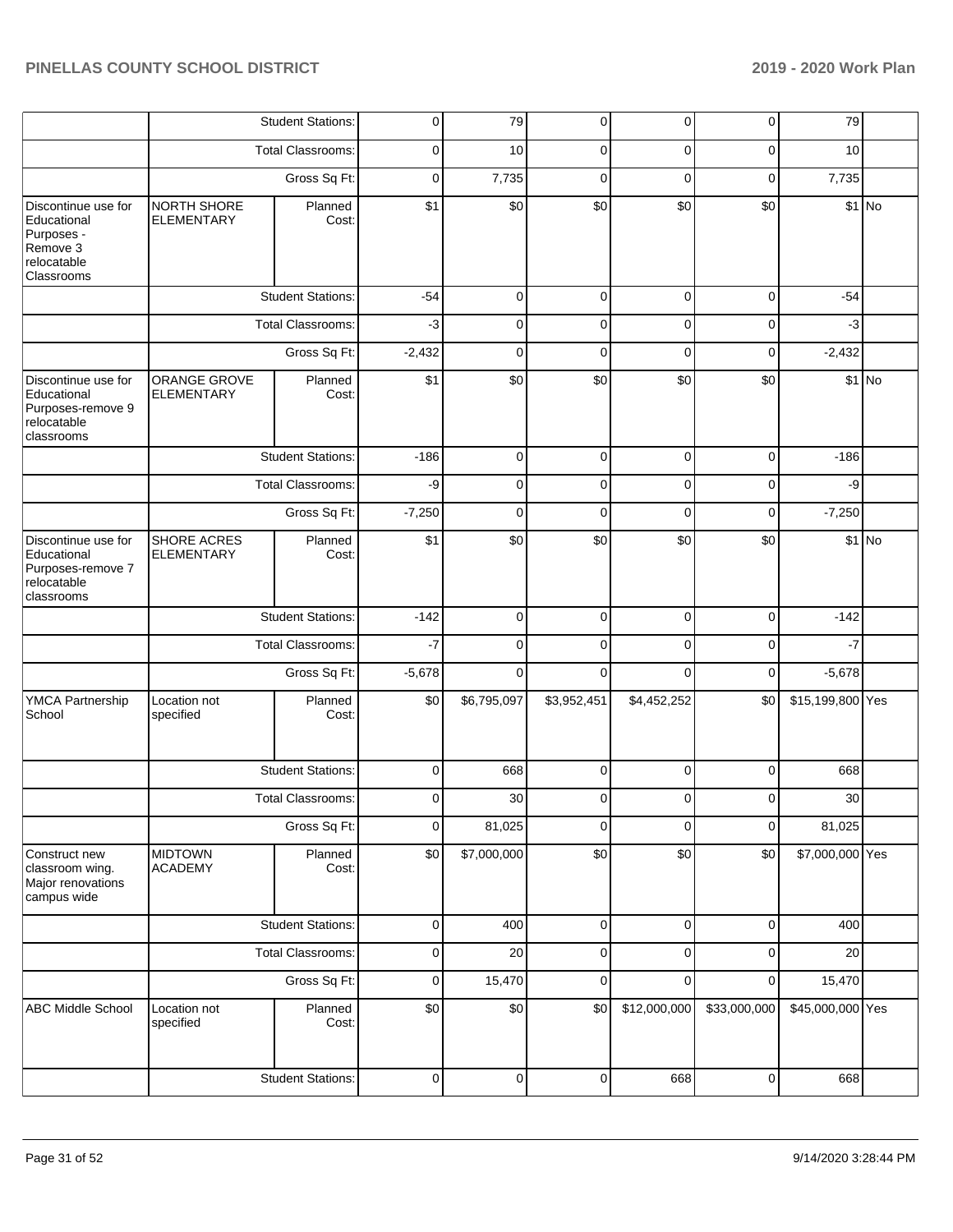| $\sim$<br>Total<br>Classrooms:       |  |         | 30     | 30<br>ັບບ |  |
|--------------------------------------|--|---------|--------|-----------|--|
| $T$ ross $S \cap F$ t L<br>υu<br>. . |  | $\cdot$ | 81,025 | 81,025    |  |

| <b>Planned Cost:</b>       |        | \$14,073,752 \$45,095,097 | \$10,752,451 | \$20,452,252 | $$33,000,000$ $$123,373,552$ |
|----------------------------|--------|---------------------------|--------------|--------------|------------------------------|
| <b>Student Stations:</b>   | 58     | 1,930                     | 574          | 668          | 3,230                        |
| <b>Total Classrooms: I</b> |        | 112 I                     | 24           | 30           | 171                          |
| Gross Sq Ft:               | 13,806 | 173,119                   | 31,705       | 81,025       | 299,655                      |

## **Other Project Schedules**

Major renovations, remodeling, and additions of capital outlay projects that do not add capacity to schools.

| <b>Project Description</b>                                                                                                                                                            | Location                                          | 2019 - 2020<br><b>Actual Budget</b> | 2020 - 2021<br>Projected | 2021 - 2022<br>Projected | 2022 - 2023<br>Projected | 2023 - 2024<br>Projected | <b>Total</b>     | Funded |
|---------------------------------------------------------------------------------------------------------------------------------------------------------------------------------------|---------------------------------------------------|-------------------------------------|--------------------------|--------------------------|--------------------------|--------------------------|------------------|--------|
| Major Mechanical and campus<br>wide renovations.                                                                                                                                      | ST PETERSBURG HIGH                                | \$16,637,814                        | \$0                      | \$0                      | \$0                      | \$0                      | \$16,637,814 Yes |        |
| <b>RENOVATION OF</b><br><b>CAFETERIA AND</b><br><b>ADMINSTRATION BLDG</b>                                                                                                             | <b>BELCHER ELEMENTARY</b>                         | \$0                                 | \$0                      | \$3,000,000              | \$0                      | \$0                      | \$3,000,000 Yes  |        |
| <b>MAJOR</b><br>RENOVATION/UPDATES<br><b>CAMPUS WIDE FOR</b><br><b>ACADEMIES AND SCIENCE</b><br><b>LABS</b>                                                                           | <b>CLEARWATER HIGH</b>                            | \$0                                 | \$46,000,000             | \$0                      | \$1,350,000              | \$0                      | \$47,350,000 Yes |        |
| <b>ENCLOSE AUDITORIUM</b><br>LOBBY. INCORPATE<br>SECURITY OF CAMPUS INTO<br><b>PROJECT</b>                                                                                            | <b>DUNEDIN HIGH</b>                               | \$0                                 | \$0                      | \$2,000,000              | \$0                      | \$0                      | \$2,000,000 Yes  |        |
| MAJOR RENOVATION.<br>UPDATES CAMPUS WIDE,<br><b>CREATE SPACE FOR IHAWK</b><br><b>ACADEMY AND TV STUDIO</b>                                                                            | <b>SEMINOLE HIGH</b>                              | \$0                                 | \$0                      | \$5,250,000              | \$0                      | \$0                      | \$5,250,000 Yes  |        |
| <b>MAJOR RENOVATION</b><br>CAMPUS WIDE TO UPGRADE<br>TECHNOLOGY,<br><b>CLASSROOMS AND OFFICES</b>                                                                                     | <b>TYRONE MIDDLE</b>                              | \$0                                 | \$17,036,250             | \$0                      | \$0                      | \$0                      | \$17,036,250 Yes |        |
| Kitchen expansion                                                                                                                                                                     | <b>MOUNT VERNON</b><br><b>ELEMENTARY</b>          | \$0                                 | \$0                      | \$0                      | \$1,000,000              | \$0                      | \$1,000,000 Yes  |        |
| Kitchen & café expansion                                                                                                                                                              | <b>BELLEAIR ELEMENTARY</b>                        | \$0                                 | \$0                      | \$2,000,000              | \$0                      | \$0                      | \$2,000,000 Yes  |        |
| Renovate boys and girls<br>bathrooms, add restrooms to<br>cafeteria, expand cafeteria to<br>stage area, Repipe hot and<br>cold domestic water lines,<br>redesign and balance ductwork | <b>FUGUITT ELEMENTARY</b>                         | \$0                                 | \$0                      | \$2,700,000              | \$0                      | \$0                      | \$2,700,000 Yes  |        |
| General renovations to media<br>center, classrooms, café, and<br>school entrance                                                                                                      | <b>SAN JOSE</b><br><b>ELEMENTARY</b>              | \$688,750                           | \$0                      | \$0                      | \$0                      | \$0                      | \$688,750 Yes    |        |
| Major renovation/updates<br>campus wide                                                                                                                                               | <b>TARPON SPRINGS HIGH</b>                        | \$4,200,122                         | \$0                      | \$0                      | \$0                      | \$0                      | \$4,200,122 Yes  |        |
| Major renovations/updates<br>campus wise, office<br>renovations                                                                                                                       | <b>SEVENTY-FOURTH</b><br><b>STREET ELEMENTARY</b> | \$7,725,000                         | \$0                      | \$0                      | \$0                      | \$0                      | \$7,725,000 Yes  |        |
| Major renovation/updates<br>campus wide                                                                                                                                               | LAKEWOOD HIGH                                     | \$0                                 | \$3,859,189              | \$6,140,811              | \$350,000                | \$0                      | \$10,350,000 Yes |        |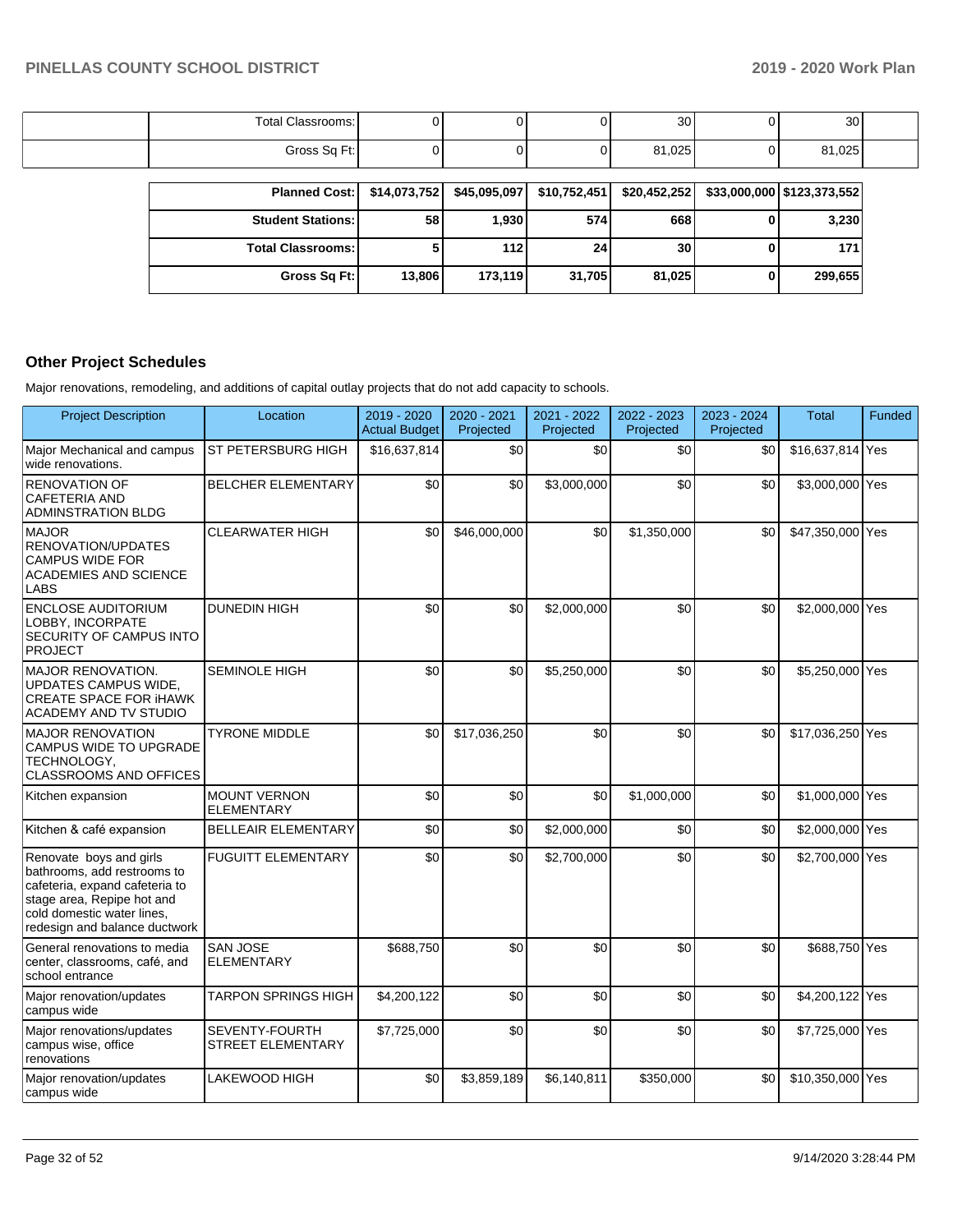| Renovate Facility                        | <b>COACHMAN SERVICE</b><br><b>CENTER</b> | \$0          | \$4,700,000  | \$0          | \$0         | \$0 | \$4,700,000 Yes   |  |
|------------------------------------------|------------------------------------------|--------------|--------------|--------------|-------------|-----|-------------------|--|
| Renovate Facility                        | OLDSMAR SCHOOL<br><b>ISERVICE CENTER</b> | \$0          | SO I         | \$1,200,000  | \$0         | \$0 | \$1,200,000 Yes   |  |
| Major renovation/updates<br> campus wide | <b>ICLEARWATER</b><br>FUNDAMENTAL MIDDLE | \$0          | \$0          | \$0          | \$2,800,000 | \$0 | \$2,800,000 Yes   |  |
|                                          |                                          | \$29,251,686 | \$71,595,439 | \$22,290,811 | \$5,500,000 |     | \$0 \$128,637,936 |  |

#### **Additional Project Schedules**

Any projects that are not identified in the last approved educational plant survey.

Nothing reported for this section.

#### **Non Funded Growth Management Project Schedules**

Schedule indicating which projects, due to planned development, that CANNOT be funded from current revenues projected over the next five years.

Nothing reported for this section.

## **Tracking**

### **Capacity Tracking**

| Location                                                     | $2019 -$<br>2020 Satis.<br>Stu. Sta. | Actual<br>$2019 -$<br><b>2020 FISH</b><br>Capacity | Actual<br>$2018 -$<br>2019<br><b>COFTE</b> | # Class<br><b>Rooms</b> | Actual<br>Average<br>$2019 -$<br>2020 Class<br><b>Size</b> | Actual<br>$2019 -$<br>2020<br><b>Utilization</b> | <b>New</b><br>Stu.<br>Capacity | <b>New</b><br>Rooms to<br>be<br>Added/Re<br>moved | Projected<br>$2023 -$<br>2024<br><b>COFTE</b> | Projected<br>$2023 -$<br>2024<br>Utilization | Projected<br>$2023 -$<br>2024 Class<br><b>Size</b> |
|--------------------------------------------------------------|--------------------------------------|----------------------------------------------------|--------------------------------------------|-------------------------|------------------------------------------------------------|--------------------------------------------------|--------------------------------|---------------------------------------------------|-----------------------------------------------|----------------------------------------------|----------------------------------------------------|
| <b>TARPON SPRINGS</b><br>l FUNDAMENTAL<br><b>IELEMENTARY</b> | 294                                  | 294                                                | 272                                        | 15                      | 18 <sup>l</sup>                                            | 92.00 %                                          |                                |                                                   | 246                                           | 84.00 %                                      | 16                                                 |
| IWALSINGHAM<br>IELEMENTARY                                   | 660                                  | 660                                                | 439                                        | 36                      | 12 <sub>1</sub>                                            | 67.00 %                                          |                                |                                                   | 398                                           | 60.00 %                                      | 11                                                 |
| IWESTGATE<br><b>IELEMENTARY</b>                              | 616                                  | 616                                                | 573                                        | 34                      | 17                                                         | 93.00 %                                          | $\Omega$                       | $\Omega$                                          | 519                                           | 84.00 %                                      | 15                                                 |
| IWOODLAWN<br><b>IELEMENTARY</b>                              | 578                                  | 578                                                | 330                                        | 31                      | 11                                                         | 57.00 %                                          |                                |                                                   | 299                                           | 52.00 %                                      | 10                                                 |
| IEAST LAKE HIGH                                              | 2,184                                | 1,965                                              | 2,178                                      | 94                      | 23                                                         | 111.00 %                                         |                                | 0                                                 | 1,974                                         | 100.00 %                                     | 21                                                 |
| ISOUTHERN OAK<br>IELEMENTARY                                 | 630                                  | 630                                                | 534                                        | 35                      | 15 <sub>l</sub>                                            | 85.00 %                                          |                                | 0                                                 | 484                                           | 77.00 %                                      | 14                                                 |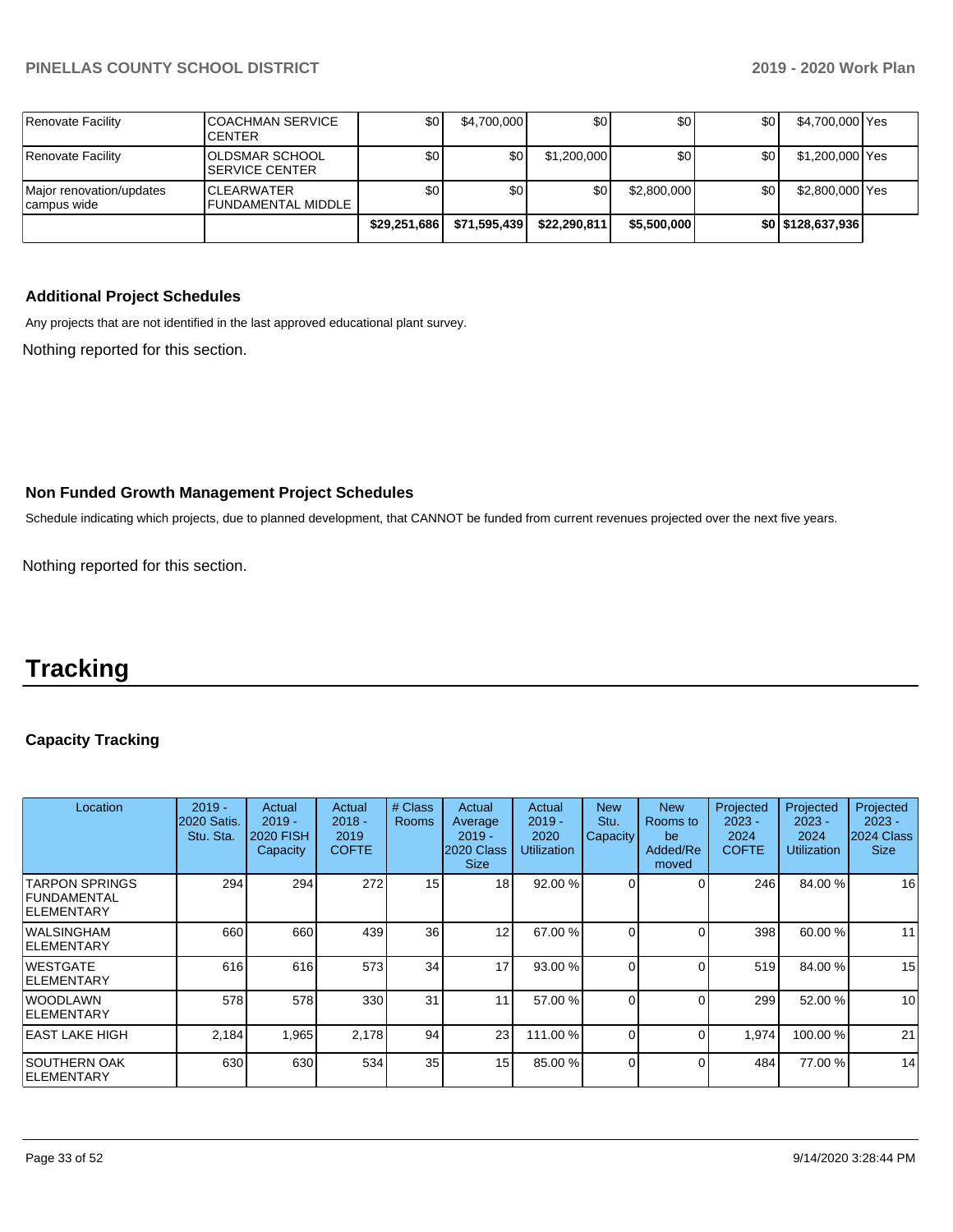| <b>CYPRESS WOODS</b><br><b>ELEMENTARY</b>                          | 1,066 | 1,066 | 764   | 59  | 13 | 72.00 % | -18            | $-1$        | 788   | 75.00 % | 14             |
|--------------------------------------------------------------------|-------|-------|-------|-----|----|---------|----------------|-------------|-------|---------|----------------|
| <b>SUTHERLAND</b><br><b>ELEMENTARY</b>                             | 705   | 705   | 626   | 38  | 16 | 89.00 % | 0              | $\Omega$    | 568   | 81.00%  | 15             |
| <b>LAKE SAINT GEORGE</b><br><b>ELEMENTARY</b>                      | 710   | 710   | 638   | 39  | 16 | 90.00 % | 0              | $\Omega$    | 579   | 82.00 % | 15             |
| MCMULLEN-BOOTH<br><b>ELEMENTARY</b>                                | 854   | 854   | 633   | 47  | 13 | 74.00 % | $\Omega$       | $\mathbf 0$ | 574   | 67.00 % | 12             |
| <b>PALM HARBOR</b><br>UNIVERSITY HIGH                              | 2,595 | 2,465 | 2,346 | 108 | 22 | 95.00 % | $\Omega$       | $\Omega$    | 2,126 | 86.00 % | 20             |
| <b>BROOKER CREEK</b><br><b>ELEMENTARY</b>                          | 628   | 628   | 588   | 34  | 17 | 94.00 % | 0              | $\mathbf 0$ | 533   | 85.00 % | 16             |
| <b>FRONTIER</b><br><b>ELEMENTARY</b>                               | 732   | 732   | 597   | 40  | 15 | 82.00%  | $\Omega$       | $\mathbf 0$ | 541   | 74.00 % | 14             |
| <b>FOREST LAKES</b><br><b>ELEMENTARY</b>                           | 682   | 682   | 495   | 37  | 13 | 73.00 % | $\mathbf 0$    | $\Omega$    | 449   | 66.00 % | 12             |
| <b>DOUG JAMERSON</b><br><b>ELEMENTARY</b>                          | 602   | 602   | 561   | 33  | 17 | 93.00 % | 0              | $\mathbf 0$ | 509   | 85.00 % | 15             |
| JAMES B. SANDERLIN<br>PK-8                                         | 728   | 655   | 542   | 37  | 15 | 83.00 % | 22             | -1          | 631   | 93.00 % | 17             |
| <b>THURGOOD MARSHALL</b><br>FUNDAMENTAL MIDDLE                     | 1,285 | 1,156 | 932   | 54  | 17 | 81.00%  | $\Omega$       | $\Omega$    | 845   | 73.00 % | 16             |
| <b>SUNSET HILLS</b><br><b>ELEMENTARY</b>                           | 548   | 548   | 499   | 30  | 17 | 91.00%  | $\mathbf 0$    | $\mathbf 0$ | 452   | 82.00 % | 15             |
| <b>BAYSIDE HIGH</b>                                                | 749   | 599   | 193   | 33  | 6  | 32.00 % | $\Omega$       | $\mathbf 0$ | 175   | 29.00 % | 5              |
| <b>PINELLAS SECONDARY</b><br><b>SCHOOL</b>                         | 607   | 607   | 218   | 28  | 8  | 36.00 % | $\Omega$       | $\Omega$    | 198   | 33.00 % | $\overline{7}$ |
| <b>LEALMAN INNOVATION</b><br><b>ACADEMY</b>                        | 1,138 | 1,024 | 498   | 50  | 10 | 49.00 % | $\Omega$       | $\Omega$    | 451   | 44.00 % | 9              |
| <b>HIGH POINT</b><br><b>ELEMENTARY</b>                             | 794   | 794   | 652   | 43  | 15 | 82.00%  | $\mathbf 0$    | $\mathbf 0$ | 591   | 74.00 % | 14             |
| <b>DUNEDIN ELEMENTARY</b>                                          | 751   | 751   | 555   | 41  | 14 | 74.00 % | $\Omega$       | $\mathbf 0$ | 503   | 67.00 % | 12             |
| <b>NEW HEIGHTS</b><br><b>ELEMENTARY</b>                            | 900   | 900   | 701   | 50  | 14 | 78.00 % | $\Omega$       | $\mathbf 0$ | 635   | 71.00 % | 13             |
| <b>EAST LAKE MIDDLE</b><br>SCHOOL ACADEMY OF<br><b>ENGINEERING</b> | 386   | 347   | 317   | 17  | 19 | 91.00%  | $\Omega$       | $\Omega$    | 287   | 83.00 % | 17             |
| <b>ANONA ELEMENTARY</b>                                            | 597   | 597   | 447   | 32  | 14 | 75.00 % | $-83$          | $-4$        | 474   | 92.00 % | 17             |
| AZALEA ELEMENTARY                                                  | 761   | 761   | 558   | 42  | 13 | 73.00 % | $\overline{0}$ | $\mathbf 0$ | 506   | 66.00 % | 12             |
| AZALEA MIDDLE                                                      | 1,469 | 1,322 | 837   | 63  | 13 | 63.00 % | 0              | $\mathbf 0$ | 759   | 57.00 % | 12             |
| <b>BARDMOOR</b><br><b>ELEMENTARY</b>                               | 803   | 803   | 478   | 45  | 11 | 60.00 % | 0              | $\mathbf 0$ | 434   | 54.00 % | 10             |
| LARGO MIDDLE                                                       | 1,128 | 1,015 | 802   | 49  | 16 | 79.00 % | $\mathbf 0$    | $\mathbf 0$ | 727   | 72.00 % | 15             |
| BAUDER ELEMENTARY                                                  | 869   | 869   | 730   | 19  | 38 | 84.00 % | -74            | $-4$        | 755   | 95.00 % | 50             |
| BAY POINT<br>ELEMENTARY                                            | 712   | 712   | 581   | 38  | 15 | 82.00 % | 0              | $\mathbf 0$ | 526   | 74.00 % | 14             |
| <b>BAY POINT MIDDLE</b>                                            | 1,476 | 1,328 | 1,027 | 64  | 16 | 77.00 % | 0              | $\mathbf 0$ | 931   | 70.00 % | 15             |
| <b>BAY VISTA</b><br><b>FUNDAMENTAL</b><br><b>ELEMENTARY</b>        | 713   | 713   | 646   | 38  | 17 | 91.00 % | 0              | $\mathbf 0$ | 585   | 82.00 % | 15             |
| <b>BEAR CREEK</b><br><b>ELEMENTARY</b>                             | 611   | 611   | 336   | 32  | 10 | 55.00 % | 0              | $\mathbf 0$ | 304   | 50.00 % | 10             |
| <b>BELCHER ELEMENTARY</b>                                          | 744   | 744   | 638   | 40  | 16 | 86.00 % | 0              | 0           | 579   | 78.00 % | 14             |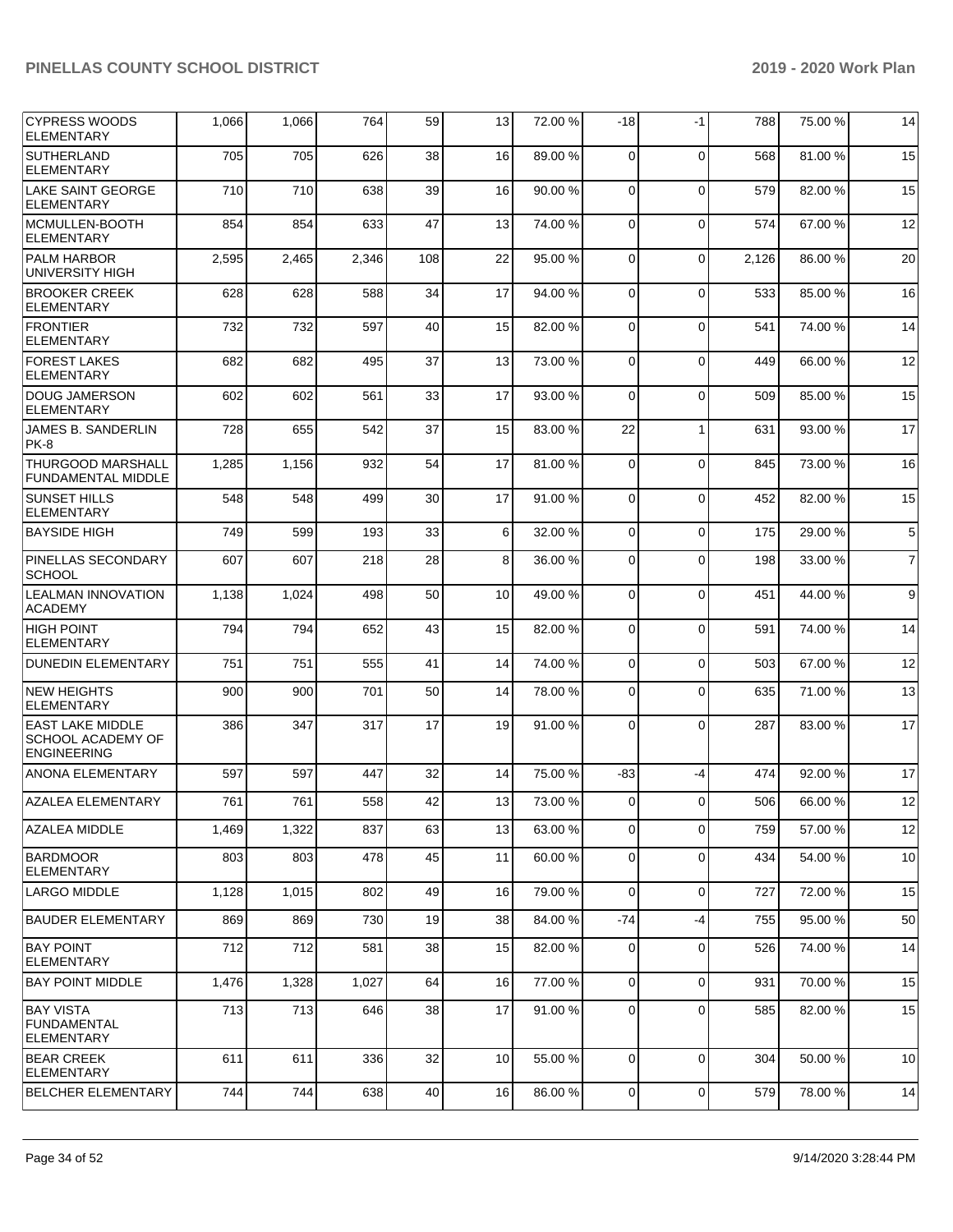| <b>BELLEAIR ELEMENTARY</b>                                                      | 758      | 758      | 544      | 41          | 13             | 72.00 % | $\overline{0}$ | $\mathbf 0$ | 493            | 65.00 % | 12              |
|---------------------------------------------------------------------------------|----------|----------|----------|-------------|----------------|---------|----------------|-------------|----------------|---------|-----------------|
| <b>BLANTON ELEMENTARY</b>                                                       | 886      | 886      | 543      | 49          | 11             | 61.00%  | $\Omega$       | $\Omega$    | 492            | 56.00 % | 10              |
| <b>BOCA CIEGA HIGH</b>                                                          | 2,641    | 2,508    | 1,639    | 113         | 15             | 65.00 % | $\Omega$       | $\Omega$    | 1,485          | 59.00 % | 13              |
| <b>CAMPBELL PARK</b><br><b>ELEMENTARY</b>                                       | 752      | 752      | 578      | 40          | 14             | 77.00 % | $\Omega$       | $\Omega$    | 524            | 70.00 % | 13              |
| JOSEPH L CARWISE<br><b>MIDDLE</b>                                               | 1,383    | 1,244    | 1,272    | 59          | 22             | 102.00% | $\Omega$       | $\mathbf 0$ | 1,153          | 93.00 % | 20              |
| <b>CLEARVIEW AVENUE</b><br><b>ADULT EDUCATION</b><br><b>CENTER</b>              | 450      | $\Omega$ | 0        | 23          | 0              | 0.00%   | 0              | $\Omega$    | $\Omega$       | 0.00%   | $\overline{0}$  |
| <b>PAUL B STEPHENS</b><br><b>EXCEPTIONAL</b><br>STUDENT EDUCATION<br><b>CTR</b> | 322      | 322      | 210      | 32          | $\overline{7}$ | 65.00 % | $\Omega$       | $\Omega$    | 190            | 59.00 % | $6 \mid$        |
| <b>CLEARWATER HIGH</b>                                                          | 1,991    | 1,891    | 1,707    | 84          | 20             | 90.00 % | $\Omega$       | $\Omega$    | 1,837          | 97.00 % | 22              |
| <b>COUNTRYSIDE HIGH</b>                                                         | 2,415    | 2,294    | 1,677    | 104         | 16             | 73.00 % | $\Omega$       | $\Omega$    | 1,520          | 66.00 % | 15              |
| <b>CROSS BAYOU</b><br><b>ELEMENTARY</b>                                         | 681      | 681      | 438      | 37          | 12             | 64.00%  | $\Omega$       | $\Omega$    | 397            | 58.00 % | 11              |
| <b>CURLEW CREEK</b><br><b>ELEMENTARY</b>                                        | 772      | 772      | 645      | 42          | 15             | 84.00 % | $\Omega$       | $\Omega$    | 585            | 76.00%  | 14              |
| <b>ROBINSON SCHOOL</b><br><b>SERVICE CENTER</b>                                 | $\Omega$ | $\Omega$ | $\Omega$ | $\mathbf 0$ | 0              | 0.00%   | $\Omega$       | $\Omega$    | $\mathbf 0$    | 0.00%   | $\overline{0}$  |
| <b>DISSTON ACADEMY</b>                                                          | 312      | 312      | 155      | 30          | 5              | 50.00 % | $\Omega$       | $\mathbf 0$ | 141            | 45.00 % | $5\phantom{.0}$ |
| <b>LEILA DAVIS</b><br><b>ELEMENTARY</b>                                         | 754      | 754      | 741      | 41          | 18             | 98.00 % | $\Omega$       | $\mathbf 0$ | 672            | 89.00 % | 16              |
| DIXIE M HOLLINS HIGH                                                            | 2,415    | 2,294    | 1,787    | 102         | 18             | 78.00 % | $\Omega$       | $\mathbf 0$ | 1,620          | 71.00 % | 16              |
| <b>CURTIS FUNDAMENTAL</b><br><b>ELEMENTARY</b>                                  | 543      | 543      | 535      | 29          | 18             | 98.00 % | $\Omega$       | $\Omega$    | 485            | 89.00 % | 17              |
| <b>DUNEDIN HIGH</b>                                                             | 1,657    | 1,574    | 1,265    | 68          | 19             | 80.00%  | $\Omega$       | $\Omega$    | 1.147          | 73.00 % | 17              |
| <b>DUNEDIN HIGHLAND</b><br><b>MIDDLE</b>                                        | 1,462    | 1,315    | 1,015    | 63          | 16             | 77.00 % | $\mathbf 0$    | $\Omega$    | 921            | 70.00 % | 15              |
| <b>EISENHOWER</b><br>ELEMENTARY                                                 | 848      | 848      | 648      | 46          | 14             | 76.00 % | $\Omega$       | $\mathbf 0$ | 587            | 69.00 % | 13              |
| <b>FAIRMOUNT PARK</b><br><b>ELEMENTARY</b>                                      | 718      | 718      | 533      | 39          | 14             | 74.00%  | $\Omega$       | $\Omega$    | 483            | 67.00%  | 12              |
| <b>JOHN M SEXTON</b><br>ELEMENIARY                                              | 654      | 654      | 525      | 37          | 14             | 80.00 % | 116            | 6           | 730            | 95.00 % | 17              |
| <b>MORGAN FITZGERALD</b><br><b>MIDDLE</b>                                       | 1,460    | 1,314    | 1,111    | 63          | 18             | 85.00 % | $\Omega$       | $\mathbf 0$ | 1,008          | 77.00 % | 16              |
| <b>FUGUITT ELEMENTARY</b>                                                       | 776      | 776      | 528      | 42          | 13             | 68.00 % | 0              | $\mathbf 0$ | 479            | 62.00 % | 11              |
| LYNCH ELEMENTARY                                                                | 751      | 751      | 615      | 43          | 14             | 82.00 % | 0              | $\mathbf 0$ | 557            | 74.00 % | 13              |
| PERKINS ELEMENTARY                                                              | 769      | 769      | 548      | 41          | 13             | 71.00 % | 0              | $\mathbf 0$ | 497            | 65.00 % | 12              |
| <b>GARRISON-JONES</b><br><b>ELEMENTARY</b>                                      | 726      | 726      | 582      | 39          | 15             | 80.00 % | 0              | $\mathbf 0$ | 528            | 73.00 % | 14              |
| <b>GIBBS HIGH</b>                                                               | 2,378    | 2,259    | 1,140    | 97          | 12             | 50.00 % | $\Omega$       | $\Omega$    | 1,033          | 46.00%  | 11              |
| <b>GULF BEACHES</b><br>ELEMENTARY MAGNET<br><b>SCHOOL</b>                       | 369      | 369      | 332      | 20          | 17             | 90.00 % | $-40$          | $-2$        | 333            | 101.00% | 19              |
| <b>GULFPORT</b><br><b>ELEMENTARY</b>                                            | 754      | 754      | 631      | 41          | 15             | 84.00 % | $\mathbf 0$    | $\mathbf 0$ | 572            | 76.00 % | 14              |
| <b>HARRIS TIPS CENTER</b>                                                       | 0        | 0        | 0        | 0           | 0              | 0.00%   | 0              | $\mathbf 0$ | $\overline{0}$ | 0.00%   | $\mathbf 0$     |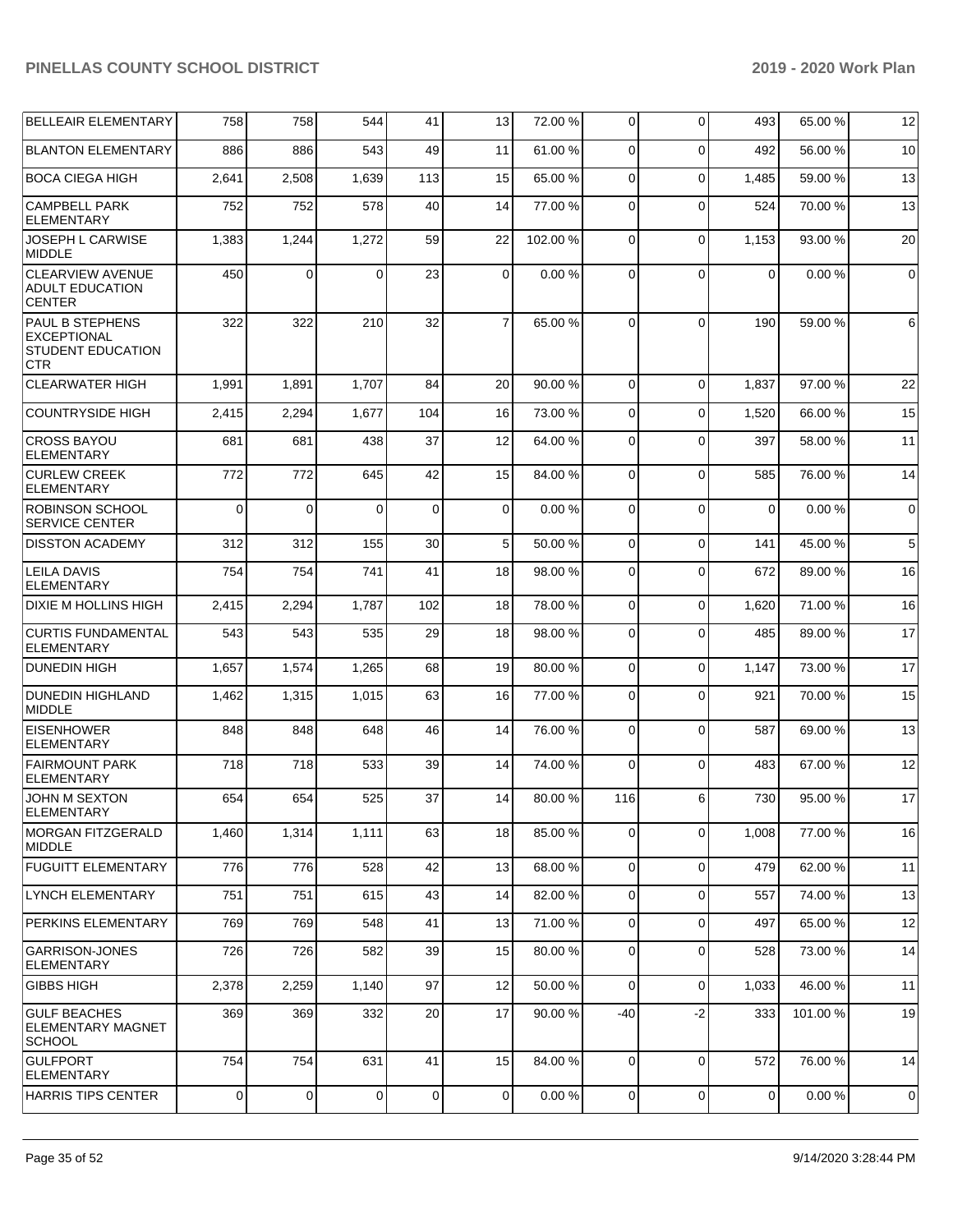| <b>HIGHLAND LAKES</b><br><b>ELEMENTARY</b>                                            | 602   | 602         | 564      | 33          | 17       | 94.00 % | 0           | $\Omega$       | 511         | 85.00 % | 15          |
|---------------------------------------------------------------------------------------|-------|-------------|----------|-------------|----------|---------|-------------|----------------|-------------|---------|-------------|
| CALVIN A. HUNSINGER<br><b>SCHOOL</b>                                                  | 315   | 315         | 119      | 29          | 4        | 38.00 % | $\Omega$    | $\Omega$       | 107         | 34.00 % | 4           |
| <b>CLEARWATER</b><br><b>FUNDAMENTAL MIDDLE</b>                                        | 896   | 806         | 799      | 40          | 20       | 99.00 % | $\Omega$    | $\Omega$       | 724         | 90.00 % | 18          |
| <b>KINGS HIGHWAY</b><br><b>ELEMENTARY MAGNET</b><br><b>SCHOOL</b>                     | 649   | 649         | 329      | 30          | 11       | 51.00 % | $\Omega$    | $\Omega$       | 298         | 46.00 % | 10          |
| <b>LAKEVIEW</b><br>FUNDAMENTAL<br><b>ELEMENTARY</b>                                   | 398   | 398         | 342      | 17          | 20       | 86.00 % | $\Omega$    | $\Omega$       | 310         | 78.00 % | 18          |
| <b>LAKEWOOD</b><br><b>ELEMENTARY</b>                                                  | 580   | 580         | 363      | 32          | 11       | 63.00 % | $\Omega$    | $\Omega$       | 329         | 57.00 % | 10          |
| <b>LAKEWOOD HIGH</b>                                                                  | 1,541 | 1,463       | 985      | 64          | 15       | 67.00 % | $\Omega$    | $\Omega$       | 893         | 61.00 % | 14          |
| LARGO HIGH                                                                            | 2,086 | 1,981       | 1,895    | 87          | 22       | 96.00 % | $\Omega$    | $\Omega$       | 1,717       | 87.00 % | 20          |
| <b>LEALMAN AVENUE</b><br><b>ELEMENTARY</b>                                            | 553   | 553         | 439      | 30          | 15       | 79.00 % | $\Omega$    | $\Omega$       | 397         | 72.00 % | 13          |
| MADEIRA BEACH<br><b>FUNDAMENTAL K-8</b>                                               | 1,722 | 1,549       | 1,378    | 76          | 18       | 89.00 % | $-22$       | $-1$           | 1,517       | 99.00 % | 20          |
| <b>MAXIMO ELEMENTARY</b>                                                              | 612   | 612         | 481      | 34          | 14       | 79.00 % | 0           | $\mathbf 0$    | 436         | 71.00 % | 13          |
| <b>MEADOWLAWN MIDDLE</b>                                                              | 1,194 | 1,074       | 1,052    | 52          | 20       | 98.00 % | $\Omega$    | $\Omega$       | 954         | 89.00 % | 18          |
| <b>IMELROSE</b><br><b>ELEMENTARY</b>                                                  | 824   | 824         | 401      | 44          | 9        | 49.00 % | $\Omega$    | $\Omega$       | 363         | 44.00 % | 8           |
| MILDRED HELMS<br><b>ELEMENTARY</b>                                                    | 768   | 768         | 579      | 42          | 14       | 75.00 % | $\Omega$    | $\Omega$       | 525         | 68.00 % | 13          |
| <b>TOMLINSON ADULT</b><br><b>LEARNING CENTER</b>                                      | 441   | 661         | $\Omega$ | 21          | $\Omega$ | 0.00%   | $\Omega$    | $\Omega$       | $\Omega$    | 0.00%   | $\mathbf 0$ |
| <b>IMOUNT VERNON</b><br><b>ELEMENTARY</b>                                             | 610   | 610         | 403      | 33          | 12       | 66.00 % | $\Omega$    | $\Omega$       | 365         | 60.00 % | 11          |
| <b>NINA HARRIS</b><br><b>EXCEPTIONAL</b><br><b>STUDENT EDUCATION</b><br><b>CENTER</b> | 384   | 384         | 208      | 35          | 6        | 54.00 % | $\Omega$    | $\Omega$       | 188         | 49.00 % | $\,$ 5 $\,$ |
| NORTHEAST HIGH                                                                        | 2,071 | 1,967       | 1,563    | 86          | 18       | 79.00 % | $\Omega$    | $\Omega$       | 1,417       | 72.00 % | 16          |
| NORTH SHORE<br><b>ELEMENTARY</b>                                                      | 436   | 436         | 360      | 24          | 15       | 82.00 % | 70          | $\overline{4}$ | 466         | 92.00 % | 17          |
| NORTHWEST<br><b>ELEMENTARY</b>                                                        | 700   | 700         | 524      | 38          | 14       | 75.00 % | 0           | $\Omega$       | 475         | 68.00 % | 13          |
| <b>NORWOOD</b><br><b>SECONDARY SCHOOL</b>                                             | 0     | $\mathbf 0$ | $\Omega$ | $\mathbf 0$ | $\Omega$ | 0.00%   | 0           | $\Omega$       | $\mathbf 0$ | 0.00%   | $\mathbf 0$ |
| <b>OAK GROVE MIDDLE</b>                                                               | 1,438 | 1,294       | 1,135    | 61          | 19       | 88.00 % | $\mathbf 0$ | $\mathbf 0$    | 1,029       | 80.00 % | 17          |
| <b>OAKHURST</b><br><b>ELEMENTARY</b>                                                  | 784   | 784         | 675      | 41          | 16       | 86.00 % | $\mathbf 0$ | $\mathbf 0$    | 612         | 78.00 % | 15          |
| <b>OLDSMAR</b><br><b>ELEMENTARY</b>                                                   | 736   | 736         | 569      | 40          | 14       | 77.00 % | 0           | $\mathbf 0$    | 516         | 70.00 % | 13          |
| ORANGE GROVE<br><b>ELEMENTARY</b>                                                     | 670   | 670         | 364      | 35          | 10       | 54.00 % | $-66$       | $-3$           | 348         | 58.00 % | 11          |
| <b>OSCEOLA</b><br><b>FUNDAMENTAL HIGH</b>                                             | 1,886 | 1,791       | 1,587    | 79          | 20       | 89.00 % | 25          | $\mathbf{1}$   | 1,778       | 98.00 % | 22          |
| <b>OSCEOLA MIDDLE</b>                                                                 | 1,404 | 1,263       | 1,201    | 60          | 20       | 95.00 % | 0           | $\mathbf 0$    | 1,089       | 86.00 % | 18          |
| OZONA ELEMENTARY                                                                      | 795   | 795         | 728      | 43          | 17       | 92.00%  | 0           | $\mathbf 0$    | 660         | 83.00 % | 15          |
| <b>ELISA NELSON</b><br><b>ELEMENTARY</b>                                              | 454   | 454         | 0        | 25          | 0        | 0.00%   | 0           | $\mathbf 0$    | 379         | 83.00 % | 15          |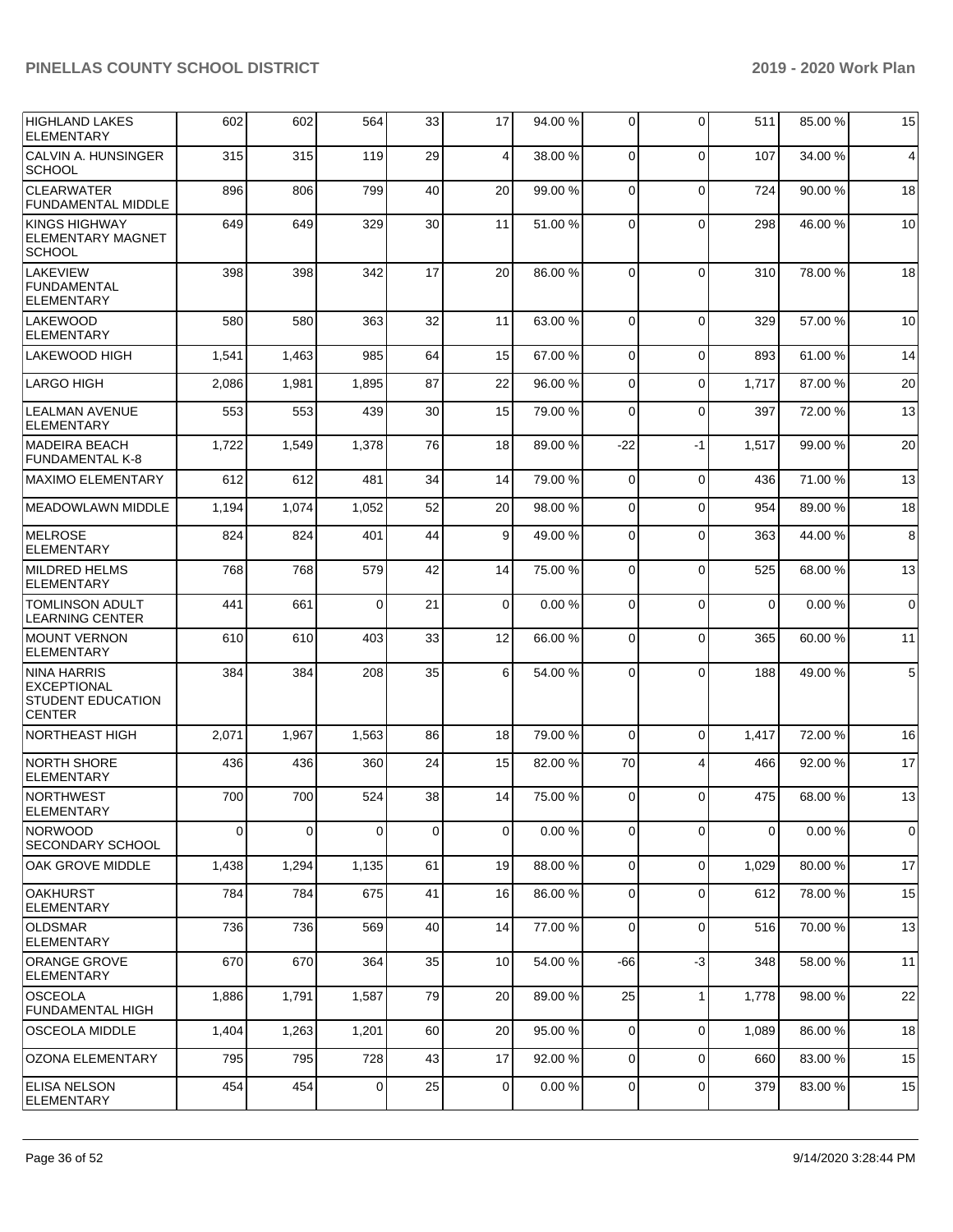| PALM HARBOR MIDDLE                                                       | 1,499       | 1,349 | 1,247    | 65          | 19           | 92.00 % | 0              | $\Omega$       | 1,130 | 84.00 %  | 17             |
|--------------------------------------------------------------------------|-------------|-------|----------|-------------|--------------|---------|----------------|----------------|-------|----------|----------------|
| <b>RICHARD L SANDERS</b><br><b>SCHOOL</b>                                | 333         | 333   | 69       | 32          | 2            | 21.00 % | $\Omega$       | $\Omega$       | 62    | 19.00 %  | $\overline{2}$ |
| <b>PASADENA</b><br><b>FUNDAMENTAL</b><br><b>ELEMENTARY</b>               | 471         | 471   | 464      | 25          | 19           | 99.00 % | 28             | $\overline{2}$ | 459   | 92.00 %  | 17             |
| <b>CLEARWATER</b><br><b>INTERMEDIATE</b>                                 | 716         | 644   | 181      | 32          | 6            | 28.00 % | $\mathbf 0$    | $\Omega$       | 164   | 25.00 %  | $\,$ 5 $\,$    |
| <b>PINELLAS CENTRAL</b><br><b>ELEMENTARY</b>                             | 718         | 718   | 584      | 39          | 15           | 81.00%  | $\mathbf 0$    | $\Omega$       | 529   | 74.00 %  | 14             |
| RICHARD O JACOBSON<br><b>TECHNICAL HIGH</b><br><b>SCHOOL AT SEMINOLE</b> | 760         | 760   | 197      | 37          | 5            | 26.00 % | 0              | $\Omega$       | 179   | 24.00 %  | $\sqrt{5}$     |
| <b>PINELLAS PARK</b><br><b>ELEMENTARY</b>                                | 651         | 651   | 550      | 33          | 17           | 85.00 % | $\mathbf 0$    | $\Omega$       | 499   | 77.00 %  | 15             |
| PINELLAS PARK MIDDLE                                                     | 1,635       | 1,471 | 1,177    | 68          | 17           | 80.00 % | -63            | $-3$           | 1,428 | 101.00 % | 22             |
| PINELLAS PARK HIGH                                                       | 2,246       | 2,133 | 1,930    | 100         | 19           | 90.00 % | 0              | $\Omega$       | 1,749 | 82.00 %  | 17             |
| PLUMB ELEMENTARY                                                         | 933         | 933   | 707      | 50          | 14           | 76.00 % | $-110$         | -6             | 783   | 95.00 %  | 18             |
| PONCE DE LEON<br><b>ELEMENTARY</b>                                       | 769         | 769   | 505      | 43          | 12           | 66.00 % | 0              | $\Omega$       | 457   | 59.00 %  | 11             |
| <b>RIDGECREST</b><br><b>ELEMENTARY</b>                                   | 887         | 887   | 718      | 47          | 15           | 81.00%  | $\mathbf 0$    | $\Omega$       | 650   | 73.00 %  | 14             |
| <b>SAFETY HARBOR</b><br><b>ELEMENTARY</b>                                | 772         | 772   | 659      | 42          | 16           | 85.00 % | $\mathbf 0$    | $\mathbf 0$    | 597   | 77.00 %  | 14             |
| <b>SAFETY HARBOR</b><br>MIDDLE                                           | 1,657       | 1,491 | 1,185    | 70          | 17           | 79.00 % | 0              | $\Omega$       | 1,074 | 72.00 %  | 15             |
| <b>SAWGRASS LAKE</b><br><b>ELEMENTARY</b>                                | 784         | 784   | 585      | 44          | 13           | 75.00 % | $-87$          | $-4$           | 672   | 96.00 %  | 17             |
| <b>ST PETERSBURG HIGH</b>                                                | 1,914       | 1,818 | 1,894    | 97          | 20           | 104.00% | $-119$         | $-5$           | 1,750 | 103.00%  | 19             |
| PINELLAS TECHNICAL<br>COLLEGE, ST.<br>PETERSBURG CAMPUS                  | 1,228       | 1,473 | 42       | 61          | $\mathbf{1}$ | 3.00 %  | 0              | $\Omega$       | 38    | 3.00 %   | $\mathbf{1}$   |
| <b>SAN JOSE</b><br><b>ELEMENTARY</b>                                     | 586         | 586   | 327      | 32          | 10           | 56.00 % | $\overline{0}$ | $\Omega$       | 296   | 51.00 %  | 9              |
| <b>SANDY LANE</b><br><b>ELEMENTARY</b>                                   | 539         | 539   | 347      | 29          | 12           | 64.00 % | 0              | $\Omega$       | 315   | 58.00 %  | 11             |
| <b>SEMINOLE</b><br><b>ELEMENTARY</b>                                     | 781         | 781   | 554      | 33          | 17           | 71.00 % | -40            | $-2$           | 705   | 95.00 %  | 23             |
| SEMINOLE HIGH                                                            | 2,179       | 2,070 | 1,785    | 88          | 20           | 86.00 % | $\overline{0}$ | $\overline{0}$ | 1,618 | 78.00 %  | 18             |
| <b>SEMINOLE MIDDLE</b>                                                   | 1,455       | 1,309 | 1,098    | 64          | 17           | 84.00 % | 0              | $\Omega$       | 995   | 76.00 %  | 16             |
| <b>SEVENTY-FOURTH</b><br>STREET ELEMENTARY                               | 682         | 682   | 506      | 37          | 14           | 74.00 % | $\mathbf 0$    | $\mathbf 0$    | 458   | 67.00 %  | 12             |
| <b>SHORE ACRES</b><br>ELEMENTARY                                         | 722         | 722   | 623      | 39          | 16           | 86.00 % | -66            | $-3$           | 616   | 94.00 %  | 17             |
| JOHN HOPKINS MIDDLE                                                      | 1,616       | 1,454 | 758      | 67          | 11           | 52.00 % | $\overline{0}$ | $\mathbf 0$    | 687   | 47.00 %  | 10             |
| SKYCREST<br><b>ELEMENTARY</b>                                            | 906         | 906   | 605      | 49          | 12           | 67.00 % | 0              | $\mathbf 0$    | 549   | 61.00 %  | 11             |
| <b>SKYVIEW ELEMENTARY</b>                                                | 749         | 749   | 608      | 40          | 15           | 81.00 % | $\overline{0}$ | $\Omega$       | 551   | 74.00 %  | 14             |
| <b>MIDTOWN ACADEMY</b>                                                   | 544         | 489   | 302      | 44          | 7            | 62.00 % | $\mathbf 0$    | $\Omega$       | 274   | 56.00 %  | 6              |
| <b>SOUTH WARD</b><br><b>ELEMENTARY</b>                                   | $\mathbf 0$ | 0     | $\Omega$ | $\mathbf 0$ | $\mathbf 0$  | 0.00%   | 0              | $\mathbf 0$    | 0     | 0.00%    | 0              |
| STARKEY ELEMENTARY                                                       | 736         | 736   | 631      | 40          | 16           | 86.00 % | $\overline{0}$ | 0              | 572   | 78.00 %  | 14             |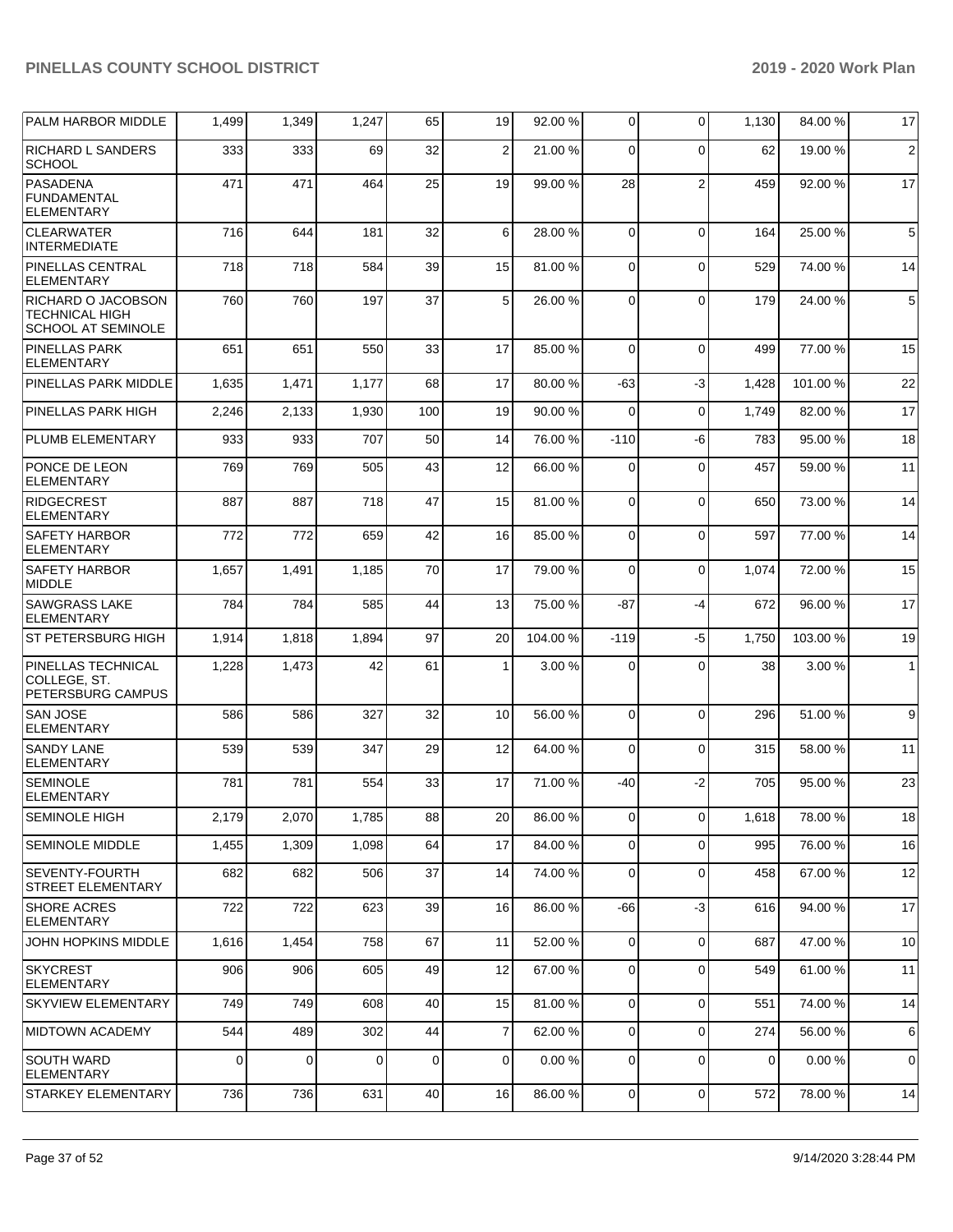| IMARJORIE KINNAN<br><b>RAWLINGS</b><br><b>IELEMENTARY</b>           | 722     | 722     | 597    | 39    | 15 <sub>l</sub> | 83.00 % |        |       | 541    | 75.00 % | 14             |
|---------------------------------------------------------------------|---------|---------|--------|-------|-----------------|---------|--------|-------|--------|---------|----------------|
| <b>TARPON SPRINGS</b><br><b>IELEMENTARY</b>                         | 718     | 718     | 601    | 39    | 15 <sup>1</sup> | 84.00 % |        |       | 545    | 76.00 % | 14             |
| <b>TARPON SPRINGS HIGH</b>                                          | 1,658   | 1,575   | 1,288  | 67    | 19 <sup>1</sup> | 82.00 % | 105    |       | 1,481  | 88.00 % | 21             |
| <b>PINELLAS TECHNICAL</b><br> COLLEGE.<br><b>ICLEARWATER CAMPUS</b> | 841     | 1.009   | 25     | 56    | $\Omega$        | 2.00 %  |        |       | 22     | 2.00%   | $\overline{0}$ |
| <b>TARPON SPRINGS</b><br><b>IMIDDLE</b>                             | 1,281   | 1,152   | 799    | 56    | 14 <sub>l</sub> | 69.00 % |        |       | 724    | 63.00 % | 13             |
| <b>TYRONE MIDDLE</b>                                                | 1,365   | 1,228   | 931    | 60    | 16 <sup>1</sup> | 76.00 % | $-244$ | $-10$ | 964    | 98.00 % | 19             |
|                                                                     | 123.304 | 118,484 | 89,820 | 5,985 | 15 <sup>1</sup> | 75.81 % | $-666$ | $-30$ | 84,940 | 72.09%  | 14             |

The COFTE Projected Total (84,940) for 2023 - 2024 must match the Official Forecasted COFTE Total (84,940 ) for 2023 - 2024 before this section can be completed. In the event that the COFTE Projected Total does not match the Official forecasted COFTE, then the Balanced Projected COFTE Table should be used to balance COFTE.

| Projected COFTE for 2023 - 2024 |        |  |  |  |  |  |
|---------------------------------|--------|--|--|--|--|--|
| Elementary (PK-3)               | 26,775 |  |  |  |  |  |
| Middle (4-8)                    | 31,712 |  |  |  |  |  |
| High (9-12)                     | 26,453 |  |  |  |  |  |
|                                 | 84,940 |  |  |  |  |  |

|                | <b>Grade Level Type</b> | <b>Balanced Projected</b><br>COFTE for 2023 - 2024 |
|----------------|-------------------------|----------------------------------------------------|
|                |                         |                                                    |
| $\overline{ }$ |                         |                                                    |
| š              | Elementary (PK-3)       |                                                    |
|                | Middle (4-8)            |                                                    |
|                | High (9-12)             |                                                    |
|                |                         | 84,940                                             |

#### **Relocatable Replacement**

Number of relocatable classrooms clearly identified and scheduled for replacement in the school board adopted financially feasible 5-year district work program.

| _ocation                          | 2020<br>2019 | $2020 - 2021$ | $-2022$<br>2021 | 2022 - 2023 | $2023 - 2024$ | Year 5 Total |
|-----------------------------------|--------------|---------------|-----------------|-------------|---------------|--------------|
| Total Relocatable Replacements: I |              |               |                 |             |               | 0            |

#### **Charter Schools Tracking**

Information regarding the use of charter schools.

| Location-Type                  | # Relocatable<br>units or<br>permanent<br>classrooms | Owner              | Year Started or<br>Scheduled | Student<br><b>Stations</b> | <b>Students</b><br>Enrolled | Years in<br>Contract | <b>Total Charter</b><br><b>Students</b><br>projected for<br>2023 - 2024 |
|--------------------------------|------------------------------------------------------|--------------------|------------------------------|----------------------------|-----------------------------|----------------------|-------------------------------------------------------------------------|
| Academie DaVinci-Elem          |                                                      | 26 LEASE PURCHASE  | 1997                         | 436                        | 340 <sup>1</sup>            |                      | 364                                                                     |
| Plato Academy-K-8 - Clearwater |                                                      | 31 LEASE RENT      | 2004                         | 620                        | 502                         | 15 <sup>1</sup>      | 546                                                                     |
| St. Pete Collegiate-High       |                                                      | <b>5LEASE RENT</b> | 2004                         | 125                        | 235                         | 15 <sup>1</sup>      | 240                                                                     |
| Athenian Academy-Elem&Middle   |                                                      | 31 ILEASE PURCHASE | 2000                         | 534                        | 520                         | 10 <sub>l</sub>      | 662                                                                     |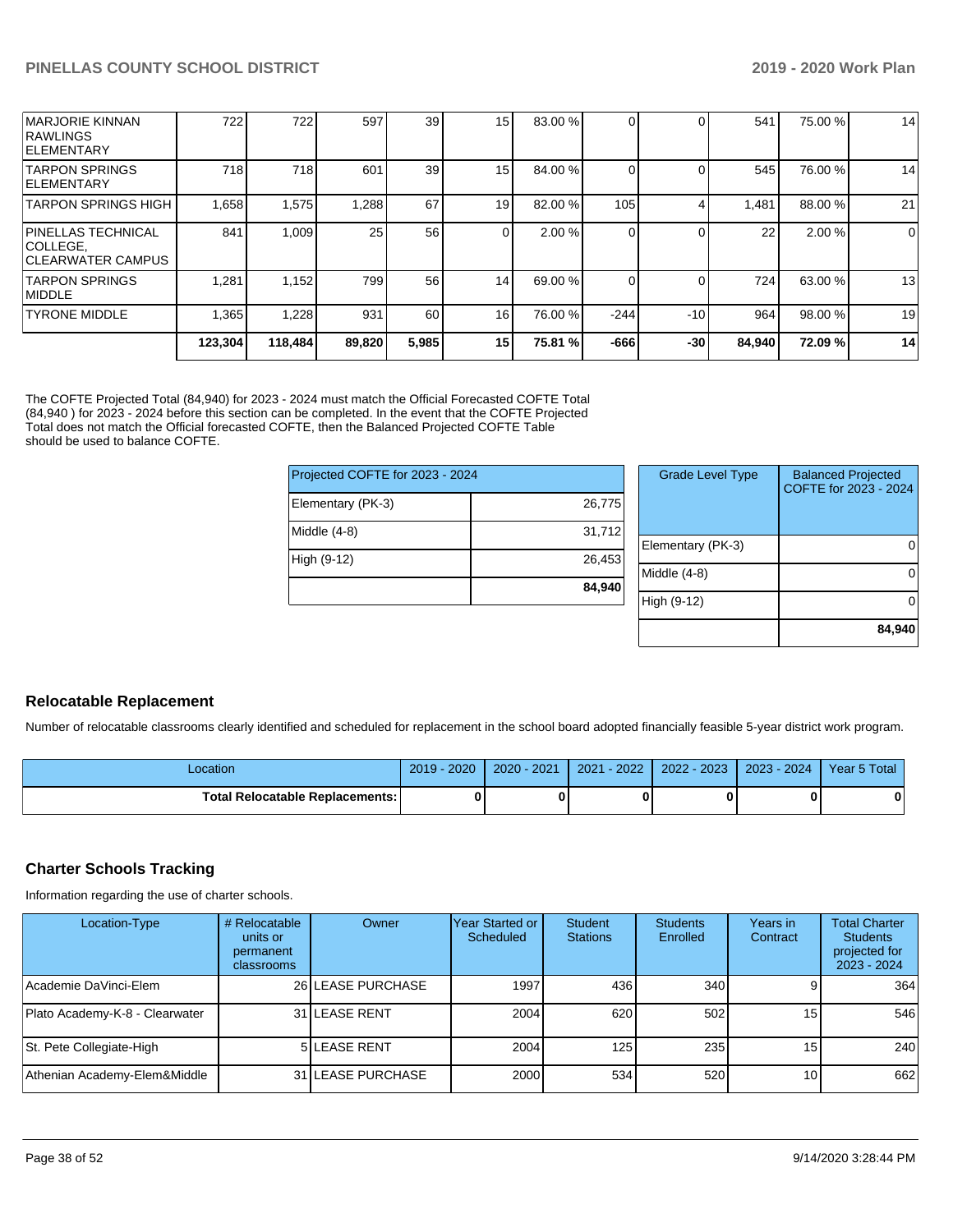| Pinellas Prep-Grades 4-8                |     | 28 LEASE PURCHASE | 2002 | 458   | 440   | 15 | 440   |
|-----------------------------------------|-----|-------------------|------|-------|-------|----|-------|
| Enterprise High School                  |     | 9LEASE RENT       | 2008 | 420   | 360   | 12 | 420   |
| Alfred Adler - Elem                     |     | 6 LEASE RENT      | 2008 | 105   | 95    | 6  | 105   |
| Plato North Palm Harbor- K-8            |     | 18 LEASE RENT     | 2010 | 364   | 364   | 9  | 364   |
| St. Pete Collegiate North Pinellas      | 6   | <b>OTHER</b>      | 2019 | 155   | 155   |    | 240   |
| Plato Academy Largo - K-8               |     | 21 LEASE RENT     | 2010 | 364   | 364   | 20 | 364   |
| Pinellas Primary Academy                |     | 21 LEASE PURCHASE | 2011 | 324   | 324   | 5  | 324   |
| Pinellas Academy of Math and<br>Science |     | 55 PRIVATE        | 2012 | 975   | 885   | 5  | 910   |
| Plato Academy - Seminole                |     | 22 LEASE RENT     | 2011 | 370   | 364   | 15 | 364   |
| Plato Academy - Tarpon                  |     | 22 LEASE RENT     | 2012 | 408   | 364   | 35 | 550   |
| MycroSchool Pinellas                    |     | 7 LEASE RENT      | 2012 | 125   | 154   | 2  | 275   |
| Discovery Academy of Science            |     | 27 LEASE RENT     | 2013 | 520   | 505   | 2  | 900   |
| Plato Academy of St. Petersburg         |     | 20 LEASE RENT     | 2013 | 408   | 408   |    | 364   |
| Plato Academy Pinellas Park             |     | 32 LEASE RENT     | 2015 | 584   | 502   | 2  | 546   |
|                                         | 387 |                   |      | 7,295 | 6,881 |    | 7,978 |

#### **Special Purpose Classrooms Tracking**

The number of classrooms that will be used for certain special purposes in the current year, by facility and type of classroom, that the district will, 1), not use for educational purposes, and 2), the co-teaching classrooms that are not open plan classrooms and will be used for educational purposes.

| School                                 | School Type | $\parallel \#$ of Elementary $\parallel \#$ of Middle 4-8 $\parallel \#$ of High 9-12<br><b>K-3 Classrooms I</b> | <b>Classrooms</b> | <b>Classrooms</b> | # of $ESE$<br><b>Classrooms</b> | # of Combo<br><b>Classrooms</b> | Total<br><b>Classrooms</b> |
|----------------------------------------|-------------|------------------------------------------------------------------------------------------------------------------|-------------------|-------------------|---------------------------------|---------------------------------|----------------------------|
| <b>Total Educational Classrooms: I</b> |             |                                                                                                                  | 0                 |                   |                                 | 0                               |                            |

| School                                            | <b>School Type</b> | # of Elementary<br>K-3 Classrooms | # of Middle 4-8<br><b>Classrooms</b> | # of High 9-12<br><b>Classrooms</b> | # of $ESE$<br><b>Classrooms</b> | # of Combo<br><b>Classrooms</b> | Total<br><b>Classrooms</b> |
|---------------------------------------------------|--------------------|-----------------------------------|--------------------------------------|-------------------------------------|---------------------------------|---------------------------------|----------------------------|
| <b>BARDMOOR ELEMENTARY</b>                        | Co-Teaching        |                                   |                                      | 0                                   |                                 |                                 |                            |
| <b>LARGO MIDDLE</b>                               | Co-Teaching        | 0                                 |                                      | 0                                   | 0                               | 0                               |                            |
| <b>BAUDER ELEMENTARY</b>                          | Co-Teaching        |                                   |                                      | 0                                   | 0                               | 0                               |                            |
| <b>BAY VISTA FUNDAMENTAL</b><br><b>ELEMENTARY</b> | Co-Teaching        |                                   |                                      | $\Omega$                            | ſ                               | 0                               |                            |
| <b>BELCHER ELEMENTARY</b>                         | Co-Teaching        |                                   |                                      | $\Omega$                            | $\Omega$                        | 0                               | 3                          |
| <b>BELLEAIR ELEMENTARY</b>                        | Co-Teaching        |                                   |                                      | $\Omega$                            | 0                               | 0                               |                            |
| <b>BOCA CIEGA HIGH</b>                            | Co-Teaching        |                                   |                                      | 3                                   | ∩                               | 0                               | 3                          |
| <b>GIBBS HIGH</b>                                 | Co-Teaching        |                                   |                                      | 2                                   |                                 | 0                               | 2                          |
| HIGHLAND LAKES ELEMENTARY                         | Co-Teaching        |                                   |                                      | $\Omega$                            | $\Omega$                        | 0                               | 3                          |
| LAKEVIEW FUNDAMENTAL<br><b>ELEMENTARY</b>         | Co-Teaching        |                                   |                                      | $\Omega$                            | $\Omega$                        | 0                               |                            |
| <b>LAKEWOOD HIGH</b>                              | Co-Teaching        |                                   |                                      | 4                                   |                                 | 0                               |                            |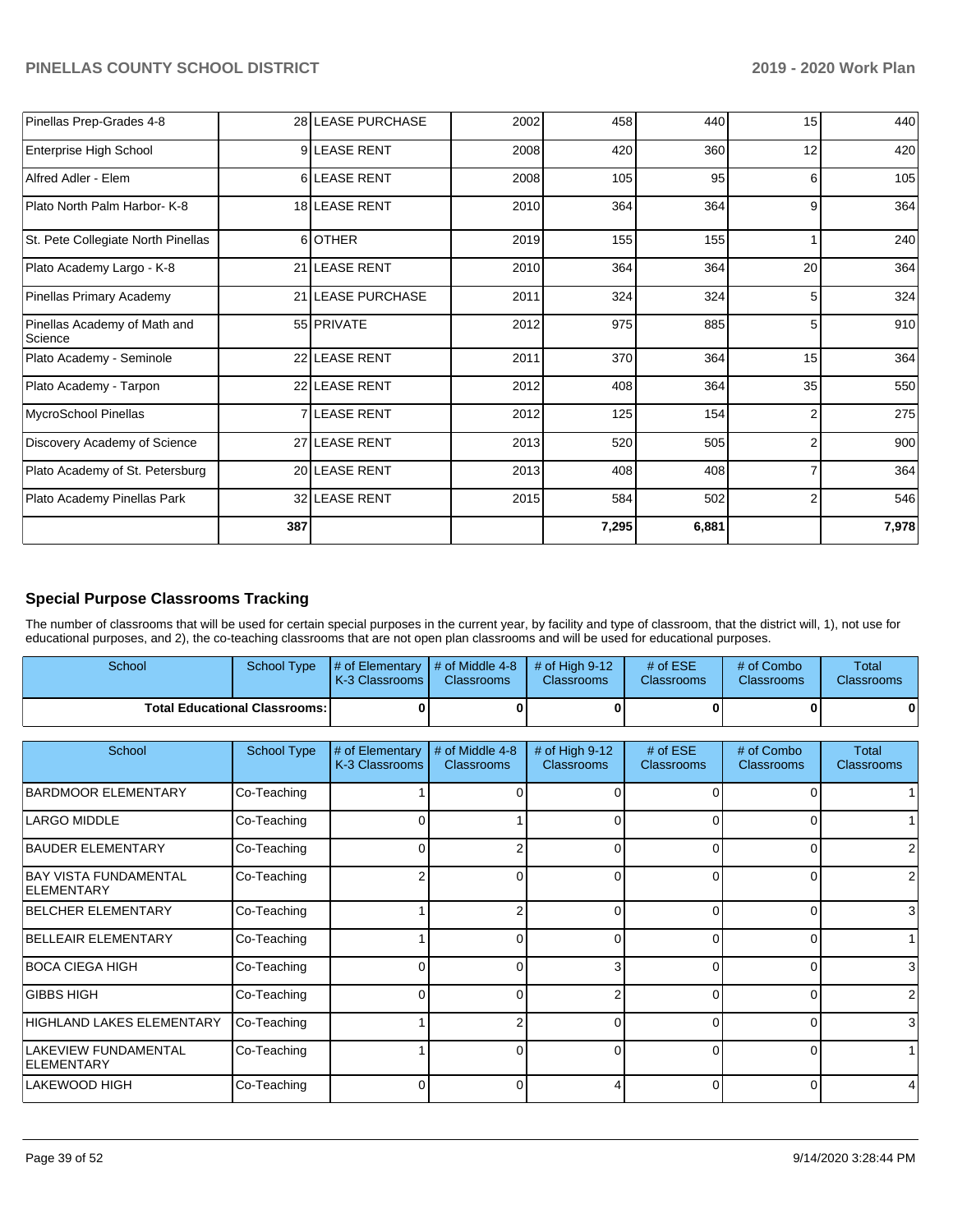| <b>LARGO HIGH</b>                                       | Co-Teaching | 0           | 0              | 3              | 0            | 0        | 3              |
|---------------------------------------------------------|-------------|-------------|----------------|----------------|--------------|----------|----------------|
| MADEIRA BEACH FUNDAMENTAL<br>K-8                        | Co-Teaching |             |                | $\Omega$       | 0            | ŋ        | 3              |
| MEADOWLAWN MIDDLE                                       | Co-Teaching | 0           | $\overline{7}$ | $\Omega$       | $\Omega$     | $\Omega$ | $\overline{7}$ |
| PONCE DE LEON ELEMENTARY                                | Co-Teaching | $\Omega$    |                | $\Omega$       | $\Omega$     | $\Omega$ | $\mathbf{1}$   |
| RIDGECREST ELEMENTARY                                   | Co-Teaching | 0           | $\overline{2}$ | $\Omega$       | $\Omega$     | $\Omega$ | $\overline{2}$ |
| <b>SAFETY HARBOR MIDDLE</b>                             | Co-Teaching | 0           | 3              | $\Omega$       | 0            | $\Omega$ | 3              |
| PINELLAS TECHNICAL COLLEGE,<br>ST. PETERSBURG CAMPUS    | Co-Teaching | $\Omega$    | $\Omega$       |                | 0            | $\Omega$ | $\overline{7}$ |
| <b>SKYCREST ELEMENTARY</b>                              | Co-Teaching | 0           |                | $\Omega$       | 0            | $\Omega$ | $\mathbf{1}$   |
| <b>SKYVIEW ELEMENTARY</b>                               | Co-Teaching | 0           |                | $\Omega$       | 0            | $\Omega$ | $\mathbf{1}$   |
| <b>BROOKER CREEK ELEMENTARY</b>                         | Co-Teaching |             |                | $\Omega$       | 0            | O        | 4              |
| <b>FRONTIER ELEMENTARY</b>                              | Co-Teaching |             |                | $\Omega$       | 0            | 0        | 2              |
| <b>SUNSET HILLS ELEMENTARY</b>                          | Co-Teaching |             | 0              | 0              | 0            | O        | 4              |
| DOUG JAMERSON ELEMENTARY                                | Co-Teaching |             | 0              | $\Omega$       | 0            | 0        | $\mathbf{1}$   |
| <b>THURGOOD MARSHALL</b><br><b>FUNDAMENTAL MIDDLE</b>   | Co-Teaching |             |                | ∩              | $\Omega$     | ŋ        | $\mathbf{1}$   |
| LEILA DAVIS ELEMENTARY                                  | Co-Teaching |             | 0              | $\Omega$       | 0            | $\Omega$ | $\mathbf{1}$   |
| <b>DUNEDIN HIGH</b>                                     | Co-Teaching | 0           | 0              | 8              | 0            | 0        | 8              |
| EISENHOWER ELEMENTARY                                   | Co-Teaching |             | 0              | $\Omega$       | 0            | 0        | $\mathbf{1}$   |
| JOHN M SEXTON ELEMENTARY                                | Co-Teaching |             | 0              | $\Omega$       | 0            | 0        | $\mathbf 1$    |
| PERKINS ELEMENTARY                                      | Co-Teaching |             | 0              | $\Omega$       | 0            | 0        | 4              |
| <b>NORTHEAST HIGH</b>                                   | Co-Teaching | 0           | 0              | $\overline{2}$ | 0            | 0        | $\overline{2}$ |
| NORTHWEST ELEMENTARY                                    | Co-Teaching |             | 0              | $\Omega$       | 0            | 0        | $\mathbf{1}$   |
| ORANGE GROVE ELEMENTARY                                 | Co-Teaching | 3           | 0              | $\Omega$       | 0            | 0        | 3              |
| <b>PALM HARBOR MIDDLE</b>                               | Co-Teaching | 0           | 3              | $\Omega$       | 0            | 0        | 3              |
| RICHARD L SANDERS SCHOOL                                | Co-Teaching | 0           | 0              |                | 0            | 0        |                |
| <b>PASADENA FUNDAMENTAL</b><br><b>ELEMENTARY</b>        | Co-Teaching |             | U              | U              | <sub>U</sub> | U        |                |
| <b>CLEARWATER INTERMEDIATE</b>                          | Co-Teaching | 0           | 1              | $\Omega$       | 0            | 0        | $\mathbf{1}$   |
| <b>STARKEY ELEMENTARY</b>                               | Co-Teaching | 2           | 0              | $\mathbf 0$    | 0            | 0        | $\overline{2}$ |
| TARPON SPRINGS ELEMENTARY                               | Co-Teaching | 2           | 0              | $\Omega$       | $\mathbf 0$  | 0        | $\overline{2}$ |
| <b>TARPON SPRINGS HIGH</b>                              | Co-Teaching | $\mathbf 0$ | 0              | 3              | 0            | 0        | 3              |
| PINELLAS TECHNICAL COLLEGE,<br><b>CLEARWATER CAMPUS</b> | Co-Teaching | $\mathbf 0$ | 0              | 4              | 0            | 0        | 4              |
| <b>TARPON SPRINGS MIDDLE</b>                            | Co-Teaching | 0           | 7              | 0              | 0            | 0        | $\overline{7}$ |
| <b>WOODLAWN ELEMENTARY</b>                              | Co-Teaching | 0           | 1              | 0              | 0            | 0        | $\mathbf{1}$   |
| <b>EAST LAKE HIGH</b>                                   | Co-Teaching | 0           | 0              |                | 0            | 0        | $\mathbf{1}$   |
| <b>CYPRESS WOODS ELEMENTARY</b>                         | Co-Teaching | 2           | 0              | $\mathbf 0$    | 0            | 0        | $\overline{c}$ |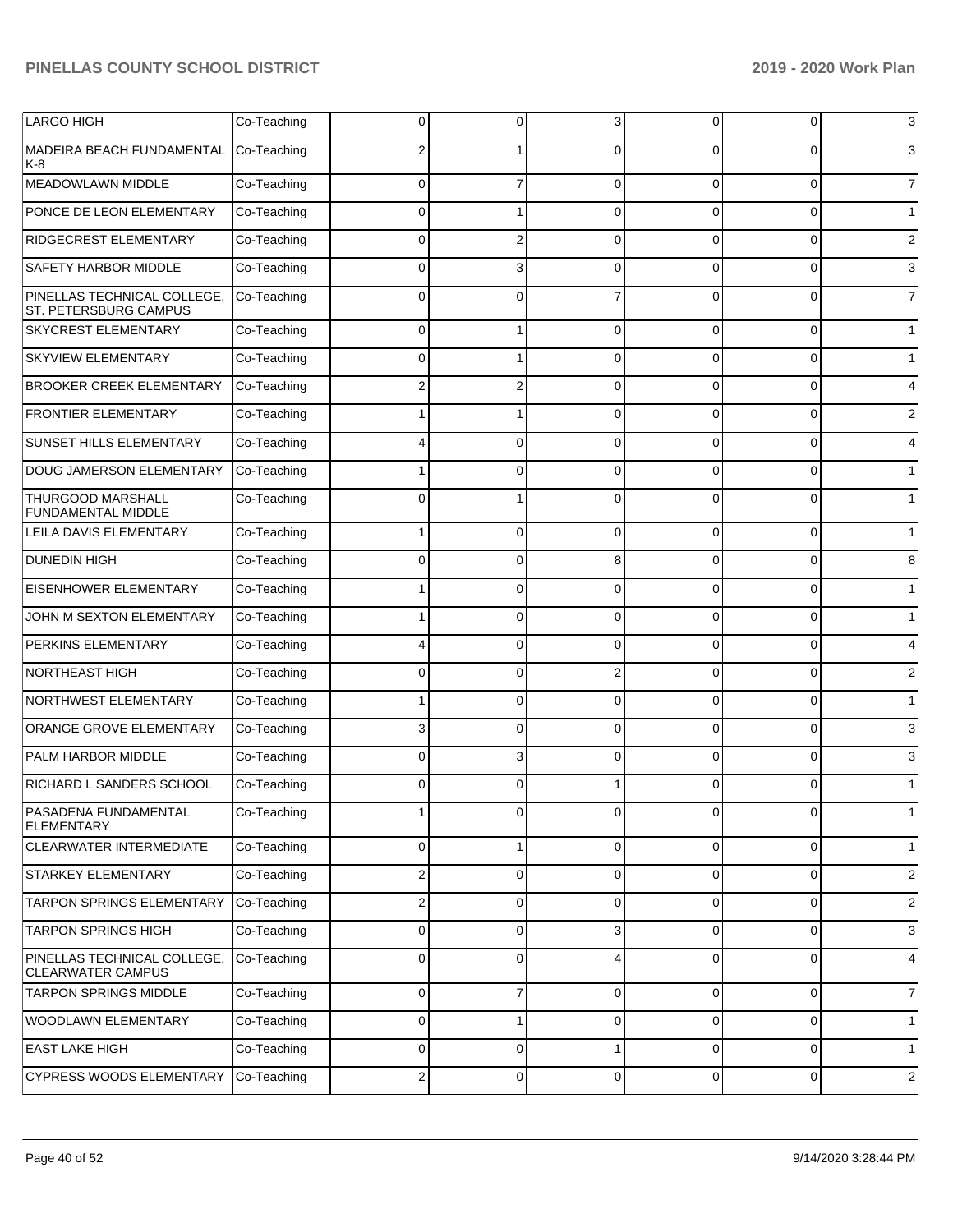| SUTHERLAND ELEMENTARY                              | Co-Teaching                          |    |    |    |  |     |
|----------------------------------------------------|--------------------------------------|----|----|----|--|-----|
| ILAKE SAINT GEORGE<br><b>IELEMENTARY</b>           | Co-Teaching                          |    |    |    |  |     |
| EAST LAKE MIDDLE SCHOOL<br>IACADEMY OF ENGINEERING | Co-Teaching                          |    |    |    |  |     |
|                                                    | <b>Total Co-Teaching Classrooms:</b> | 40 | 44 | 38 |  | 122 |

#### **Infrastructure Tracking**

**Necessary offsite infrastructure requirements resulting from expansions or new schools. This section should include infrastructure information related to capacity project schedules and other project schedules (Section 4).** 

There are no new projects to expand facilities or add new schools during the 2019-2020 school year.

**Proposed location of planned facilities, whether those locations are consistent with the comprehensive plans of all affected local governments, and recommendations for infrastructure and other improvements to land adjacent to existing facilities. Provisions of 1013.33(12), (13) and (14) and 1013.36 must be addressed for new facilities planned within the 1st three years of the plan (Section 5).** 

No new planned facilities for the 2019-2020 school year.

**Consistent with Comp Plan?** Yes

#### **Net New Classrooms**

The number of classrooms, by grade level and type of construction, that were added during the last fiscal year.

| List the net new classrooms added in the 2018 - 2019 fiscal year.                                                                                       |                              |                                   | Llist the net new classrooms to be added in the 2019 - 2020 fiscal<br>year. |                        |                                                                        |                          |                              |                      |
|---------------------------------------------------------------------------------------------------------------------------------------------------------|------------------------------|-----------------------------------|-----------------------------------------------------------------------------|------------------------|------------------------------------------------------------------------|--------------------------|------------------------------|----------------------|
| "Classrooms" is defined as capacity carrying classrooms that are added to increase<br>capacity to enable the district to meet the Class Size Amendment. |                              |                                   |                                                                             |                        | Totals for fiscal year 2019 - 2020 should match totals in Section 15A. |                          |                              |                      |
| Location                                                                                                                                                | $2018 - 2019$ #<br>Permanent | $2018 - 2019$ #<br><b>Modular</b> | $2018 - 2019$ #<br>Relocatable                                              | $2018 - 2019$<br>Total | $2019 - 2020$ #<br>Permanent                                           | 2019 - 2020 #<br>Modular | 2019 - 2020 #<br>Relocatable | 2019 - 2020<br>Total |
| Elementary (PK-3)                                                                                                                                       |                              |                                   |                                                                             |                        |                                                                        |                          |                              |                      |
| Middle (4-8)                                                                                                                                            |                              |                                   |                                                                             |                        |                                                                        |                          |                              |                      |
| High (9-12)                                                                                                                                             |                              |                                   |                                                                             | 12                     |                                                                        |                          |                              |                      |
|                                                                                                                                                         | 12                           |                                   |                                                                             | 12 <sub>1</sub>        |                                                                        |                          | 0                            |                      |

#### **Relocatable Student Stations**

Number of students that will be educated in relocatable units, by school, in the current year, and the projected number of students for each of the years in the workplan.

| <b>Site</b>                          | 2019 - 2020  | 2020 - 2021 | 2021 - 2022 | 2022 - 2023 | 2023 - 2024 | 15 Year Average |
|--------------------------------------|--------------|-------------|-------------|-------------|-------------|-----------------|
| IMARJORIE KINNAN RAWLINGS ELEMENTARY | 116 <b>I</b> | l 16 I      | 116         | 116         | 116         | 116             |
| ITARPON SPRINGS ELEMENTARY           |              |             |             |             |             |                 |
| ITARPON SPRINGS HIGH                 |              |             |             |             |             |                 |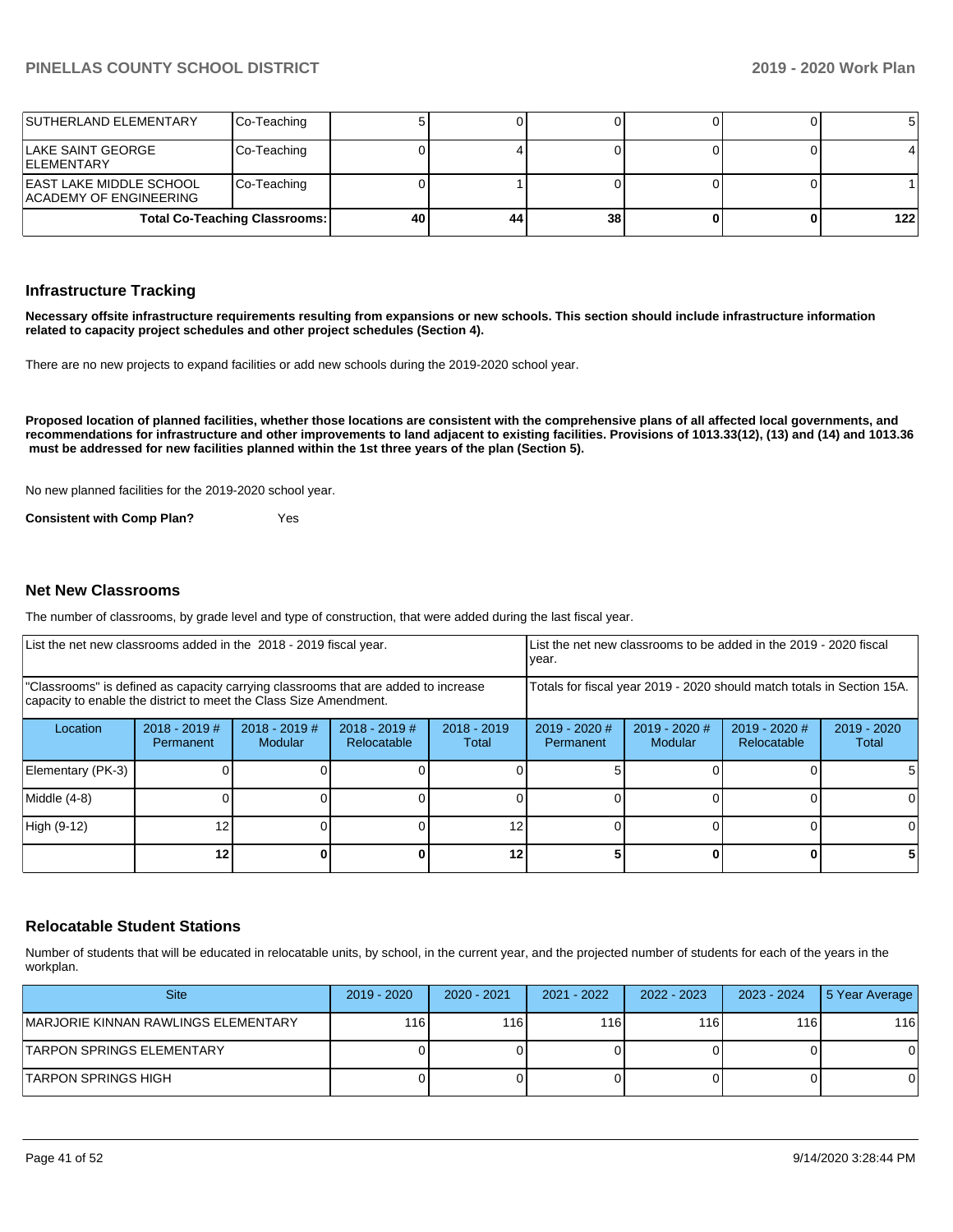| PINELLAS TECHNICAL COLLEGE, CLEARWATER<br><b>CAMPUS</b>         | 0           | 0               | 0               | 0           | $\overline{0}$  | $\overline{0}$ |
|-----------------------------------------------------------------|-------------|-----------------|-----------------|-------------|-----------------|----------------|
| <b>TARPON SPRINGS MIDDLE</b>                                    | $\mathbf 0$ | $\Omega$        | $\Omega$        | $\mathbf 0$ | $\overline{0}$  | $\overline{0}$ |
| <b>TYRONE MIDDLE</b>                                            | 88          | 375             | 375             | $\Omega$    | $\overline{0}$  | 168            |
| TARPON SPRINGS FUNDAMENTAL ELEMENTARY                           | 22          | 62              | 62              | 62          | 62              | 54             |
| <b>WALSINGHAM ELEMENTARY</b>                                    | 22          | 22              | 22              | 22          | 22              | 22             |
| <b>WESTGATE ELEMENTARY</b>                                      | 0           | $\mathbf 0$     | $\Omega$        | 0           | $\overline{0}$  | $\overline{0}$ |
| WOODLAWN ELEMENTARY                                             | 0           | $\mathbf 0$     | $\Omega$        | $\mathbf 0$ | $\overline{0}$  | $\overline{0}$ |
| EAST LAKE HIGH                                                  | 0           | 0               | $\Omega$        | $\Omega$    | $\overline{0}$  | $\overline{0}$ |
| <b>SOUTHERN OAK ELEMENTARY</b>                                  | 0           | $\mathbf 0$     | $\Omega$        | $\mathbf 0$ | $\overline{0}$  | $\overline{0}$ |
| <b>CYPRESS WOODS ELEMENTARY</b>                                 | 134         | $\Omega$        | $\Omega$        | $\Omega$    | $\overline{0}$  | 27             |
| SUTHERLAND ELEMENTARY                                           | 98          | 98              | 98              | 98          | 98              | 98             |
| LAKE SAINT GEORGE ELEMENTARY                                    | 54          | 54              | 54              | 54          | 54              | 54             |
| NEW HEIGHTS ELEMENTARY                                          | 0           | 72              | 72              | 72          | 72              | 58             |
| <b>EAST LAKE MIDDLE SCHOOL ACADEMY OF</b><br><b>ENGINEERING</b> | 0           | $\Omega$        | $\Omega$        | $\Omega$    | $\overline{0}$  | $\overline{0}$ |
| <b>ROBINSON SCHOOL SERVICE CENTER</b>                           | 0           | 0               | $\Omega$        | 0           | $\overline{0}$  | $\overline{0}$ |
| <b>MIDTOWN ACADEMY</b>                                          | 0           | 0               | $\Omega$        | 0           | 0               | $\overline{0}$ |
| <b>LEALMAN INNOVATION ACADEMY</b>                               | 62          | 62              | 62              | 62          | 62              | 62             |
| ANONA ELEMENTARY                                                | 163         | 271             | 108             | 108         | 108             | 152            |
| <b>AZALEA ELEMENTARY</b>                                        | 0           | 0               | $\Omega$        | 0           | 0               | $\overline{0}$ |
| <b>AZALEA MIDDLE</b>                                            | 0           | 0               | $\Omega$        | 0           | 0               | $\overline{0}$ |
| <b>BARDMOOR ELEMENTARY</b>                                      | 0           | 0               | $\Omega$        | 0           | 0               | $\overline{0}$ |
| <b>FAIRMOUNT PARK ELEMENTARY</b>                                | 0           | 0               | $\Omega$        | 0           | 0               | $\overline{0}$ |
| JOHN M SEXTON ELEMENTARY                                        | 22          | 0               | $\Omega$        | 0           | 0               | $\overline{4}$ |
| MORGAN FITZGERALD MIDDLE                                        | 0           | 0               | $\Omega$        | 0           | $\Omega$        | $\overline{0}$ |
| <b>FUGUITT ELEMENTARY</b>                                       | 18          | 18 <sup>1</sup> | 18 <sup>1</sup> | 18          | 18 <sup>l</sup> | 18             |
| LYNCH ELEMENTARY                                                | 0           | 0               | $\Omega$        | 0           | $\overline{0}$  | $\overline{0}$ |
| PERKINS ELEMENTARY                                              | 36          | 36              | 36              | 36          | 36              | 36             |
| <b>GARRISON-JONES ELEMENTARY</b>                                | 124         | 124             | 124             | 124         | 124             | 124            |
| MOUNT VERNON ELEMENTARY                                         | 102         | 287             | 287             | 287         | 287             | 250            |
| NINA HARRIS EXCEPTIONAL STUDENT<br><b>EDUCATION CENTER</b>      | 0           | 0               | 0               | 0           | $\mathbf 0$     | $\overline{0}$ |
| NORTHEAST HIGH                                                  | 125         | 125             | 100             | 100         | 100             | 110            |
| NORTH SHORE ELEMENTARY                                          | 54          | 54              | 54              | 36          | 36              | 47             |
| NORTHWEST ELEMENTARY                                            | 18          | 18              | 18              | 18          | 18              | 18             |
| OAK GROVE MIDDLE                                                | 198         | 198             | 198             | 198         | 198             | 198            |
| OAKHURST ELEMENTARY                                             | 48          | 48              | 48              | 48          | 48              | 48             |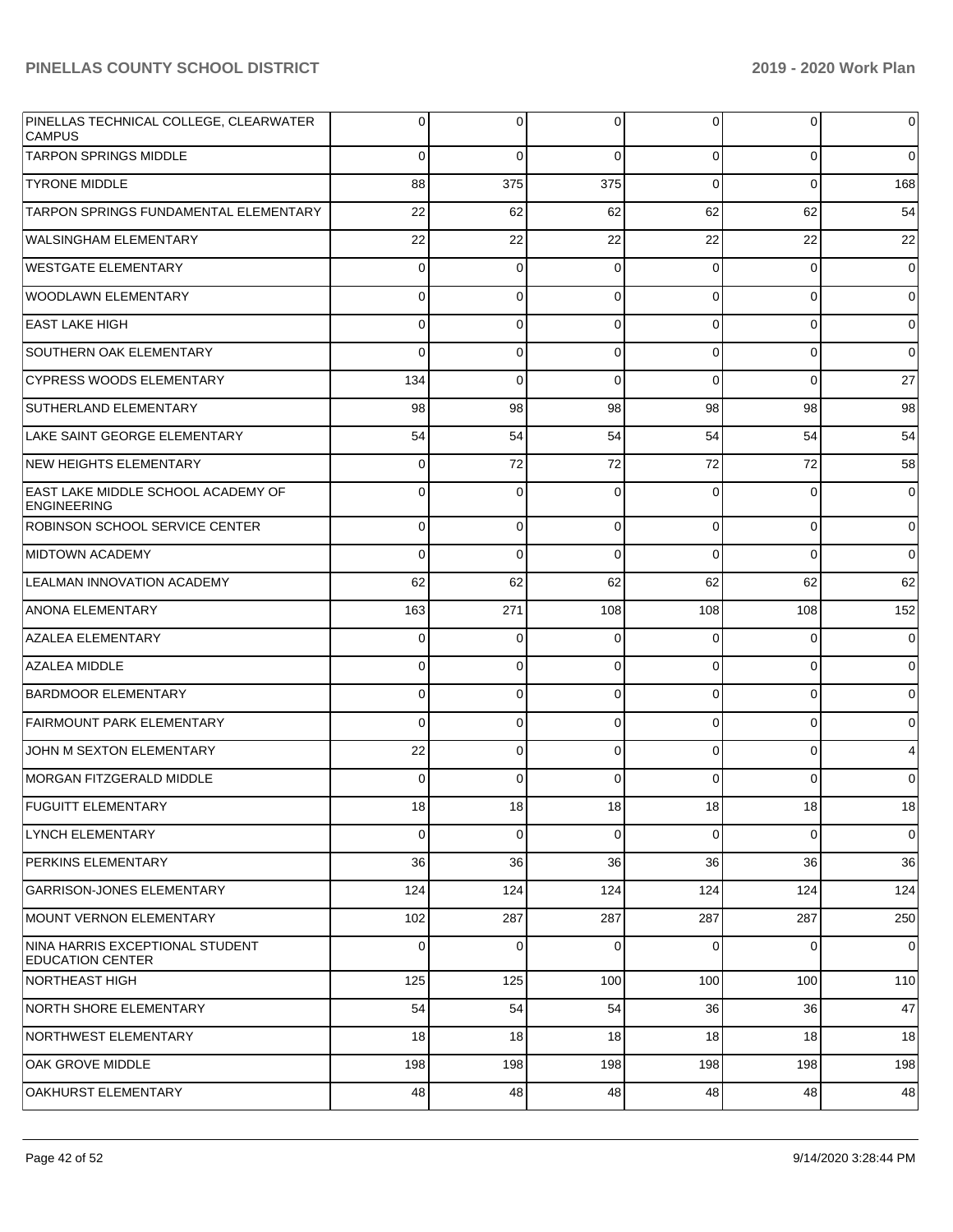| <b>OLDSMAR ELEMENTARY</b>                            | 18             | 18          | 18       | 18 <sup>1</sup> | 18             | 18       |
|------------------------------------------------------|----------------|-------------|----------|-----------------|----------------|----------|
| ORANGE GROVE ELEMENTARY                              | 186            | 36          | 36       | 36              | 36             | 66       |
| OSCEOLA FUNDAMENTAL HIGH                             | 350            | 350         | 350      | $\Omega$        | $\overline{0}$ | 210      |
| <b>OSCEOLA MIDDLE</b>                                | $\Omega$       | 0           | 0        | $\Omega$        | $\overline{0}$ | 0        |
| NORWOOD SECONDARY SCHOOL                             | $\Omega$       | $\Omega$    | $\Omega$ | $\Omega$        | $\Omega$       | $\Omega$ |
| LAKEVIEW FUNDAMENTAL ELEMENTARY                      | 18             | 162         | 162      | 162             | 162            | 133      |
| LAKEWOOD ELEMENTARY                                  | 18             | 18          | 18       | 18              | 18             | 18       |
| <b>LAKEWOOD HIGH</b>                                 | $\Omega$       | $\mathbf 0$ | $\Omega$ | $\Omega$        | $\overline{0}$ | 0        |
| <b>LARGO HIGH</b>                                    | $\Omega$       | $\Omega$    | $\Omega$ | $\Omega$        | $\Omega$       | $\Omega$ |
| LEALMAN AVENUE ELEMENTARY                            | 55             | 55          | 55       | 51              | 51             | 53       |
| MADEIRA BEACH FUNDAMENTAL K-8                        | 80             | 80          | 80       | 80              | 80             | 80       |
| <b>MAXIMO ELEMENTARY</b>                             | $\Omega$       | $\Omega$    | $\Omega$ | $\Omega$        | $\Omega$       | 0        |
| MEADOWLAWN MIDDLE                                    | 44             | 120         | 120      | 120             | 40             | 89       |
| MELROSE ELEMENTARY                                   | $\Omega$       | $\Omega$    | $\Omega$ | $\Omega$        | $\Omega$       | 0        |
| MILDRED HELMS ELEMENTARY                             | 84             | 84          | 84       | 84              | 84             | 84       |
| TOMLINSON ADULT LEARNING CENTER                      | $\Omega$       | $\Omega$    | $\Omega$ | $\Omega$        | $\Omega$       | 0        |
| PINELLAS PARK ELEMENTARY                             | 18             | 18          | 18       | 18              | 18             | 18       |
| PINELLAS PARK MIDDLE                                 | $\Omega$       | 154         | $\Omega$ | $\Omega$        | $\overline{0}$ | 31       |
| PINELLAS PARK HIGH                                   | $\Omega$       | $\Omega$    | $\Omega$ | $\Omega$        | $\overline{0}$ | $\Omega$ |
| PLUMB ELEMENTARY                                     | 208            | 208         | 208      | 208             | $\Omega$       | 166      |
| PONCE DE LEON ELEMENTARY                             | 54             | 54          | 54       | 54              | 54             | 54       |
| <b>RIDGECREST ELEMENTARY</b>                         | $\Omega$       | 196         | 196      | 196             | 196            | 157      |
| SAFETY HARBOR ELEMENTARY                             | $\Omega$       | $\Omega$    | $\Omega$ | $\Omega$        | $\Omega$       | $\Omega$ |
| <b>SAFETY HARBOR MIDDLE</b>                          | $\Omega$       | $\Omega$    | $\Omega$ | $\Omega$        | $\overline{0}$ | $\Omega$ |
| <b>SAWGRASS LAKE ELEMENTARY</b>                      | 203            | 203         | 203      | $\Omega$        | $\Omega$       | 122      |
| <b>ST PETERSBURG HIGH</b>                            | $\overline{0}$ | 375         | 375      | $\Omega$        | $\mathbf 0$    | 150      |
| PINELLAS TECHNICAL COLLEGE, ST.<br>PETERSBURG CAMPUS | 25             | 25          | 25       | 25              | 25             | 25       |
| SAN JOSE ELEMENTARY                                  | 36             | 36          | 36       | 36              | 36             | 36       |
| SANDY LANE ELEMENTARY                                | $\Omega$       | $\mathbf 0$ | $\Omega$ | $\Omega$        | $\overline{0}$ | 0        |
| SEMINOLE ELEMENTARY                                  | 130            | 134         | 134      | 134             | $\overline{0}$ | 106      |
| <b>SEMINOLE HIGH</b>                                 | 0              | $\mathbf 0$ | $\Omega$ | $\Omega$        | $\overline{0}$ | 0        |
| <b>SEMINOLE MIDDLE</b>                               | 88             | 88          | 88       | 88              | 88             | 88       |
| <b>SEVENTY-FOURTH STREET ELEMENTARY</b>              | 5              | 5           | 5        | 5               | 5              | 5        |
| <b>SHORE ACRES ELEMENTARY</b>                        | 142            | 142         | 142      | 142             | $\overline{0}$ | 114      |
| JOHN HOPKINS MIDDLE                                  | 0              | $\pmb{0}$   | 0        | 0               | $\mathbf 0$    | 0        |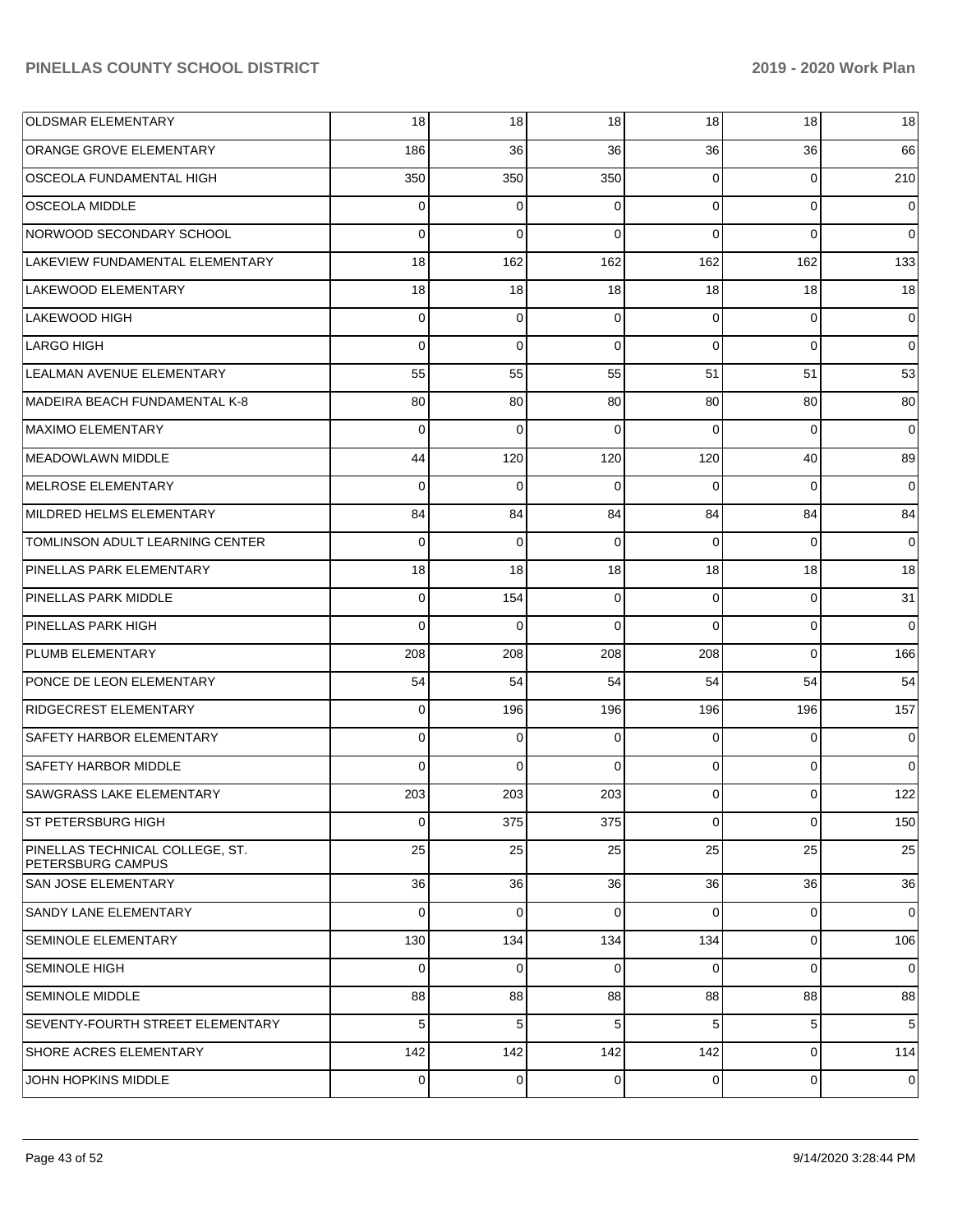| <b>SKYCREST ELEMENTARY</b>                                  | 0           | 108         | 108         | 108      | 108            | 86             |
|-------------------------------------------------------------|-------------|-------------|-------------|----------|----------------|----------------|
| <b>SKYVIEW ELEMENTARY</b>                                   | 18          | 18          | 18          | 18       | 18             | 18             |
| <b>LARGO MIDDLE</b>                                         | $\Omega$    | 66          | 66          | 66       | 66             | 53             |
| <b>BAUDER ELEMENTARY</b>                                    | 170         | 170         | 170         | 170      | 170            | 170            |
| <b>BAY POINT ELEMENTARY</b>                                 | 84          | 84          | 84          | 84       | 84             | 84             |
| <b>BAY POINT MIDDLE</b>                                     | 0           | 0           | $\Omega$    | $\Omega$ | $\overline{0}$ | $\overline{0}$ |
| <b>BAY VISTA FUNDAMENTAL ELEMENTARY</b>                     | 0           | $\Omega$    | $\Omega$    | $\Omega$ | $\Omega$       | $\overline{0}$ |
| <b>BEAR CREEK ELEMENTARY</b>                                | $\Omega$    | 197         | 197         | 197      | 197            | 158            |
| <b>BELCHER ELEMENTARY</b>                                   | 62          | 62          | 62          | 62       | 62             | 62             |
| <b>BELLEAIR ELEMENTARY</b>                                  | 54          | 82          | 82          | 69       | 69             | 71             |
| <b>BLANTON ELEMENTARY</b>                                   | 58          | 138         | 138         | 138      | 138            | 122            |
| <b>BOCA CIEGA HIGH</b>                                      | 0           | 0           | $\Omega$    | $\Omega$ | $\overline{0}$ | $\overline{0}$ |
| <b>GIBBS HIGH</b>                                           | $\Omega$    | $\Omega$    | $\Omega$    | $\Omega$ | $\Omega$       | $\overline{0}$ |
| GULF BEACHES ELEMENTARY MAGNET SCHOOL                       | 112         | 112         | $\Omega$    | $\Omega$ | $\Omega$       | 45             |
| <b>GULFPORT ELEMENTARY</b>                                  | 36          | 36          | 36          | 36       | 36             | 36             |
| <b>HARRIS TIPS CENTER</b>                                   | 0           | 0           | $\Omega$    | $\Omega$ | $\overline{0}$ | $\overline{0}$ |
| <b>HIGHLAND LAKES ELEMENTARY</b>                            | $\Omega$    | $\Omega$    | $\Omega$    | $\Omega$ | $\Omega$       | $\overline{0}$ |
| CALVIN A. HUNSINGER SCHOOL                                  | 18          | 18          | 18          | 18       | 18             | 18             |
| <b>CLEARWATER FUNDAMENTAL MIDDLE</b>                        | $\Omega$    | $\Omega$    | $\Omega$    | $\Omega$ | $\Omega$       | $\overline{0}$ |
| KINGS HIGHWAY ELEMENTARY MAGNET<br><b>SCHOOL</b>            | 76          | 101         | 101         | 94       | 94             | 93             |
| PINELLAS SECONDARY SCHOOL                                   | $\mathbf 0$ | $\mathbf 0$ | $\Omega$    | 0        | $\overline{0}$ | $\overline{0}$ |
| <b>HIGH POINT ELEMENTARY</b>                                | 40          | 63          | 63          | 63       | 63             | 58             |
| <b>DUNEDIN ELEMENTARY</b>                                   | 33          | 33          | 33          | 33       | 33             | 33             |
| <b>DOUG JAMERSON ELEMENTARY</b>                             | 36          | 36          | 36          | 36       | 36             | 36             |
| JAMES B. SANDERLIN PK-8                                     | 66          | 66          | 66          | 0        | $\overline{0}$ | 40             |
| THURGOOD MARSHALL FUNDAMENTAL MIDDLE                        | 0           | 0           | $\Omega$    | 0        | $\overline{0}$ | $\overline{0}$ |
| <b>BAYSIDE HIGH</b>                                         | 0           | 0           | $\Omega$    | 0        | $\overline{0}$ | $\overline{0}$ |
| CAMPBELL PARK ELEMENTARY                                    | 72          | 204         | 168         | 168      | 168            | 156            |
| JOSEPH L CARWISE MIDDLE                                     | 0           | 0           | $\mathbf 0$ | 0        | $\overline{0}$ | $\overline{0}$ |
| <b>CLEARVIEW AVENUE ADULT EDUCATION</b><br><b>CENTER</b>    | 0           | 0           | $\Omega$    | 0        | $\overline{0}$ | $\overline{0}$ |
| PAUL B STEPHENS EXCEPTIONAL STUDENT<br><b>EDUCATION CTR</b> | 0           | 30          | 30          | 30       | 30             | 24             |
| <b>CLEARWATER HIGH</b>                                      | 100         | 100         | 100         | 100      | 100            | 100            |
| COUNTRYSIDE HIGH                                            | $\Omega$    | 0           | $\Omega$    | $\Omega$ | $\overline{0}$ | $\overline{0}$ |
| <b>CROSS BAYOU ELEMENTARY</b>                               | 54          | 54          | 54          | 54       | 54             | 54             |
| <b>CURLEW CREEK ELEMENTARY</b>                              | 77          | 95          | 95          | 95       | 95             | 91             |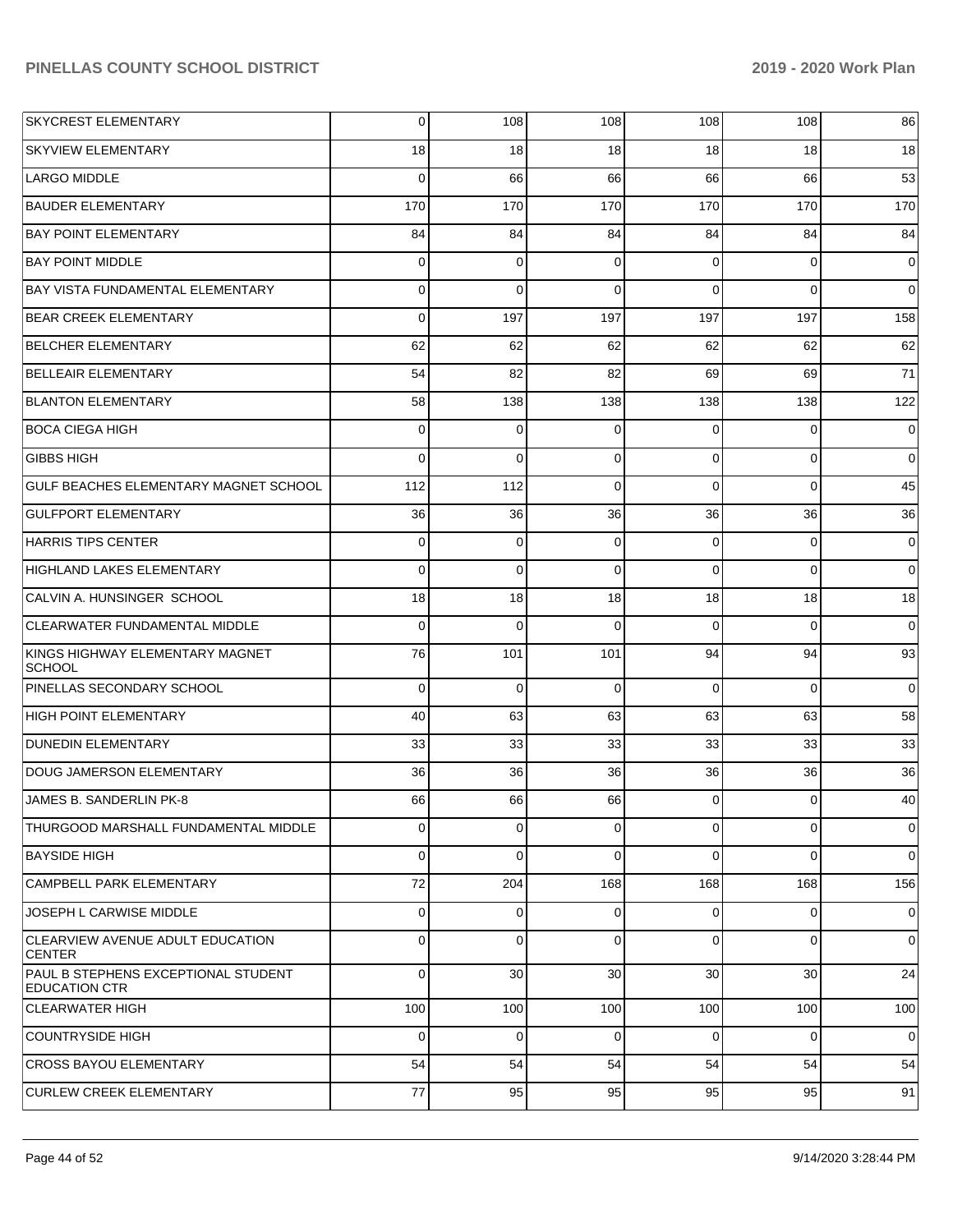| <b>DISSTON ACADEMY</b>                                         | $\overline{0}$ | 0           | 0           | $\overline{0}$ | 0        | $\pmb{0}$   |
|----------------------------------------------------------------|----------------|-------------|-------------|----------------|----------|-------------|
| <b>LEILA DAVIS ELEMENTARY</b>                                  | $\Omega$       | 66          | 66          | 66             | 66       | 53          |
| <b>DIXIE M HOLLINS HIGH</b>                                    | 100            | 100         | 100         | 100            | 100      | 100         |
| <b>CURTIS FUNDAMENTAL ELEMENTARY</b>                           | 36             | 36          | 36          | 36             | 36       | 36          |
| <b>DUNEDIN HIGH</b>                                            | 0              | $\mathbf 0$ | $\mathbf 0$ | $\Omega$       | $\Omega$ | $\mathbf 0$ |
| DUNEDIN HIGHLAND MIDDLE                                        | $\Omega$       | $\Omega$    | $\Omega$    | $\Omega$       | $\Omega$ | $\mathbf 0$ |
| <b>EISENHOWER ELEMENTARY</b>                                   | 18             | 18          | 18          | 18             | 18       | 18          |
| MCMULLEN-BOOTH ELEMENTARY                                      | 94             | 94          | 94          | 94             | 94       | 94          |
| PALM HARBOR UNIVERSITY HIGH                                    | $\Omega$       | $\mathbf 0$ | $\Omega$    | $\Omega$       | $\Omega$ | $\mathbf 0$ |
| <b>BROOKER CREEK ELEMENTARY</b>                                | 80             | 80          | 80          | 80             | 80       | 80          |
| <b>FRONTIER ELEMENTARY</b>                                     | 36             | 36          | 36          | 36             | 36       | 36          |
| <b>FOREST LAKES ELEMENTARY</b>                                 | $\Omega$       | $\Omega$    | $\Omega$    | $\Omega$       | $\Omega$ | $\mathbf 0$ |
| SUNSET HILLS ELEMENTARY                                        | $\Omega$       | $\Omega$    | $\Omega$    | $\Omega$       | $\Omega$ | $\Omega$    |
| <b>OZONA ELEMENTARY</b>                                        | 142            | 142         | 142         | 142            | 142      | 142         |
| ELISA NELSON ELEMENTARY                                        | $\Omega$       | $\Omega$    | $\Omega$    | $\Omega$       | $\Omega$ | $\mathbf 0$ |
| PALM HARBOR MIDDLE                                             | $\Omega$       | $\mathbf 0$ | $\mathbf 0$ | $\Omega$       | 0        | $\mathbf 0$ |
| RICHARD L SANDERS SCHOOL                                       | $\Omega$       | $\Omega$    | $\Omega$    | $\Omega$       | $\Omega$ | $\mathbf 0$ |
| PASADENA FUNDAMENTAL ELEMENTARY                                | 116            | 141         | $\Omega$    | $\Omega$       | $\Omega$ | 51          |
| <b>CLEARWATER INTERMEDIATE</b>                                 | 22             | 22          | 22          | 22             | 22       | 22          |
| PINELLAS CENTRAL ELEMENTARY                                    | $\Omega$       | $\Omega$    | $\Omega$    | $\Omega$       | $\Omega$ | $\mathbf 0$ |
| RICHARD O JACOBSON TECHNICAL HIGH<br><b>SCHOOL AT SEMINOLE</b> | 25             | 25          | 25          | 25             | 25       | 25          |
| SOUTH WARD ELEMENTARY                                          | $\Omega$       | $\mathbf 0$ | $\Omega$    | $\Omega$       | $\Omega$ | $\mathbf 0$ |
| <b>STARKEY ELEMENTARY</b>                                      | $\Omega$       | 0           | $\Omega$    | $\Omega$       | $\Omega$ | 0           |
| Totals for PINELLAS COUNTY SCHOOL DISTRICT                     |                |             |             |                |          |             |
| Total students in relocatables by year.                        | 5,101          | 7,234       | 6,603       | 5,192          | 4,628    | 5,752       |
| Total number of COFTE students projected by year.              | 88,795         | 87,947      | 86,995      | 85,903         | 84,940   | 86,916      |
| Percent in relocatables by year.                               | 6%             | 8%          | 8%          | 6 %            | 5 %      | 7 %         |

## **Leased Facilities Tracking**

Exising leased facilities and plans for the acquisition of leased facilities, including the number of classrooms and student stations, as reported in the educational plant survey, that are planned in that location at the end of the five year workplan.

| Location                     | # of Leased<br>Classrooms 2019 - I<br>2020 | <b>FISH Student</b><br><b>Stations</b> | Owner       | # of Leased<br>Classrooms 2023 - I<br>2024 | <b>FISH Student</b><br><b>Stations</b> |
|------------------------------|--------------------------------------------|----------------------------------------|-------------|--------------------------------------------|----------------------------------------|
| IANONA ELEMENTARY            |                                            |                                        | 54 ModSpace |                                            |                                        |
| <b>IBAY POINT ELEMENTARY</b> | υı                                         |                                        | 0 ModSpace  |                                            |                                        |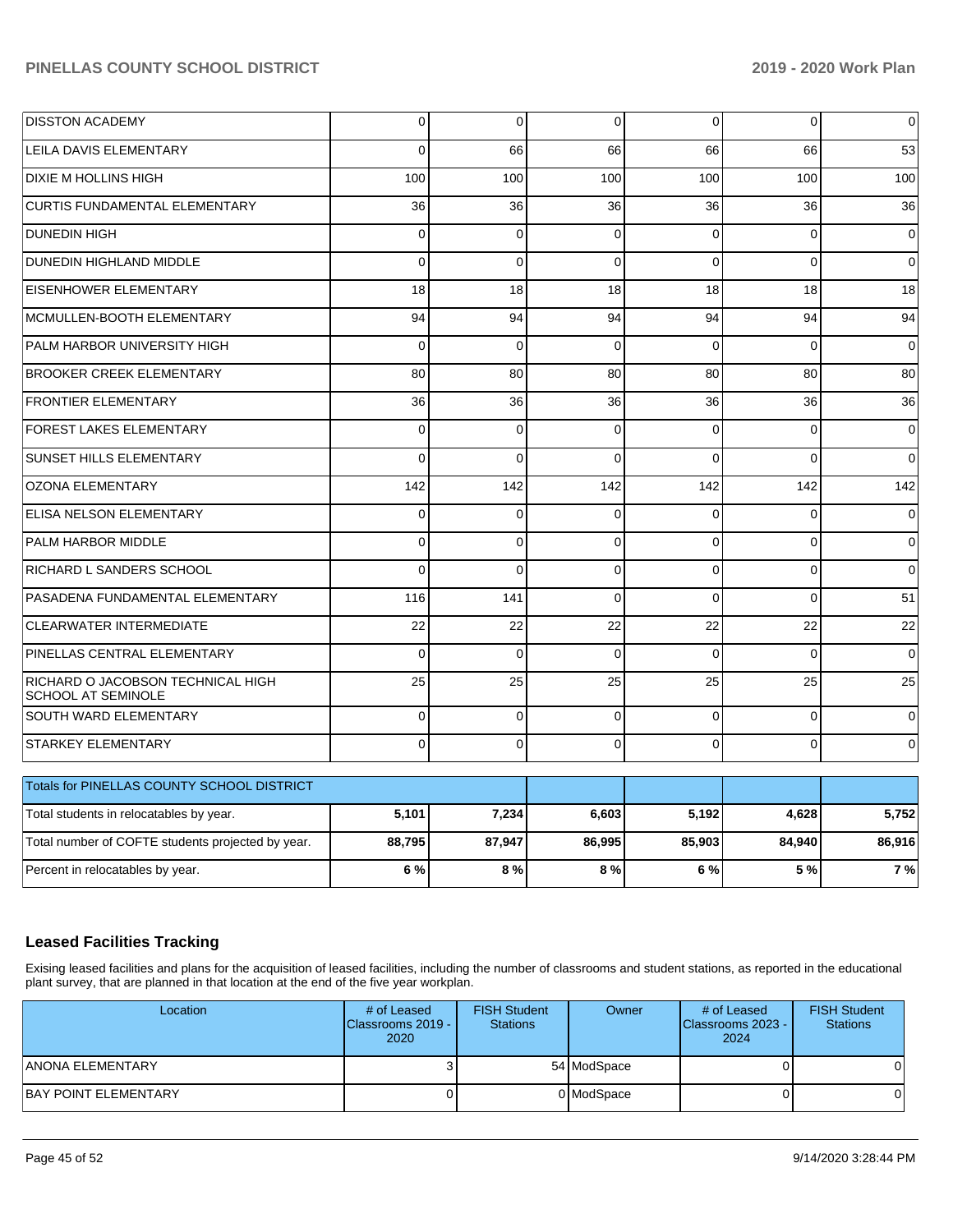| <b>BAY VISTA FUNDAMENTAL ELEMENTARY</b> | $\overline{0}$ |   | 0 ModSpace                          | 0           | $\mathbf 0$         |
|-----------------------------------------|----------------|---|-------------------------------------|-------------|---------------------|
| <b>BEAR CREEK ELEMENTARY</b>            | 0              |   | 0 ModSpace                          | 0           | $\mathbf 0$         |
| <b>BELCHER ELEMENTARY</b>               | 0              |   | 0 ModSpace                          | $\Omega$    | $\overline{0}$      |
| <b>BLANTON ELEMENTARY</b>               | 1              |   | 22 Alpha                            | 1           | 22                  |
| <b>BOCA CIEGA HIGH</b>                  | 0              |   | 0 ModSpace                          | $\mathbf 0$ | $\overline{0}$      |
| MAXIMO ELEMENTARY                       | 0              |   | 0 ModSpace                          | $\mathbf 0$ | $\mathbf 0$         |
| MELROSE ELEMENTARY                      | 0              |   | 0 ModSpace                          | $\mathbf 0$ | $\overline{0}$      |
| MILDRED HELMS ELEMENTARY                | 0              |   | 0 ModSpace                          | $\mathbf 0$ | $\overline{0}$      |
| PLUMB ELEMENTARY                        | $\overline{c}$ |   | 36 ModSpace                         | $\mathbf 0$ | $\overline{0}$      |
| SAFETY HARBOR ELEMENTARY                | $\Omega$       |   | 0 Williams<br>Scotsman/ModSpa<br>ce | 0           | $\overline{0}$      |
| SAWGRASS LAKE ELEMENTARY                | $\Omega$       |   | 0 Williams Scotsman                 | $\mathbf 0$ | 0                   |
| SAN JOSE ELEMENTARY                     | $\mathbf 0$    |   | 0 Williams Scotsman                 | 0           | 0                   |
| SEMINOLE ELEMENTARY                     | $\Omega$       |   | 0 ModSpace                          | 0           | 0                   |
| SEMINOLE MIDDLE                         | $\mathbf 0$    |   | 0 ModSpace                          | 0           | 0                   |
| SHORE ACRES ELEMENTARY                  | 2              |   | 40 ModSpace                         | 0           | 0                   |
| SKYCREST ELEMENTARY                     | $\Omega$       |   | 0 Williams<br>Scotsman/ModSpa<br>ce | 0           | 0                   |
| <b>SKYVIEW ELEMENTARY</b>               | 0              |   | 0 ModSpace                          | 0           | 0                   |
| DOUG JAMERSON ELEMENTARY                |                |   | 18 ModSpace                         | $\Omega$    | 0                   |
| <b>CLEARWATER HIGH</b>                  | 0              |   | 0 ModSpace                          | $\Omega$    | $\overline{0}$      |
| CURTIS FUNDAMENTAL ELEMENTARY           | 0              |   | 0 ModSpace                          | $\Omega$    | $\overline{0}$      |
| JOHN M SEXTON ELEMENTARY                | 0              |   | 0 ModSpace                          | $\Omega$    | $\overline{0}$      |
| LYNCH ELEMENTARY                        | 0              | 0 | Williams<br>Scotsman/ModSpa<br>cе   | 0           | 0                   |
| GARRISON-JONES ELEMENTARY               | 0              |   | 0 ModSpace                          | $\mathbf 0$ | 0                   |
| MOUNT VERNON ELEMENTARY                 | 0              |   | 0 ModSpace                          | $\mathbf 0$ | $\mathsf{O}\xspace$ |
| NORTHEAST HIGH                          | 0              |   | 0 ModSpace                          | $\mathbf 0$ | $\mathbf 0$         |
| NORTH SHORE ELEMENTARY                  | $\mathbf 0$    |   | 0 ModSpace                          | $\mathbf 0$ | $\pmb{0}$           |
| OAKHURST ELEMENTARY                     | 0              |   | 0 ModSpace                          | $\mathbf 0$ | 0                   |
| OLDSMAR ELEMENTARY                      | 0              |   | 0 Williams Scotsman                 | $\mathbf 0$ | $\pmb{0}$           |
| ORANGE GROVE ELEMENTARY                 | 1              |   | 18 ModSpace/William<br>s Scotsman   | $\mathbf 0$ | $\mathbf 0$         |
| OZONA ELEMENTARY                        | 0              |   | 0 ModSpace                          | 0           | 0                   |
| ELISA NELSON ELEMENTARY                 | $\mathbf 0$    |   | 0 ModSpace                          | 0           | 0                   |
| PALM HARBOR MIDDLE                      | 0              |   | 0 ModSpace                          | 0           | $\mathbf 0$         |
| PASADENA FUNDAMENTAL ELEMENTARY         | 3              |   | 62 ModSpace                         | 0           | 0                   |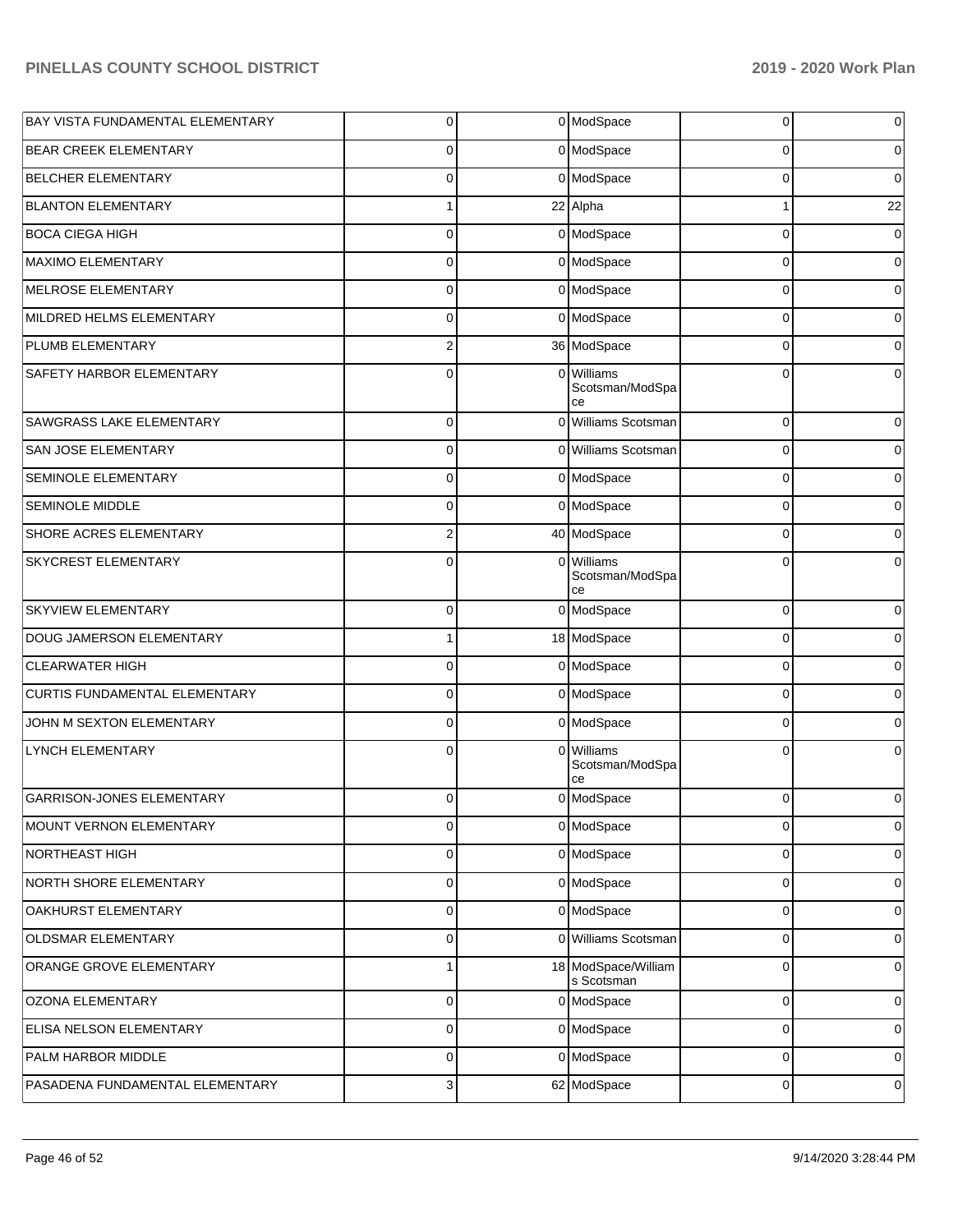| PINELLAS CENTRAL ELEMENTARY            | $\overline{0}$ |          | 0 ModSpace  | 0        | $\overline{0}$ |
|----------------------------------------|----------------|----------|-------------|----------|----------------|
| <b>STARKEY ELEMENTARY</b>              | $\overline{0}$ |          | 0 ModSpace  | 0        | $\overline{0}$ |
| TARPON SPRINGS ELEMENTARY              | $\overline{0}$ |          | 0 ModSpace  | $\Omega$ | $\overline{0}$ |
| <b>TYRONE MIDDLE</b>                   | $\overline{0}$ |          | 0 ModSpace  | $\Omega$ | $\overline{0}$ |
| TARPON SPRINGS FUNDAMENTAL ELEMENTARY  | $\overline{0}$ |          | 0 ModSpace  | $\Omega$ | $\overline{0}$ |
| <b>EAST LAKE HIGH</b>                  | $\overline{0}$ |          | 0 ModSpace  | $\Omega$ | $\overline{0}$ |
| CYPRESS WOODS ELEMENTARY               | $\overline{0}$ |          | 0 ModSpace  | $\Omega$ | $\overline{0}$ |
| JOSEPH L CARWISE MIDDLE                | $\overline{0}$ |          | 0 ModSpace  | $\Omega$ | $\overline{0}$ |
| <b>AZALEA ELEMENTARY</b>               | $\overline{0}$ |          | 0 ModSpace  | $\Omega$ | $\overline{0}$ |
| AZALEA MIDDLE                          | $\overline{0}$ |          | 0 Modspace  | $\Omega$ | $\overline{0}$ |
| <b>BAY POINT MIDDLE</b>                | $\overline{0}$ | ∩        |             | $\Omega$ | $\overline{0}$ |
| <b>DISSTON ACADEMY</b>                 | $\overline{0}$ | $\Omega$ |             | $\Omega$ | $\overline{0}$ |
| DIXIE M HOLLINS HIGH                   | $\Omega$       | $\Omega$ |             | $\Omega$ | $\overline{0}$ |
| DUNEDIN HIGHLAND MIDDLE                | $\overline{0}$ | $\Omega$ |             | $\Omega$ | $\overline{0}$ |
| FAIRMOUNT PARK ELEMENTARY              | $\Omega$       | $\Omega$ |             | $\Omega$ | $\overline{0}$ |
| MORGAN FITZGERALD MIDDLE               | $\overline{0}$ | $\Omega$ |             | $\Omega$ | $\overline{0}$ |
| <b>GIBBS HIGH</b>                      | $\Omega$       | $\Omega$ |             | $\Omega$ | $\overline{0}$ |
| <b>GULFPORT ELEMENTARY</b>             | $\overline{0}$ | $\Omega$ |             | $\Omega$ | $\overline{0}$ |
| HARRIS TIPS CENTER                     | $\Omega$       | $\Omega$ |             | $\Omega$ | $\overline{0}$ |
| HIGHLAND LAKES ELEMENTARY              | $\overline{0}$ | $\Omega$ |             | $\Omega$ | $\overline{0}$ |
| CALVIN A. HUNSINGER SCHOOL             | $\overline{0}$ | $\Omega$ |             | $\Omega$ | $\overline{0}$ |
| KINGS HIGHWAY ELEMENTARY MAGNET SCHOOL | $\overline{0}$ | $\Omega$ |             | $\Omega$ | $\overline{0}$ |
| LARGO HIGH                             | $\Omega$       |          | 0 Modspace  | $\Omega$ | $\overline{0}$ |
| CAMPBELL PARK ELEMENTARY               | 2              |          | 36 ModSpace | $\Omega$ | $\overline{0}$ |
| <b>CROSS BAYOU ELEMENTARY</b>          | 0              | 0        |             | 0        | 0              |
| <b>CURLEW CREEK ELEMENTARY</b>         | $\mathbf{2}$   | 32       |             | 0        | 0              |
| <b>DUNEDIN HIGH</b>                    | $\overline{0}$ | $\Omega$ |             | $\Omega$ | $\overline{0}$ |
| <b>EISENHOWER ELEMENTARY</b>           | $\overline{0}$ | $\Omega$ |             | $\Omega$ | $\overline{0}$ |
| <b>FUGUITT ELEMENTARY</b>              | $\overline{0}$ | $\Omega$ |             | $\Omega$ | $\overline{0}$ |
| PERKINS ELEMENTARY                     | $\overline{0}$ | $\Omega$ |             | $\Omega$ | $\overline{0}$ |
| CLEARWATER FUNDAMENTAL MIDDLE          | $\overline{0}$ | $\Omega$ |             | $\Omega$ | $\overline{0}$ |
| LAKEWOOD ELEMENTARY                    | $\overline{0}$ | $\Omega$ |             | $\Omega$ | $\overline{0}$ |
| LAKEWOOD HIGH                          | $\overline{0}$ | $\Omega$ |             | $\Omega$ | $\overline{0}$ |
| MADEIRA BEACH FUNDAMENTAL K-8          | $\overline{0}$ | $\Omega$ |             | $\Omega$ | $\overline{0}$ |
| <b>CLEARWATER INTERMEDIATE</b>         | $\overline{0}$ | $\Omega$ |             | $\Omega$ | 0              |
| PINELLAS PARK ELEMENTARY               | $\overline{0}$ | 0        |             | 0        | 0              |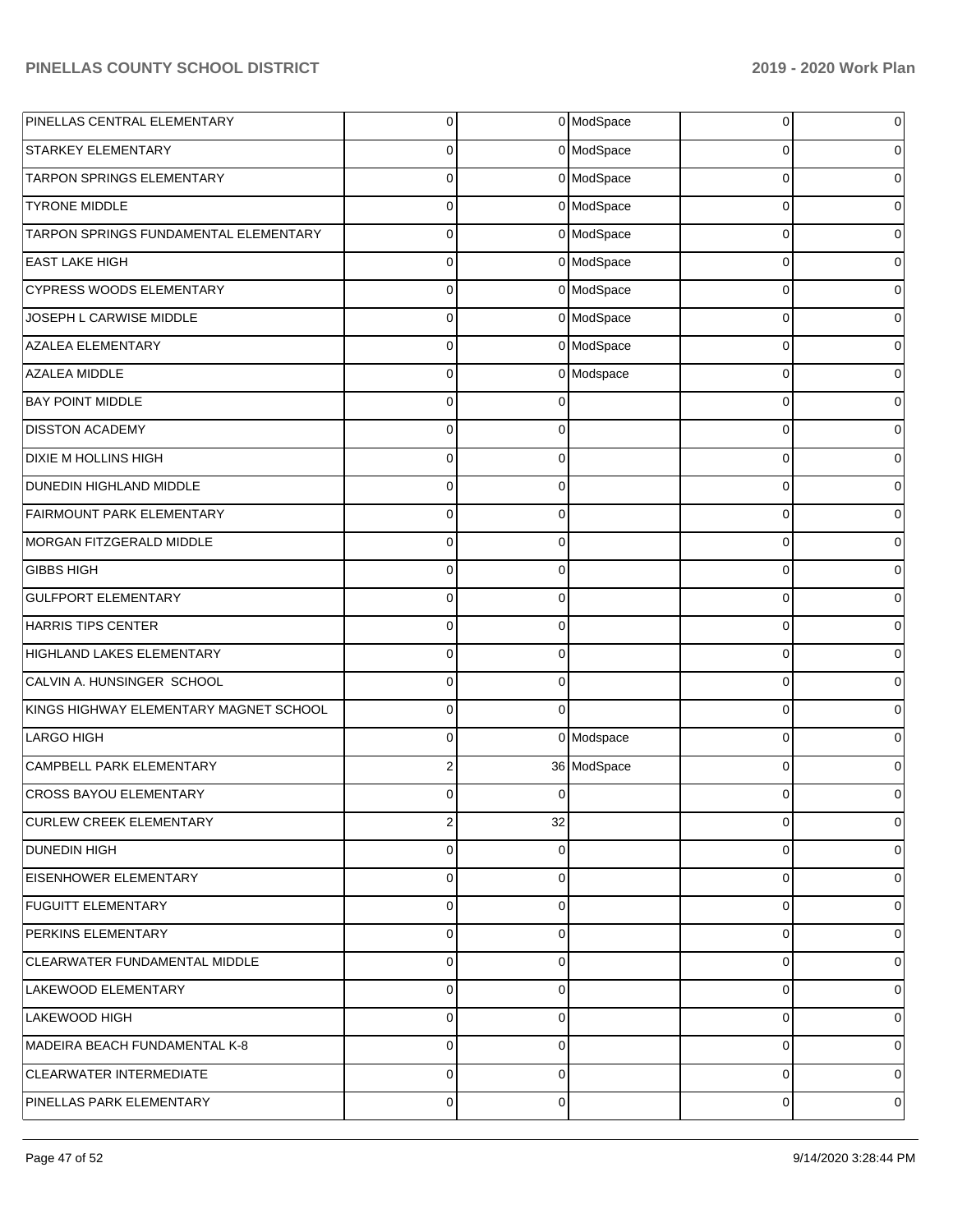| PONCE DE LEON ELEMENTARY                                        | $\overline{0}$ | 0           |            | 0           | 0           |
|-----------------------------------------------------------------|----------------|-------------|------------|-------------|-------------|
| <b>RIDGECREST ELEMENTARY</b>                                    | 0              | 0           |            | 0           | 0           |
| ST PETERSBURG HIGH                                              | $\mathbf 0$    | $\Omega$    |            | 0           | 0           |
| <b>SEMINOLE HIGH</b>                                            | $\mathbf 0$    | 0           |            | 0           | 0           |
| MARJORIE KINNAN RAWLINGS ELEMENTARY                             | $\mathbf 0$    | $\Omega$    |            | 0           | 0           |
| <b>TARPON SPRINGS MIDDLE</b>                                    | $\mathbf 0$    | 0           |            | 0           | 0           |
| <b>WALSINGHAM ELEMENTARY</b>                                    | $\mathbf 0$    | $\Omega$    |            | 0           | 0           |
| <b>WESTGATE ELEMENTARY</b>                                      | $\mathbf 0$    | 0           |            | 0           | 0           |
| LAKE SAINT GEORGE ELEMENTARY                                    | $\mathbf 0$    | $\Omega$    |            | 0           | 0           |
| PALM HARBOR UNIVERSITY HIGH                                     | $\mathbf 0$    | 0           |            | 0           | 0           |
| <b>FRONTIER ELEMENTARY</b>                                      | $\mathbf 0$    | $\Omega$    |            | 0           | 0           |
| FOREST LAKES ELEMENTARY                                         | $\mathbf 0$    | 0           |            | 0           | 0           |
| <b>SUNSET HILLS ELEMENTARY</b>                                  | $\mathbf 0$    | $\Omega$    |            | 0           | 0           |
| LEALMAN INNOVATION ACADEMY                                      | $\mathbf 0$    | $\Omega$    |            | 0           | 0           |
| <b>EAST LAKE MIDDLE SCHOOL ACADEMY OF</b><br><b>ENGINEERING</b> | $\Omega$       | $\Omega$    |            | $\Omega$    |             |
| NORTHWEST ELEMENTARY                                            | $\mathbf 0$    | $\Omega$    |            | $\mathbf 0$ |             |
| ROBINSON SCHOOL SERVICE CENTER                                  | $\mathbf 0$    | 0           |            | 0           |             |
| <b>MIDTOWN ACADEMY</b>                                          | $\mathbf 0$    | $\Omega$    |            | $\Omega$    |             |
| MEADOWLAWN MIDDLE                                               | $\mathbf 0$    |             | 0 ModSpace | 0           |             |
| TOMLINSON ADULT LEARNING CENTER                                 | $\mathbf 0$    | $\Omega$    |            | $\Omega$    |             |
| NINA HARRIS EXCEPTIONAL STUDENT EDUCATION<br><b>CENTER</b>      | $\Omega$       | 0           |            | $\Omega$    |             |
| <b>OAK GROVE MIDDLE</b>                                         | 0              | ∩           |            | 0           |             |
| OSCEOLA FUNDAMENTAL HIGH                                        | 0              | 0           |            | 0           |             |
| <b>OSCEOLA MIDDLE</b>                                           |                |             |            | Ω           |             |
| RICHARD L SANDERS SCHOOL                                        | U              |             |            |             |             |
| RICHARD O JACOBSON TECHNICAL HIGH SCHOOL<br><b>AT SEMINOLE</b>  | 0              | 0           |            | 0           | 0           |
| <b>PINELLAS PARK MIDDLE</b>                                     | $\mathbf 0$    | 0           |            | 0           | 0           |
| PINELLAS PARK HIGH                                              | $\mathbf 0$    | $\Omega$    |            | 0           | $\mathbf 0$ |
| <b>SAFETY HARBOR MIDDLE</b>                                     | $\mathbf 0$    |             | 0 Modspace | 0           | 0           |
| PINELLAS TECHNICAL COLLEGE, ST. PETERSBURG<br><b>CAMPUS</b>     | $\mathbf 0$    | $\Omega$    |            | 0           | 0           |
| <b>SANDY LANE ELEMENTARY</b>                                    | $\mathbf 0$    | $\mathbf 0$ |            | 0           | $\mathbf 0$ |
| JOHN HOPKINS MIDDLE                                             | $\mathbf 0$    | $\mathbf 0$ |            | 0           | 0           |
|                                                                 |                |             |            |             |             |
| <b>TARPON SPRINGS HIGH</b>                                      | $\mathbf 0$    | $\mathbf 0$ |            | $\mathbf 0$ | 0           |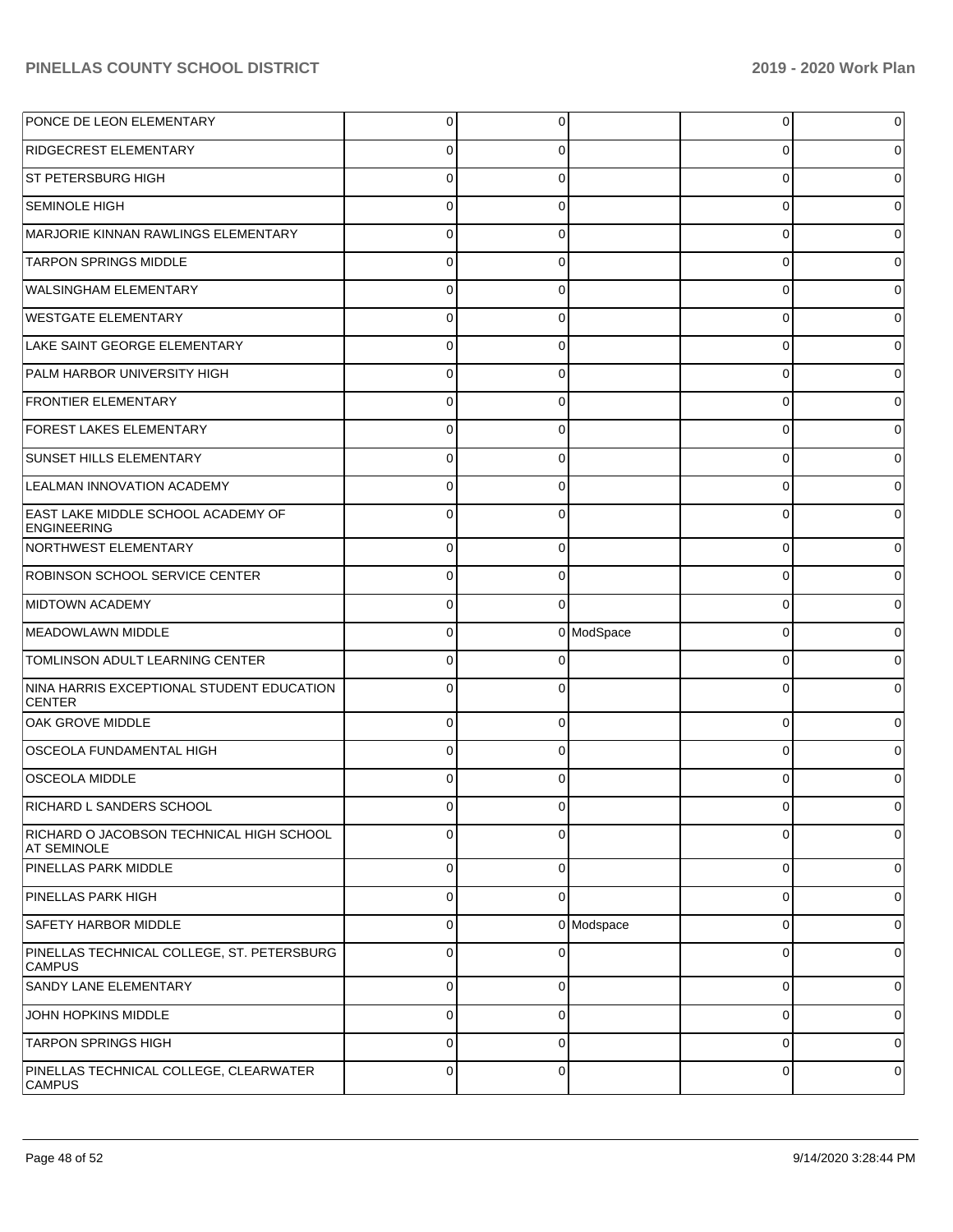|                                                             | 17          | 318      | 1        | 22       |
|-------------------------------------------------------------|-------------|----------|----------|----------|
| NORWOOD SECONDARY SCHOOL                                    | $\Omega$    | $\Omega$ | $\Omega$ | $\Omega$ |
| <b>BELLEAIR ELEMENTARY</b>                                  | $\mathbf 0$ | 0        | 0        | 0        |
| <b>BAUDER ELEMENTARY</b>                                    | $\mathbf 0$ | $\Omega$ | $\Omega$ | 0        |
| LARGO MIDDLE                                                | $\Omega$    | $\Omega$ | $\Omega$ | 0        |
| <b>BROOKER CREEK ELEMENTARY</b>                             | $\Omega$    | $\Omega$ | $\Omega$ | 0        |
| <b>BARDMOOR ELEMENTARY</b>                                  | $\Omega$    | $\Omega$ | $\Omega$ | 0        |
| <b>LEILA DAVIS ELEMENTARY</b>                               | $\mathbf 0$ | $\Omega$ | $\Omega$ | $\Omega$ |
| LAKEVIEW FUNDAMENTAL ELEMENTARY                             | $\Omega$    | $\Omega$ | $\Omega$ | $\Omega$ |
| MCMULLEN-BOOTH ELEMENTARY                                   | $\mathbf 0$ | $\Omega$ | 0        | $\Omega$ |
| <b>SOUTH WARD ELEMENTARY</b>                                | $\mathbf 0$ | $\Omega$ | $\Omega$ | 0        |
| <b>SEVENTY-FOURTH STREET ELEMENTARY</b>                     | $\mathbf 0$ | $\Omega$ | 0        | 0        |
| LEALMAN AVENUE ELEMENTARY                                   | $\Omega$    | $\Omega$ | $\Omega$ | $\Omega$ |
| <b>COUNTRYSIDE HIGH</b>                                     | $\Omega$    | $\Omega$ | $\Omega$ | 0        |
| PAUL B STEPHENS EXCEPTIONAL STUDENT<br><b>EDUCATION CTR</b> | $\Omega$    | $\Omega$ | $\Omega$ | 0        |
| CLEARVIEW AVENUE ADULT EDUCATION CENTER                     | $\Omega$    | $\Omega$ | $\Omega$ | 0        |
| <b>NEW HEIGHTS ELEMENTARY</b>                               | $\Omega$    | $\Omega$ | $\Omega$ | 0        |
| <b>DUNEDIN ELEMENTARY</b>                                   | $\mathbf 0$ | $\Omega$ | 0        | $\Omega$ |
| <b>HIGH POINT ELEMENTARY</b>                                | $\Omega$    | $\Omega$ | $\Omega$ | $\Omega$ |
| PINELLAS SECONDARY SCHOOL                                   | $\Omega$    | $\Omega$ | $\Omega$ | 0        |
| <b>BAYSIDE HIGH</b>                                         | $\Omega$    | $\Omega$ | $\Omega$ | $\Omega$ |
| THURGOOD MARSHALL FUNDAMENTAL MIDDLE                        | $\Omega$    | 0        | 0        | 0        |
| JAMES B. SANDERLIN PK-8                                     | $\Omega$    | $\Omega$ | 0        | 0        |
| SUTHERLAND ELEMENTARY                                       | $\Omega$    | $\Omega$ | $\Omega$ | $\Omega$ |
| <b>SOUTHERN OAK ELEMENTARY</b>                              | $\Omega$    | $\Omega$ | $\Omega$ | $\Omega$ |
| <b>WOODLAWN ELEMENTARY</b>                                  | $\mathbf 0$ | 0        | 0        | 0        |

### **Failed Standard Relocatable Tracking**

Relocatable units currently reported by school, from FISH, and the number of relocatable units identified as 'Failed Standards'.

Nothing reported for this section.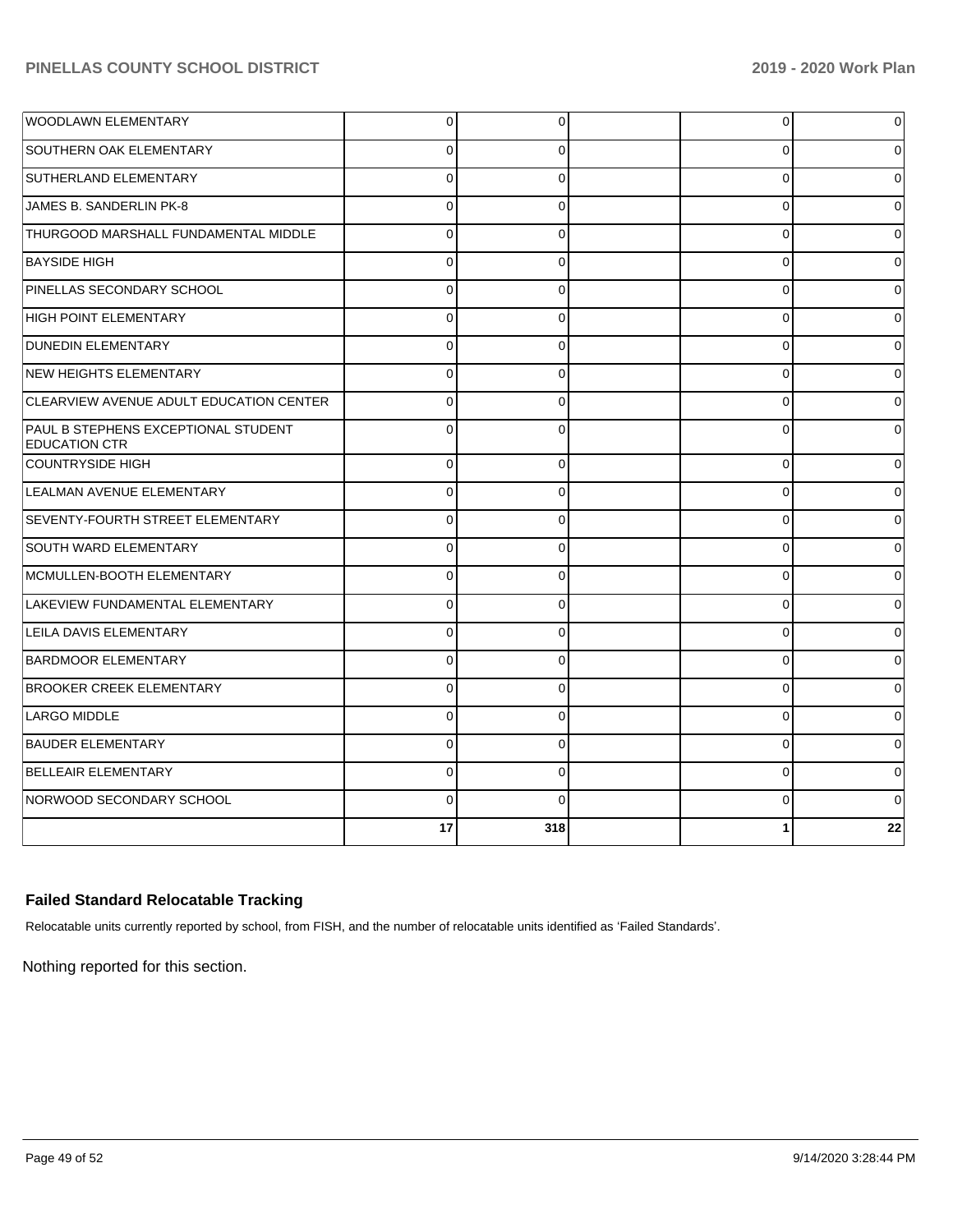## **Planning**

#### **Class Size Reduction Planning**

**Plans approved by the school board that reduce the need for permanent student stations such as acceptable school capacity levels, redistricting, busing, year-round schools, charter schools, magnet schools, public-private partnerships, multitrack scheduling, grade level organization, block scheduling, or other alternatives.**

The Pinellas County School Board has reduced the need for permanent student stations in our district through a variety of initiatives. These initiatives include partnership schools and programs with St. Petersburg College and Pinellas Technical College, the creation and expansion of the Pinellas Virtual School that now includes over 1,000 students, charter schools that enroll over 6,000 students and our robust District Application Programs (DAP). The DAPs include magnets, career academies and fundamental schools, enrolling over 28,000 students. Pinellas provides full transportation to all of our DAP programs at a considerable cost, helping to reduce the number of vacant student stations. There are currently 75+ DAPs and we annually assess the need to increase additional seats and programs. In addition, schools are staffed to maximize the use of classroom space, including up to 10% of teachers floating without a permanent classroom.

#### **School Closure Planning**

**Plans for the closure of any school, including plans for disposition of the facility or usage of facility space, and anticipated revenues.** 

Projections for Pinellas County Schools indicates flat to slightly decreasing enrollment. With the mandated high school career academies, the class size amendment, a plan to reduce the number of leased relocatables, and the district's plan to increase magnet school offerings, PCS hopes that no additional schools, beyond those closed in 2009, will need to be closed. The School District reopened two closed elementary schools as Magnet Schools, and a new middle school magnet site in 2014-15 and another previously closed school as a new magnet in 2019-2020. Enrollment data indicates these schools have attracted new students to the district. Additionally, six charter schools closed at the end of 2016-17. There are no plans to close any additional schools for 2019- 20.

## **Long Range Planning**

#### **Ten-Year Maintenance**

District projects and locations regarding the projected need for major renovation, repair, and maintenance projects within the district in years 6-10 beyond the projects plans detailed in the five years covered by the work plan.

Nothing reported for this section.

#### **Ten-Year Capacity**

Schedule of capital outlay projects projected to ensure the availability of satisfactory student stations for the projected student enrollment in K-12 programs for the future 5 years beyond the 5-year district facilities work program.

Nothing reported for this section.

**Ten-Year Planned Utilization**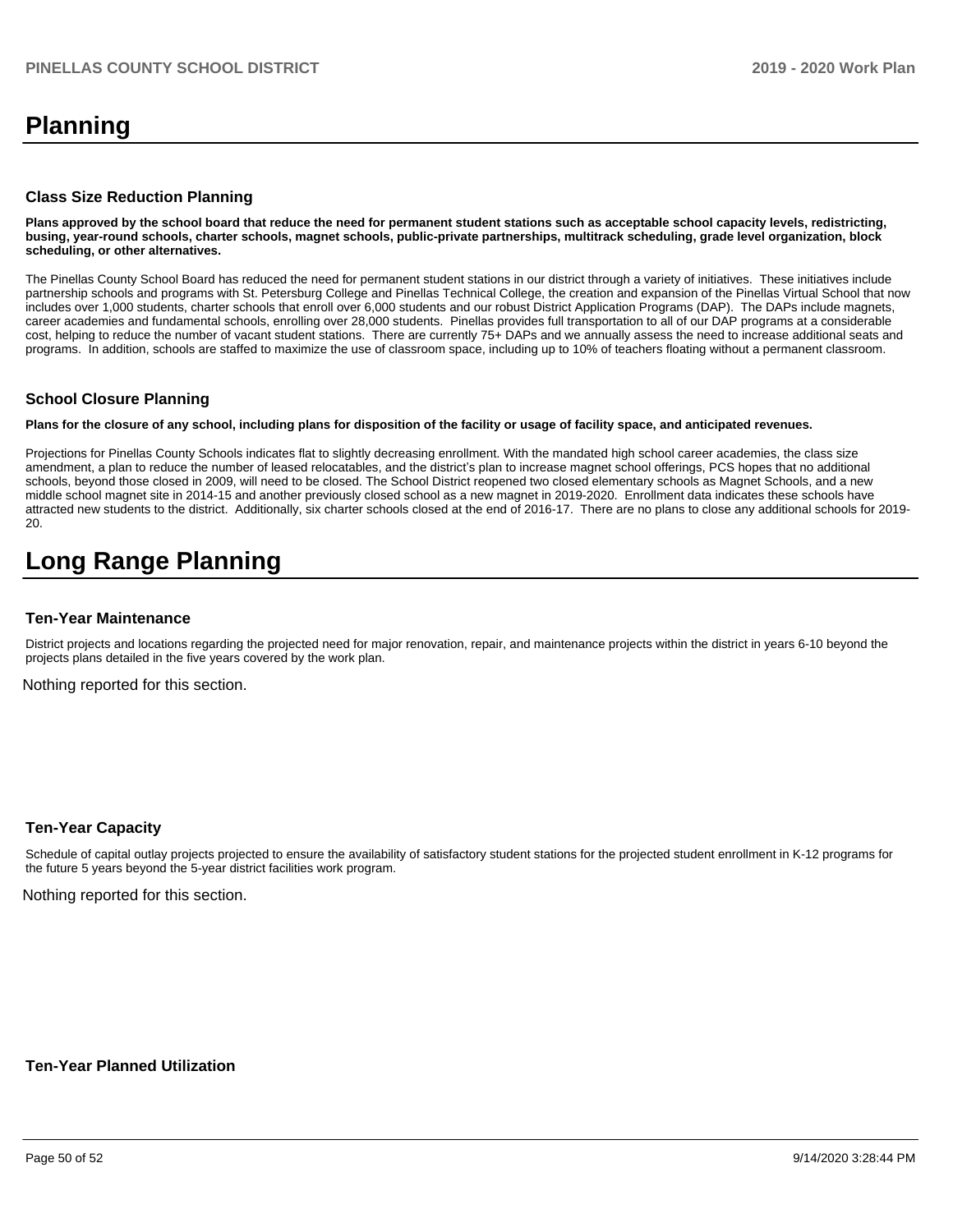Schedule of planned capital outlay projects identifying the standard grade groupings, capacities, and planned utilization rates of future educational facilities of the district for both permanent and relocatable facilities.

| <b>Grade Level Projections</b>   | <b>FISH</b><br>Student<br><b>Stations</b> | <b>Actual 2018 -</b><br>2019 FISH<br>Capacity | Actual<br>$2018 -$<br>2019<br><b>COFTE</b> | Actual 2018 - 2019<br><b>Utilization</b> | Actual 2019 - 2020 / 2028 - 2029 new<br>Student Capacity to be added/removed | Projected 2028<br>2029 COFTE | Projected 2028 -<br>2029 Utilization |
|----------------------------------|-------------------------------------------|-----------------------------------------------|--------------------------------------------|------------------------------------------|------------------------------------------------------------------------------|------------------------------|--------------------------------------|
| Elementary - District<br>lTotals | 52,368                                    | 52,368                                        | 40,122.80                                  | 76.62 %                                  |                                                                              |                              | 0.00 %                               |
| Middle - District Totals         | 32.521                                    | 29.258                                        | 23.776.70                                  | 81.27 %                                  |                                                                              |                              | 0.00 %                               |
| High - District Totals           | 32.422                                    | 30,682                                        | 24.679.06                                  | 80.43 %                                  |                                                                              |                              | 0.00 %                               |
| Other - ESE, etc                 | 7.198                                     | 6.176                                         | .256.09                                    | 20.34 %                                  |                                                                              |                              | 0.00 %                               |
|                                  | 124.509                                   | 118,484                                       | 89.834.65                                  | 75.82 %                                  |                                                                              |                              | 0.00%                                |

**Combination schools are included with the middle schools for student stations, capacity, COFTE and utilization purposes because these facilities all have a 90% utilization factor. Use this space to explain or define the grade groupings for combination schools.** 

No comments to report.

#### **Ten-Year Infrastructure Planning**

**Proposed Location of Planned New, Remodeled, or New Additions to Facilities in 06 thru 10 out years (Section 28).**

Nothing reported for this section.

Plans for closure of any school, including plans for disposition of the facility or usage of facility space, and anticipated revenues in the 06 thru 10 out **years (Section 29).**

Nothing reported for this section.

#### **Twenty-Year Maintenance**

District projects and locations regarding the projected need for major renovation, repair, and maintenance projects within the district in years 11-20 beyond the projects plans detailed in the five years covered by the work plan.

Nothing reported for this section.

#### **Twenty-Year Capacity**

Schedule of capital outlay projects projected to ensure the availability of satisfactory student stations for the projected student enrollment in K-12 programs for the future 11-20 years beyond the 5-year district facilities work program.

Nothing reported for this section.